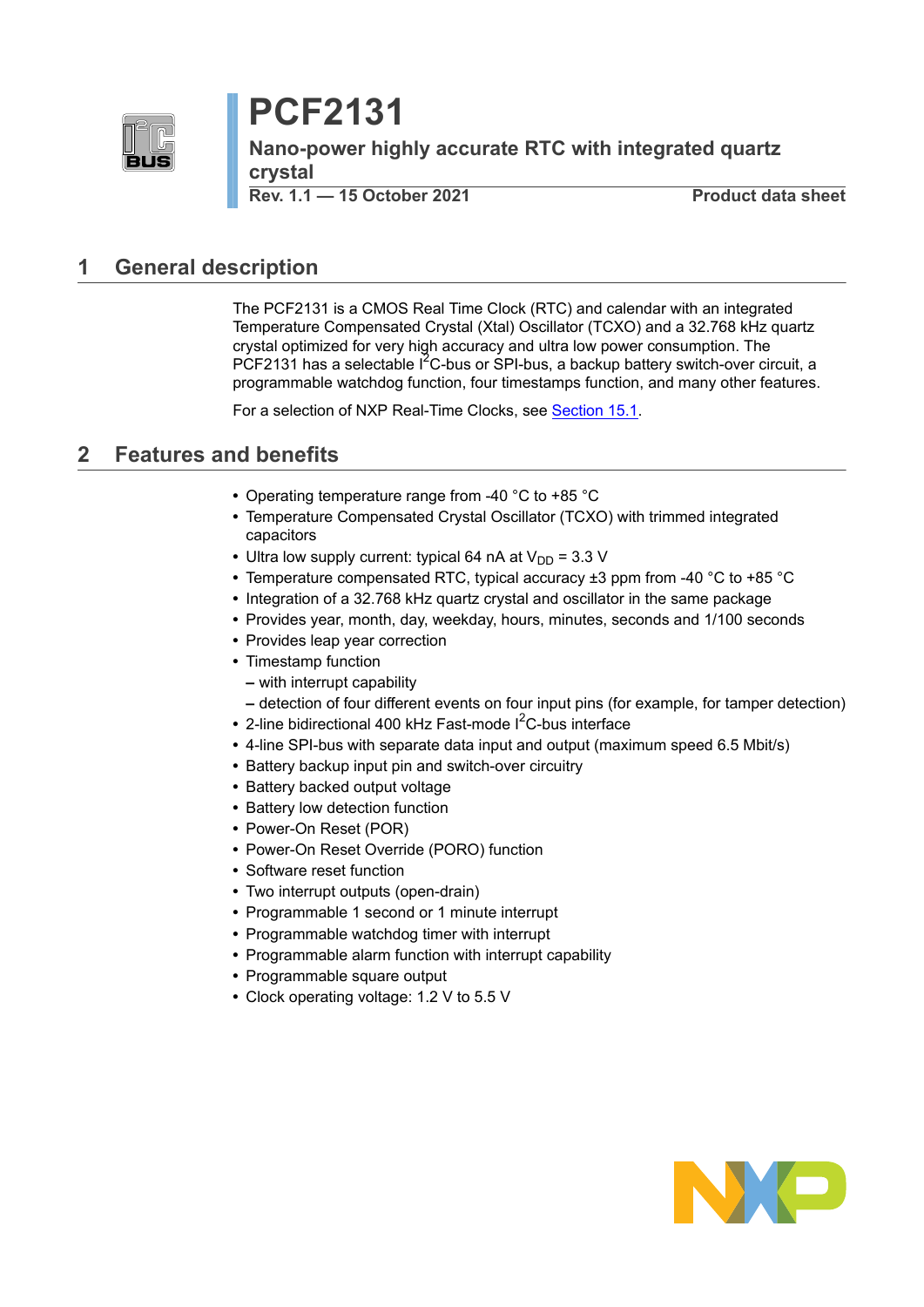## **3 Applications**

- **•** Electronic metering for electricity, water, and gas
- **•** Precision timekeeping
- **•** Access to accurate time of the day
- **•** GPS equipment to reduce time to first fix
- **•** Applications that require an accurate process timing
- **•** Products with long automated unattended operation time

## **4 Ordering information**

#### **Table 1. Ordering information**

| <b>Type number</b> | <b>Topside</b><br>marking | Package     |                                                                                                                                                       |                |  |  |  |  |
|--------------------|---------------------------|-------------|-------------------------------------------------------------------------------------------------------------------------------------------------------|----------------|--|--|--|--|
|                    |                           | <b>Name</b> | <b>Description</b>                                                                                                                                    | <b>Version</b> |  |  |  |  |
| PCF2131TF          | F31                       | HLSON16     | thermal enhanced low profile small outline; no leads, 16<br>terminals, 0.125 dimple wettable flank, 0.5 mm pitch,<br>$4.5$ mm x 3.5 mm x 1.45 mm body | SOT1992-1      |  |  |  |  |

### **4.1 Ordering options**

#### **Table 2. Ordering options**

| <b>Product type</b><br>number | <b>Orderable part</b><br>number | Package             | Packing method        | <b>Minimum</b><br>Order<br><b>Quantity</b> | Temperature                  |
|-------------------------------|---------------------------------|---------------------|-----------------------|--------------------------------------------|------------------------------|
| PCF2131TF                     | PCF2131TFY                      | HLSON <sub>16</sub> | <b>REEL 13" Q1 DP</b> | 4000                                       | $T_{amb}$ = -40 °C to +85 °C |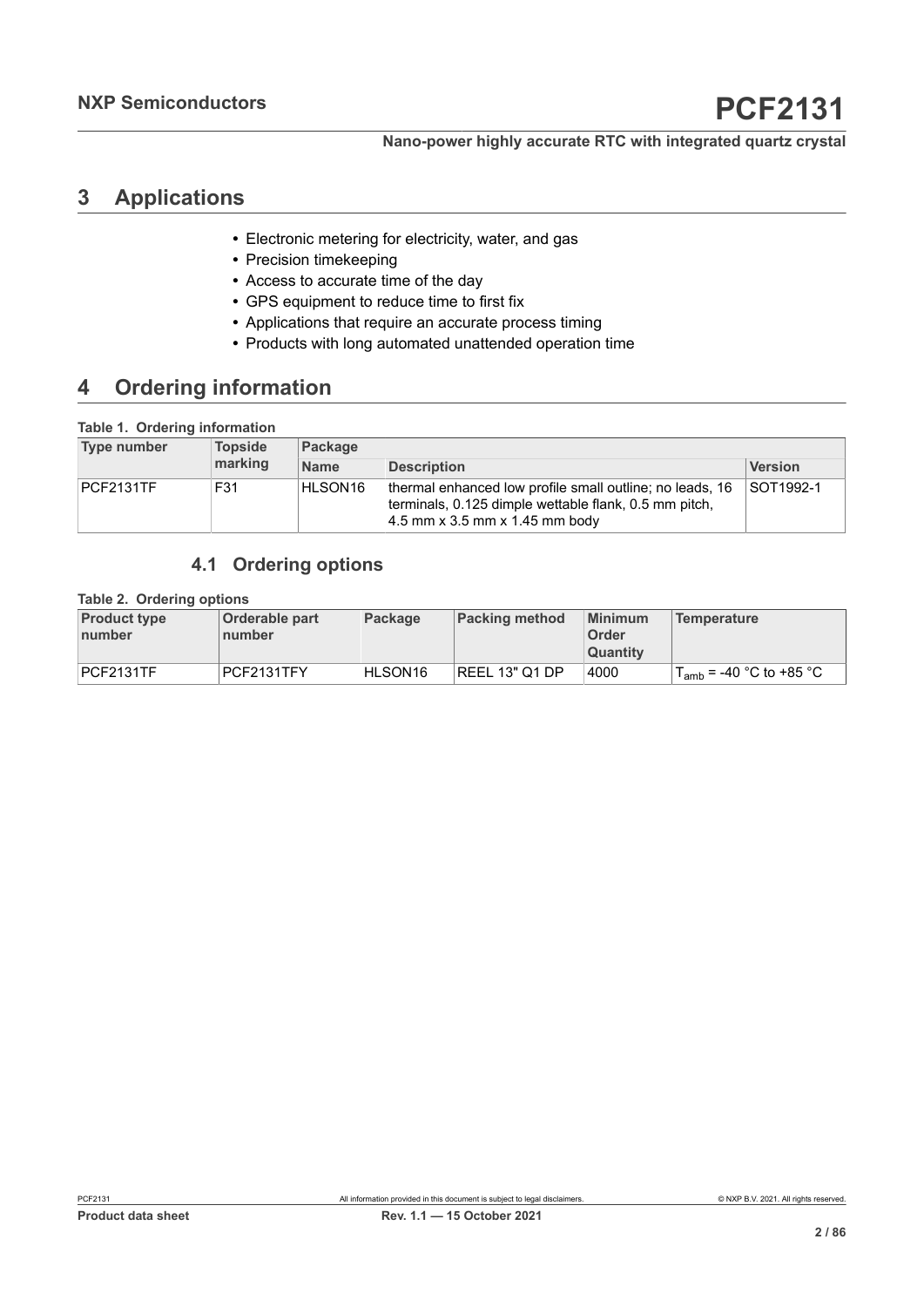## **5 Block diagram**



**Figure 1. Block diagram of PCF2131**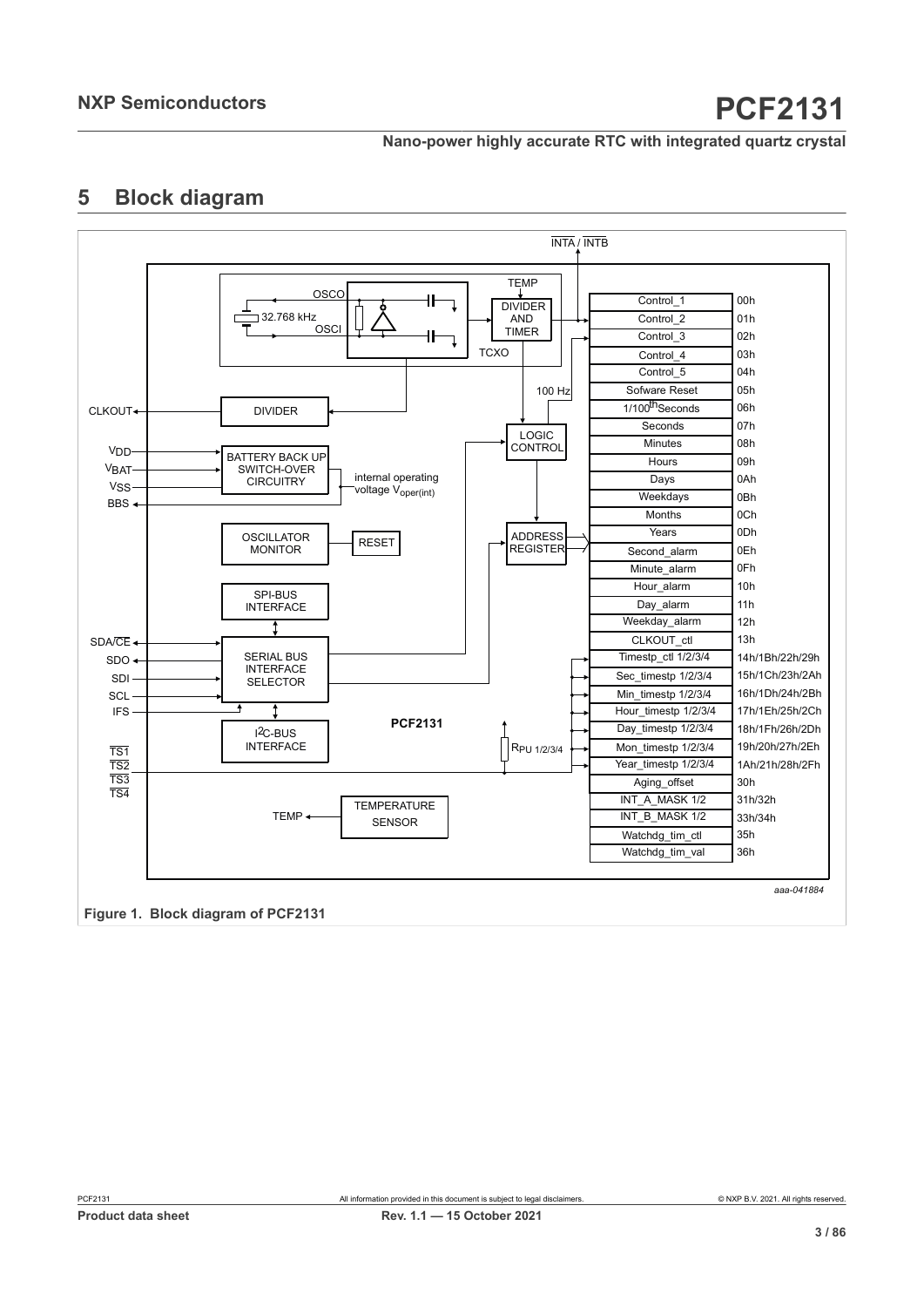## **6 Pinning information**

## **6.1 Pinning**



#### **6.2 Pin description**

#### **Table 3. Pin description**

*Input or input/output pins must always be at a defined level (V<sub>SS</sub> or V<sub>DD</sub>) unless otherwise specified.* 

| <b>Symbol</b>              | <b>Pin</b> | <b>Description</b>                                                                                                                    |
|----------------------------|------------|---------------------------------------------------------------------------------------------------------------------------------------|
| <b>SCL</b>                 | 2          | combined serial clock input for both I <sup>2</sup> C-bus and SPI-bus                                                                 |
| <b>SDI</b>                 | 3          | serial data input for SPI-bus<br>connect to pin $V_{SS}$ if $I^2C$ -bus is selected                                                   |
| <b>SDO</b>                 | 4          | serial data output for SPI-bus, push-pull<br>leave open or connect to pin $V_{SS}$ if $I^2C$ -bus is selected                         |
| SDA/CE                     | 5          | combined serial data input and output for the $I2C$ -bus and chip enable<br>input (active LOW) for the SPI-bus                        |
| <b>IFS</b>                 |            | interface selector input<br>connect to pin V <sub>SS</sub> to select the SPI-bus<br>connect to pin $V_{DD}$ to select the $I^2C$ -bus |
| TS1, TS2, TS3, TS4,        | 8,9,10,11  | timestamp input (active LOW) with 500 k $\Omega$ internal pull-up resistor (R <sub>PU</sub> )                                         |
| <b>CLKOUT</b>              | 6          | clock output (push-pull)                                                                                                              |
| $\mathsf{V}_{\mathsf{SS}}$ | 7          | ground supply voltage                                                                                                                 |
| <b>INTB</b>                | 12         | interrupt B output (open-drain; active LOW)                                                                                           |
| <b>INTA</b>                | 13         | interrupt A output (open-drain; active LOW)                                                                                           |
| <b>BBS</b>                 | 14         | output voltage (battery backed)                                                                                                       |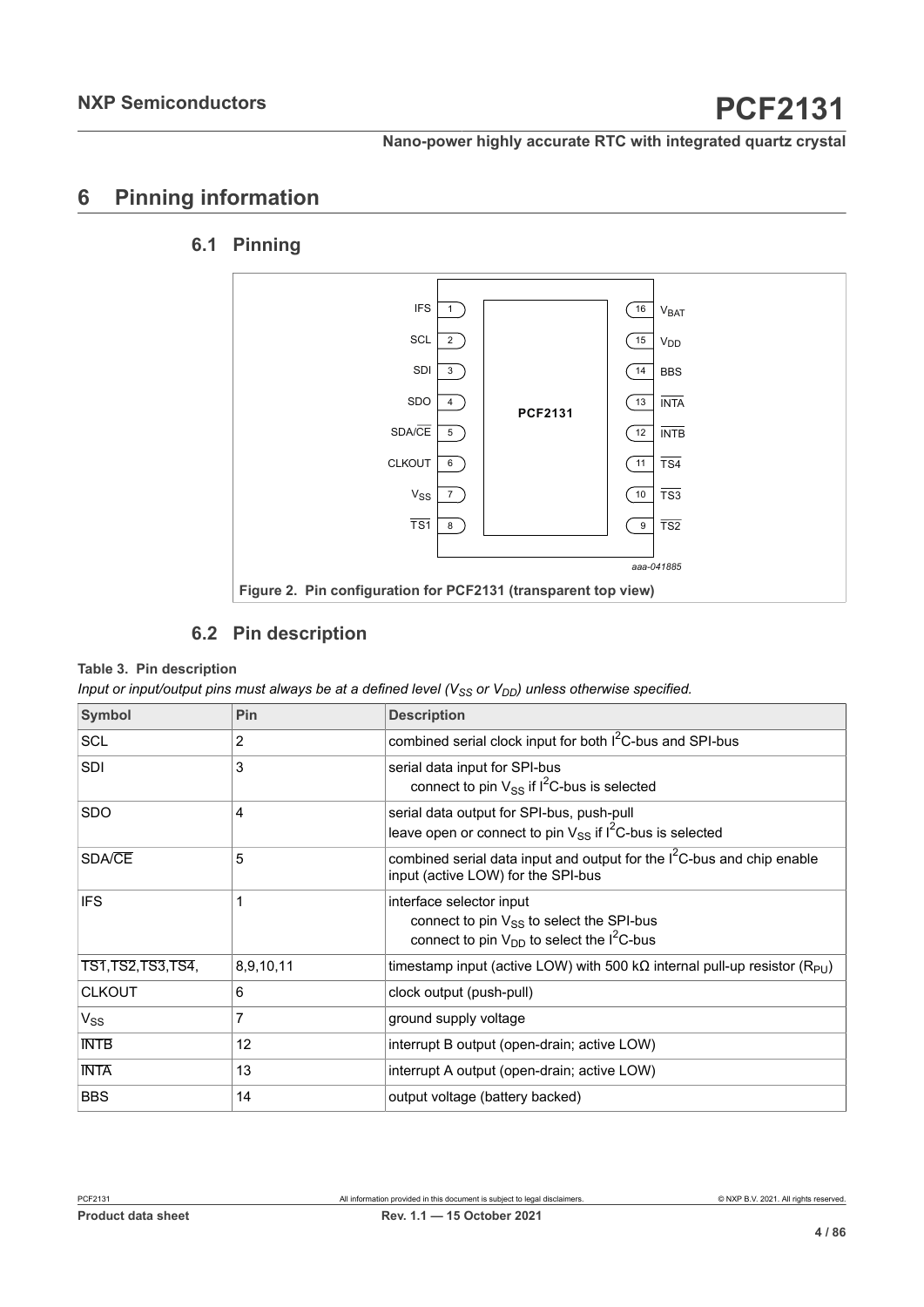#### <span id="page-4-0"></span>**Table 3. Pin description***...continued*

*Input or input/output pins must always be at a defined level (V<sub>SS</sub> or V<sub>DD</sub>) unless otherwise specified.* 

| Symbol            | Pin | <b>Description</b>                                                                        |
|-------------------|-----|-------------------------------------------------------------------------------------------|
| 'V <sub>BAT</sub> | 16  | battery supply voltage (backup)<br>connect to $V_{SS}$ if battery switch-over is not used |
| V <sub>DD</sub>   | 15  | supply voltage                                                                            |
| Exposed Pad       |     | Tie to $V_{SS}$ (preferred) <sup>[1]</sup> or leave floating                              |

[1] This protects against signal feedback to the oscillator if routed close to the part.

## **7 Functional description**

The PCF2131 is a Real Time Clock (RTC) and calendar with an on-chip Temperature Compensated Crystal (Xtal) Oscillator (TCXO) and a 32.768 kHz quartz crystal integrated into the same package.

Address and data are transferred by a selectable 400 kHz Fast-mode  $1^2C$ -bus or a 4-line SPI-bus with separate data input and output (see [Section 7.16\)](#page-51-0). The maximum speed of the SPI-bus is 6.5 Mbit/s.

The PCF2131 has a backup battery input pin and backup battery switch-over circuit which monitors the main power supply. The backup battery switch-over circuit automatically switches to the backup battery when a power failure condition is detected (see [Section 7.5.1\)](#page-17-0). Accurate timekeeping is maintained even when the main power supply is interrupted.

A battery low detection circuit monitors the status of the battery (see [Section 7.5.2\)](#page-19-0). When the battery voltage drops below a certain threshold value, a flag is set to indicate that the battery must be replaced soon. This ensures the integrity of the data during periods of battery backup.

### **7.1 Register overview**

The PCF2131 contains an auto-incrementing address register: the built-in address register will increment automatically after each read or write of a data byte up to the register 36h. After register 36h, the auto-incrementing will wrap around to address 00h (see [Figure 3\)](#page-4-1).

<span id="page-4-1"></span>

**•** The first five registers (memory address 00h, 01h, 02h, 03h and 04h) are used as control registers (see **[Section 7.2\)](#page-9-0)**.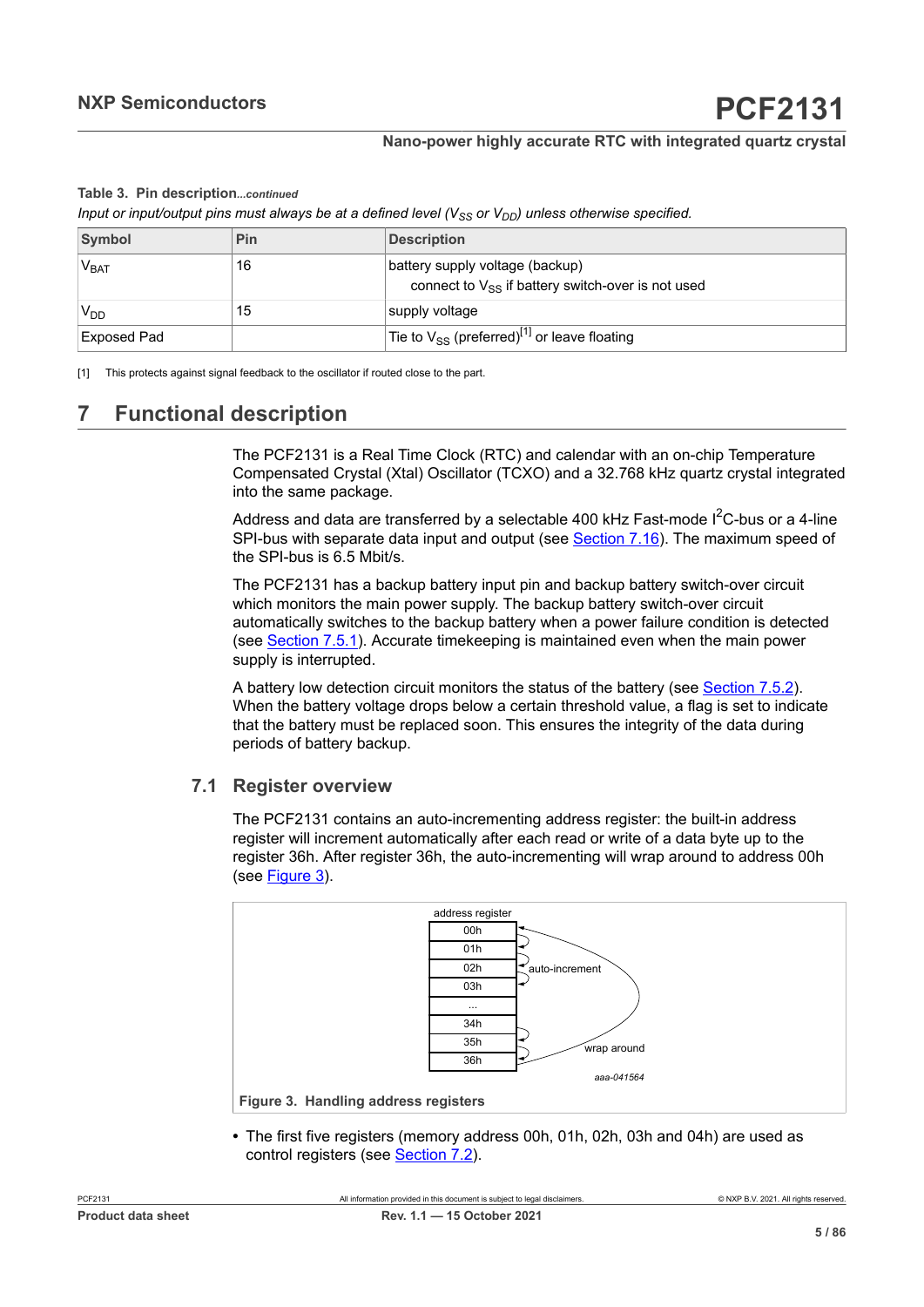- **•** The register at address 05h is for software reset.
- **•** The memory addresses 06h through to 0Dh are used as counters for the clock function (1/100 seconds up to years). The date is automatically adjusted for months with fewer than 31 days, including corrections for leap years. The clock can operate in 12-hour mode with an AM/PM indication or in 24-hour mode (see [Section 7.9\)](#page-25-0).
- **•** The registers at addresses 0Eh through 12h define the alarm function. It can be selected that an interrupt is generated when an alarm event occurs (see [Section 7.10\)](#page-32-0).
- **•** The register at address 13h defines the temperature measurement period and the clock out mode. The temperature measurement can be selected from every 32 minutes (default) down to every 4minutes (see [Table](#page-14-0) 17). CLKOUT frequencies of 32.768 kHz (default) down to 1 Hz for use as system clock, microcontroller clock, and so on, can be chosen (see [Table](#page-15-0) 18).
- **•** The registers at addresses 14h to 2Fh are used for the timestamp function. When the trigger event happens, the actual time is saved in the timestamp registers (see [Section 7.12](#page-39-0)).
- **•** The register at address 30h is used for the correction of the crystal aging effect (see [Section 7.4.1\)](#page-15-1).
- **•** The registers at addresses 31h to 34h are used for interrupt configration.
- **•** The registers at addresses 35h and 36h are used for the watchdog timer functions. The watchdog timer has four selectable source clocks allowing for timer periods from less than 20 ms to greater than 4 hours (see [Table](#page-37-0) 59). An interrupt is generated when the watchdog times out.
- **•** The registers 100th Seconds, Seconds, Minutes, Hours, Days, Months, and Years are all coded in Binary Coded Decimal (BCD) format to simplify application use. Other registers are either bit-wise or standard binary.

When one of the RTC registers is written or read, the content of all counters is temporarily frozen, all registers hold their state during SPI or I2C transactions. The time stamp registers would update as soon as the bus transaction completes. This prevents a faulty writing or reading of the clock and calendar during a carry condition (see [Section 7.9.9\)](#page-30-0).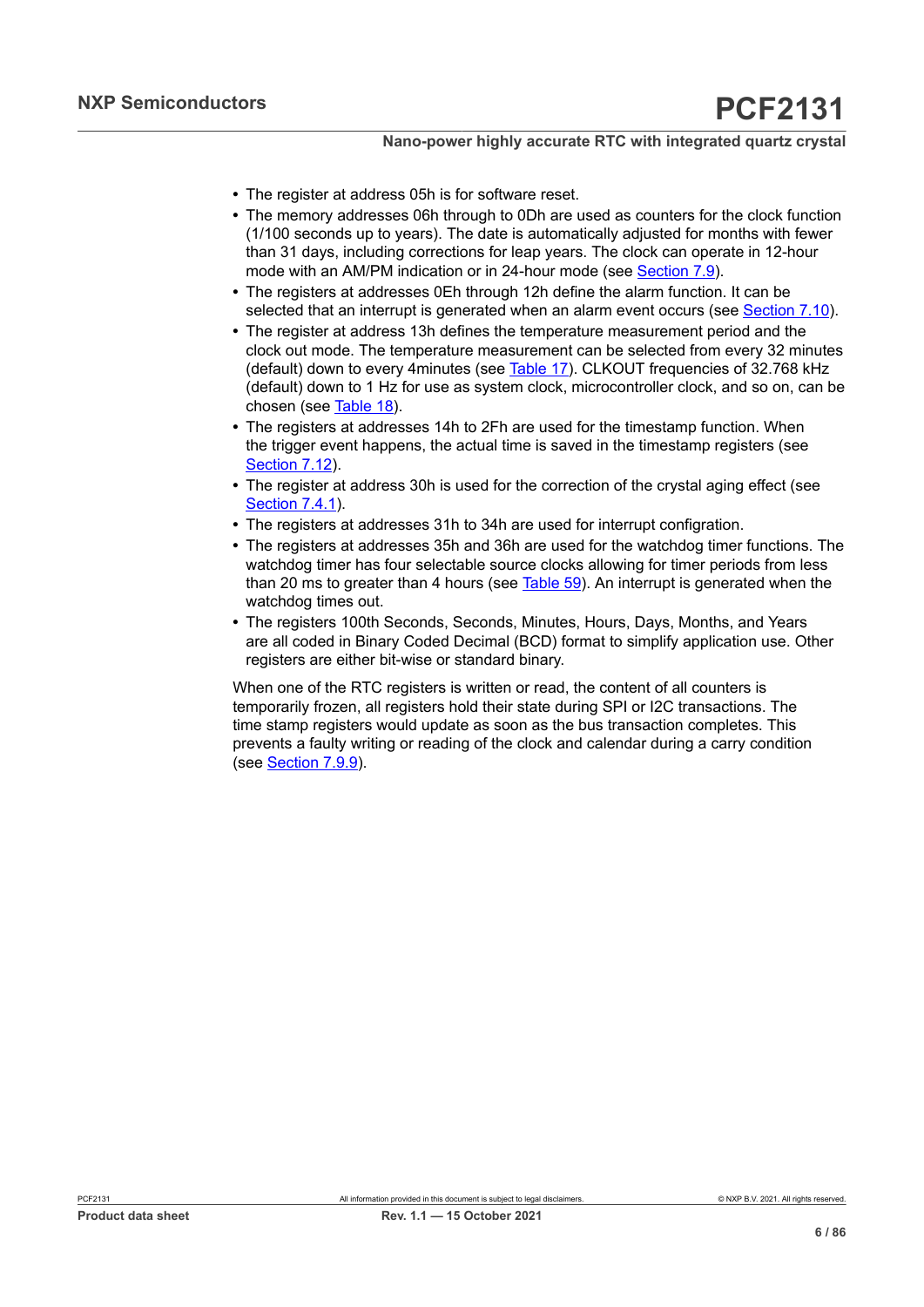#### **Table 4. Register overview**

*Bit positions labeled as T are unused and return 0 when read. Bits labeled as X are undefined at power-on and unchanged by subsequent resets.*

<span id="page-6-0"></span>

| <b>Address</b>           | <b>Register name</b>           | <b>Bit</b>                | <b>Reset value</b>       |                          |                                                   |                                      |                                 |                        |              |           | <b>Reference</b> |
|--------------------------|--------------------------------|---------------------------|--------------------------|--------------------------|---------------------------------------------------|--------------------------------------|---------------------------------|------------------------|--------------|-----------|------------------|
|                          |                                | $\overline{7}$            | $\bf 6$                  | $5\phantom{.0}$          | $\overline{4}$                                    | $\sqrt{3}$                           | $\overline{2}$                  | $\overline{1}$         | 0            |           |                  |
| <b>Control registers</b> |                                |                           |                          |                          |                                                   |                                      |                                 |                        |              |           |                  |
| 00h                      | Control 1                      | <b>EXT</b><br><b>TEST</b> | TC_DIS                   | <b>STOP</b>              | 100TH<br>S_DIS                                    | POR<br><b>OVRD</b>                   | $12 - 24$                       | MI                     | SI           | 0000 1000 | Table 5          |
| 01h                      | Control 2                      | <b>MSF</b>                | <b>WDTF</b>              | T.                       | AF                                                | T.                                   | T.                              | AIE                    | $\mathsf{T}$ | 0000 0000 | Table 7          |
| 02h                      | Control 3                      |                           | PWRMNG[2:0]              |                          | <b>BTSE</b>                                       | BF                                   | <b>BLF</b>                      | <b>BIE</b>             | <b>BLIE</b>  | 1110 0000 | Table 9          |
| 03h                      | Control 4                      | TSF <sub>1</sub>          | TSF <sub>2</sub>         | TSF <sub>3</sub>         | TSF4                                              | T                                    | T.                              | T                      | $\top$       | 0000 0000 | Table 11         |
| 04h                      | Control 5                      | TSIE1                     | TSIE2                    | TSIE3                    | TSIE4                                             | T.                                   | T.                              | $\mathsf{T}$           | $\mathsf{T}$ | 0000 0000 | Table 13         |
| <b>Software Reset</b>    |                                |                           |                          |                          |                                                   |                                      |                                 |                        |              |           |                  |
| 05h                      | SR Reset                       | <b>CPR</b>                | T                        | T                        | $\top$                                            | SR                                   | T                               | T                      | <b>CTS</b>   | 0010 0100 | Table 24         |
|                          | Time and date registers        |                           |                          |                          |                                                   |                                      |                                 |                        |              |           |                  |
| 06h                      | 100th_Seconds                  |                           |                          |                          |                                                   | 100TH SECONDS(0 to 99)               |                                 |                        |              | 0000 0000 | Table 25         |
| 07h                      | Seconds                        | OSF                       |                          |                          |                                                   | SECONDS (0 to 59)                    |                                 |                        |              | 1000 0000 | Table 28         |
| 08h                      | <b>Minutes</b>                 | $\sim$                    |                          |                          | MINUTES (0 to 59)<br>0000 0000                    |                                      |                                 |                        |              |           | Table 31         |
| 09h                      | Hours                          |                           |                          | AMPM                     |                                                   |                                      | HOURS (1 to 12) in 12-hour mode |                        |              | 0000 0000 | Table 33         |
|                          |                                |                           |                          |                          |                                                   |                                      | HOURS (0 to 23) in 24-hour mode |                        |              | 0000 0000 |                  |
| 0Ah                      | Days                           | $\overline{\phantom{a}}$  | $\overline{\phantom{a}}$ |                          |                                                   |                                      | DAYS (1 to 31)                  |                        |              | 0000 0001 | Table 35         |
| 0Bh                      | Weekdays                       |                           | L,                       |                          |                                                   |                                      |                                 | WEEKDAYS (0 to 6)      |              | 0000 0001 | Table 37         |
| 0Ch                      | Months                         |                           | $\blacksquare$           | $\overline{\phantom{a}}$ |                                                   |                                      | MONTHS (1 to 12)                |                        |              | 0000 0001 | Table 40         |
| 0Dh                      | Years                          |                           |                          |                          |                                                   | <b>YEARS (0 to 99)</b>               |                                 |                        |              | 0000 0001 | Table 43         |
| <b>Alarm registers</b>   |                                |                           |                          |                          |                                                   |                                      |                                 |                        |              |           |                  |
| 0Eh                      | Second_alarm                   | AE_S                      |                          |                          |                                                   | SECOND_ALARM (0 to 59)               |                                 |                        |              | 1000 0000 | Table 45         |
| 0Fh                      | Minute_alarm                   | AE_M                      |                          |                          |                                                   | MINUTE ALARM (0 to 59)               |                                 |                        |              | 1000 0000 | Table 47         |
| 10h                      | Hour alarm                     | AE_H                      | $\blacksquare$           | <b>AMPM</b>              | HOUR ALARM (1 to 12) in 12-hour mode<br>1000 0000 |                                      |                                 |                        |              |           | Table 49         |
|                          |                                |                           |                          |                          |                                                   | HOUR_ALARM (0 to 23) in 24-hour mode | 1000 0000                       |                        |              |           |                  |
| 11h                      | Day_alarm                      | AE_D                      | $\overline{\phantom{a}}$ |                          |                                                   |                                      | DAY_ALARM (1 to 31)             |                        |              | 1000 0000 | Table 51         |
| 12h                      | Weekday alarm                  | AE_W                      | $\blacksquare$           | $\blacksquare$           | $\blacksquare$                                    | $\overline{a}$                       |                                 | WEEKDAY ALARM (0 to 6) |              | 1000 0000 | Table 53         |
|                          | <b>CLKOUT control register</b> |                           |                          |                          |                                                   |                                      |                                 |                        |              |           |                  |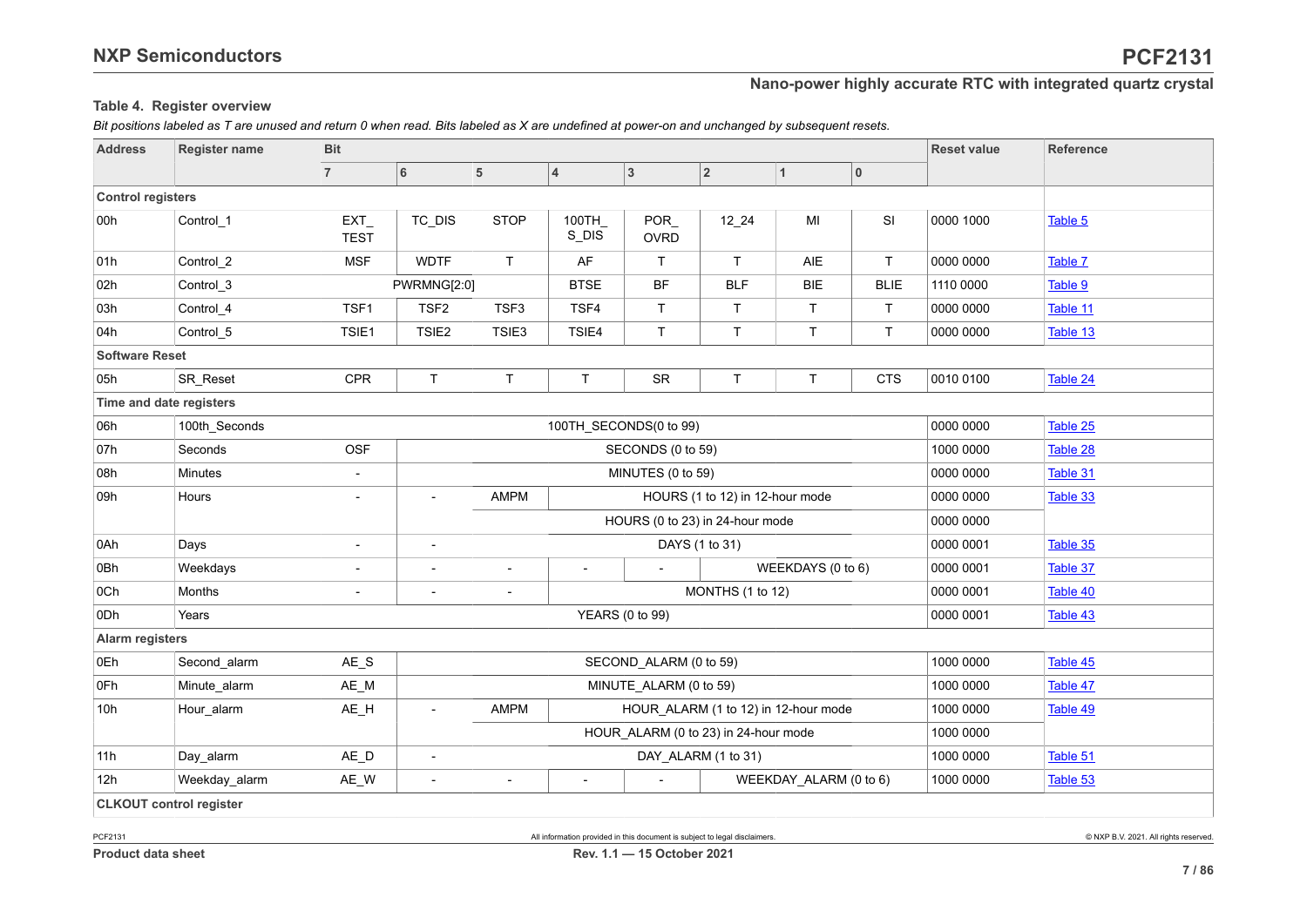#### **Table 4. Register overview***...continued*

*Bit positions labeled as T are unused and return 0 when read. Bits labeled as X are undefined at power-on and unchanged by subsequent resets.*

| <b>Address</b>       | <b>Register name</b> | <b>Bit</b>               |                          |                |                                        |                                                                            |                |                                        |           |           | <b>Reset value</b> | <b>Reference</b>                     |
|----------------------|----------------------|--------------------------|--------------------------|----------------|----------------------------------------|----------------------------------------------------------------------------|----------------|----------------------------------------|-----------|-----------|--------------------|--------------------------------------|
|                      |                      | $\overline{7}$           | $6\phantom{1}$           | 5              | $\overline{4}$                         | $\overline{3}$                                                             | $\overline{2}$ |                                        |           | $\bf{0}$  |                    |                                      |
| 13h                  | CLKOUT_ctl           |                          | TCR[1:0]                 | <b>OTPR</b>    |                                        |                                                                            |                |                                        | COF[2:0]  |           | 00X0 0000          | Table 15                             |
| Timestamp1 registers |                      |                          |                          |                |                                        |                                                                            |                |                                        |           |           |                    |                                      |
| 14h                  | Timestp_ctl1         | <b>TSM</b>               | <b>TSOFF</b>             | $\sim$         |                                        |                                                                            |                | SUBSEC_TIMESTP[4:0]                    |           |           | 0000 0000          | Table 64                             |
| 15h                  | Sec_timestp1         |                          |                          |                |                                        | SECOND_TIMESTP (0 to 59)                                                   |                |                                        |           |           | 0000 0000          | Table 66                             |
| 16h                  | Min_timestp1         | $\blacksquare$           |                          |                |                                        | MINUTE TIMESTP (0 to 59)                                                   |                |                                        |           |           | 0000 0000          | Table 68                             |
| 17h                  | Hour_timestp1        |                          |                          | <b>AMPM</b>    |                                        |                                                                            |                | HOUR TIMESTP (1 to 12) in 12-hour mode |           |           | 0000 0000          | Table 70                             |
|                      |                      |                          |                          |                | HOUR TIMESTP (0 to 23) in 24-hour mode |                                                                            |                |                                        |           | 0000 0000 |                    |                                      |
| 18h                  | Day timestp1         |                          |                          |                | DAY_TIMESTP (1 to 31)                  |                                                                            |                |                                        |           | 0000 0000 | Table 72           |                                      |
| 19h                  | Mon timestp1         | $\blacksquare$           | $\sim$                   | $\sim$         |                                        |                                                                            |                | MONTH TIMESTP (1 to 12)                |           |           | 0000 0000          | Table 74                             |
| 1Ah                  | Year_timestp1        |                          |                          |                |                                        | YEAR_TIMESTP (0 to 99)                                                     |                |                                        |           |           | 0000 0000          | Table 76                             |
| Timestamp2 registers |                      |                          |                          |                |                                        |                                                                            |                |                                        |           |           |                    |                                      |
| 1Bh                  | Timestp_ctl2         | <b>TSM</b>               | <b>TSOFF</b>             |                | SUBSEC_TIMESTP[4:0]                    |                                                                            |                |                                        |           | 0000 0000 | Table 64           |                                      |
| 1Ch                  | Sec timestp2         | $\overline{\phantom{a}}$ |                          |                | SECOND TIMESTP (0 to 59)               |                                                                            |                |                                        |           | 0000 0000 | Table 66           |                                      |
| 1Dh                  | Min timestp2         |                          |                          |                | MINUTE TIMESTP (0 to 59)               |                                                                            |                |                                        | 0000 0000 | Table 68  |                    |                                      |
| 1Eh                  | Hour_timestp2        |                          |                          | <b>AMPM</b>    |                                        |                                                                            |                | HOUR TIMESTP (1 to 12) in 12-hour mode |           |           | 0000 0000          | Table 70                             |
|                      |                      |                          |                          |                |                                        | HOUR TIMESTP (0 to 23) in 24-hour mode                                     |                |                                        |           |           | 0000 0000          |                                      |
| 1Fh                  | Day timestp2         | $\overline{a}$           | $\overline{\phantom{a}}$ |                |                                        |                                                                            |                | DAY TIMESTP (1 to 31)                  |           |           | 0000 0000          | Table 72                             |
| 20h                  | Mon timestp2         |                          |                          |                |                                        |                                                                            |                | MONTH_TIMESTP (1 to 12)                |           |           | 0000 0000          | Table 74                             |
| 21h                  | Year timestp2        |                          |                          |                |                                        | YEAR TIMESTP (0 to 99)                                                     |                |                                        |           |           | 0000 0000          | Table 76                             |
| Timestamp3 registers |                      |                          |                          |                |                                        |                                                                            |                |                                        |           |           |                    |                                      |
| 22h                  | Timestp_ctl3         | <b>TSM</b>               | <b>TSOFF</b>             | $\sim$         |                                        |                                                                            |                | SUBSEC TIMESTP[4:0]                    |           |           | 0000 0000          | Table 64                             |
| 23h                  | Sec timestp3         |                          |                          |                |                                        | SECOND TIMESTP (0 to 59)                                                   |                |                                        |           |           | 0000 0000          | Table 66                             |
| 24h                  | Min timestp3         |                          |                          |                |                                        | MINUTE TIMESTP (0 to 59)                                                   |                |                                        |           |           | 0000 0000          | Table 68                             |
| 25h                  | Hour_timestp3        |                          |                          | <b>AMPM</b>    | HOUR TIMESTP (1 to 12) in 12-hour mode |                                                                            |                |                                        | 0000 0000 | Table 70  |                    |                                      |
|                      |                      |                          |                          |                | HOUR_TIMESTP (0 to 23) in 24-hour mode |                                                                            |                |                                        | 0000 0000 |           |                    |                                      |
| 26h                  | Day_timestp3         |                          |                          |                |                                        |                                                                            |                | DAY_TIMESTP (1 to 31)                  |           |           | 0000 0000          | Table 72                             |
| 27h                  | Mon timestp3         |                          |                          | $\blacksquare$ |                                        |                                                                            |                | MONTH_TIMESTP (1 to 12)                |           |           | 0000 0000          | Table 74                             |
| PCF2131              |                      |                          |                          |                |                                        | All information provided in this document is subject to legal disclaimers. |                |                                        |           |           |                    | @ NXP B.V. 2021. All rights reserved |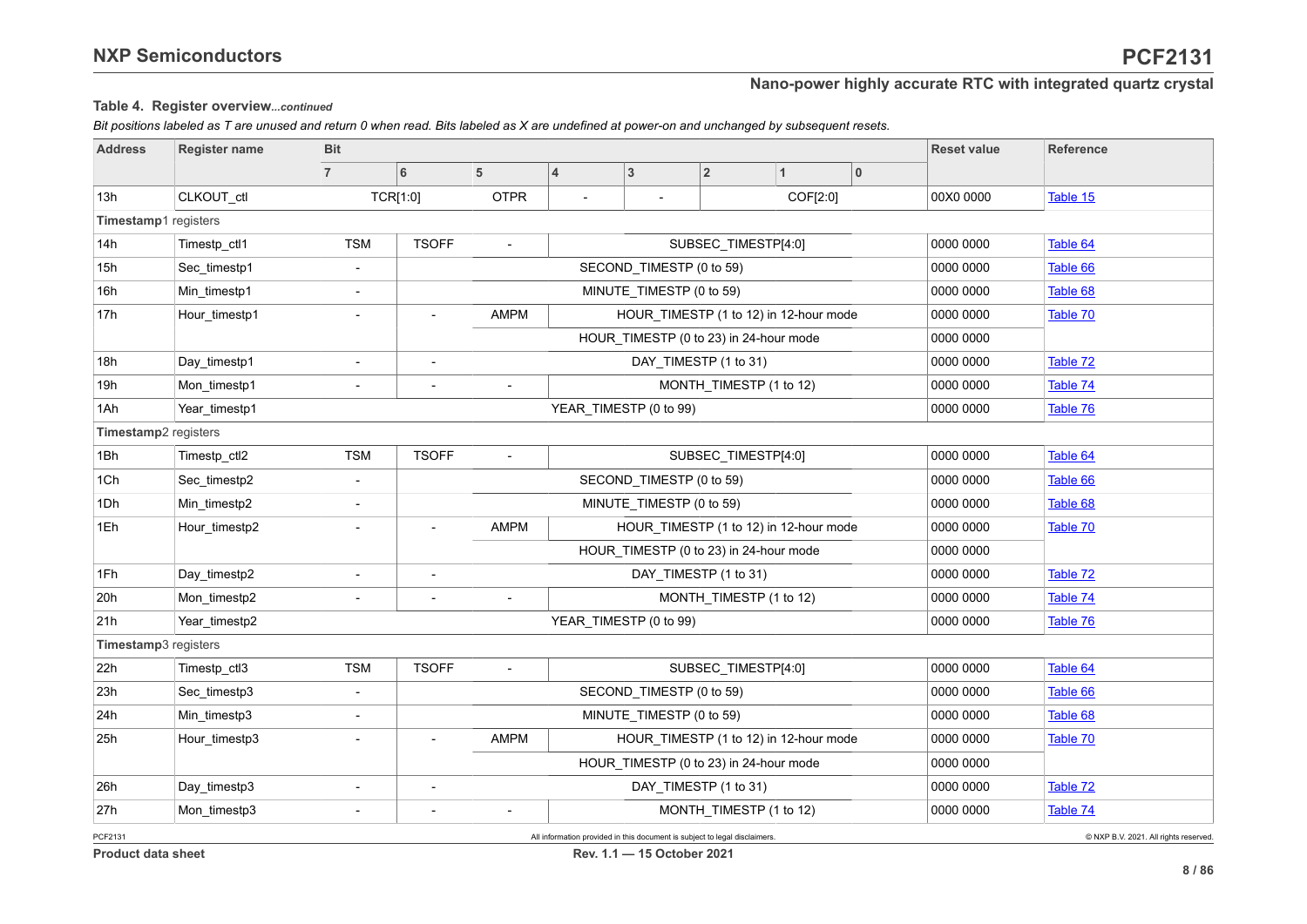#### **Table 4. Register overview***...continued*

*Bit positions labeled as T are unused and return 0 when read. Bits labeled as X are undefined at power-on and unchanged by subsequent resets.*

| <b>Address</b>           | <b>Register name</b> | <b>Bit</b>               |                          |                          |                                                                  |                                        |                       |              |              | <b>Reset value</b> | <b>Reference</b> |
|--------------------------|----------------------|--------------------------|--------------------------|--------------------------|------------------------------------------------------------------|----------------------------------------|-----------------------|--------------|--------------|--------------------|------------------|
|                          |                      | $\overline{7}$           | 6                        | 5                        | 4                                                                | 3                                      | $\overline{2}$        | $\mathbf{1}$ | $\bf{0}$     |                    |                  |
| 28h                      | Year timestp3        |                          |                          |                          |                                                                  | YEAR TIMESTP (0 to 99)                 |                       |              |              | 0000 0000          | Table 76         |
| Timestamp4 registers     |                      |                          |                          |                          |                                                                  |                                        |                       |              |              |                    |                  |
| 29h                      | Timestp_ctl4         | <b>TSM</b>               | <b>TSOFF</b>             | $\overline{\phantom{a}}$ |                                                                  |                                        | SUBSEC_TIMESTP[4:0]   |              |              | 0000 0000          | Table 64         |
| 2Ah                      | Sec_timestp4         | $\blacksquare$           |                          |                          |                                                                  | SECOND_TIMESTP (0 to 59)               |                       |              |              | 0000 0000          | Table 66         |
| 2Bh                      | Min timestp4         | -                        |                          |                          |                                                                  | MINUTE TIMESTP (0 to 59)               |                       |              |              | 0000 0000          | Table 68         |
| 2Ch                      | Hour_timestp4        |                          | $\blacksquare$           | <b>AMPM</b>              |                                                                  | HOUR TIMESTP (1 to 12) in 12-hour mode |                       |              |              | 0000 0000          | Table 70         |
|                          |                      |                          |                          |                          | HOUR TIMESTP (0 to 23) in 24-hour mode                           |                                        |                       |              |              | 0000 0000          |                  |
| 2Dh                      | Day timestp4         | $\blacksquare$           | $\overline{\phantom{a}}$ |                          |                                                                  |                                        | DAY TIMESTP (1 to 31) |              |              | 0000 0000          | Table 72         |
| 2Eh                      | Mon timestp4         | $\overline{\phantom{0}}$ | $\overline{\phantom{a}}$ | $\overline{\phantom{a}}$ | MONTH TIMESTP (1 to 12)                                          |                                        |                       |              |              | 0000 0000          | Table 74         |
| 2Fh                      | Year timestp4        |                          |                          |                          |                                                                  | YEAR TIMESTP (0 to 99)                 |                       |              |              | 0000 0000          | Table 76         |
| Aging offset register    |                      |                          |                          |                          |                                                                  |                                        |                       |              |              |                    |                  |
| 30h                      | Aging_offset         | $\sim$                   | $\overline{\phantom{a}}$ | $\overline{\phantom{a}}$ | $\overline{\phantom{a}}$                                         |                                        |                       | AO[3:0]      |              | 0000 1000          | Table 19         |
| Interrupt mask registers |                      |                          |                          |                          |                                                                  |                                        |                       |              |              |                    |                  |
| 31h                      | INT A MASK1          | $\overline{\phantom{0}}$ | $\overline{\phantom{a}}$ | <b>MIA</b>               | <b>SIA</b>                                                       | WD CDA                                 | <b>AIEA</b>           | <b>BIEA</b>  | <b>BLIEA</b> | 0011 1111          | Table 80         |
| 32h                      | INT_A_MASK2          |                          | $\blacksquare$           |                          | $\overline{\phantom{a}}$                                         | TSIE1A                                 | TSIE2A                | TSIE3A       | TSIE4A       | 0000 1111          | Table 80         |
| 33h                      | INT B MASK1          | $\blacksquare$           | $\blacksquare$           | MIB                      | <b>SIB</b>                                                       | WD CDB                                 | AIEB                  | <b>BIEB</b>  | <b>BLIEB</b> | 0011 1111          | Table 82         |
| 34h                      | INT_B_MASK2          | $\overline{\phantom{a}}$ | $\overline{\phantom{a}}$ | $\overline{\phantom{a}}$ | TSIE4B<br>TSIE1B<br>TSIE2B<br>TSIE3B<br>$\overline{\phantom{a}}$ |                                        |                       |              |              | 0000 1111          | Table 82         |
| Watchdog registers       |                      |                          |                          |                          |                                                                  |                                        |                       |              |              |                    |                  |
| 35h                      | Watchdg_tim_ctl      | WD CD                    | T.                       | TI TP                    |                                                                  |                                        | $\blacksquare$        |              | TF[1:0]      | 0000 0011          | Table 55         |
| 36h                      | Watchdg tim val      |                          |                          |                          |                                                                  | WATCHDG TIM VAL[7:0]                   |                       |              |              | 0000 0000          | Table 57         |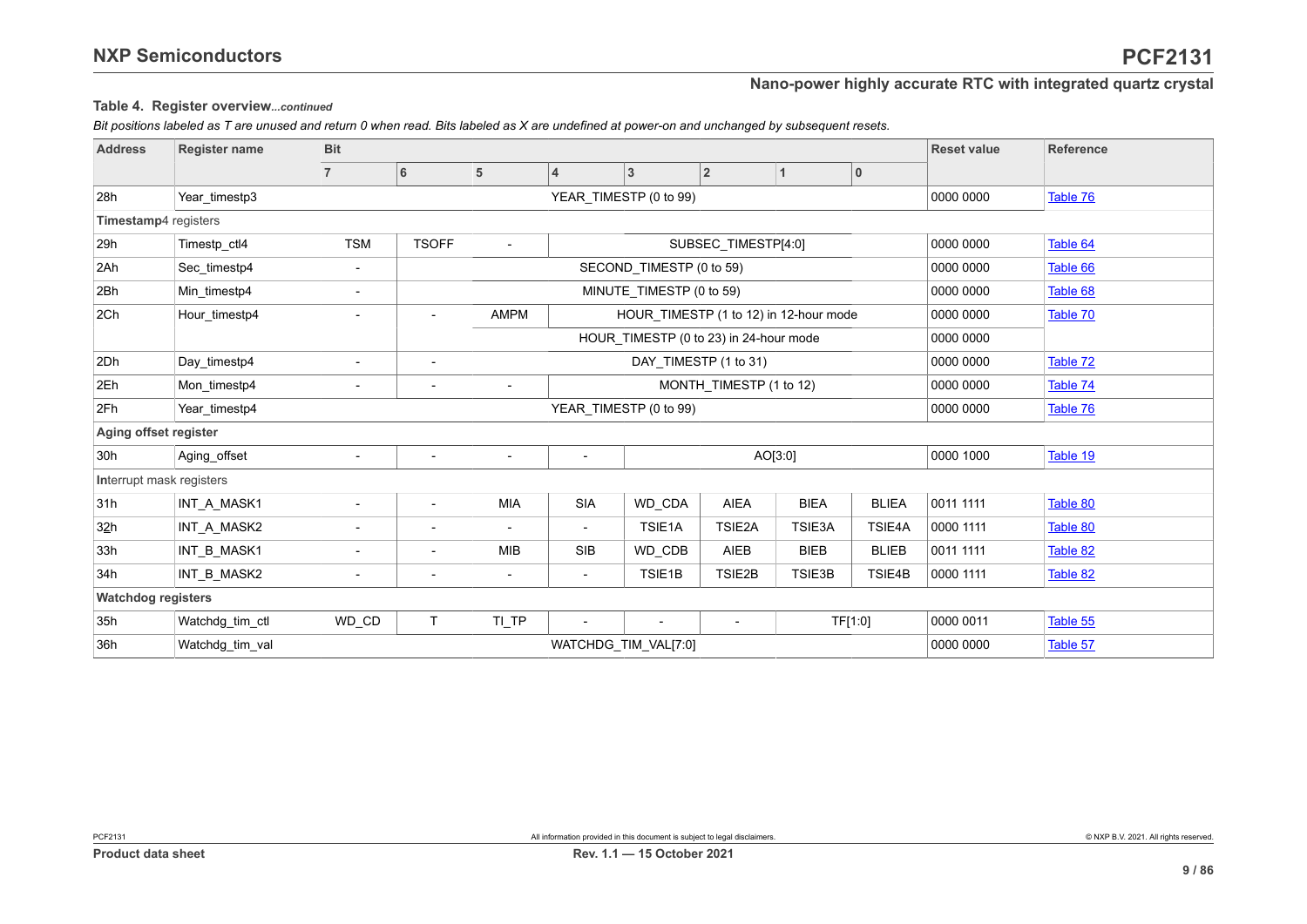## <span id="page-9-1"></span>**7.2 Control registers**

<span id="page-9-0"></span>The first five registers of the PCF2131, with the addresses 00h, 01h, 02h, 03h and 04h, are used as control registers.

#### **7.2.1 Register Control\_1**

*Bits labeled as T are unused and return 0 when read.* **Table 5. Control\_1 - control and status register 1 (address 00h) bit allocation**

| <b>Bit</b>            |                    | 6      |             |                |                           |       |    |    |
|-----------------------|--------------------|--------|-------------|----------------|---------------------------|-------|----|----|
| Symbol                | EXT<br><b>TEST</b> | TC DIS | <b>STOP</b> | 100TH<br>S_DIS | <b>POR</b><br><b>OVRD</b> | 12 24 | MI | SI |
| <b>Reset</b><br>value |                    |        |             |                |                           |       |    |    |

<span id="page-9-2"></span>*Bits labeled as T are unused and return 0 when read.* **Table 6. Control\_1 - control and status register 1 (address 00h) bit description**

| <b>Bit</b>     | <b>Symbol</b> | <b>Value</b>                                                                                                                                        | <b>Description</b>                                                                    | <b>Reference</b>      |  |  |
|----------------|---------------|-----------------------------------------------------------------------------------------------------------------------------------------------------|---------------------------------------------------------------------------------------|-----------------------|--|--|
| 7              | EXT TEST      | 0                                                                                                                                                   | normal mode                                                                           | Section 7.14          |  |  |
|                |               | 1                                                                                                                                                   | external clock test mode                                                              |                       |  |  |
| 6              | TC_DIS        | 0                                                                                                                                                   | Temperature compensation enabled                                                      | Section 7.3.1         |  |  |
|                |               | 1                                                                                                                                                   | Temperature compensation disabled                                                     |                       |  |  |
| 5              | <b>STOP</b>   | RTC source clock runs                                                                                                                               | Section 7.15                                                                          |                       |  |  |
|                |               | 0<br>RTC clock is stopped;<br>1<br>RTC divider chain flip-flops are asynchronously<br>set logic 0;<br>CLKOUT output frequencies are still available |                                                                                       |                       |  |  |
| $\overline{4}$ | 100TH_S_DIS   | 0                                                                                                                                                   | 100th seconds counter enabled                                                         |                       |  |  |
|                |               |                                                                                                                                                     | 100th seconds counter Disabled, register 06h reset<br>to 00h.                         |                       |  |  |
| 3              | POR_OVRD      | 0                                                                                                                                                   | Power-On Reset Override (PORO) facility disabled;<br>set logic 0 for normal operation | Section 7.7.2         |  |  |
|                |               | 1                                                                                                                                                   | Power-On Reset Override (PORO) sequence<br>reception enabled                          |                       |  |  |
| $\overline{2}$ | $12 - 24$     | 0                                                                                                                                                   | 24-hour mode selected                                                                 | Table 34,             |  |  |
|                |               | 1                                                                                                                                                   | 12-hour mode selected                                                                 | Table 50,<br>Table 71 |  |  |
| $\mathbf 1$    | MI            | 0                                                                                                                                                   | minute interrupt disabled                                                             | <b>Section 7.13.1</b> |  |  |
|                |               | 1                                                                                                                                                   | minute interrupt enabled                                                              |                       |  |  |
| $\Omega$       | SI            | 0                                                                                                                                                   | second interrupt disabled                                                             |                       |  |  |
|                |               |                                                                                                                                                     | second interrupt enabled                                                              |                       |  |  |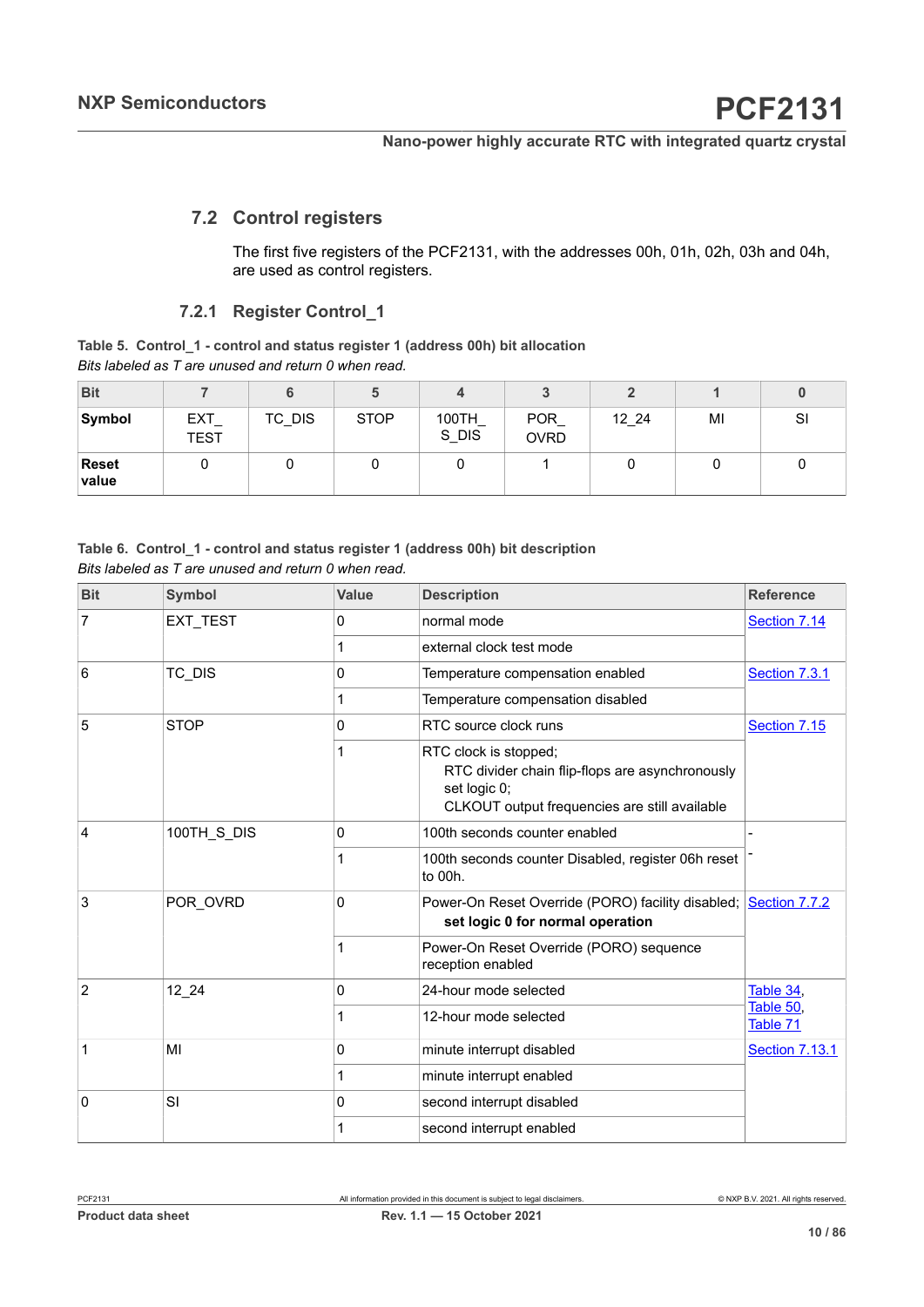#### <span id="page-10-0"></span>**7.2.2 Register Control\_2**

#### *Bits labeled as T are unused and return 0 when read.* **Table 7. Control\_2 - control and status register 2 (address 01h) bit allocation**

| <b>Bit</b>     |            | O           |    |  |     |  |
|----------------|------------|-------------|----|--|-----|--|
| Symbol         | <b>MSF</b> | <b>WDTF</b> | AF |  | AIE |  |
| Reset<br>value |            |             |    |  |     |  |

#### *Bits labeled as T are unused and return 0 when read.* **Table 8. Control\_2 - control and status register 2 (address 01h) bit description**

<span id="page-10-1"></span>

| <b>Bit</b> | Symbol      | Value | <b>Description</b>                                                                                 | <b>Reference</b>      |  |
|------------|-------------|-------|----------------------------------------------------------------------------------------------------|-----------------------|--|
| 7          | <b>MSF</b>  | 0     | no minute or second interrupt generated                                                            | Section 7.13          |  |
|            |             |       | flag set when minute or second interrupt<br>generated;<br>flag must be cleared to clear interrupt  |                       |  |
| 6          | <b>WDTF</b> | 0     | no watchdog timer interrupt generated                                                              | <b>Section 7.13.3</b> |  |
|            |             |       | flag set when watchdog timer interrupt generated;<br>flag cannot be cleared by command (read-only) |                       |  |
| 5          |             | 0     | unused                                                                                             |                       |  |
| 4          | AF          | 0     | no alarm interrupt triggered                                                                       | <b>Section 7.10.6</b> |  |
|            |             |       | flag set when alarm triggered;<br>flag must be cleared to clear interrupt                          |                       |  |
| 3:2        |             | 0     | unused                                                                                             |                       |  |
|            | <b>AIE</b>  | 0     | no interrupt generated from the alarm flag                                                         | <b>Section 7.13.4</b> |  |
|            |             |       | interrupt generated when alarm flag set                                                            |                       |  |
| 0          |             | 0     | unused                                                                                             |                       |  |

#### **7.2.3 Register Control\_3**

**Table 9. Control\_3 - control and status register 3 (address 02h) bit allocation**

| <b>Bit</b>            |             |             |    |            |            |             |
|-----------------------|-------------|-------------|----|------------|------------|-------------|
| Symbol                | PWRMNG[2:0] | <b>BTSE</b> | BF | <b>BLF</b> | <b>BIE</b> | <b>BLIE</b> |
| <b>Reset</b><br>value |             |             |    |            |            |             |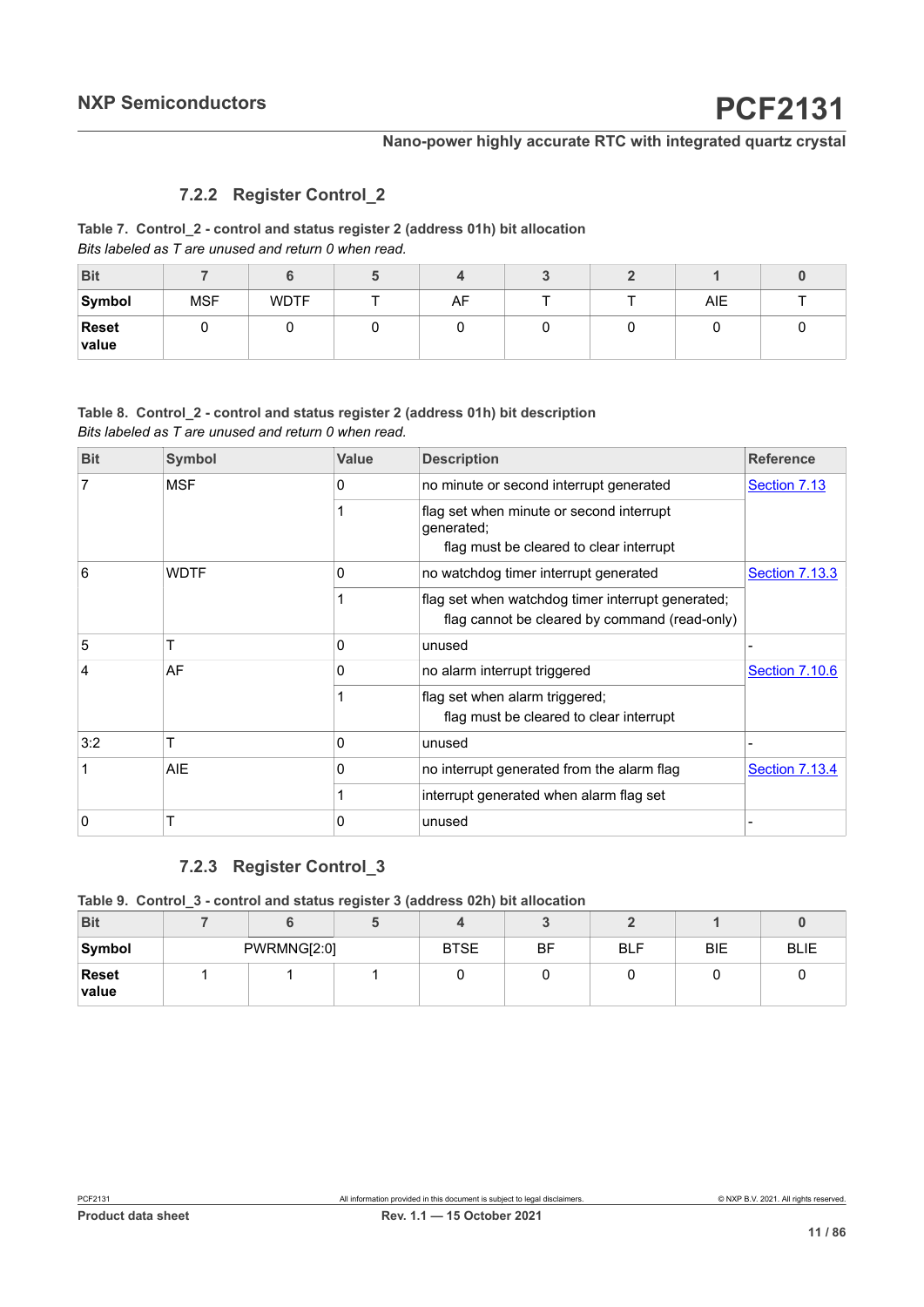<span id="page-11-1"></span><span id="page-11-0"></span>

| <b>Bit</b>     | Symbol      | <b>Value</b>    | <b>Description</b>                                                                                                   | <b>Reference</b>             |
|----------------|-------------|-----------------|----------------------------------------------------------------------------------------------------------------------|------------------------------|
| $7$ to 5       | PWRMNG[2:0] | see<br>Table 22 | control of the battery switch-over, battery low<br>detection, and extra power fail detection functions               | Section 7.5                  |
| $\overline{4}$ | <b>BTSE</b> | 0               | no timestamp when battery switch-over occurs                                                                         | <b>Section 7.12.4</b>        |
|                |             |                 | time-stamped when battery switch-over occurs                                                                         |                              |
| 3              | <b>BF</b>   | 0               | no battery switch-over interrupt occurred                                                                            | Section 7.5.1                |
|                |             |                 | flag set when battery switch-over occurs;<br>flag must be cleared to clear interrupt                                 | and<br><b>Section 7.12.4</b> |
| $\overline{2}$ | <b>BLF</b>  | 0               | battery status ok;<br>no battery low interrupt generated                                                             | Section 7.5.2                |
|                |             |                 | battery status low;<br>flag cannot be cleared by command, flag is<br>automatically cleared when battery is replaced. |                              |
|                | <b>BIE</b>  | 0               | no interrupt generated from the battery flag (BF)                                                                    | Section 7.13.6               |
|                |             |                 | interrupt generated when BF is set                                                                                   |                              |
| 0              | <b>BLIE</b> | 0               | no interrupt generated from battery low flag (BLF)                                                                   | Section 7.13.7               |
|                |             |                 | interrupt generated when BLF is set                                                                                  |                              |

**Table 10. Control\_3 - control and status register 3 (address 02h) bit description**

## **7.2.4 Register Control\_4**

|  |  |  |  | Table 11.  Control_4 - control and status register 4 (address 03h) bit allocation |
|--|--|--|--|-----------------------------------------------------------------------------------|
|--|--|--|--|-----------------------------------------------------------------------------------|

| <b>Bit</b>            |      |                  |                  |      |   |   |  |
|-----------------------|------|------------------|------------------|------|---|---|--|
| Symbol                | TSF1 | TSF <sub>2</sub> | TSF <sub>3</sub> | TSF4 |   |   |  |
| <b>Reset</b><br>value |      |                  |                  |      | ີ | ີ |  |

#### **Table 12. Control\_4 - control and status register 4 (address 03h) bit description**

| <b>Bit</b> | Symbol           | <b>Value</b> | <b>Description</b>                                                                      | <b>Reference</b>      |
|------------|------------------|--------------|-----------------------------------------------------------------------------------------|-----------------------|
| 7          | TSF <sub>1</sub> | 0            | no timestamp interrupt generated for pin TS1                                            | <b>Section 7.12.1</b> |
|            |                  |              | flag set when TS1 input is driven to ground;<br>flag must be cleared to clear interrupt |                       |
| 6          | TSF <sub>2</sub> | 0            | no timestamp interrupt generated when pin TS2                                           | <b>Section 7.12.1</b> |
|            |                  |              | flag set when TS2 input is driven to ground;<br>flag must be cleared to clear interrupt |                       |
| 5          | TSF <sub>3</sub> | 0            | no timestamp interrupt generated for pin TS3                                            | <b>Section 7.12.1</b> |
|            |                  |              | flag set when TS3 input is driven to ground;<br>flag must be cleared to clear interrupt |                       |
| 4          | TSF4             | 0            | no timestamp interrupt generated when pin TS4                                           | <b>Section 7.12.1</b> |
|            |                  |              | flag set when TS4 input is driven to ground;<br>flag must be cleared to clear interrupt |                       |
| 3          |                  | 0            | Unused                                                                                  |                       |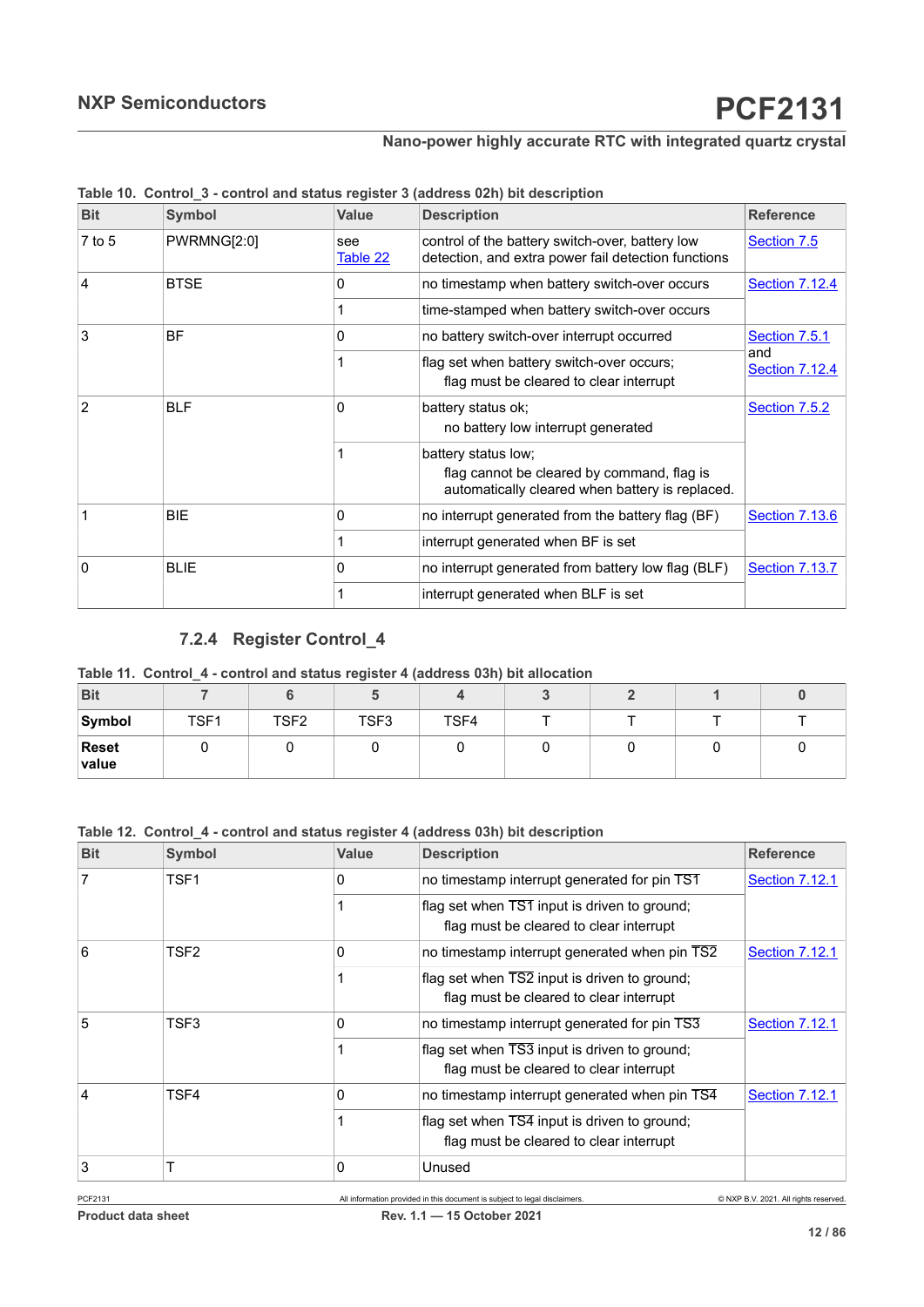| $1400$ material control to the control of the control of the control of the control of the control of the control of the control of the control of the control of the control of the control of the control of the control of |               |              |                    |           |  |  |
|-------------------------------------------------------------------------------------------------------------------------------------------------------------------------------------------------------------------------------|---------------|--------------|--------------------|-----------|--|--|
| <b>Bit</b>                                                                                                                                                                                                                    | <b>Symbol</b> | <b>Value</b> | <b>Description</b> | Reference |  |  |
| ົ                                                                                                                                                                                                                             |               |              | Unused             |           |  |  |
|                                                                                                                                                                                                                               |               |              | Unused             |           |  |  |
| 0                                                                                                                                                                                                                             |               |              | Unused             |           |  |  |

<span id="page-12-0"></span>**Table 12. Control\_4 - control and status register 4 (address 03h) bit description***...continued*

#### <span id="page-12-1"></span>**7.2.5 Register Control\_5**

|  | Table 13. Control_5 - control and status register 5 (address 04h) bit allocation |  |  |
|--|----------------------------------------------------------------------------------|--|--|
|  |                                                                                  |  |  |

| <b>Bit</b>            |       |                   |                   |       |  |  |
|-----------------------|-------|-------------------|-------------------|-------|--|--|
| Symbol                | TSIE1 | TSIE <sub>2</sub> | TSIE <sub>3</sub> | TSIE4 |  |  |
| <b>Reset</b><br>value |       |                   |                   |       |  |  |

#### **Table 14. Control\_5 - control and status register 5 (address 04h) bit description**

| <b>Bit</b>     | <b>Symbol</b>     | <b>Value</b> | <b>Description</b>                                 | <b>Reference</b>      |
|----------------|-------------------|--------------|----------------------------------------------------|-----------------------|
| 7              | TSIE <sub>1</sub> | 0            | no interrupt generated from timestamp flag of TS1  | <b>Section 7.13.5</b> |
|                |                   |              | interrupt generated when timestamp flag set of TS1 |                       |
| 6              | TSIE <sub>2</sub> | 0            | no interrupt generated from timestamp flag of TS2  | <b>Section 7.13.5</b> |
|                |                   |              | interrupt generated when timestamp flag set of TS2 |                       |
| 5              | TSIE3             | 0            | no interrupt generated from timestamp flag of TS3  | <b>Section 7.13.5</b> |
|                |                   |              | interrupt generated when timestamp flag set of TS3 |                       |
| $\overline{4}$ | TSIF4             | 0            | no interrupt generated from timestamp flag of TS4  | <b>Section 7.13.5</b> |
|                |                   |              | interrupt generated when timestamp flag set of TS4 |                       |
| $3$ to 0       |                   | 0            | unused                                             |                       |

## **7.3 Register CLKOUT\_ctl**

*Bits labeled as T are unused and return 0 when read. Bits labeled as X are undefined at power-on and unchanged by subsequent resets.* **Table 15. CLKOUT\_ctl - CLKOUT control register (address 13h) bit allocation**

| <b>Bit</b>            | o        |             |   |   |          |  |
|-----------------------|----------|-------------|---|---|----------|--|
| Symbol                | TCR[1:0] | <b>OTPR</b> |   |   | COF[2:0] |  |
| <b>Reset</b><br>value | v        |             | v | ັ |          |  |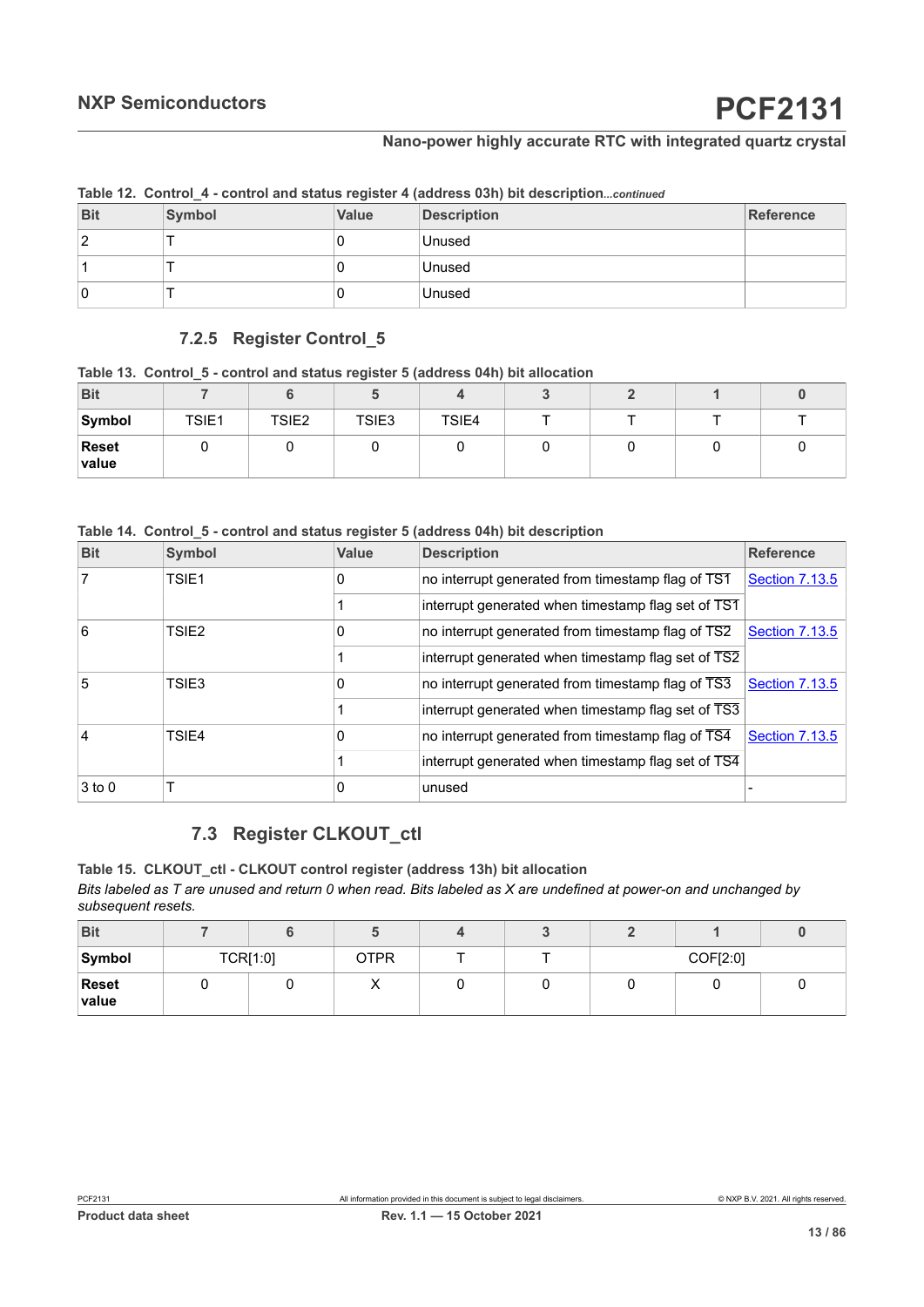| <b>Bit</b>     | Symbol      | <b>Value</b> | <b>Description</b>                | <b>Reference</b>     |
|----------------|-------------|--------------|-----------------------------------|----------------------|
| $7$ to $6$     | TCR[1:0]    | see Table 17 | temperature measurement period    |                      |
| 5              | <b>OTPR</b> | 0            | no OTP refresh                    | <b>Section 7.3.2</b> |
|                |             |              | OTP refresh performed             |                      |
| $\overline{4}$ |             | 0            | unused <sup>[1]</sup>             |                      |
| 3              |             | 0            | unused                            |                      |
| $2$ to 0       | COF[2:0]    | see Table 18 | <b>CLKOUT</b> frequency selection | Section 7.3.3        |

<span id="page-13-1"></span>

|  | Table 16. CLKOUT_ctl - CLKOUT control register (address 13h) bit description |  |  |
|--|------------------------------------------------------------------------------|--|--|
|  | Bits labeled as T are unused and return 0 when read.                         |  |  |

[1] programming this bit to 1 may lead to a decrease of timing accuracy.

#### **7.3.1 Temperature compensated Real Time Clock**

<span id="page-13-0"></span>The frequency of tuning fork quartz crystal oscillators is temperature-dependent. In the PCF2131, the frequency deviation caused by temperature variation is corrected by adjusting the RTC frequency divider with digital method.

The load capacitance is trimmed to the required value at 25 °C in order to compensate the frequency deviation over process variation.

The frequency accuracy at 25 °C can be evaluated by measuring the frequency of the square wave signal available at the output pin CLKOUT. However, the selection of  $f_{CLKOUT}$  = 32.768 kHz (default value) can lead to inaccurate measurements. Accurate frequency measurement occurs when  $f_{CLKOUT}$  = 16.384 kHz or lower is selected (see [Table](#page-15-0) 18).

The temperature compensated frequency input for the Real Time Clock cannot be observed at the CLKOUT pin but can be evaluated by following these steps.

- **•** Set Second Interrupt, bit SI in register Control\_1 to 1
- Set bit TI\_TP in register Watchdg\_tim\_ctl to 1 for a pulsed interrupt signal
- **•** Set bit SIA in register INTA\_MASK\_1 to 0 to direct the Second Interrupt to pin INTA for a 1 Hz pulse output.

The RTC temperature compensation works by adding or deleting pulses at the 32.768 kHz level. These correction pulses are spaced evenly over a sufficiently long period of time to reach the required resolution and accuracy. Every second corrections with a resolution of about 30.5 ppm (1/32768) can be generated by the temperature compensation engine. If for instance a 10 ppm correction is called for, the correction pulses will be generated approximately once every 3 seconds, for a 50 ppm correction every 0.6 s and so on.

The 1 Hz interrupt output signal can be measured with a counter and by selecting an appropriate gating time the measurement resolution can be set to the desired level. A gating time of 100 s for instance will determine the averaged 1 second period with a resolution of 0.3 ppm.

The feature of temperature compensation can be turned off for ultra low power consumption by first performing a software reset (SR) followed by setting TC\_DIS to '1' within 5 seconds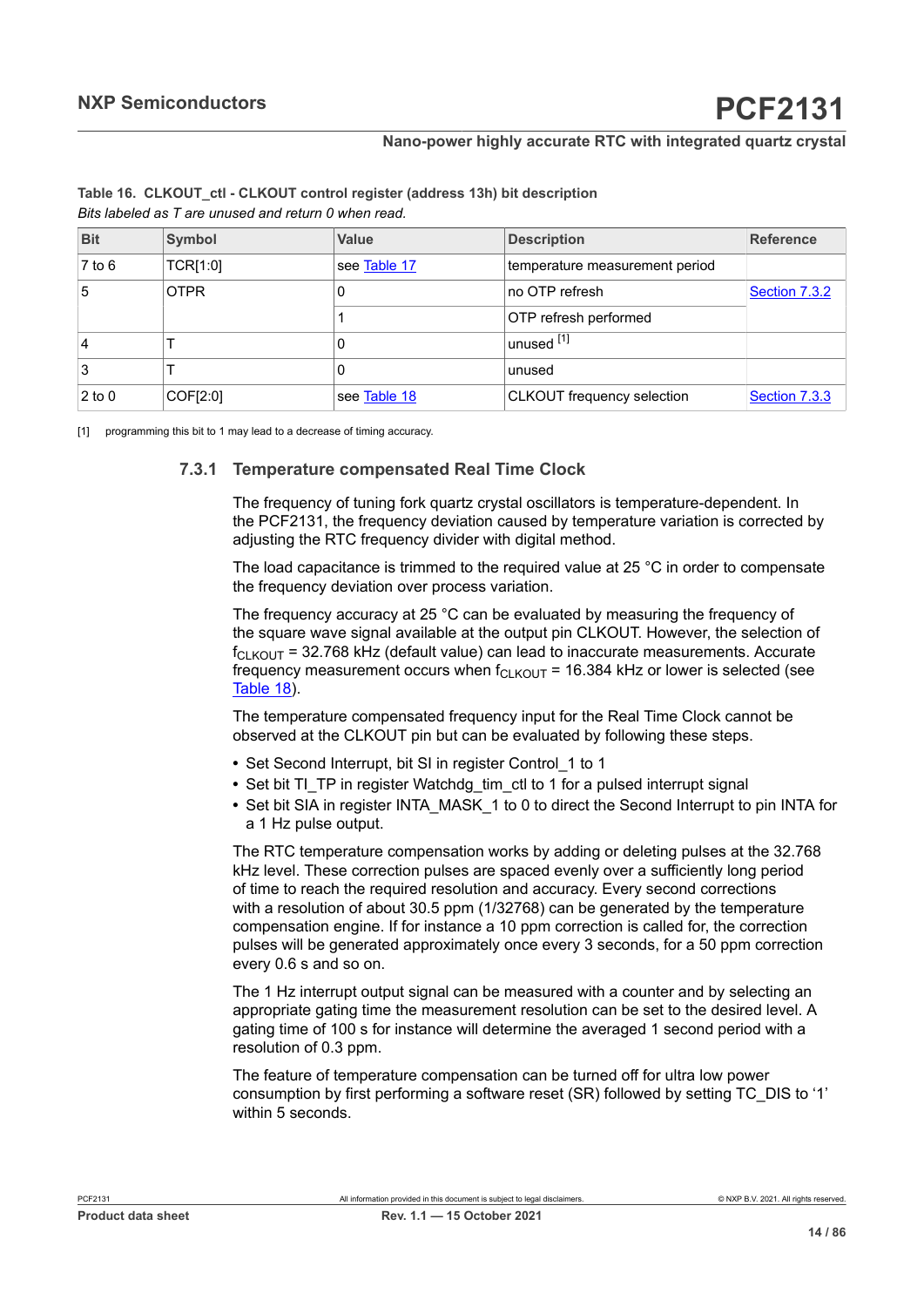#### **7.3.1.1 Temperature measurement**

<span id="page-14-3"></span>The PCF2131 has a temperature sensor circuit used to perform temperature compensation of the clock input to the RTC. The temperature is measured immediately after power-on and then periodically with a period set by the temperature conversion rate TCR[1:0] in the register CLKOUT ctl. During the first approximately 60 s after startup the compensation will be inactive, after this period the temperature compensation is active.

#### <span id="page-14-0"></span>**Table 17. Temperature measurement period**

| <b>TCR[1:0]</b> | Temperature measurement period |
|-----------------|--------------------------------|
| 00              | $[1]$ 32 min                   |
| 01              | 16 min                         |
| 10              | 8 min                          |
| 11              | 4 min                          |

<span id="page-14-1"></span>[1] Default value.

#### **7.3.2 OTP refresh**

Each IC is calibrated during production and testing of the device. The calibration parameters are stored on EPROM cells called One Time Programmable (OTP) cells. It is recommended to process an OTP refresh once after the power is up and the oscillator is operating stable. The OTP refresh takes less than 100 ms to complete.

To perform an OTP refresh, bit OTPR has to be cleared (set to logic 0) and then set to logic 1 again.

When read OTPR bit, its state is:

"0" until the OTP read state machine completes copying of the eFuse data into the shadow registers. This could be due to a POR event or to writing a  $0 > 1$  to the OTPR register bit.

"1" when the OTP read state machine completes copying to the shadow registers from the eFuse instances. During normal operation OTPR must be kept at 1 to prevent higher power usage.

The OTP logic is not reset nor affected by the Software Reset. The OTPR functionality is only reset by the initial digital POR.

During OTP refresh,  $V_{DD}$  has to be above 1.8 V, the rising speed to 1.8 V needs to be faster than 2 V/100 ms. After OTP refresh has finished, PCF2131 can operate with  $V_{DD}$ as low as 1.2 V.

#### **7.3.3 Clock output**

<span id="page-14-2"></span>A programmable square wave is available at pin CLKOUT. Operation is controlled by the COF[2:0] control bits in register CLKOUT\_ctl. Frequencies of 32.768 kHz (default) down to 1 Hz can be generated for use as system clock, microcontroller clock, charge pump input, or for calibrating the oscillator at 25 °C to determine aging offset. The CLKOUT output is not temperature compensated to prevent jitter due to digital compensation method.

CLKOUT is a push-pull output and is enabled at power-on. When disabled, the output is high-impedance.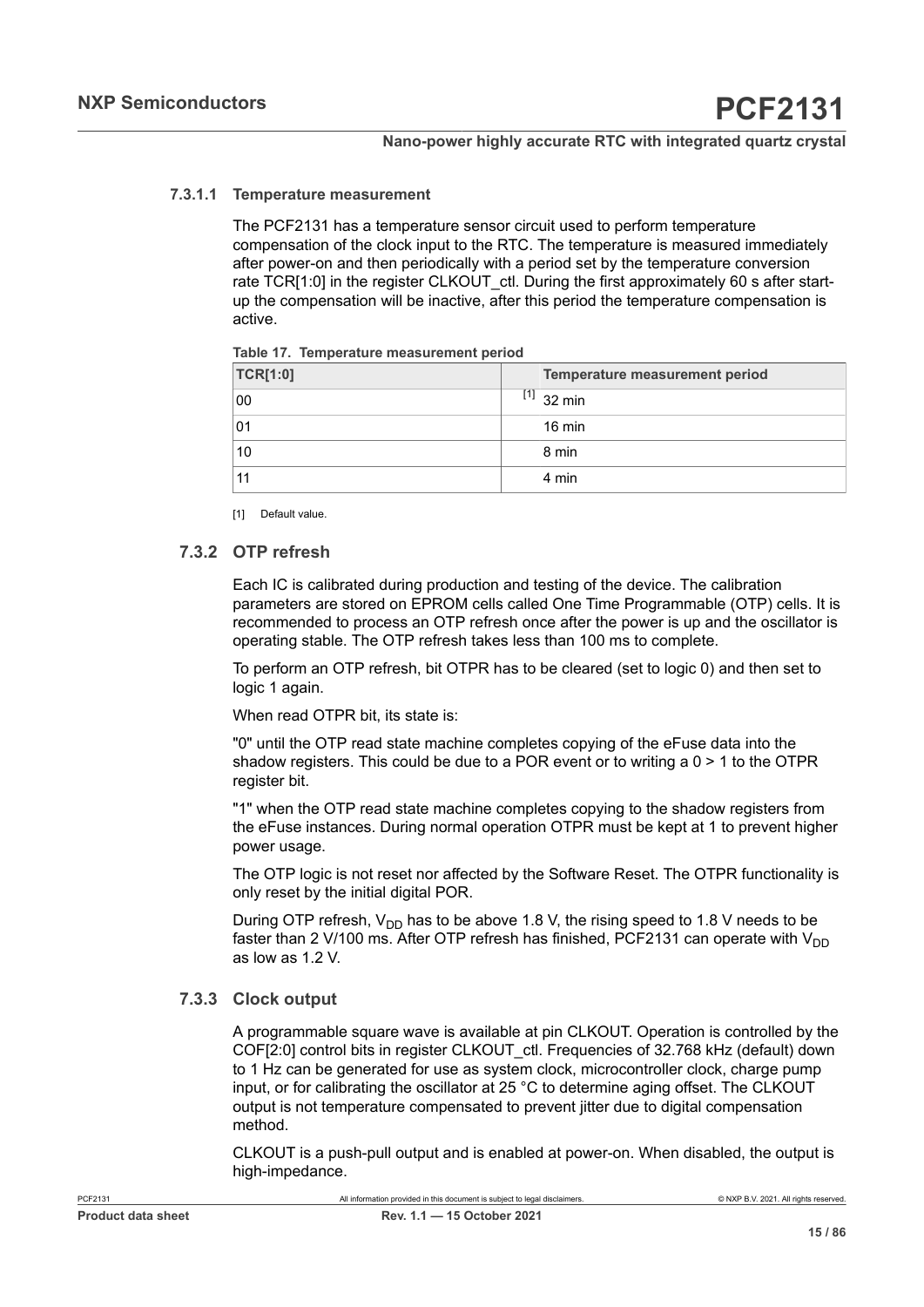<span id="page-15-0"></span>

<span id="page-15-3"></span><span id="page-15-2"></span>

| <b>COF[2:0]</b> |     | <b>CLKOUT frequency (Hz)</b> | Typical duty cycle <sup>[1]</sup> |
|-----------------|-----|------------------------------|-----------------------------------|
| 000             | [2] | 32768                        | 60:40 to 40:60                    |
| 001             |     | 16384                        | 50:50                             |
| 010             |     | 8 1 9 2                      | 50:50                             |
| 011             |     | 4096                         | 50:50                             |
| 100             |     | 2048                         | 50:50                             |
| 101             |     | 1024                         | 50:50                             |
| 110             |     | 1                            | 50:50                             |
| 111             |     | $CLKOUT = high-Z$            |                                   |

[1] Duty cycle definition: % HIGH-level time: % LOW-level time.

[2] Default value.

The duty cycle of the selected clock is not controlled, however, due to the nature of the clock generation all but the 32.768 kHz frequencies are 50 : 50.

## **7.4 Register Aging\_offset**

*Bits labeled as T are unused and return 0 when read.* **Table 19. Aging\_offset - crystal aging offset register (address 30h) bit allocation**

| <b>Bit</b>     |  |  |         |  |  |  |
|----------------|--|--|---------|--|--|--|
| Symbol         |  |  | AO[3:0] |  |  |  |
| Reset<br>value |  |  |         |  |  |  |

#### *Bits labeled as T are unused and return 0 when read.* **Table 20. Aging\_offset - crystal aging offset register (address 30h) bit description**

| <b>Bit</b>          | Symbol  | <b>Value</b> | <b>Description</b> |
|---------------------|---------|--------------|--------------------|
| $\overline{7}$ to 4 |         | 0000         | unused             |
| $ 3 \text{ to } 0$  | AO[3:0] | see Table 21 | aging offset value |

#### **7.4.1 Crystal aging correction**

<span id="page-15-1"></span>The PCF2[1](#page-15-4)31 has an offset register Aging\_offset to correct the crystal aging effects  $^{\text{1}}$  .

The accuracy of the frequency of a quartz crystal depends on its aging. The aging offset adds an adjustment, positive or negative, in the temperature compensation circuit which allows correcting the aging effect.

The aging offset bits allow a frequency correction of typically 2 ppm per AO[3:0] value, from -14 ppm to +16 ppm.

<span id="page-15-4"></span><sup>1</sup> For further information, refer to the application note [\[1\]](#page-77-0).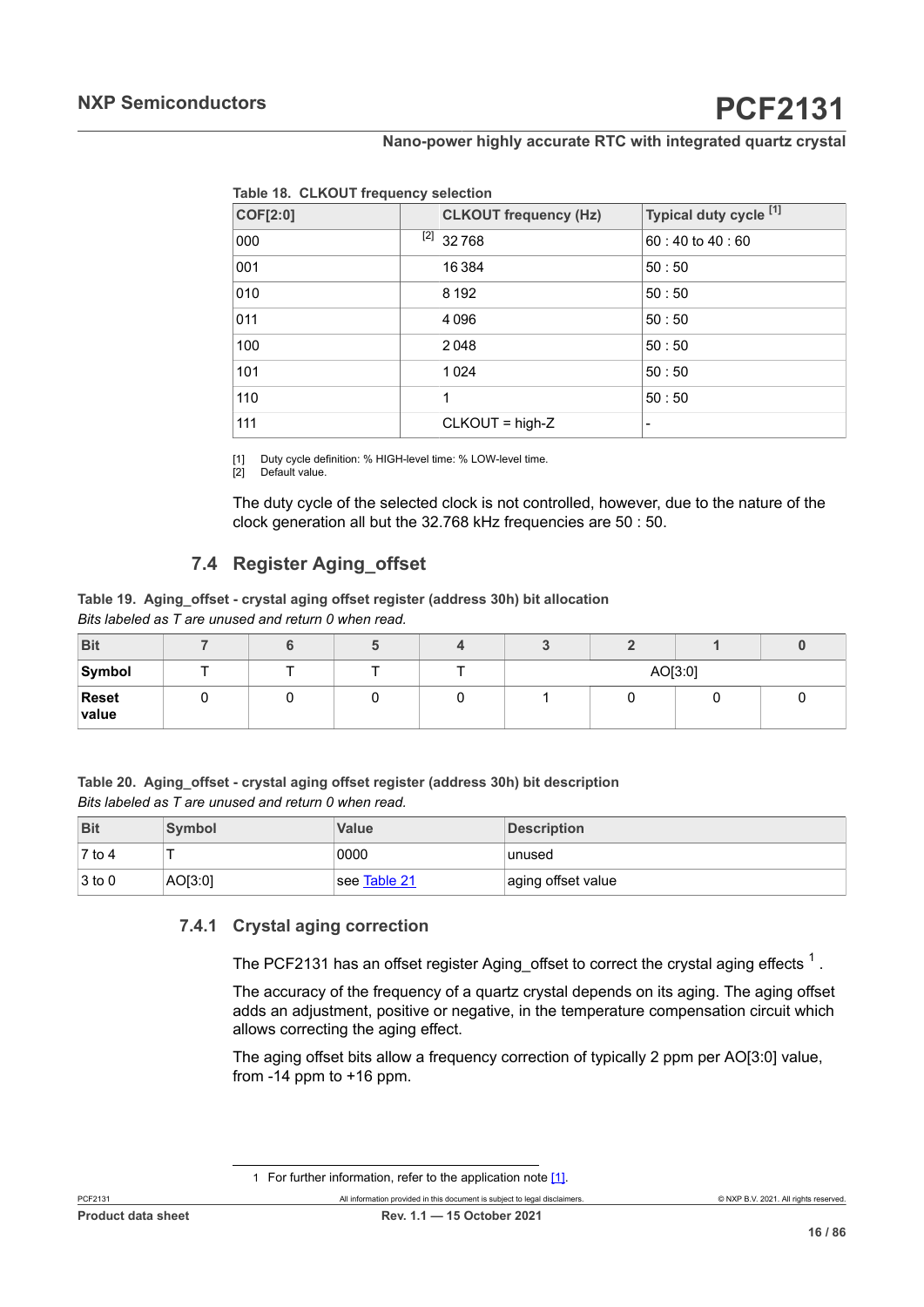| AO[3:0]                 |               |                    | ppm   |  |
|-------------------------|---------------|--------------------|-------|--|
| <b>Decimal</b>          | <b>Binary</b> |                    |       |  |
| 0                       | 0000          |                    | $+16$ |  |
| $\mathbf 1$             | 0001          |                    | $+14$ |  |
| $\overline{2}$          | 0010          |                    | $+12$ |  |
| $\mathbf{3}$            | 0011          |                    | $+10$ |  |
| $\overline{\mathbf{4}}$ | 0100          |                    | $+8$  |  |
| $\mathbf 5$             | 0101          |                    | $+6$  |  |
| 6                       | 0110          |                    | $+4$  |  |
| 7                       | 0111          |                    | $+2$  |  |
| 8                       | 1000          | $\overline{[1]}_0$ |       |  |
| 9                       | 1001          |                    | $-2$  |  |
| 10                      | 1010          |                    | $-4$  |  |
| 11                      | 1011          |                    | $-6$  |  |
| 12                      | 1100          |                    | -8    |  |
| 13                      | 1101          |                    | $-10$ |  |
| $14$                    | 1110          |                    | $-12$ |  |
| 15                      | 1111          |                    | $-14$ |  |

<span id="page-16-1"></span>**Table 21. Frequency correction at 25 °C, typical**

<span id="page-16-0"></span>[1] Default value.

#### **7.5 Power management functions**

The PCF2131 has two power supplies:

**V<sub>DD</sub>** - the main power supply

**V<sub>BAT</sub>** - the battery backup supply

Internally, PCF2131 operates with the internal operating voltage  $V_{\text{oper(int)}}$  which is also available as  $V_{BBS}$  on the battery backed output voltage pin, BBS. Depending on the condition of the main power supply and the selected power management function,  $V_{\text{oper(int)}}$  is either on the potential of  $V_{\text{DD}}$  or  $V_{\text{BAT}}$ .

Two power management functions are implemented:

**Battery switch-over function** - monitors the main power supply  $V_{DD}$  and switching to  $V_{BAT}$  in case a power fail condition is detected (see [Section 7.5.1](#page-17-0)).

**Battery low detection function** - monitors the status of the battery, V<sub>BAT</sub> (see [Section 7.5.2](#page-19-0)).

The power management functions are controlled by the control bits PWRMNG[2:0] (see [Table](#page-11-1) 22) in register Control\_3 (see Table 10):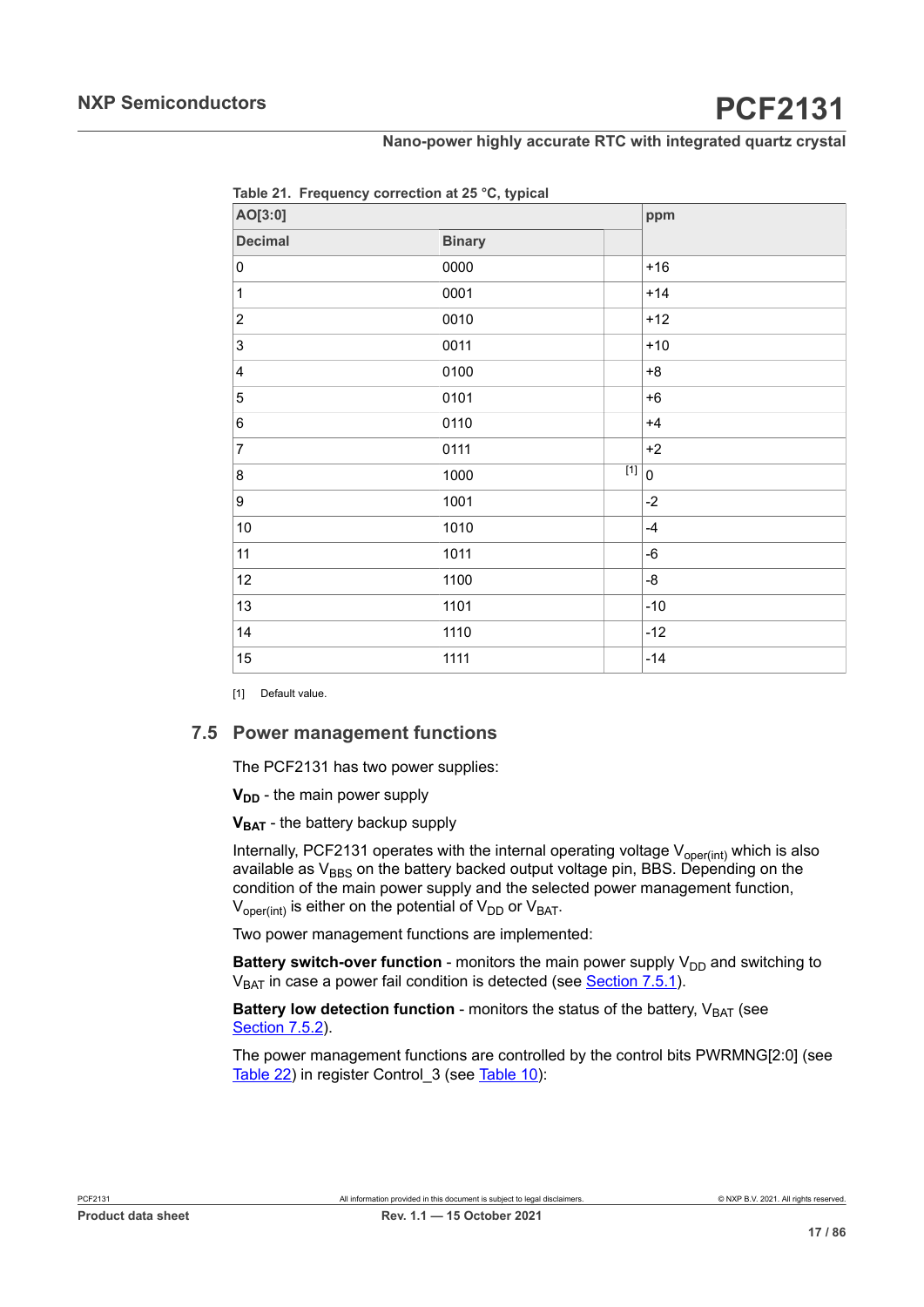<span id="page-17-2"></span>

|                    |         | Table 22. Power management control bit description                                                              |
|--------------------|---------|-----------------------------------------------------------------------------------------------------------------|
| <b>PWRMNG[2:0]</b> |         | <b>Function</b>                                                                                                 |
| 000                |         | battery switch-over function is enabled in standard mode;<br>battery low detection function is enabled          |
| 001,010            |         | battery switch-over function is enabled in standard mode;<br>battery low detection function is disabled         |
| 011                |         | battery switch-over function is enabled in direct switching mode;<br>battery low detection function is enabled  |
| 100.101            |         | battery switch-over function is enabled in direct switching mode;<br>battery low detection function is disabled |
| 110.111            | [1] [2] | battery switch-over function is disabled, only one power supply<br>$(V_{DD})$ ;                                 |

<span id="page-17-1"></span>

[1] Default value

[2] When the battery switch-over function is disabled, the device works only with the power supply  $V_{DD}$ .  $V_{BAT}$  must be put to ground and the battery low detection function is disabled.

battery low detection function is disabled

#### **7.5.1 Battery switch-over function**

<span id="page-17-0"></span>PCF2131 has a backup battery switch-over circuit which monitors the main power supply  $V_{DD}$ . When a power failure condition is detected, it automatically switches to the backup battery.

One of two operation modes can be selected:

**Standard mode** - the power failure condition happens when:

 $V_{DD}$  <  $V_{BAT}$  AND  $V_{DD}$  <  $V_{th(sw)bat}$ 

 $V_{th(sw)bat}$  is the battery switch threshold voltage. Typical value is 2.5 V. The battery switch-over in standard mode works only for  $V_{DD}$  > 2.5 V. Applying back-up battery voltage to  $V_{BAT}$  without applying  $V_{DD}$  supply will not power on the device; only when  $V_{DD}$ main power is supplied the device will start operating.

**Direct switching mode** - the power failure condition happens when  $V_{DD} < V_{BAT}$ . Direct switching from  $V_{DD}$  to  $V_{BAT}$  without requiring  $V_{DD}$  to drop below  $V_{th(sw)bat}$ 

When a power failure condition occurs and the power supply switches to the battery, the following sequence occurs:

- 1. The battery switch flag BF (register Control\_3) is set to logic 1.
- 2. An interrupt is generated if the control bit BIE (register Control\_3) is enabled (see [Section 7.13.6](#page-47-1)).
- 3. If the control bit BTSE (register Control\_3) is logic 1, the timestamp 4 registers store the time and date when the battery switch occurred (see [Section 7.12.4](#page-43-2)).
- 4. The battery switch flag BF is cleared by command; it must be cleared to clear the interrupt.

The interface and CLKOUT output are disabled in battery backup operation:

- **•** Interface inputs are not recognized, preventing extraneous data being written to the device
- **•** Interface outputs are high-impedance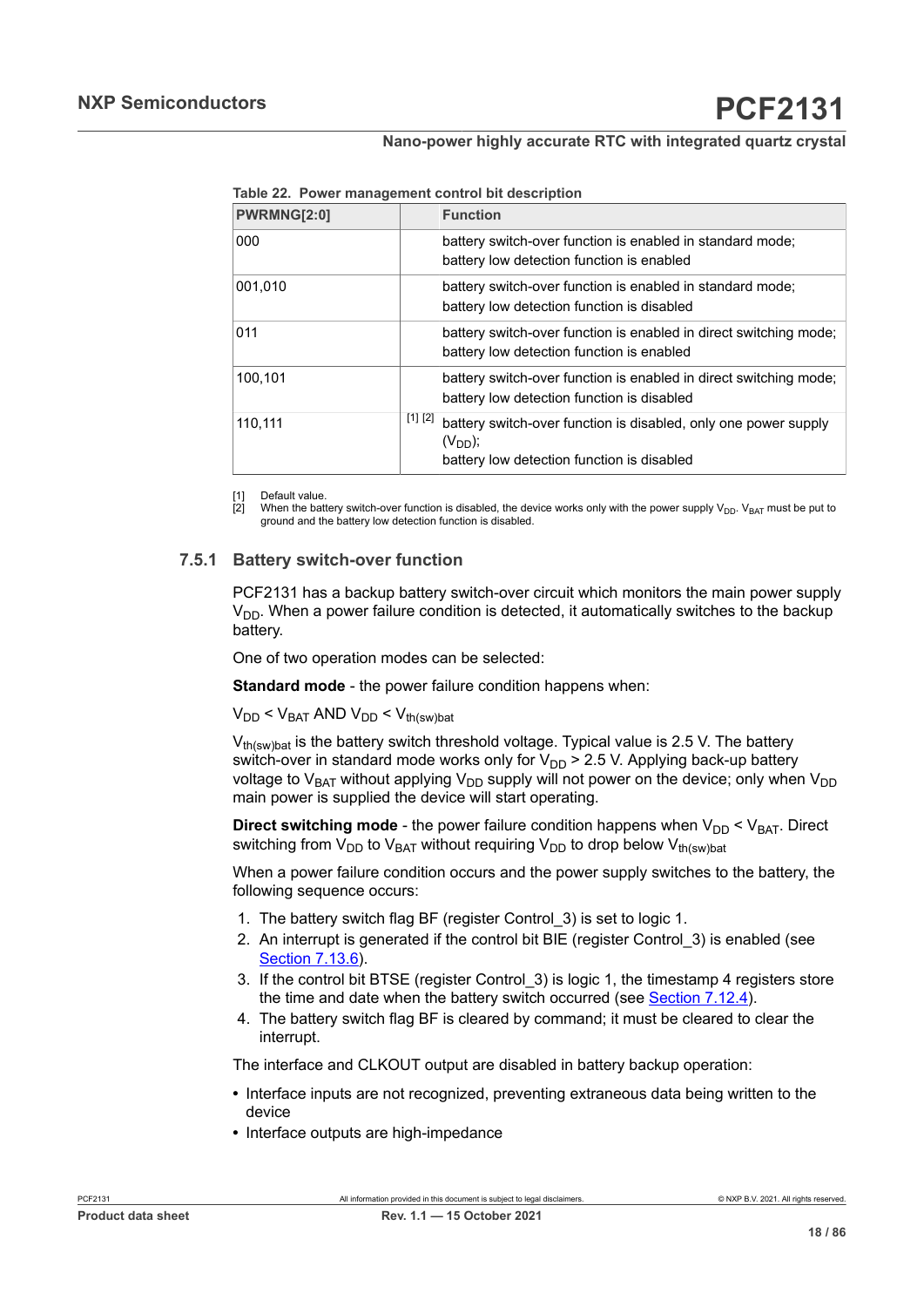For further information about  $1^2$ C-bus communication and battery backup operation, see [Section 7.16.3.](#page-56-0)

#### **7.5.1.1 Standard mode**

If  $V_{DD}$  >  $V_{BAT}$  OR  $V_{DD}$  >  $V_{th(sw)bat}$ :  $V_{oper(int)}$  is at  $V_{DD}$  potential.

If  $V_{DD}$  <  $V_{BAT}$  AND  $V_{DD}$  <  $V_{th(sw)bat}$ :  $V_{oper(int)}$  is at  $V_{BAT}$  potential.



#### **7.5.1.2 Direct switching mode**

If  $V_{DD}$  >  $V_{BAT}$ :  $V_{oper(int)}$  is at  $V_{DD}$  potential.

If  $V_{DD}$  <  $V_{BAT}$ :  $V_{oper(int)}$  is at  $V_{BAT}$  potential.

The direct switching mode is useful in systems where  $V_{DD}$  is always higher than  $V_{BAT}$ . This mode is not recommended if the  $V_{DD}$  and  $V_{BAT}$  values are similar (for example,  $V_{DD}$  = 3.3 V,  $V_{BAT}$  ≥ 3.0 V). In direct switching mode, the power consumption is reduced compared to the standard mode because the monitoring of  $V_{DD}$  and  $V_{th(sw)bat}$  is not performed.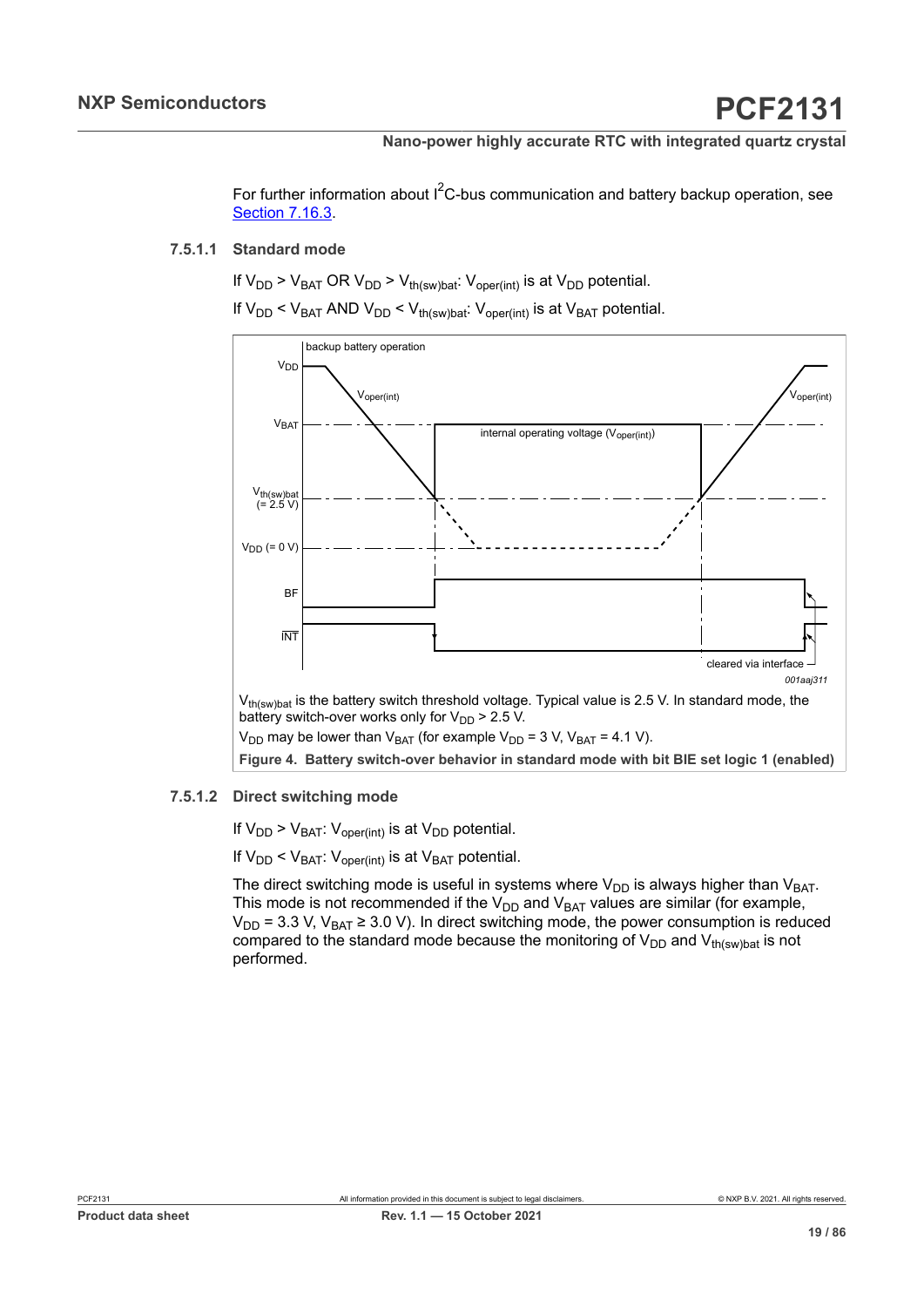

#### **7.5.1.3 Battery switch-over disabled: only one power supply**  $(V_{DD})$

When the battery switch-over function is disabled:

- The power supply is applied on the V<sub>DD</sub> pin
- The V<sub>BAT</sub> pin must be connected to ground
- V<sub>oper(int)</sub> is at V<sub>DD</sub> potential
- **•** The battery flag (BF) is always logic 0

#### **7.5.1.4 Battery switch-over architecture**

The architecture of the battery switch-over circuit is shown in [Figure 6](#page-19-1).

<span id="page-19-1"></span>

 $V_{\text{oper(int)}}$  is at  $V_{\text{DD}}$  or  $V_{\text{BAT}}$  potential.

**Remark:** It has to be assured that there are decoupling capacitors on the pins V<sub>DD</sub>, V<sub>BAT</sub>, and BBS.

#### **7.5.2 Battery low detection function**

<span id="page-19-0"></span>The PCF2131 has a battery low detection circuit which monitors the status of the battery  $V<sub>BAT</sub>$ .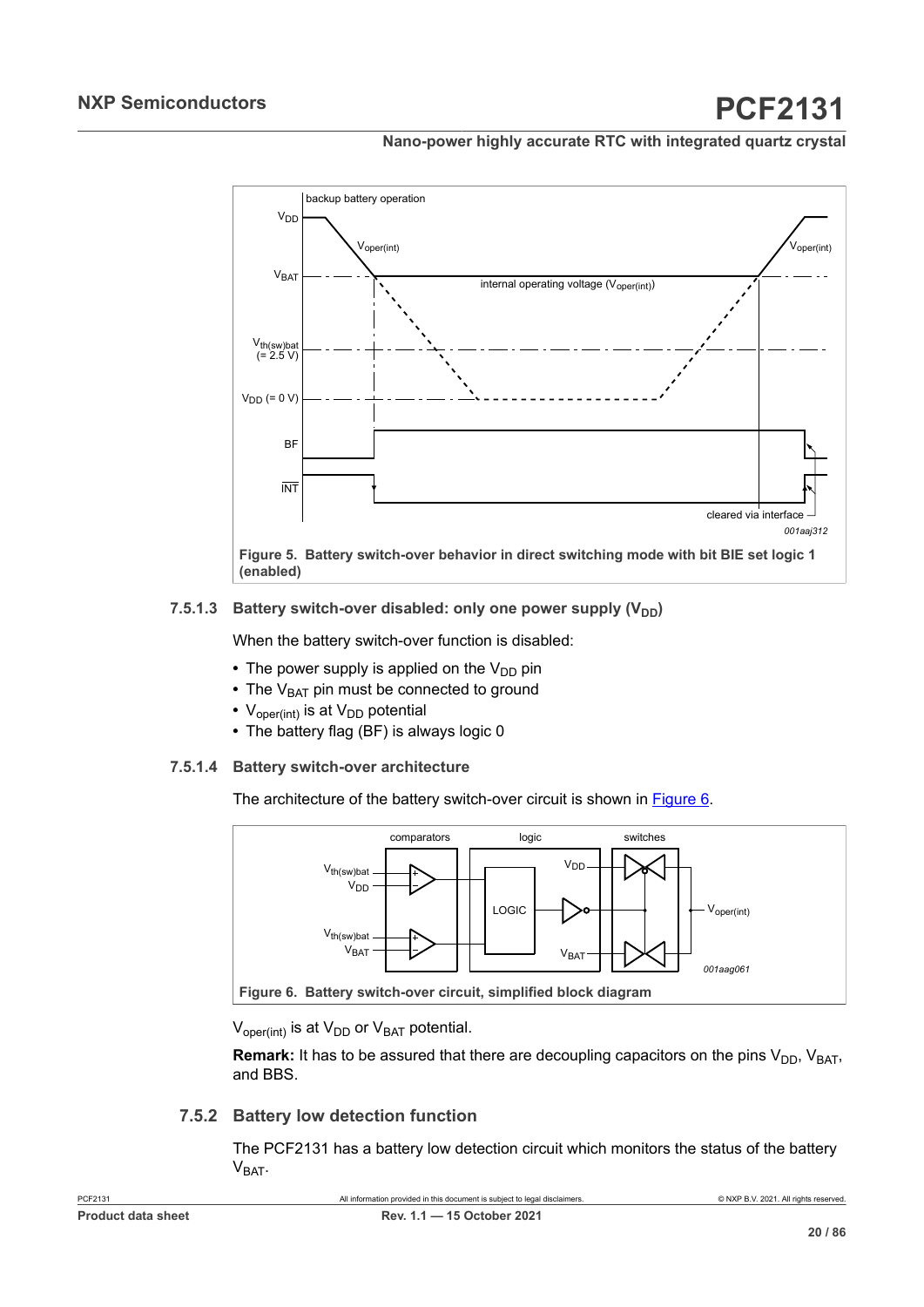When  $V_{BAT}$  drops below the threshold value  $V_{th(bat)low}$  (typical 2.5 V), the BLF flag (register Control\_3) is set to indicate that the battery is low and that it must be replaced. Monitoring of the battery voltage also occurs during battery operation.

An unreliable battery cannot prevent the supply voltage from dropping below  $V_{low}$  (typical 1.2 V) and with that the data integrity gets lost. (For further information about  $V_{low}$  see [Section 7.6.](#page-21-0))

When  $V_{BAT}$  drops below the threshold value  $V_{th(bat)low}$ , the following sequence occurs (see [Figure 7\)](#page-20-0):

- 1. The battery low flag BLF is set logic 1.
- 2. An interrupt is generated if the control bit BLIE (register Control\_3) is enabled (see [Section 7.13.7](#page-47-2)).
- 3. The flag BLF remains logic 1 until the battery is replaced. BLF cannot be cleared by command. It is automatically cleared by the battery low detection circuit when the battery is replaced or when the voltage rises again above the threshold value. This could happen if a super capacitor is used as a backup source and the main power is applied again.

<span id="page-20-0"></span>

#### **7.5.3 Battery backup supply**

The  $V_{\rm BBS}$  voltage on the output pin BBS is at the same potential as the internal operating voltage  $V_{\text{oner(int)}}$ , depending on the selected battery switch-over function mode: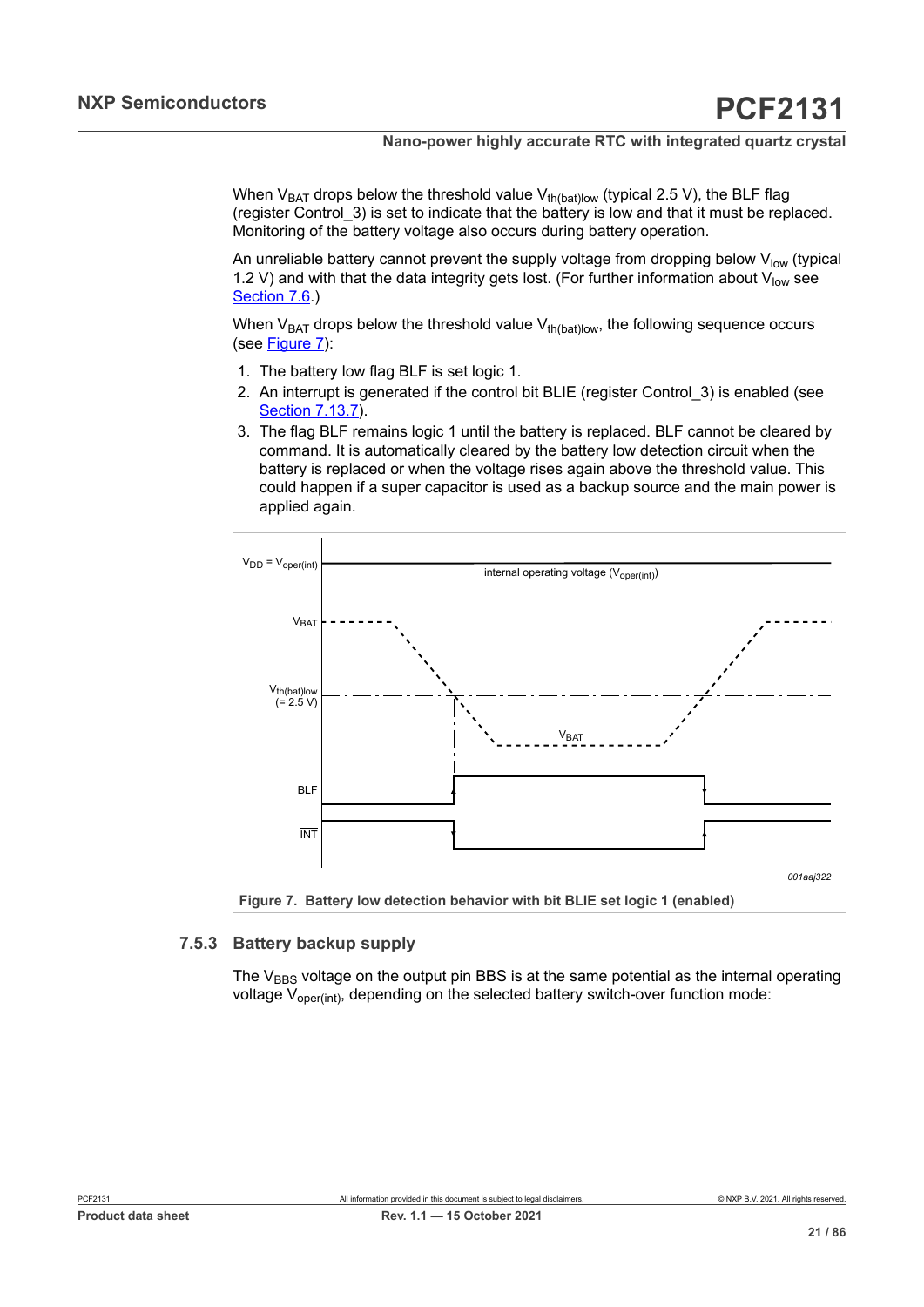**Table 23. Output pin BBS**

| . apic 20. Odipat pili BBO                  |                                                             |                                                                |  |  |  |  |  |  |
|---------------------------------------------|-------------------------------------------------------------|----------------------------------------------------------------|--|--|--|--|--|--|
| <b>Battery switch-over function</b><br>mode | <b>Conditions</b>                                           | <b>Potential of</b><br>$V_{\text{oper(int)}}$ and<br>$V_{BBS}$ |  |  |  |  |  |  |
| standard                                    | $V_{DD}$ > $V_{BAT}$ OR $V_{DD}$ > $V_{th(sw)bat}$          | V <sub>DD</sub>                                                |  |  |  |  |  |  |
|                                             | $V_{DD}$ < $V_{BAT}$ AND $V_{DD}$ < $V_{th(sw)bat}$         | V <sub>BAT</sub>                                               |  |  |  |  |  |  |
| direct switching                            | $V_{DD}$ > $V_{BAT}$                                        | V <sub>DD</sub>                                                |  |  |  |  |  |  |
|                                             | $V_{DD}$ < $V_{BAT}$                                        | V <sub>BAT</sub>                                               |  |  |  |  |  |  |
| disabled                                    | only $V_{DD}$ available,<br>$V_{BAT}$ must be put to ground | $V_{DD}$                                                       |  |  |  |  |  |  |

The output pin BBS can be used as a supply for external devices with battery backup needs, such as SRAM (see [\[1\]\)](#page-77-0).

### **7.6 Oscillator stop detection function**

<span id="page-21-0"></span>The PCF2131 has an on-chip oscillator detection circuit which indicates the status of the oscillation by monitoring the supply of oscillator: whenever the supply is out of the expected range, a reset occurs and the oscillator stop flag OSF (in register Seconds) is set logic 1.

#### **• Power-on:**

- 1. The oscillator is not running, the chip is in reset (OSF is logic 1).
- 2. When the oscillator starts running and supply is OK after power-on, the chip exits from reset.
- 3. The flag OSF is still logic 1 and can be cleared (OSF set logic 0) by command.

#### **• Power supply failure:**

- 1. When the power supply of the chip drops below a certain value  $(V_{low})$ , typically 1.2 V, the oscillator supply also fails and a reset occurs.
- 2. When the power supply returns to normal operation, the oscillator supply is OK again, the chip exits from reset.
- 3. The flag OSF is still logic 1 and can be cleared (OSF set logic 0) by command.
- 4. When OSF flag is cleared an OTP refresh should be performed (see [Section 7.3.2](#page-14-1)).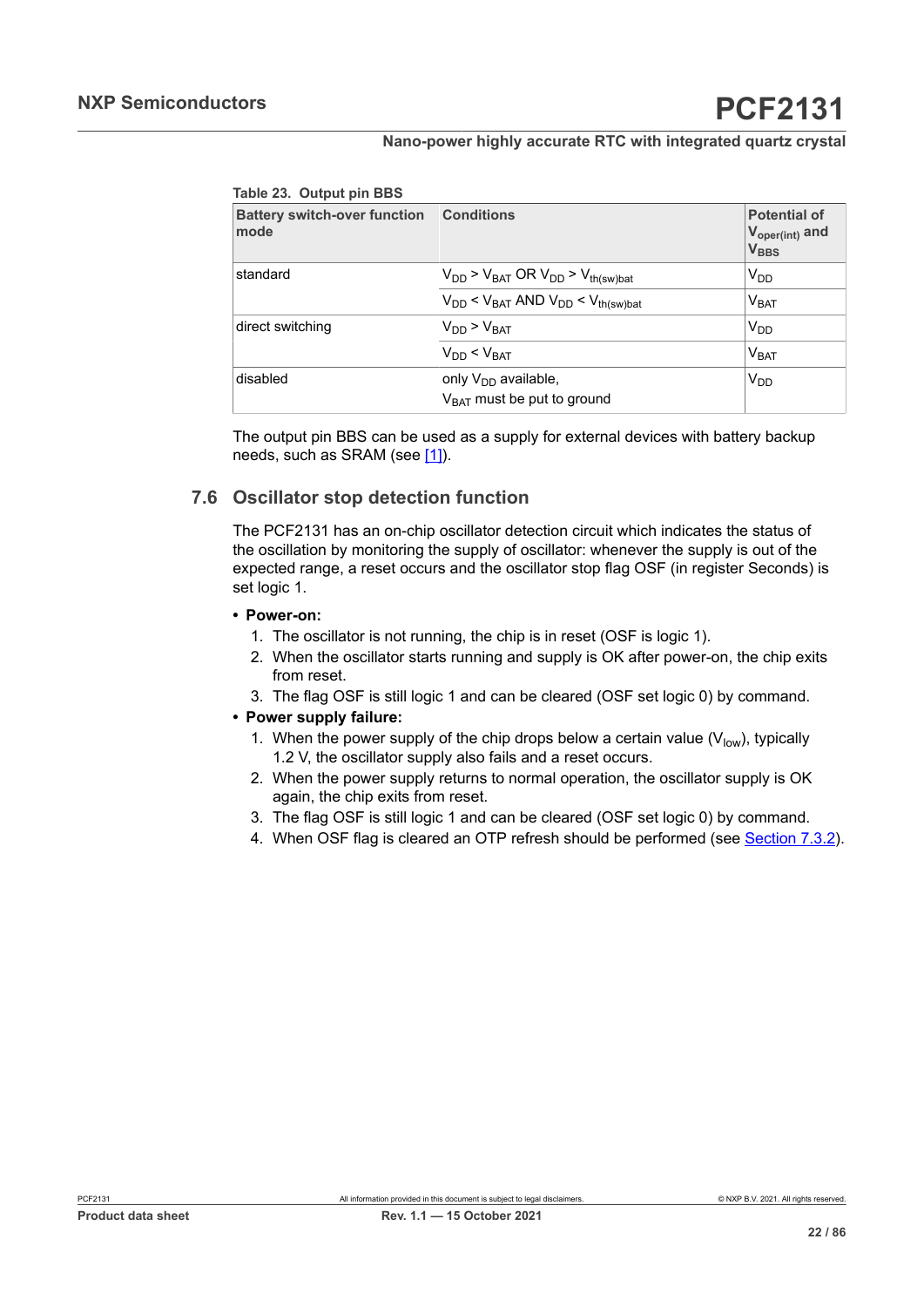

reset has occurred since the flag was last cleared (OSF set logic 0). In this case, the integrity of the clock information is not guaranteed. The OSF flag is cleared by command.

<span id="page-22-0"></span>**Figure 8. Power failure event due to battery discharge: reset occurs**

#### **7.7 Power-On Reset function**

The PCF2131 has a Power-On Reset (POR) and a Power-On Reset Override (PORO) function implemented.

#### **7.7.1 Power-On Reset (POR)**

The POR is active whenever the oscillator is stopped. The oscillator is considered to be stopped during the time between power-on and stable crystal resonance (see [Figure 9](#page-23-1)). This time may be in the range of 200 ms to 2 s depending on temperature and supply voltage. Whenever an internal reset occurs, the oscillator stop flag is set (OSF set logic 1).

The OTP refresh (see [Section 7.3.2\)](#page-14-1) should ideally be executed as the first instruction after start-up and also after a reset due to an oscillator stop.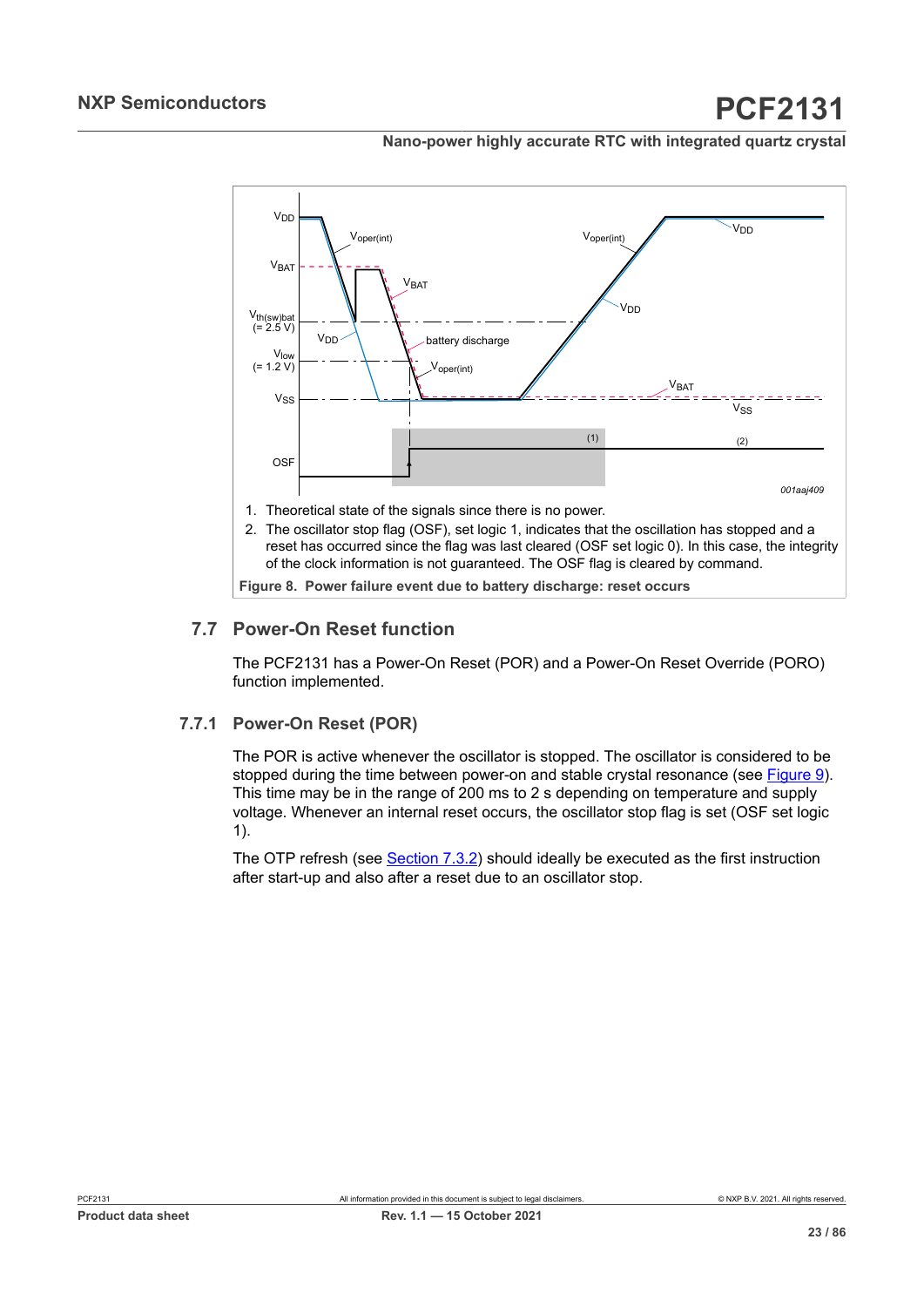<span id="page-23-1"></span>

After POR, the following mode is entered:

- **•** 32.768 kHz CLKOUT active
- **•** Power-On Reset Override (PORO) available to be set
- **•** 24-hour mode is selected
- Battery switch-over function disabled, only one power supply  $(V_{DD})$
- **•** Temperature compensation enabled
- **•** 100th second enabled
- **•** Time 00:00:00.00
- **•** Date 2001.01.01
- **•** Weekday Monday

<span id="page-23-0"></span>The register values after power-on are shown in [Table](#page-6-0) 4.

#### **7.7.2 Power-On Reset Override (PORO)**

The POR duration is directly related to the crystal oscillator start-up time. Due to the long start-up times experienced by these types of circuits, a mechanism has been built in to disable the POR and therefore speed up the on-board test of the device.



The setting of the PORO mode requires that POR OVRD in register Control 1 is set logic 1 and that the signals at the interface pins SDA/CE and SCL are toggled as illustrated in [Figure](#page-24-1) 11. All timings shown are required minimum.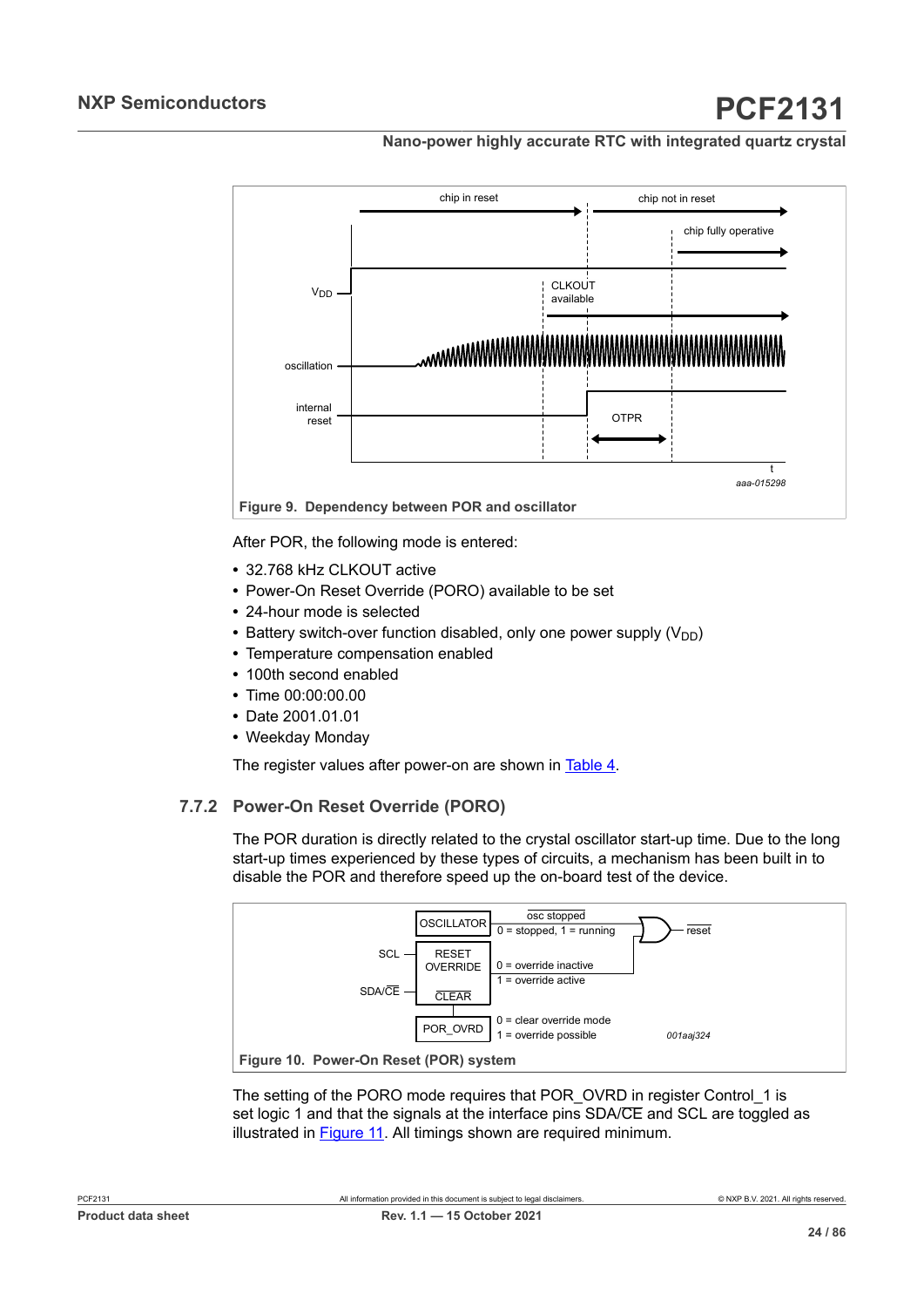<span id="page-24-1"></span><span id="page-24-0"></span>

Once the override mode is entered, the device is immediately released from the reset state and the set-up operation can commence.

The PORO mode is cleared by writing logic 0 to POR\_OVRD. POR\_OVRD must be logic 1 before a re-entry into the override mode is possible. Setting POR\_OVRD logic 0 during normal operation has no effect except to prevent accidental entry into the PORO mode.

### **7.8 Software Reset register**

**Table 24. Reset - software reset control (address 05h) bit description**

| <b>Bit</b> |               |  |               |  |               |
|------------|---------------|--|---------------|--|---------------|
| Symbol     | <b>CPR</b>    |  | <b>SR</b>     |  | CTS           |
| Section    | Section 7.8.2 |  | Section 7.8.1 |  | Section 7.8.3 |

To

- trigger a software reset (SR), 0010 1100 (2Ch) must be sent to register Reset (address 05h). A software reset also triggers CPR and CTS
- **•** clear prescaler (CPR), 1010 0100 (A4h) must be sent to register Reset (address 05h)
- **•** clear timestamp (CTS), 0010 0101 (25h) must be sent to register Reset (address 05h)

It is possible to combine CPR and CTS by sending 1010 0101 (A5h).

Read of the SR\_RESET register will return a fixed pattern of 00100100;

<span id="page-24-2"></span>**Remark:** Any other value sent to this register is ignored.

#### **7.8.1 SR - Software reset**

A reset is automatically generated at power-on as Power-On Reset as described in [Section 7.7.](#page-22-0) A reset can also be initiated with the software reset command.

After software reset, the following mode is entered:

- **•** 32.768 kHz CLKOUT active
- **•** Power-On Reset Override (PORO) unchanged
- **•** OTP not reloaded, OTPR unchanged.
- **•** 24-hour mode is selected
- Battery switch-over function disabled, only one power supply (V<sub>DD</sub>)
- **•** Temperature compensation enabled
- **•** 100th second enabled
- **•** Time 00:00:00.00
- **•** Date 2001.01.01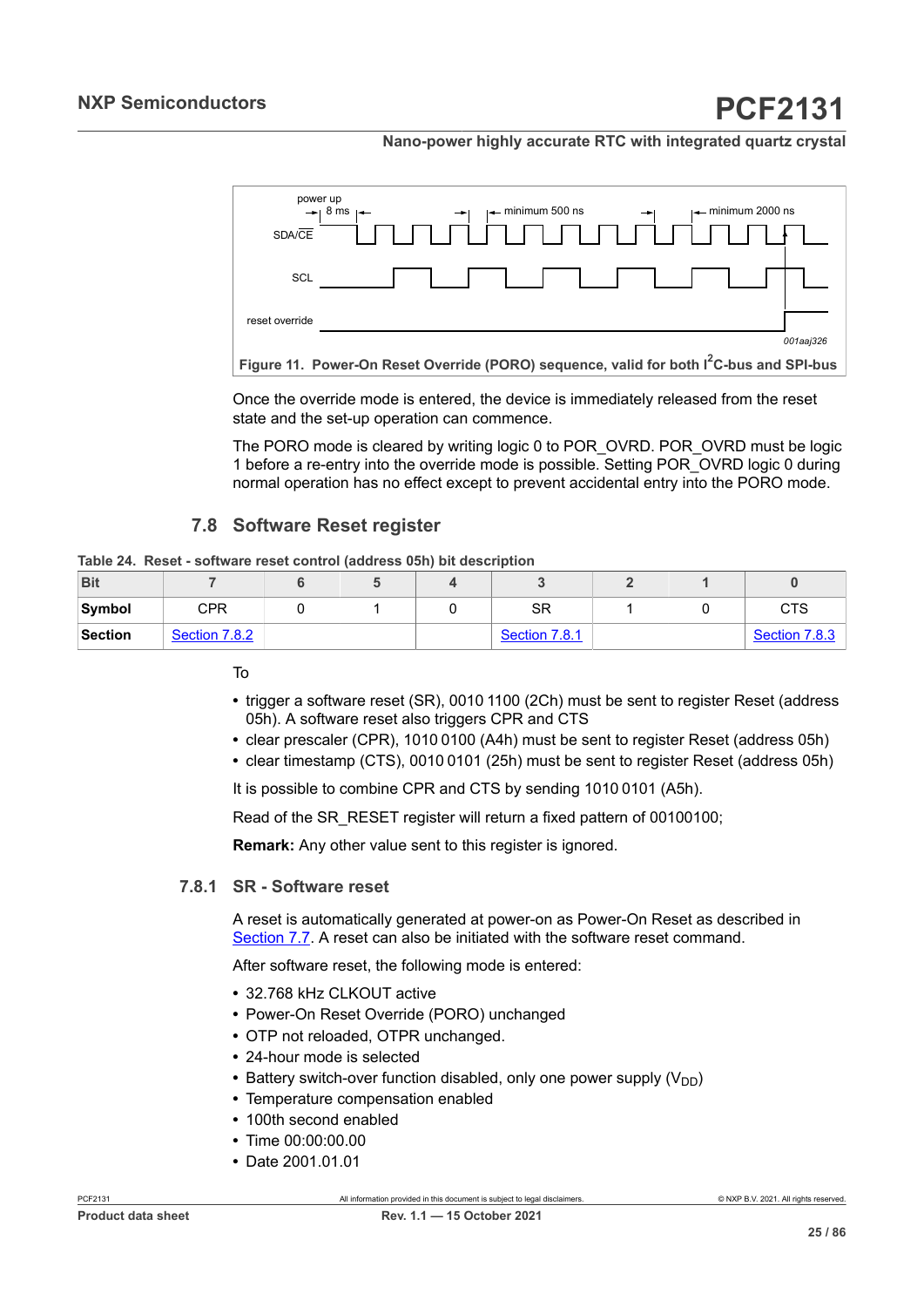

#### <span id="page-25-1"></span>**7.8.2 CPR: clear prescaler**

<span id="page-25-2"></span>To set the time for RTC mode, the clear prescaler instruction is needed. Before sending this instruction, it is mandatory to first set *stop* by the STOP bit. See STOP definition for an explanation on using this instruction.

#### **7.8.3 CTS: clear timestamp**

<span id="page-25-3"></span><span id="page-25-0"></span>The timestamp registers (address 14h to 2Fh) can be set to all 0 with this instruction.

#### **7.9 Time and date function**

Most of these registers are coded in the Binary Coded Decimal (BCD) format.

#### **7.9.1 Register 100th Seconds**

| <b>Bit</b>     |                         |  |  |  |  |  |  |
|----------------|-------------------------|--|--|--|--|--|--|
| Symbol         | 100TH SECONDS (0 to 99) |  |  |  |  |  |  |
| Reset<br>value |                         |  |  |  |  |  |  |

#### **Table 26. 100th Seconds - 100th seconds register (address 06h) bit description**

| <b>Bit</b>         | <b>Symbol</b> | <b>Value</b> | <b>Place value Description</b> |                                    |
|--------------------|---------------|--------------|--------------------------------|------------------------------------|
| 7 to 4             | 100TH SECONDS | $0$ to $9$   | ⊺ten's place                   | actual seconds coded in BCD format |
| $ 3 \text{ to } 0$ |               | $0$ to $9$   | unit place                     |                                    |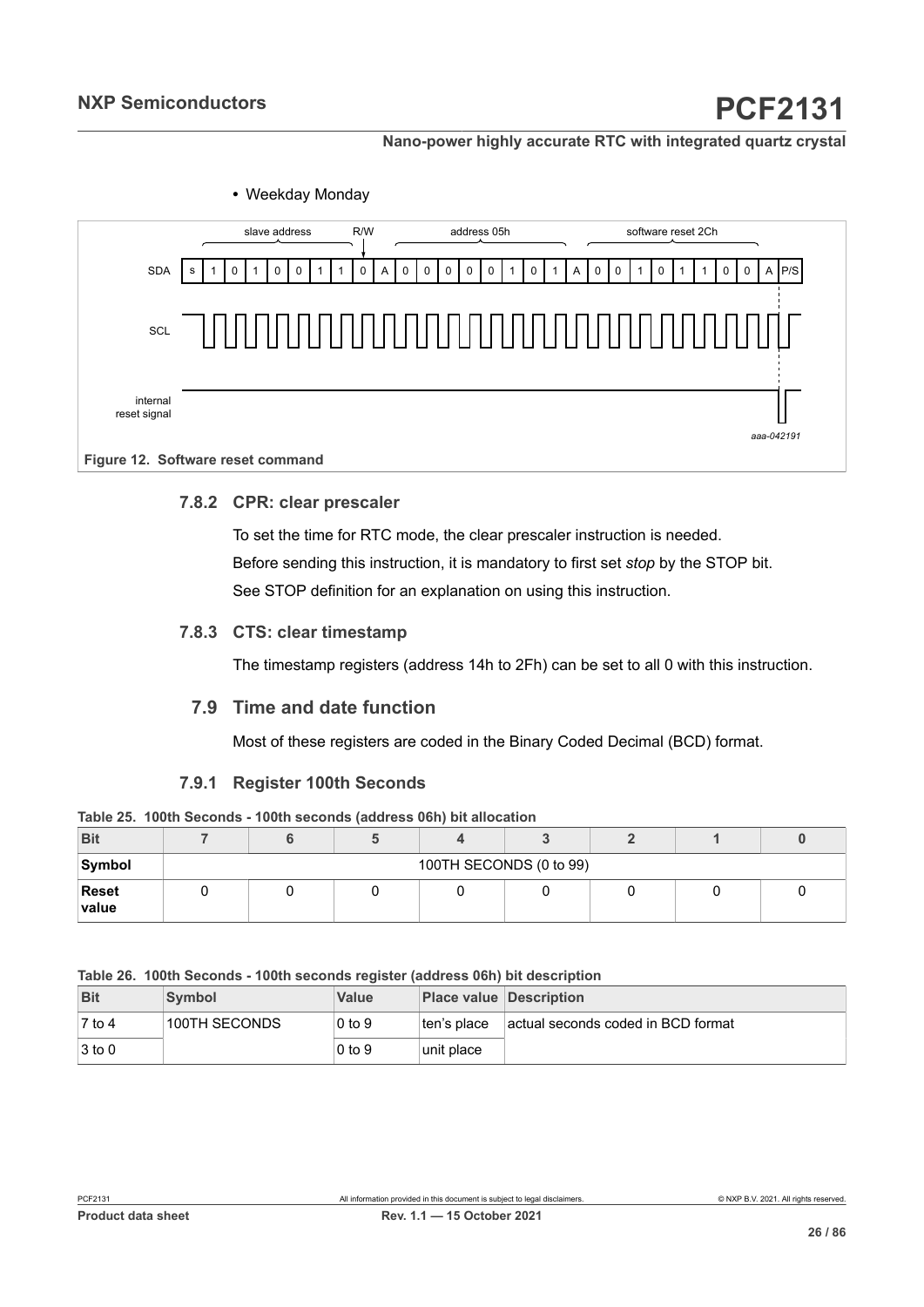| <b>Seconds</b><br>value in<br>decimal |              | Upper-digit (ten's place) |                |                           | Digit (unit place) |                    |                |                        |
|---------------------------------------|--------------|---------------------------|----------------|---------------------------|--------------------|--------------------|----------------|------------------------|
|                                       | Bit 6        | Bit 6                     | Bit 5          | Bit 4                     | Bit 3              | Bit 2              | Bit 1          | Bit 0                  |
| 00                                    | $\mathbf{0}$ | $\mathbf 0$               | $\mathbf 0$    | $\mathbf 0$               | $\mathbf{0}$       | 0                  | 0              | $\mathbf 0$            |
| 01                                    | $\Omega$     | $\mathbf{0}$              | $\mathbf 0$    | $\mathbf 0$               | 0                  | $\mathbf{0}$       | $\mathbf{0}$   | 1                      |
| 02                                    | $\mathbf{0}$ | $\mathbf{0}$              | $\mathbf 0$    | $\mathbf 0$               | 0                  | $\mathbf 0$        | 1              | $\mathbf{0}$           |
|                                       | ٠<br>$\cdot$ | $\cdot$<br>$\cdot$        | ٠<br>$\cdot$   | $\cdot$<br>$\blacksquare$ | ٠<br>$\cdot$       | $\cdot$<br>$\cdot$ | ٠<br>$\cdot$   | $\bullet$<br>$\cdot$   |
| 09                                    | $\mathbf{0}$ | $\mathbf{0}$              | $\mathbf 0$    | $\mathbf 0$               | 1                  | 0                  | 0              | 1                      |
| 10                                    | $\mathbf{0}$ | $\mathbf{0}$              | $\mathbf 0$    | 1                         | 0                  | $\mathbf{0}$       | $\mathbf{0}$   | $\mathbf{0}$           |
|                                       | ٠<br>٠       | $\cdot$<br>$\bullet$      | ٠<br>$\bullet$ | ٠<br>$\blacksquare$       | ٠<br>$\bullet$     | $\cdot$<br>$\cdot$ | ٠<br>$\bullet$ | $\bullet$<br>$\bullet$ |
| 98                                    | 1            | $\mathbf{0}$              | $\mathbf 0$    | 1                         | 1                  | $\mathbf{0}$       | 0              | $\mathbf{0}$           |
| 99                                    | 1            | $\mathbf 0$               | $\mathbf 0$    | 1                         | 1                  | $\mathbf 0$        | $\mathbf 0$    | 1                      |

### <span id="page-26-0"></span>**Table 27. 100th Seconds coded in BCD format**

### **7.9.2 Register Seconds**

**Table 28. Seconds - seconds and clock integrity register (address 07h) bit allocation**

| <b>Bit</b>     |     |                   |  |  |  |  |  |
|----------------|-----|-------------------|--|--|--|--|--|
| Symbol         | OSF | SECONDS (0 to 59) |  |  |  |  |  |
| Reset<br>value |     |                   |  |  |  |  |  |

#### **Table 29. Seconds - seconds and clock integrity register (address 07h) bit description**

| <b>Bit</b> | Symbol         | <b>Value</b> |             | <b>Place value Description</b>                                                                                          |
|------------|----------------|--------------|-------------|-------------------------------------------------------------------------------------------------------------------------|
|            | <b>OSF</b>     |              |             | clock integrity is guaranteed                                                                                           |
|            |                |              |             | clock integrity is not guaranteed:<br>oscillator has stopped and chip reset has<br>occurred since flag was last cleared |
| $6$ to 4   | <b>SECONDS</b> | $0$ to 5     | ten's place | actual seconds coded in BCD format                                                                                      |
| $3$ to $0$ |                | $0$ to $9$   | unit place  |                                                                                                                         |

#### **Table 30. Seconds coded in BCD format**

| <b>Seconds</b>      | Upper-digit (ten's place) |              |                    | Digit (unit place) |        |        |             |  |
|---------------------|---------------------------|--------------|--------------------|--------------------|--------|--------|-------------|--|
| value in<br>decimal | Bit 6                     | Bit 5        | Bit 4              | Bit 3              | Bit 2  | Bit 1  | Bit 0       |  |
| 00                  | 0                         | 0            | $\mathbf 0$        | 0                  | 0      | 0      | 0           |  |
| 01                  | 0                         | 0            | $\mathbf 0$        | $\Omega$           | 0      | 0      | и           |  |
| 02                  | 0                         | 0            | $\mathbf 0$        | 0                  | 0      |        | 0           |  |
|                     | ٠<br>۰.                   | ٠<br>٠       | $\cdot$<br>$\cdot$ |                    | ٠<br>٠ | ٠<br>٠ | ٠<br>٠.     |  |
| 09                  | 0                         | $\mathbf{0}$ | $\mathbf 0$        |                    | 0      | 0      | 4           |  |
| 10                  | 0                         | 0            |                    | 0                  | 0      |        | $\mathbf 0$ |  |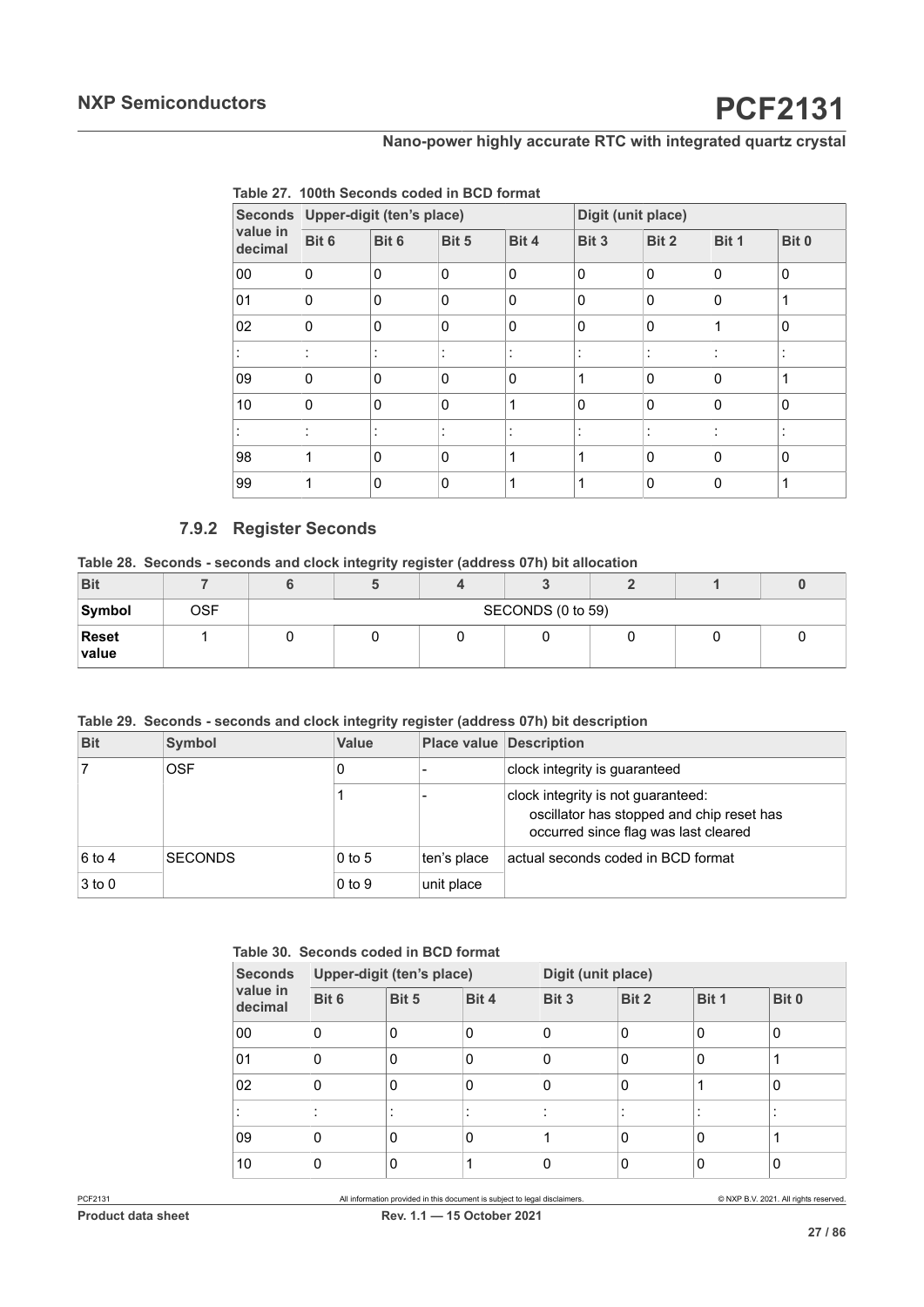<span id="page-27-0"></span>**Table 30. Seconds coded in BCD format***...continued*

| <b>Seconds</b>      | Upper-digit (ten's place) |       |       | Digit (unit place) |       |       |       |  |
|---------------------|---------------------------|-------|-------|--------------------|-------|-------|-------|--|
| value in<br>decimal | Bit 6                     | Bit 5 | Bit 4 | Bit 3              | Bit 2 | Bit 1 | Bit 0 |  |
|                     |                           |       |       | ٠                  |       |       | ٠     |  |
| 58                  |                           | 0     |       |                    | 0     |       | U     |  |
| 59                  |                           | 0     |       |                    | 0     |       |       |  |

#### <span id="page-27-1"></span>**7.9.3 Register Minutes**

**Table 31. Minutes - minutes register (address 08h) bit allocation**

*Bits labeled as T are unused and return 0 when read*

| <b>Bit</b>     |  |                   |  |  |  |  |  |
|----------------|--|-------------------|--|--|--|--|--|
| Symbol         |  | MINUTES (0 to 59) |  |  |  |  |  |
| Reset<br>value |  |                   |  |  |  |  |  |

**Table 32. Minutes - minutes register (address 08h) bit description**

*Bits labeled as T are unused and return 0 when read*

| <b>Bit</b>         | <b>Symbol</b>  | Value      | <b>Place value Description</b> |                                    |
|--------------------|----------------|------------|--------------------------------|------------------------------------|
|                    |                |            |                                | unused                             |
| $ 6 \text{ to } 4$ | <b>MINUTES</b> | $0$ to 5   | ten's place                    | actual minutes coded in BCD format |
| $3$ to 0           |                | $0$ to $9$ | unit place                     |                                    |

#### **7.9.4 Register Hours**

*Bits labeled as T are unused and return 0 when read* **Table 33. Hours - hours register (address 09h) bit allocation**

| <b>Bit</b>     |  |      |                                 |                                  |  |  |  |  |
|----------------|--|------|---------------------------------|----------------------------------|--|--|--|--|
| Symbol         |  | AMPM | HOURS (1 to 12) in 12-hour mode |                                  |  |  |  |  |
|                |  |      |                                 | HOURS (0 0to 23) in 24-hour mode |  |  |  |  |
| Reset<br>value |  |      |                                 |                                  |  |  |  |  |

<span id="page-27-2"></span>*Bits labeled as T are unused and return 0 when read* **Table 34. Hours - hours register (address 09h) bit description**

| <b>Bit</b>            | Symbol      | <b>Value</b> | <b>Place value Description</b> |
|-----------------------|-------------|--------------|--------------------------------|
| $7$ to 6              |             | 00           | unused                         |
| 12-hour mode $^{[1]}$ |             |              |                                |
| 5                     | <b>AMPM</b> |              | Indicates AM                   |
|                       |             |              | indicates PM                   |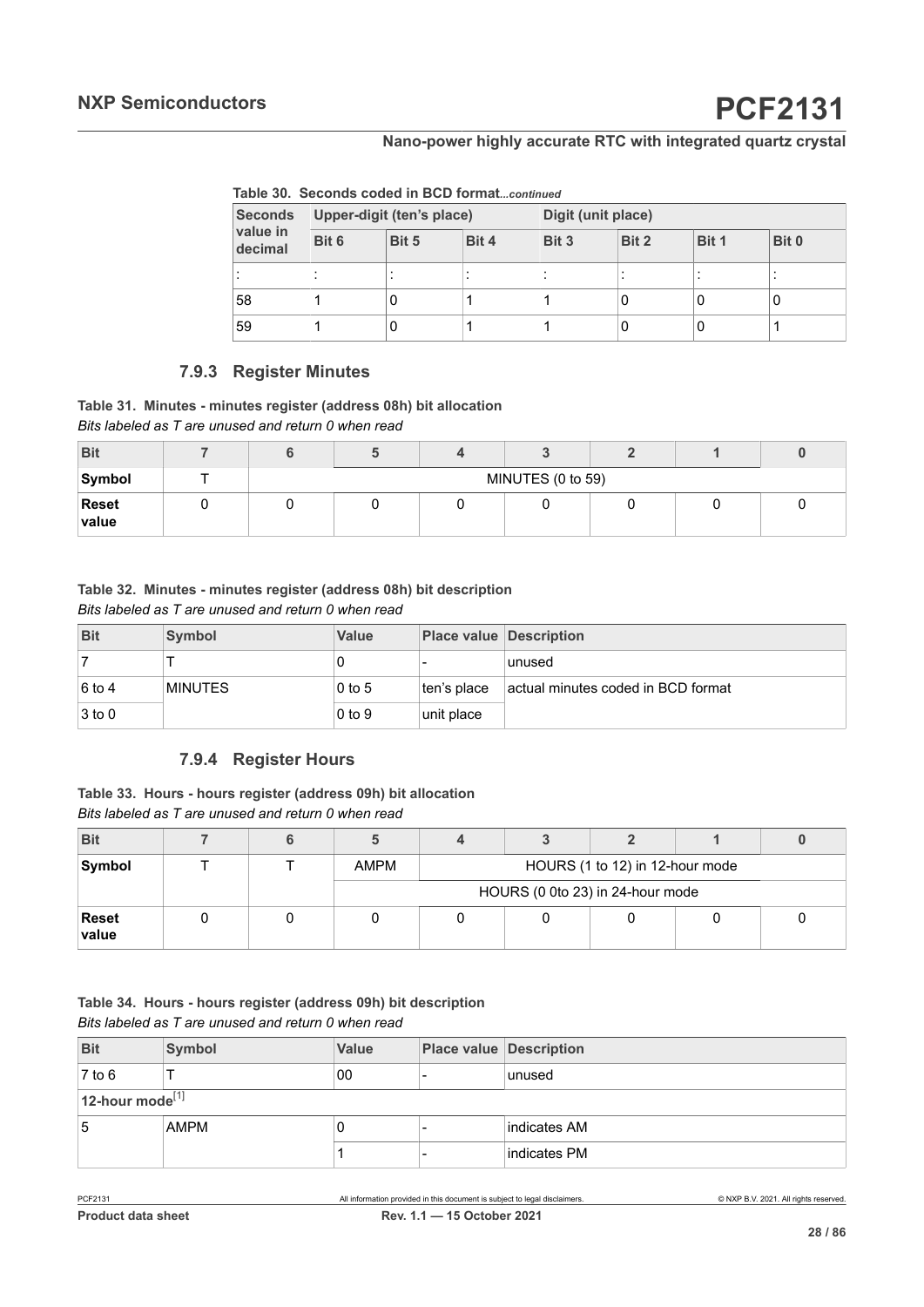#### <span id="page-28-2"></span><span id="page-28-0"></span>*Bits labeled as T are unused and return 0 when read* **Table 34. Hours - hours register (address 09h) bit description***...continued*

| <b>Bit</b>                | Symbol       | <b>Value</b> | <b>Place value Description</b> |                                                  |
|---------------------------|--------------|--------------|--------------------------------|--------------------------------------------------|
| $\overline{4}$            | <b>HOURS</b> | $0$ to 1     | ten's place                    | actual hours coded in BCD format when in 12-hour |
| $3$ to 0                  |              | $0$ to $9$   | unit place                     | mode                                             |
| $ $ 24-hour mode $ ^{11}$ |              |              |                                |                                                  |
| $5$ to 4                  | <b>HOURS</b> | $0$ to $2$   | ten's place                    | actual hours coded in BCD format when in 24-hour |
| $3$ to 0                  |              | $0$ to $9$   | unit place                     | mode                                             |

[1] Hour mode is set by the bit 12\_24 in register Control\_1 (see [Table](#page-9-2) 6).

#### <span id="page-28-1"></span>**7.9.5 Register Days**

#### **Table 35. Days - days register (address 0Ah) bit allocation**

*Bits labeled as T are unused and return 0 when read*

| <b>Bit</b>     |  |                |  |  |  |  |  |
|----------------|--|----------------|--|--|--|--|--|
| Symbol         |  | DAYS (1 to 31) |  |  |  |  |  |
| Reset<br>value |  |                |  |  |  |  |  |

| <b>Bit</b>                    | <b>Symbol</b>       | <b>Value</b> | <b>Place value Description</b> |                                |
|-------------------------------|---------------------|--------------|--------------------------------|--------------------------------|
| $\sqrt{7}$ to 6               |                     | 00           |                                | unused                         |
| $\vert 5 \text{ to } 4 \vert$ | DAYS <sup>[1]</sup> | $0$ to $3$   | ten's place                    | actual day coded in BCD format |
| $3$ to 0                      |                     | $0$ to $9$   | unit place                     |                                |

[1] If the year counter contains a value which is exactly divisible by 4, excluding the year 00, the RTC compensates for leap years by adding a 29<sup>th</sup> day to February. Note that next time the year will roll over to 00 will be year 2100, which is not going to be leap year.

#### **7.9.6 Register Weekdays**

| Table 37. Weekdays - weekdays register (address 0Bh) bit allocation |
|---------------------------------------------------------------------|
| Bits labeled as T are unused and return 0 when read                 |

| <b>Bit</b>     |  |  |                   |  |  |
|----------------|--|--|-------------------|--|--|
| Symbol         |  |  | WEEKDAYS (0 to 6) |  |  |
| Reset<br>value |  |  |                   |  |  |

#### *Bits labeled as T are unused and return 0 when read* **Table 38. Weekdays - weekdays register (address 0Bh) bit description**

| <b>Bit</b>          | <b>Symbol</b>   | Value      | <b>Description</b>                 |
|---------------------|-----------------|------------|------------------------------------|
| $\overline{7}$ to 3 |                 | 000        | unused                             |
| $ 2 \text{ to } 0$  | <b>WEEKDAYS</b> | $0$ to $6$ | actual weekday value, see Table 39 |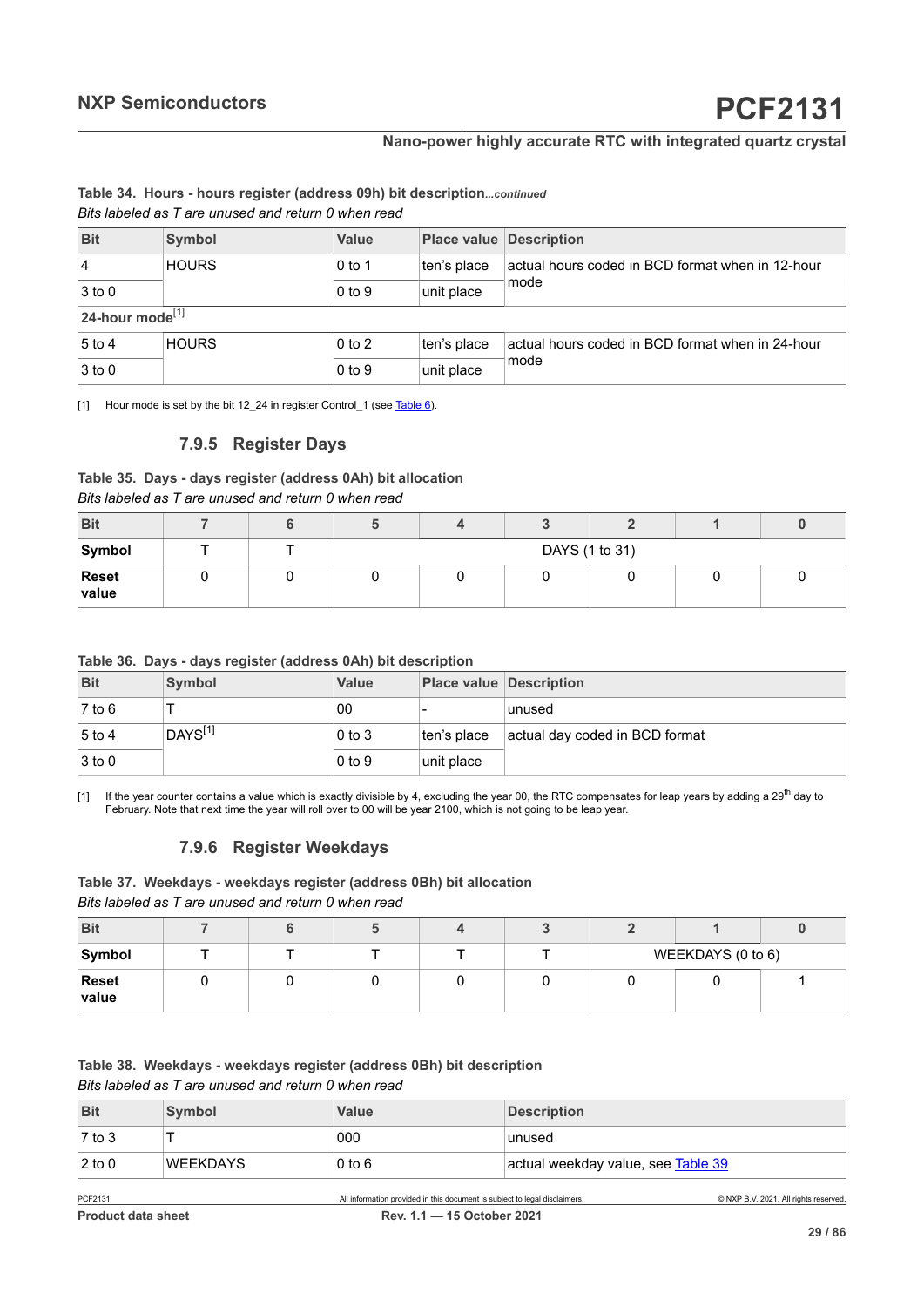<span id="page-29-2"></span><span id="page-29-0"></span>Although the association of the weekdays counter to the actual weekday is arbitrary, the PCF2131 assumes that Sunday is 000 and Monday is 001 for the purpose of determining the increment for calendar weeks.

<span id="page-29-1"></span>

| Day <sup>[1]</sup> | <b>Bit</b>     |   |             |  |  |  |  |  |
|--------------------|----------------|---|-------------|--|--|--|--|--|
|                    | $\overline{2}$ |   | $\mathbf 0$ |  |  |  |  |  |
| Sunday             | 0              | 0 | 0           |  |  |  |  |  |
| Monday             | 0              | 0 |             |  |  |  |  |  |
| Tuesday            | 0              |   | 0           |  |  |  |  |  |
| Wednesday          | 0              |   |             |  |  |  |  |  |
| Thursday           | 1              | 0 | $\Omega$    |  |  |  |  |  |
| Friday             | 1              | 0 |             |  |  |  |  |  |
| Saturday           |                |   | 0           |  |  |  |  |  |

[1] Definition may be reassigned by the user.

#### **7.9.7 Register Months**

*Bits labeled as T are unused and return 0 when read* **Table 40. Months - months register (address 0Ch) bit allocation**

| <b>Bit</b>            |  |                  |  |  |  |  |  |
|-----------------------|--|------------------|--|--|--|--|--|
| Symbol                |  | MONTHS (1 to 12) |  |  |  |  |  |
| <b>Reset</b><br>value |  |                  |  |  |  |  |  |

*Bits labeled as T are unused and return 0 when read* **Table 41. Months - months register (address 0Ch) bit description**

| <b>Bit</b>      | <b>Symbol</b> | <b>Value</b>   | <b>Place value Description</b> |                                                |
|-----------------|---------------|----------------|--------------------------------|------------------------------------------------|
| $\sqrt{7}$ to 5 |               | 000            |                                | unused                                         |
| 4               | <b>MONTHS</b> | $\vert 0$ to 1 | ten's place                    | actual month coded in BCD format, see Table 42 |
| $3$ to 0        |               | $0$ to 9       | unit place                     |                                                |

<span id="page-29-3"></span>**Table 42. Month assignments in BCD format**

| <b>Month</b> | <b>Upper-digit</b><br>(ten's place) | Digit (unit place)               |   |   |   |  |  |
|--------------|-------------------------------------|----------------------------------|---|---|---|--|--|
|              | Bit 4                               | Bit 2<br>Bit 1<br>Bit 0<br>Bit 3 |   |   |   |  |  |
| January      | 0                                   | 0                                | 0 | 0 |   |  |  |
| February     | 0                                   | 0                                | 0 |   | 0 |  |  |
| March        | 0                                   | 0                                | 0 |   |   |  |  |
| April        | 0                                   | 0                                |   | 0 | 0 |  |  |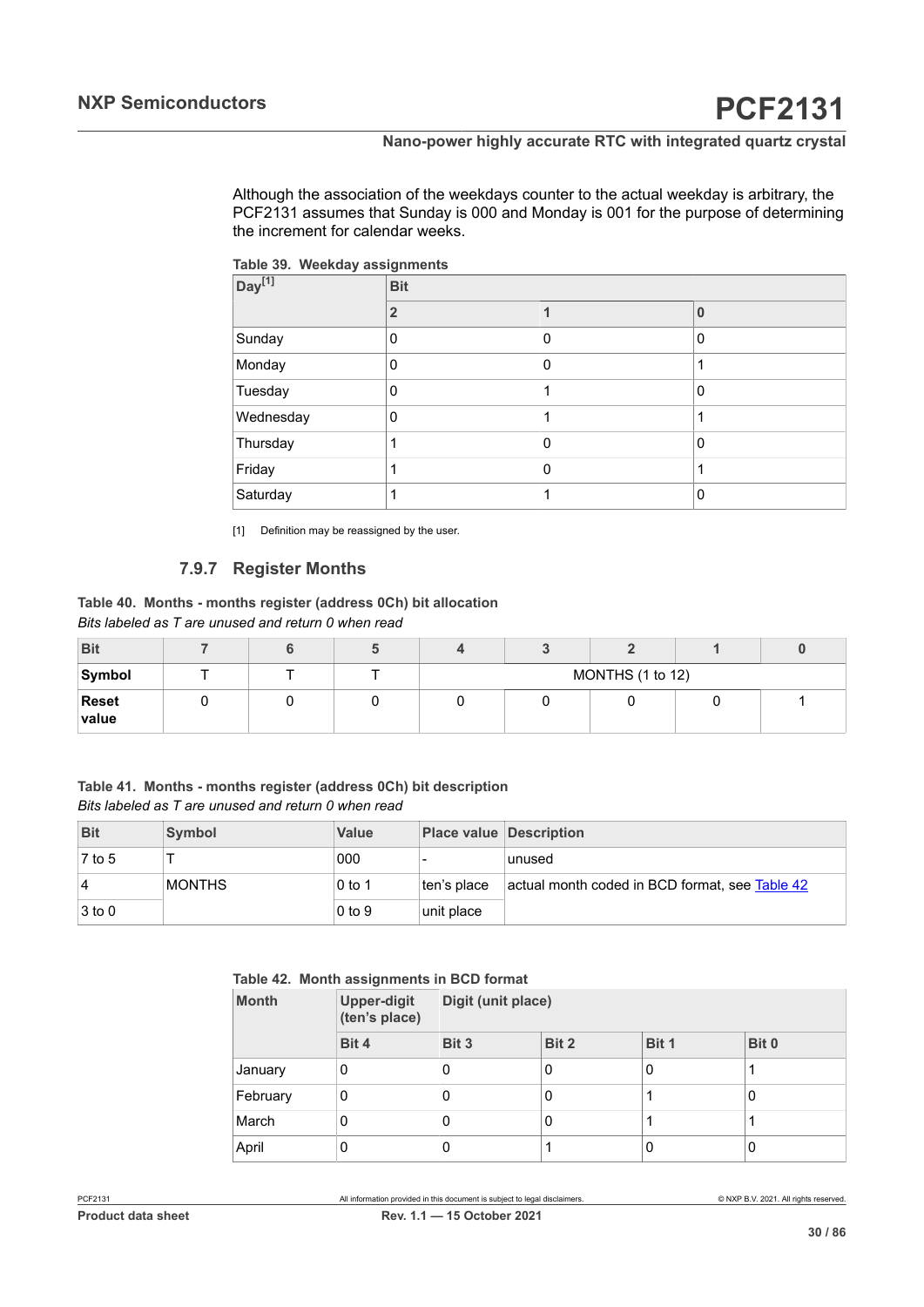| <b>Month</b> | <b>Upper-digit</b><br>(ten's place) | Digit (unit place) |              |          |              |  |  |
|--------------|-------------------------------------|--------------------|--------------|----------|--------------|--|--|
|              | Bit 4                               | Bit 3              | Bit 2        | Bit 1    | Bit 0        |  |  |
| May          | 0                                   | 0                  | 1            | $\Omega$ |              |  |  |
| June         | $\mathbf 0$                         | $\mathbf 0$        | 1            | 1        | 0            |  |  |
| July         | 0                                   | $\mathbf{0}$       | 1            | 1        |              |  |  |
| August       | $\mathbf 0$                         | 1                  | 0            | 0        | 0            |  |  |
| September    | $\mathbf 0$                         | 1                  | $\mathbf 0$  | 0        |              |  |  |
| October      | 1                                   | 0                  | 0            | 0        | $\mathbf{0}$ |  |  |
| November     | 1                                   | $\mathbf 0$        | $\mathbf{0}$ | $\Omega$ |              |  |  |
| December     | 1                                   | 0                  | 0            | 1        | 0            |  |  |

<span id="page-30-1"></span>**Table 42. Month assignments in BCD format***...continued*

#### **7.9.8 Register Years**

*Bits labeled as T are unused and return 0 when read* **Table 43. Years - years register (address 0Dh) bit allocation**

| <b>Bit</b>            |                        |  |  |  |  |  |  |  |  |
|-----------------------|------------------------|--|--|--|--|--|--|--|--|
| Symbol                | <b>YEARS (0 to 99)</b> |  |  |  |  |  |  |  |  |
| <b>Reset</b><br>value |                        |  |  |  |  |  |  |  |  |

*Bits labeled as T are unused and return 0 when read* **Table 44. Years - years register (address 0Dh) bit description**

| <b>Bit</b>         | <b>Symbol</b> | Value      | <b>Place value Description</b> |                                 |
|--------------------|---------------|------------|--------------------------------|---------------------------------|
| 7 to 4             | <b>YEARS</b>  | $0$ to $9$ | ⊺ten's place                   | actual year coded in BCD format |
| $ 3 \text{ to } 0$ |               | $0$ to $9$ | unit place                     |                                 |

#### **7.9.9 Setting and reading the time**

<span id="page-30-0"></span>[Figure 13](#page-31-0) shows the data flow and data dependencies starting from the 100 Hz/1 Hz clock tick.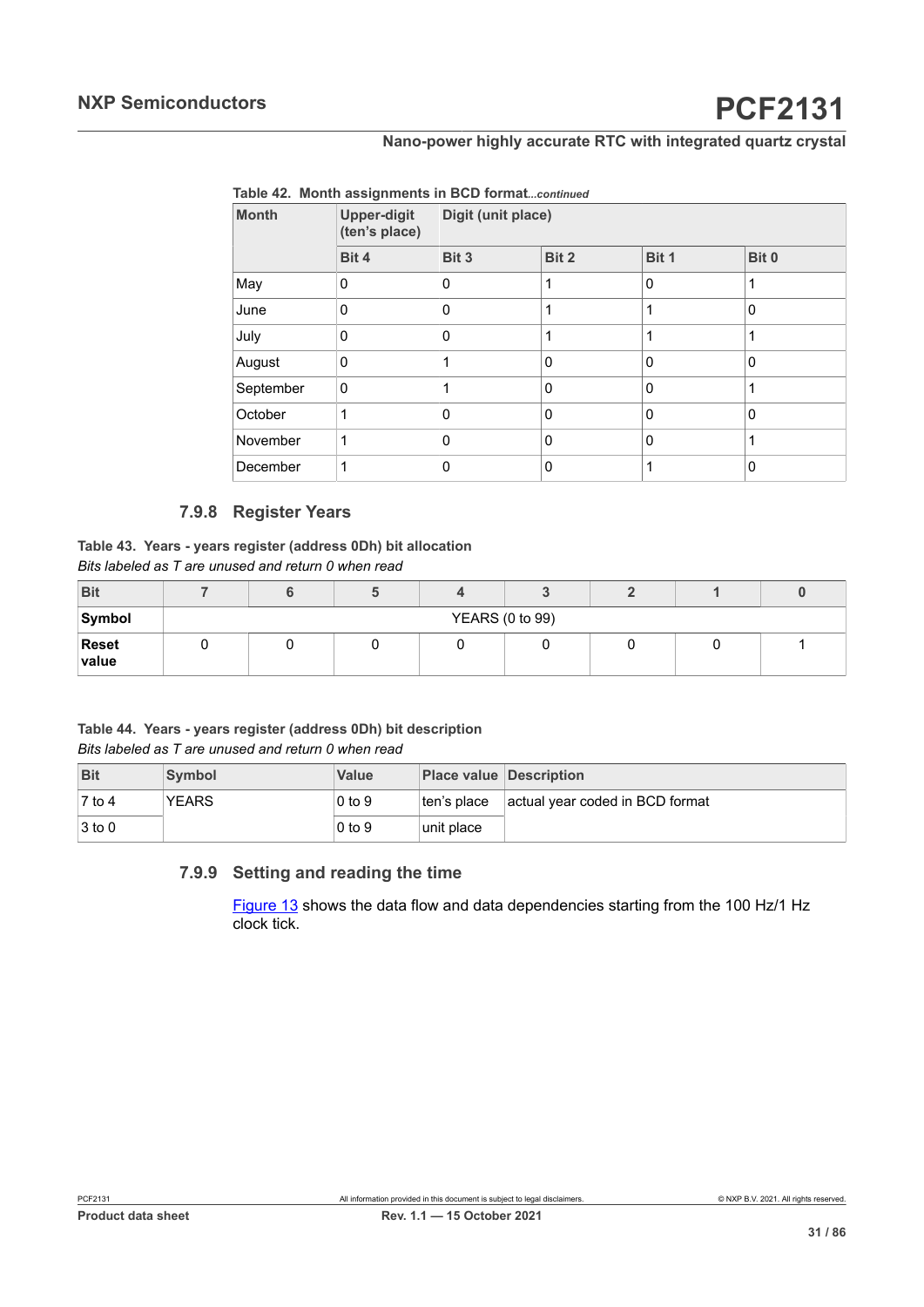<span id="page-31-0"></span>

Write access requires setting the STOP bit. The flow for accurately setting the time in RTC mode is:

- **•** start an I2C access at register control\_1
- **•** set STOP bit
- set CPR (register SR\_RESET, CPR is logic 1)
- **•** address counter rolls over to address 06h
- **•** set time (100th seconds, seconds to years)
- **•** end I2C access
- **•** wait for external time reference to indicate that time counting should start
- start an I2C access at register control 1
- **•** clear STOP bit (time starts counting from now)
- **•** end I2C access

The first increment of the time circuits is between 0 s and 122 ms after STOP is released. See description for STOP bit in [Section 7.15](#page-50-0)

During read operations, the time counting circuits (memory locations 06h through 0Dh) are blocked. This prevents

- **•** Faulty reading of the clock and calendar during a carry condition
- **•** Incrementing the time registers during the read cycle

After this read access is completed, the time circuit is released again. Any pending request to increment the time counters that occurred during the read access is serviced.

As a consequence of this method, it is very important to make a read access in one go. That is, reading seconds through to years should be made in one single access. Failing to comply with this method could result in the time becoming corrupted.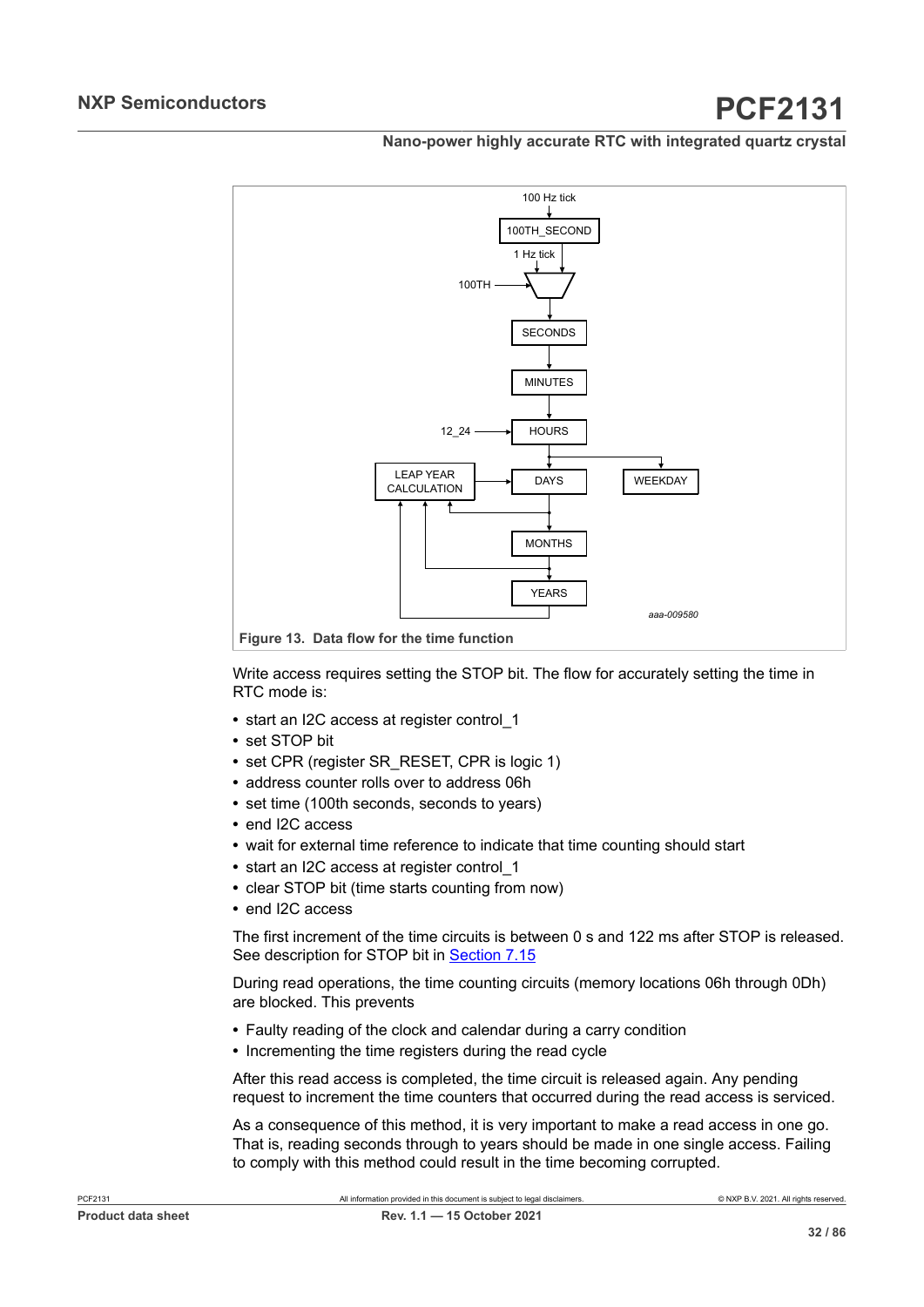As an example, a roll-over may occur between reads thus giving the minutes from one moment and the hours from the next. Therefore it is advised to read all time and date registers in one access.

#### **7.10 Alarm function**

<span id="page-32-0"></span>When one or more of the alarm bit fields are loaded with a valid second, minute, hour, day, or weekday and its corresponding alarm enable bit (AE\_x) is logic 0, then that information is compared with the actual second, minute, hour, day, and weekday (see [Figure 14](#page-32-2)).

<span id="page-32-2"></span><span id="page-32-1"></span>

The generation of interrupts from the alarm function is described in [Section 7.13.4](#page-47-0).

#### **7.10.1 Register Second\_alarm**

*Bits labeled as X are undefined at power-on and unchanged by subsequent resets.* **Table 45. Second\_alarm - second alarm register (address 0Eh) bit allocation**

| <b>Bit</b>            |      |                        |  |  |  |  |  |  |  |
|-----------------------|------|------------------------|--|--|--|--|--|--|--|
| Symbol                | AE S | SECOND_ALARM (0 to 59) |  |  |  |  |  |  |  |
| <b>Reset</b><br>value |      |                        |  |  |  |  |  |  |  |

PCF2131 All information provided in this document is subject to legal disclaimers. © NXP B.V. 2021. All rights reserved.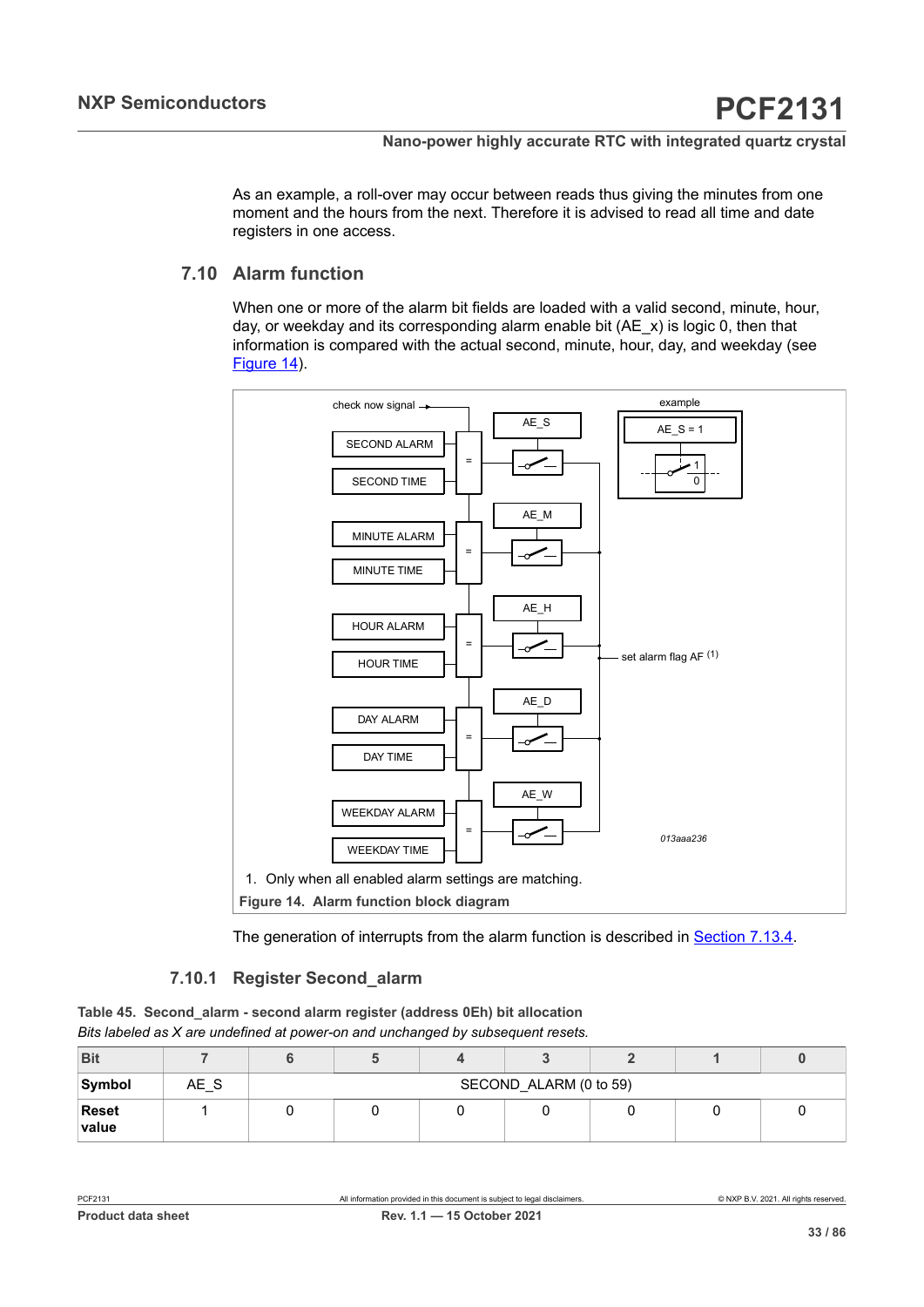| <b>Bit</b> | <b>Symbol</b>       | <b>Value</b> |             | <b>Place value Description</b>               |  |  |  |
|------------|---------------------|--------------|-------------|----------------------------------------------|--|--|--|
|            | AE S                |              |             | second alarm is enabled                      |  |  |  |
|            |                     |              |             | second alarm is disabled                     |  |  |  |
| $6$ to 4   | <b>SECOND ALARM</b> | $0$ to 5     | ten's place | second alarm information coded in BCD format |  |  |  |
| $3$ to 0   |                     | $0$ to $9$   | unit place  |                                              |  |  |  |

<span id="page-33-0"></span>**Table 46. Second\_alarm - second alarm register (address 0Eh) bit description**

#### <span id="page-33-1"></span>**7.10.2 Register Minute\_alarm**

*Bits labeled as X are undefined at power-on and unchanged by subsequent resets.* **Table 47. Minute\_alarm - minute alarm register (address 0Fh) bit allocation**

| <b>Bit</b>     |      |                        |  |  |  |  |  |
|----------------|------|------------------------|--|--|--|--|--|
| Symbol         | AE M | MINUTE_ALARM (0 to 59) |  |  |  |  |  |
| Reset<br>value |      |                        |  |  |  |  |  |

#### *Bits labeled as X are undefined at power-on and unchanged by subsequent resets.* **Table 48. Minute\_alarm - minute alarm register (address 0Fh) bit description**

| <b>Bit</b> | <b>Symbol</b> | <b>Value</b> | <b>Place value Description</b> |                                              |
|------------|---------------|--------------|--------------------------------|----------------------------------------------|
|            | AE M          |              |                                | minute alarm is enabled                      |
|            |               |              |                                | minute alarm is disabled                     |
| $6$ to 4   | MINUTE ALARM  | $0$ to 5     | ten's place                    | minute alarm information coded in BCD format |
| $3$ to 0   |               | $0$ to $9$   | unit place                     |                                              |

#### **7.10.3 Register Hour\_alarm**

*Bits labeled as T are unused and return 0 when read. Bits labeled as X are undefined at power-on and unchanged by subsequent resets.* **Table 49. Hour\_alarm - hour alarm register (address 10h) bit allocation**

| <b>Bit</b>     |      |                                      |                                      |  |  |  |  |  |
|----------------|------|--------------------------------------|--------------------------------------|--|--|--|--|--|
| Symbol         | AE H | <b>AMPM</b>                          | HOUR_ALARM (1 to 12) in 12-hour mode |  |  |  |  |  |
|                |      | HOUR_ALARM (0 to 23) in 24-hour mode |                                      |  |  |  |  |  |
| Reset<br>value |      |                                      |                                      |  |  |  |  |  |

<span id="page-33-2"></span>*Bit positions labeled as - are not implemented and return 0 when read. Bits labeled as X are undefined at power-on and unchanged by subsequent resets.* **Table 50. Hour\_alarm - hour alarm register (address 10h) bit description**

| <b>Bit</b> | Symbol | <b>Value</b> | <b>Place value Description</b> |                        |
|------------|--------|--------------|--------------------------------|------------------------|
|            | AE H   |              |                                | hour alarm is enabled  |
|            |        |              |                                | hour alarm is disabled |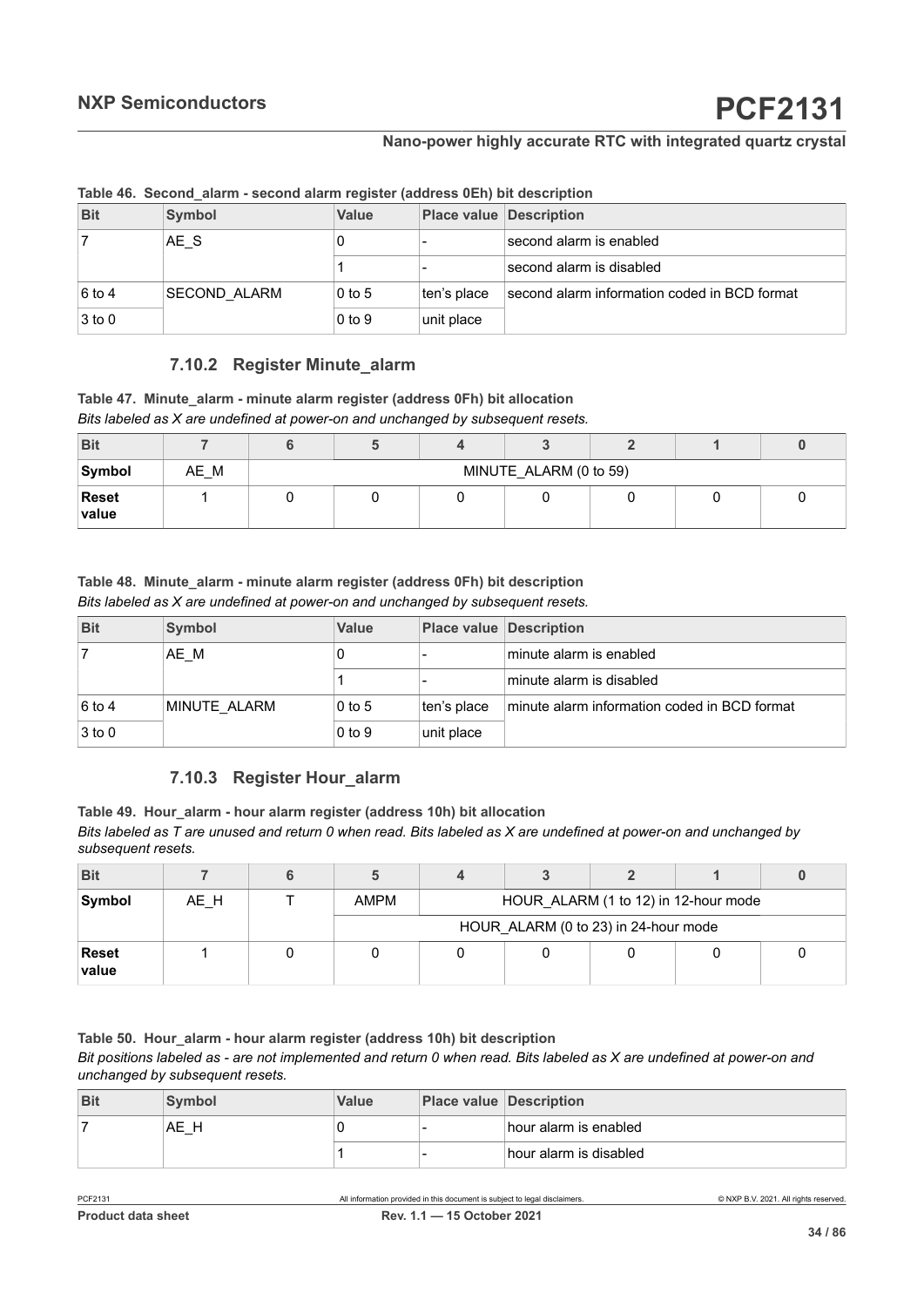<span id="page-34-1"></span><span id="page-34-0"></span>*Bit positions labeled as - are not implemented and return 0 when read. Bits labeled as X are undefined at power-on and unchanged by subsequent resets.* **Table 50. Hour\_alarm - hour alarm register (address 10h) bit description***...continued*

| <b>Bit</b>               | Symbol            | Value      | <b>Place value Description</b> |                                                    |  |  |  |
|--------------------------|-------------------|------------|--------------------------------|----------------------------------------------------|--|--|--|
| 6                        |                   | 0          |                                | unused                                             |  |  |  |
| $1$ 2-hour mode $^{[1]}$ |                   |            |                                |                                                    |  |  |  |
| 5                        | <b>AMPM</b>       | 0          |                                | indicates AM                                       |  |  |  |
|                          |                   |            |                                | indicates PM                                       |  |  |  |
| $\overline{4}$           | HOUR ALARM        | $0$ to 1   | ten's place                    | hour alarm information coded in BCD format when in |  |  |  |
| $3$ to 0                 |                   | $0$ to $9$ | unit place                     | 12-hour mode                                       |  |  |  |
| 24-hour mode $^{[1]}$    |                   |            |                                |                                                    |  |  |  |
| $5$ to 4                 | <b>HOUR ALARM</b> | $0$ to $2$ | ten's place                    | hour alarm information coded in BCD format when in |  |  |  |
| $3$ to 0                 |                   | $0$ to $9$ | unit place                     | 24-hour mode                                       |  |  |  |

[1] Hour mode is set by the bit 12\_24 in register Control\_1.

#### **7.10.4 Register Day\_alarm**

*Bit positions labeled as - are not implemented and return 0 when read. Bits labeled as X are undefined at power-on and unchanged by subsequent resets.* **Table 51. Day\_alarm - day alarm register (address 11h) bit allocation**

| <b>Bit</b>            |      |                     |  |  |  |  |
|-----------------------|------|---------------------|--|--|--|--|
| Symbol                | AE D | DAY ALARM (1 to 31) |  |  |  |  |
| <b>Reset</b><br>value |      |                     |  |  |  |  |

**Table 52. Day\_alarm - day alarm register (address 11h) bit description**

*Bits labeled as T are unused and return 0 when readBits labeled as X are undefined at power-on and unchanged by subsequent resets.*

| <b>Bit</b> | <b>Symbol</b> | <b>Value</b> |             | <b>Place value Description</b>            |
|------------|---------------|--------------|-------------|-------------------------------------------|
|            | AE D          | 0            |             | day alarm is enabled                      |
|            |               |              |             | day alarm is disabled                     |
| 16         |               | 0            |             | unused                                    |
| $5$ to 4   | DAY ALARM     | $0$ to $3$   | ten's place | day alarm information coded in BCD format |
| $3$ to 0   |               | $0$ to $9$   | unit place  |                                           |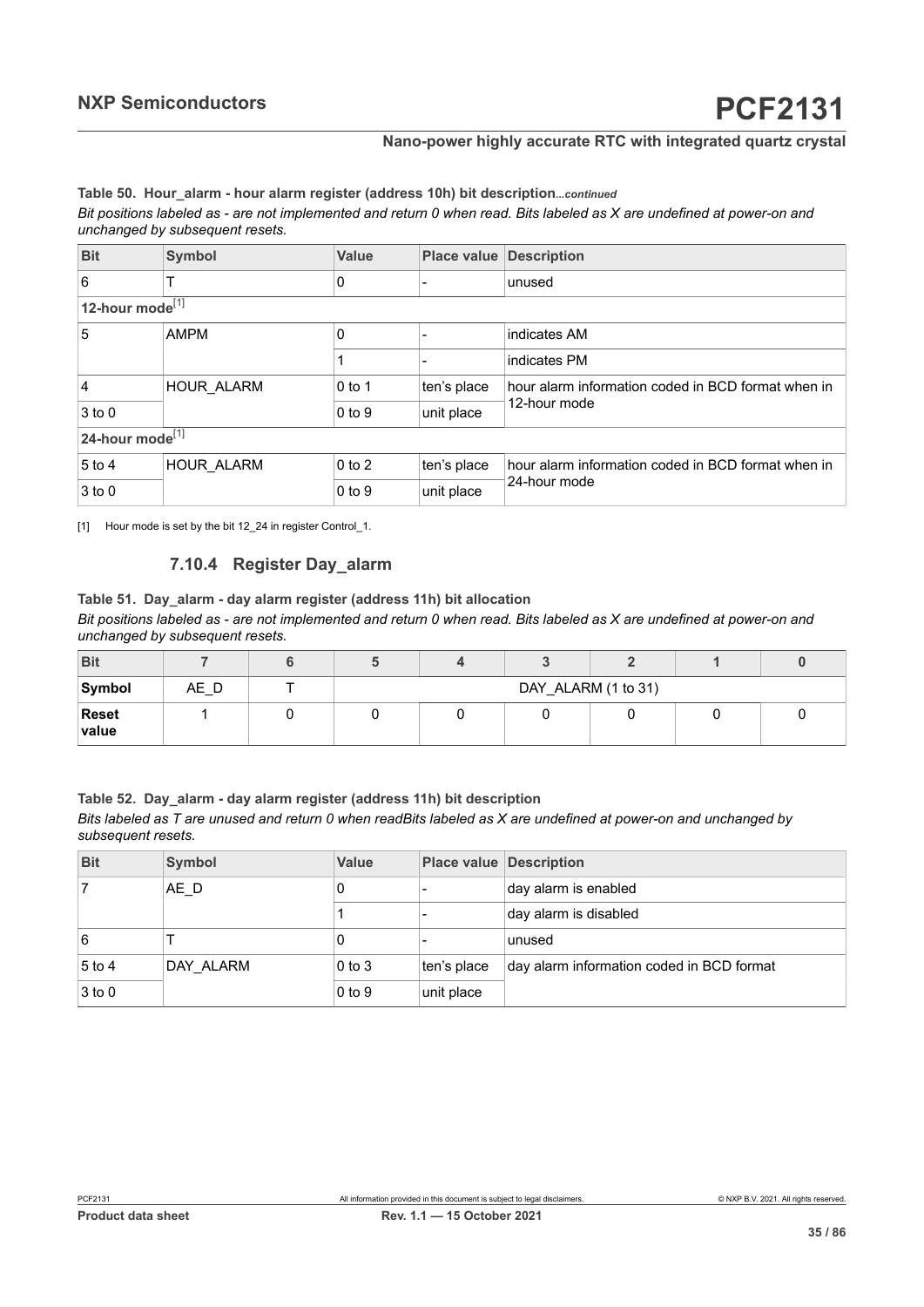#### <span id="page-35-0"></span>**7.10.5 Register Weekday\_alarm**

*Bits labeled as T are unused and return 0 when read.Bits labeled as X are undefined at power-on and unchanged by subsequent resets.* **Table 53. Weekday\_alarm - weekday alarm register (address 12h) bit allocation**

| <b>Bit</b>            |      |  |  |                        |  |
|-----------------------|------|--|--|------------------------|--|
| Symbol                | AE_W |  |  | WEEKDAY_ALARM (0 to 6) |  |
| <b>Reset</b><br>value |      |  |  |                        |  |

#### **Table 54. Weekday\_alarm - weekday alarm register (address 12h) bit description**

*Bit positions labeled as - are not implemented and return 0 when read. Bits labeled as X are undefined at power-on and unchanged by subsequent resets.*

| <b>Bit</b> | Symbol               | <b>Value</b> | <b>Description</b>        |
|------------|----------------------|--------------|---------------------------|
|            | AE W                 |              | weekday alarm is enabled  |
|            |                      |              | weekday alarm is disabled |
| $6$ to 3   |                      |              | unused                    |
| $2$ to 0   | <b>WEEKDAY ALARM</b> | $0$ to $6$   | weekday alarm information |

#### **7.10.6 Alarm flag**

<span id="page-35-1"></span>When all enabled comparisons first match, the alarm flag AF (register Control 2) is set. AF remains set until cleared by command. Once AF has been cleared, it will only be set again when the time increments to match the alarm condition once more. For clearing the flags, see [Section](#page-38-0) 7.11.5

Alarm registers which have their alarm enable bit AE x at logic 1 are ignored.



#### **7.11 Watchdog timer functions**

The PCF2131 has a watchdog timer function. The timer can be switched on and off by using the control bit WD\_CD in the register Watchdg\_tim\_ctl.

The watchdog timer has four selectable source clocks. It can, for example, be used to detect a micro-controller with interrupt and reset capability which is out of control (see [Section](#page-37-1) 7.11.3)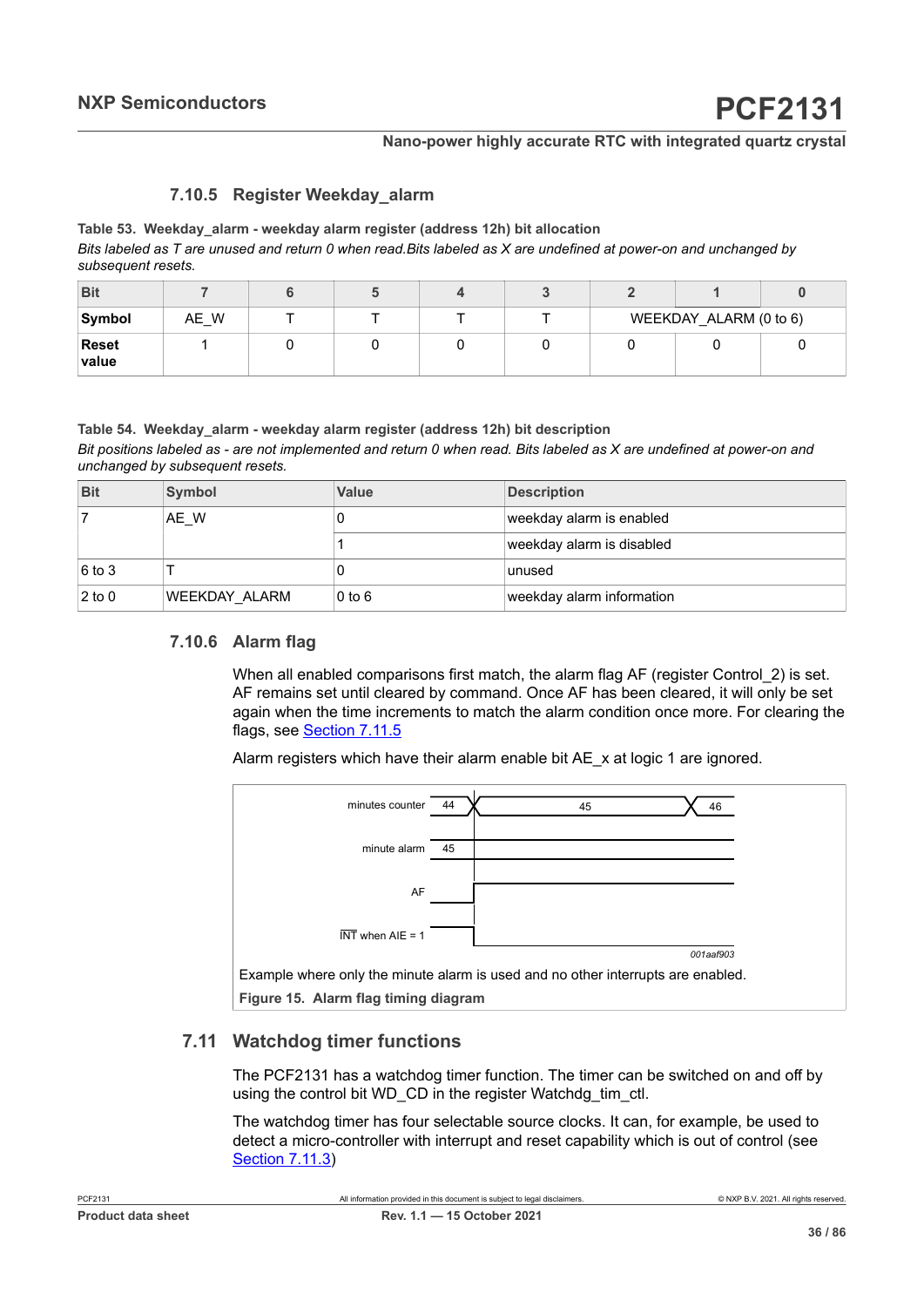To control the timer function and timer output, the registers Control\_2, Watchdg\_tim\_ctl, and Watchdg\_tim\_val are used.

# **7.11.1 Register Watchdg\_tim\_ctl**

|  |                                                      |  | Table 55. Watchdg_tim_ctl - watchdog timer control register (address 35h) bit allocation |  |
|--|------------------------------------------------------|--|------------------------------------------------------------------------------------------|--|
|  | Bits labeled as T are unused and return 0 when read. |  |                                                                                          |  |

| <b>Bit</b>            |       |    |  |         |  |
|-----------------------|-------|----|--|---------|--|
| Symbol                | WD_CD | ТP |  | TF[1:0] |  |
| <b>Reset</b><br>value |       |    |  |         |  |

#### <span id="page-36-0"></span>*Bits labeled as T are unused and return 0 when read.* **Table 56. Watchdg\_tim\_ctl - watchdog timer control register (address 35h) bit description**

| <b>Bit</b> | Symbol  | <b>Value</b> | <b>Description</b>                                                                                         |
|------------|---------|--------------|------------------------------------------------------------------------------------------------------------|
| 7          | WD CD   | 0            | watchdog timer interrupt disabled                                                                          |
|            |         |              | watchdog timer interrupt enabled;<br>the interrupt pin INTA/B is activated when timed<br>out               |
| 6          | т       | $\Omega$     | unused                                                                                                     |
| 5          | TI_TP   | 0            | the interrupt pin INTA/B is configured to generate a<br>permanent active signal when MSF is set            |
|            |         |              | the interrupt pin INTA/B is configured to generate a<br>pulsed signal when MSF flag is set (see Figure 17) |
| 4 to 2     | T       | 000          | unused                                                                                                     |
| 1 to $0$   | TF[1:0] |              | timer source clock for watchdog timer                                                                      |
|            |         | 00           | 64 Hz                                                                                                      |
|            |         | 01           | 4 Hz                                                                                                       |
|            |         | 10           | $\frac{1}{4}$ Hz                                                                                           |
|            |         | 11           | $\frac{1}{64}$ Hz                                                                                          |

# **7.11.2 Register Watchdg\_tim\_val**

|  |  | Table 57.  Watchdg_tim_val - watchdog timer value register (address 36h) bit allocation |  |  |  |  |  |
|--|--|-----------------------------------------------------------------------------------------|--|--|--|--|--|
|--|--|-----------------------------------------------------------------------------------------|--|--|--|--|--|

| <b>Bit</b>     |                      |  |  |  |  |  |  |  |  |  |
|----------------|----------------------|--|--|--|--|--|--|--|--|--|
| Symbol         | WATCHDG_TIM_VAL[7:0] |  |  |  |  |  |  |  |  |  |
| Reset<br>value |                      |  |  |  |  |  |  |  |  |  |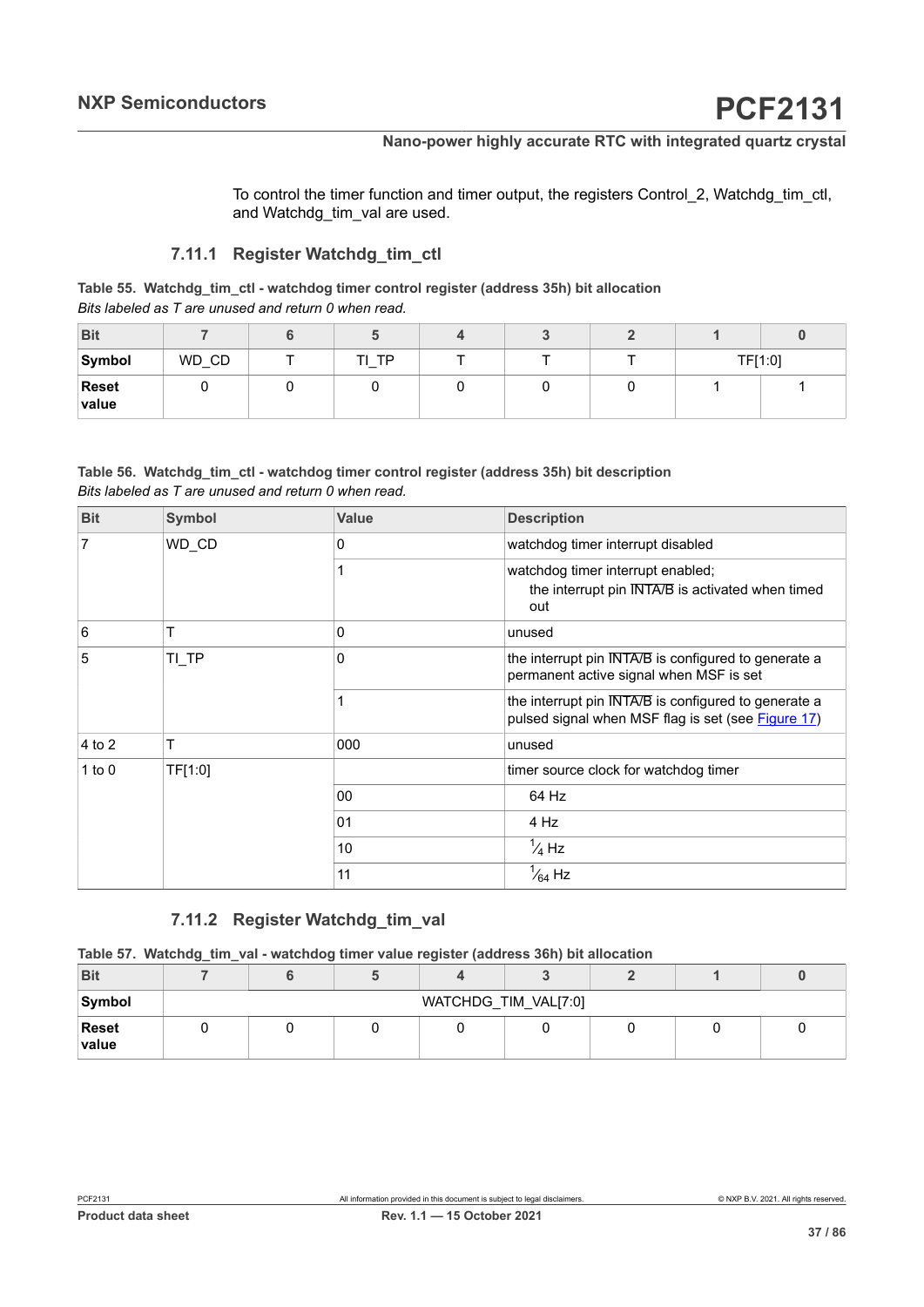*Bits labeled as X are undefined at power-on and unchanged by subsequent resets.* **Table 58. Watchdg\_tim\_val - watchdog timer value register (address 36h) bit description**

| <b>Bit</b>      | <b>Symbol</b>           | <b>Value</b> | <b>Description</b>                                                                                                                                                 |
|-----------------|-------------------------|--------------|--------------------------------------------------------------------------------------------------------------------------------------------------------------------|
| $\sqrt{7}$ to 0 | WATCHDG TIM<br>VAL[7:0] | 00 to FF     | timer period in seconds:<br>$\boxed{\text{TimerPeriod} = \frac{(n-1)+(-0.5)}{\text{SourceClockFrequency}}}$<br>where n is the timer value (n $> 1$ )<br>Write Only |

<span id="page-37-0"></span>**Table 59. Programmable watchdog timer**

| <b>TF[1:0]</b> | Timer source<br>clock frequency | <b>Units</b> | <b>Minimum timer</b><br>period ( $n = 2$ ) | <b>Units</b> | <b>Maximum timer</b><br>period ( $n = 255$ ) | <b>Units</b> |
|----------------|---------------------------------|--------------|--------------------------------------------|--------------|----------------------------------------------|--------------|
| 00             | 64                              | Hz           | 15.625                                     | ms           | 3.984                                        | s            |
| 01             | 4                               | Hz           | 250                                        | ms           | 63.744                                       | s            |
| 10             | 74                              | Hz           | 4                                          | s            | 1020                                         | s            |
| 11             | /64                             | Hz           | 64                                         | s            | 16320                                        | s            |

# **7.11.3 Watchdog timer function**

The watchdog timer interrupt function is enabled or disabled by the WD\_CD bit of the register Watchdg\_tim\_ctl (see [Table](#page-36-0) 56).

The 2 bits TF[1:0] in register Watchdg\_tim\_ctl determine one of the four source clock frequencies for the watchdog timer:  $64$  Hz,  $4$  Hz,  $^{1}\!/_{4}$  Hz or  $^{1}\!/_{64}$  Hz (see <u>Table 59</u>).

When the watchdog timer function is enabled, the 8-bit timer in register Watchdg\_tim\_val determines the watchdog timer period (see [Table](#page-37-0) 59).

The watchdog timer counts down from the software programmed 8-bit binary value n in register Watchdg\_tim\_val. When the counter reaches 1, the watchdog timer flag WDTF (register Control\_2) is set logic 1 and an interrupt is generated. The period accuracy corresponds to n +/- 0.5.

The register Watchdg\_tim\_val is write only and not readable after set.

The counter does not automatically reload.

When WD\_CD is logic 1/0 (watchdog timer interrupt enabled/disabled) and the Microcontroller Unit (MCU) loads a watchdog timer value n:

- **•** the flag WDTF is reset
- **•** INTA/B is cleared
- **•** the watchdog timer starts again

Loading the counter with 0 or 1 will:

- **•** reset the flag WDTF
- **•** clear INTA/B
- **•** stop the watchdog timer

**Remark:** WDTF can be cleared by:

- loading a value in register Watchdg\_tim\_val
- **•** writing a logic 0 to WDTF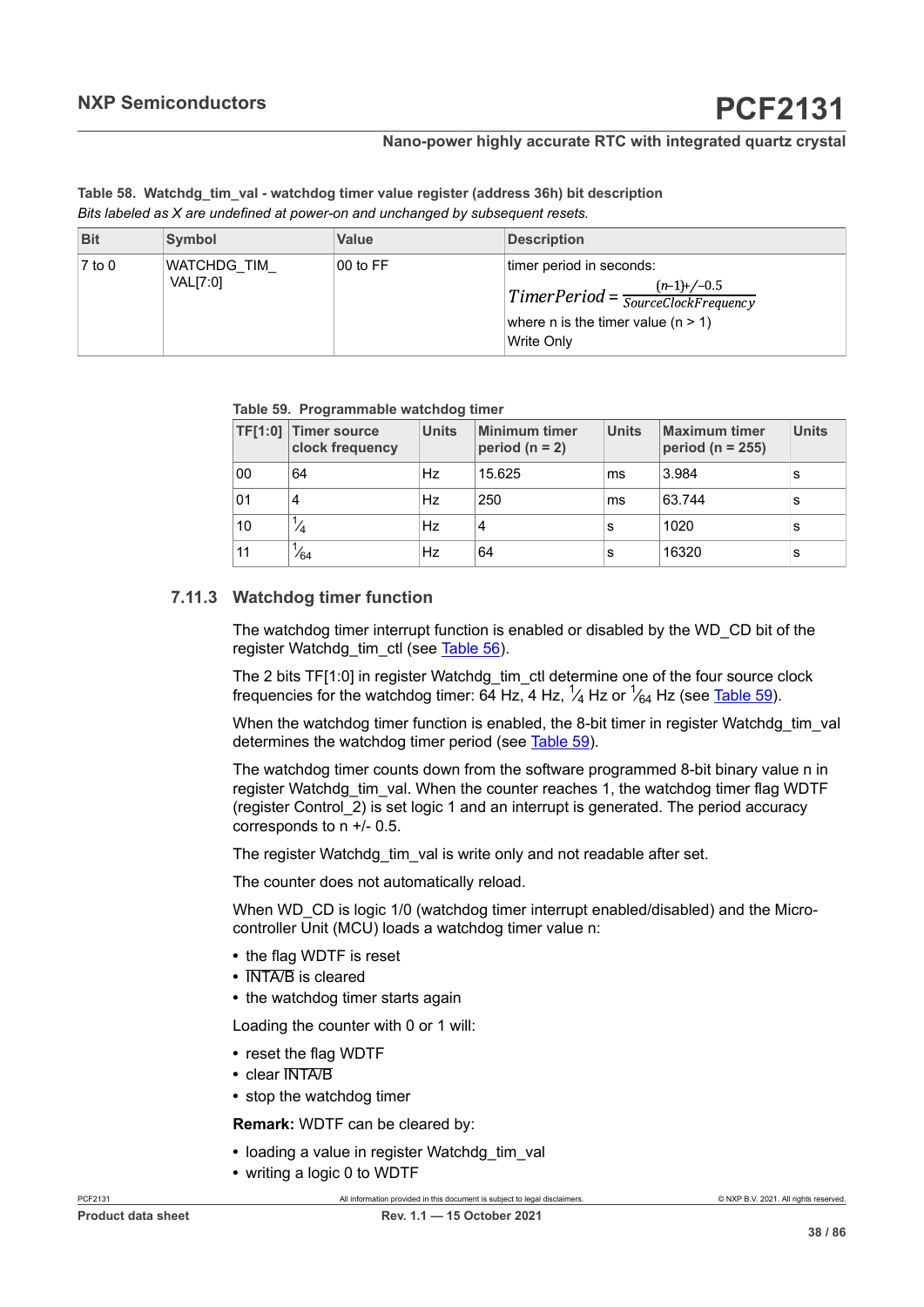

Writing a logic 1 to WDTF has no effect.

**•** When the watchdog timer counter reaches 1, the watchdog timer flag WDTF is set logic

**•** When a minute or second interrupt occurs, the minute/second flag MSF is set logic 1 (see [Section 7.13.1\)](#page-44-1).

### **7.11.4 Pre-defined timers: second and minute interrupt**

PCF2131 has two pre-defined timers which are used to generate an interrupt either once per second or once per minute (see [Section 7.13.1\)](#page-44-1). The pulse generator for the minute or second interrupt operates from an internal 64 Hz clock. It is independent of the watchdog timer. Each of these timers can be enabled by the bits SI (second interrupt) and MI (minute interrupt) in register Control\_1.

#### **7.11.5 Clearing flags**

1

<span id="page-38-0"></span>The flags MSF and AF can be cleared by command. To prevent one flag being overwritten while clearing another, a logic AND is performed during the write access. A flag is cleared by writing logic 0 while a flag is not cleared by writing logic 1. Writing logic 1 results in the flag value remaining unchanged.

Two examples are given for clearing the flags. Clearing a flag is made by a write command:

- **•** Bits labeled with must be written with their previous values
- **•** Bits labeled with T have to be written with logic 0
- **•** WDTF is read only and has to be written with logic 0

Repeatedly rewriting these bits has no influence on the functional behavior.

|  |  |  |  |  | Table 60. Flag location in register Control_2 |
|--|--|--|--|--|-----------------------------------------------|
|--|--|--|--|--|-----------------------------------------------|

| <b>Register</b> | <b>D</b> :4<br>DIL |             |  |    |  |  |   |  |  |  |
|-----------------|--------------------|-------------|--|----|--|--|---|--|--|--|
|                 |                    |             |  |    |  |  |   |  |  |  |
| Control 2<br>_  | ⊪MSF               | <b>WDTF</b> |  | AF |  |  | - |  |  |  |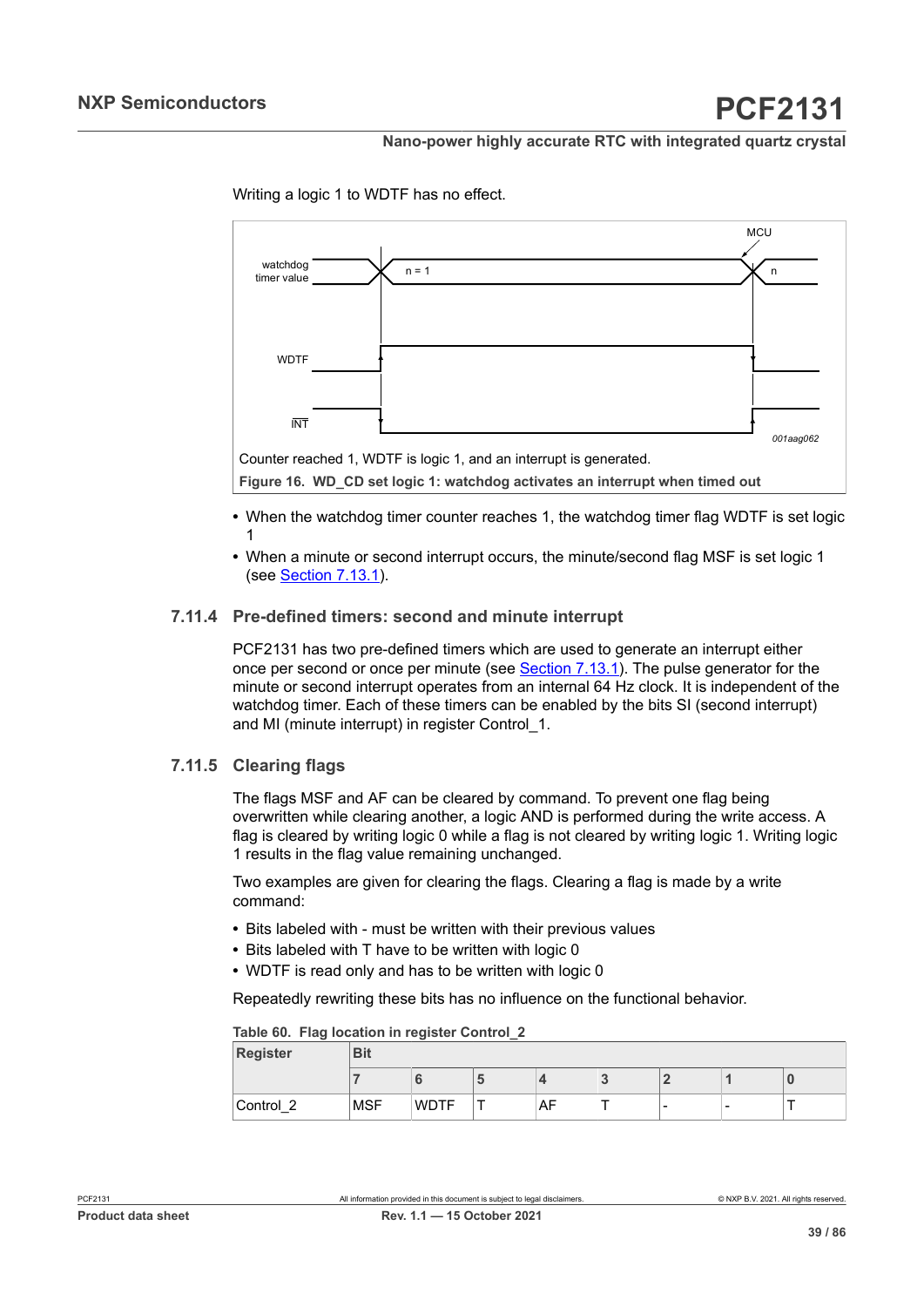#### <span id="page-39-0"></span>**Table 61. Example values in register Control\_2**

| <b>Register</b> | <b>Bit</b> |   |   |  |   |   |
|-----------------|------------|---|---|--|---|---|
|                 |            |   | Ð |  |   |   |
| Control 2<br>—  |            | C |   |  | u | u |

The following tables show what instruction must be sent to clear the appropriate flag.

**Table 62. Example to clear only AF (bit 4)**

| <b>Register</b>       | <b>Bit</b> |   |   |  |        |                         |          |   |  |  |
|-----------------------|------------|---|---|--|--------|-------------------------|----------|---|--|--|
|                       |            |   | Ð |  | $\sim$ |                         |          |   |  |  |
| Control 2<br><u>_</u> |            | v |   |  | u      | <b>F47</b><br>nl I<br>v | n!'<br>∼ | v |  |  |

[1] The bits labeled as - have to be rewritten with the previous values.

#### **Table 63. Example to clear only MSF (bit 7)**

| <b>Register</b> | <b>Bit</b> |  |  |  |  |                   |                   |  |  |  |
|-----------------|------------|--|--|--|--|-------------------|-------------------|--|--|--|
|                 |            |  |  |  |  |                   |                   |  |  |  |
| Control_2       |            |  |  |  |  | <b>EAT</b><br>n!' | <b>F41</b><br>ำ∩L |  |  |  |

[1] The bits labeled as - have to be rewritten with the previous values.

# **7.12 Timestamp function**

The PCF2131 has four active LOW timestamp input pins  $\overline{TS1}$ ,  $\overline{TS2}$ ,  $\overline{TS3}$  and  $\overline{TS4}$ , internally pulled with on-chip pull-up resistors to  $V_{\text{oper(int)}}$ . It also has a timestamp detection circuit which can detect the event when inputs on pin TS1/2/3/4 are driven to ground.

The timestamp function is enabled by default after power-on and it can be switched off by setting the control bit TSOFF (register Timestp\_ctl1/2/3/4).

The time recorded in the time stamps, when in 100 Hz disable mode (1 Hz mode), will be at least two 16 Hz clocks behind the timestamp event and no more than 3 clocks behind. If the exact time of the timestamp event is required then subtract 2 subseconds from the timestamp value and the result will have -0 subseconds to +1 subseconds of uncertainty.

A most common application of the timestamp function is described in [\[1\].](#page-77-0)

See [Section 7.13.5](#page-47-0) for a description of interrupt generation from the timestamp function.

#### **7.12.1 Timestamp flag**

- 1. When the TS1/2/3/4 input pin are driven to ground, the following sequence occurs: a. The actual date and time are stored in the timestamp registers.
	- b. The timestamp flag TSF1/2/3/4 flag is set.
	- c. If the TSIE1/2/3/4 bit is active, and corresponding interrupt mask is disabled, an interrupt on the INTA/B pin is generated.

The TSF1/2/3/4 and TSF1/2/3/4\_2 flags can be cleared by command; clearing the flag clears the interrupt. Once TSF1/2/3/4 is cleared, it will only be set again when TS1/2/3/4 pin is driven to ground once again.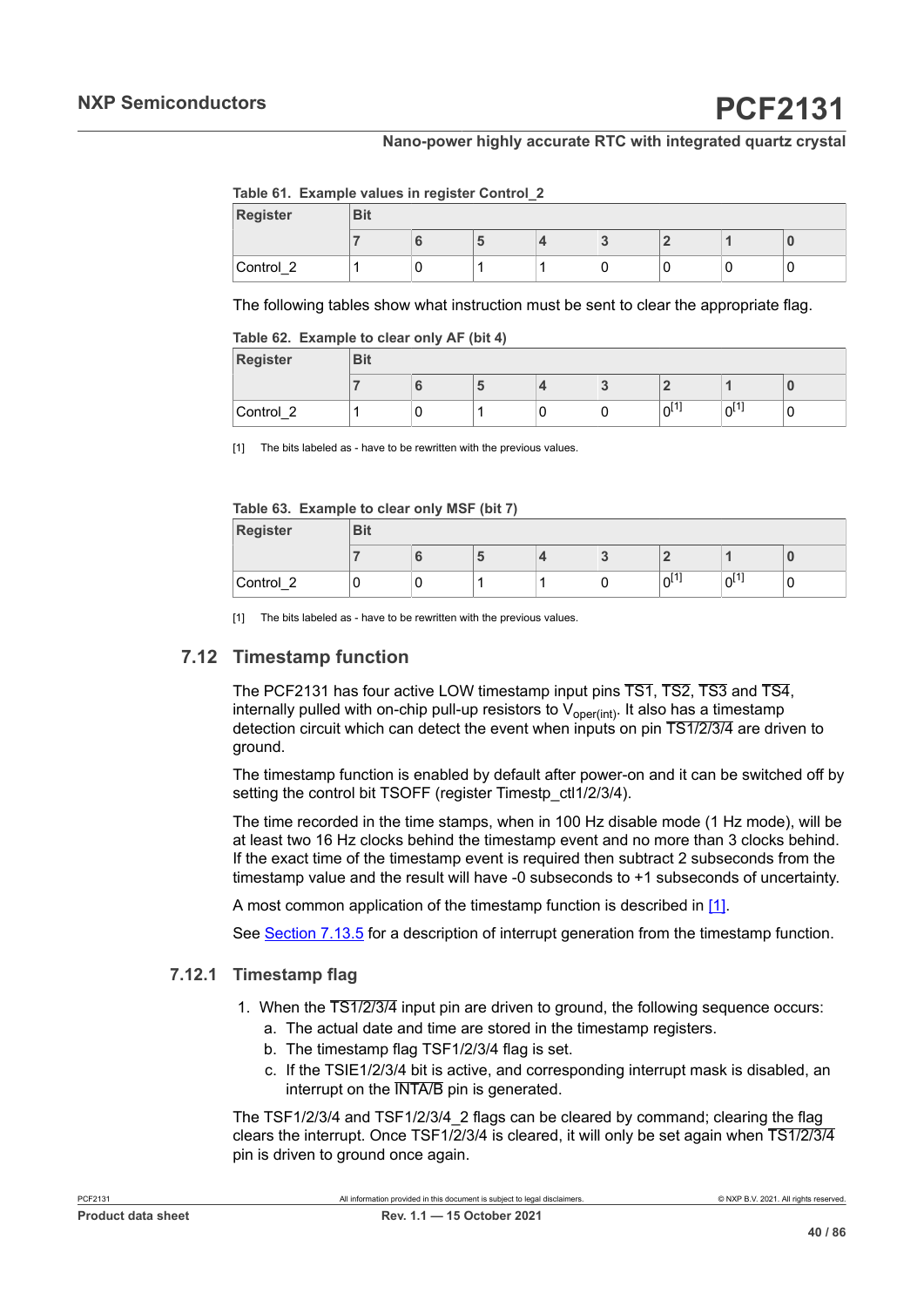### <span id="page-40-0"></span>**7.12.2 Timestamp mode**

The timestamp function has two different modes selected by the control bit TSM (timestamp mode) in register Timestp\_ctl:

- **•** If TSM is logic 0 (default): in subsequent trigger events without clearing the timestamp flags, the last timestamp event is stored
- **•** If TSM is logic 1: in subsequent trigger events without clearing the timestamp flags, the first timestamp event is stored

The timestamp function also depends on the control bit BTSE in register Control\_3, see [Section 7.12.4.](#page-43-0)

# **7.12.3 Timestamp registers**

#### **7.12.3.1 Register Timestp\_ctl1/2/3/4**

|  | Table 64.  Timestp_ctl1/2/3/4 - timestamp control register (address 14h/1Bh/22h/29h) bit allocation |  |  |  |  |
|--|-----------------------------------------------------------------------------------------------------|--|--|--|--|
|  | Bits labeled as T are unused and return 0 when read                                                 |  |  |  |  |

| <b>Bit</b>            |            |              |                     |  |  |  |  |  |
|-----------------------|------------|--------------|---------------------|--|--|--|--|--|
| Symbol                | <b>TSM</b> | <b>TSOFF</b> | SUBSEC TIMESTP[4:0] |  |  |  |  |  |
| <b>Reset</b><br>value |            |              |                     |  |  |  |  |  |

#### *Bits labeled as T are unused and return 0 when read* **Table 65. Timestp\_ctl1/2/3/4 - timestamp control register (address 14h/1Bh/22h/29h) bit description**

| <b>Bit</b> | Symbol              | Value | <b>Description</b>                                                                                                                                                                                       |
|------------|---------------------|-------|----------------------------------------------------------------------------------------------------------------------------------------------------------------------------------------------------------|
|            | TSM                 | 0     | in subsequent events without clearing the timestamp<br>flags, the last event is stored                                                                                                                   |
|            |                     |       | in subsequent events without clearing the timestamp<br>flags, the first event is stored                                                                                                                  |
| 6          | <b>TSOFF</b>        | 0     | timestamp function active                                                                                                                                                                                |
|            |                     |       | timestamp function disabled                                                                                                                                                                              |
| 5          |                     |       | unused                                                                                                                                                                                                   |
| $4$ to 0   | SUBSEC TIMESTP[4:0] |       | $\frac{1}{46}$ second timestamp information coded in BCD<br>format when 100TH_S_DIS = '1' <sup>[1]</sup> , $\frac{1}{20}$ second<br>timestamp information coded in BCD format when<br>100TH S DIS = '0': |

[1] The time recorded in the time stamps, when in 100 Hz disable mode (1 Hz mode), will be at least two 16 Hz clocks behind the timestamp event and no more than 3 clocks behind. If the exact time of the timestamp event is required then subtract 2 subseconds from the timestamp value and the result will have -0 subseconds to +1 subseconds of uncertainty.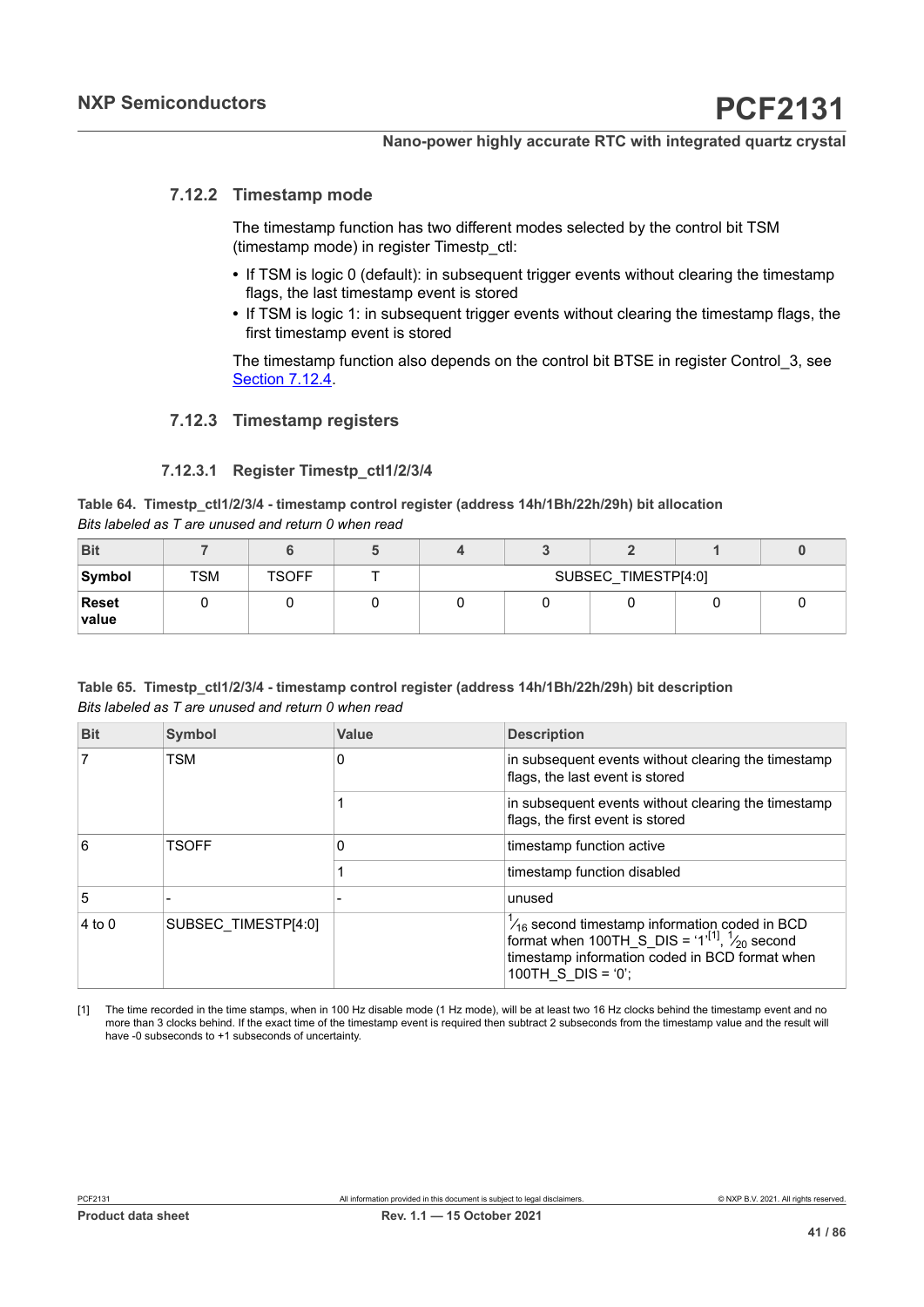#### **7.12.3.2 Register Sec\_timestp**

### *Bits labeled as T are unused and return 0 when read* **Table 66. Sec\_timestp1/2/3/4 - second timestamp register (address 15h/1Ch/23h/2Ah) bit allocation**

| <b>Bit</b>     |  |                          |  |  |  |  |  |  |  |
|----------------|--|--------------------------|--|--|--|--|--|--|--|
| Symbol         |  | SECOND_TIMESTP (0 to 59) |  |  |  |  |  |  |  |
| Reset<br>value |  |                          |  |  |  |  |  |  |  |

#### *Bits labeled as T are unused and return 0 when read* **Table 67. Sec\_timestp1/2/3/4 - second timestamp register (address 15h/1Ch/23h/2Ah) bit description**

| <b>Bit</b>         | <b>Symbol</b>  | <b>Value</b> | <b>Place value Description</b> |                                                  |
|--------------------|----------------|--------------|--------------------------------|--------------------------------------------------|
|                    |                |              |                                | unused                                           |
| $ 6 \text{ to } 4$ | SECOND TIMESTP | $0$ to 5     | ten's place                    | second timestamp information coded in BCD format |
| $3$ to 0           |                | $0$ to $9$   | unit place                     |                                                  |

#### **7.12.3.3 Register Min\_timestp**

|  | Table 68.  Min_timestp1/2/3/4 - minute timestamp register (address 16h/1Dh/24h/2Bh) bit allocation |  |  |
|--|----------------------------------------------------------------------------------------------------|--|--|
|  | Bits labeled as T are unused and return 0 when read.                                               |  |  |

| <b>Bit</b>            |  |                          |  |  |  |  |  |  |  |
|-----------------------|--|--------------------------|--|--|--|--|--|--|--|
| Symbol                |  | MINUTE_TIMESTP (0 to 59) |  |  |  |  |  |  |  |
| <b>Reset</b><br>value |  |                          |  |  |  |  |  |  |  |

#### *Bits labeled as T are unused and return 0 when read.* **Table 69. Min\_timestp1/2/3/4 - minute timestamp register (address 16h/1Dh/24h/2Bh) bit description**

| <b>Bit</b>         | <b>Symbol</b>  | Value      | <b>Place value Description</b> |                                                  |
|--------------------|----------------|------------|--------------------------------|--------------------------------------------------|
|                    |                |            |                                | unused                                           |
| $ 6 \text{ to } 4$ | MINUTE TIMESTP | $0$ to 5   | ten's place                    | minute timestamp information coded in BCD format |
| $3$ to 0           |                | $0$ to $9$ | unit place                     |                                                  |

#### **7.12.3.4 Register Hour\_timestp**

*Bits labeled as T are unused and return 0 when read.* **Table 70. Hour\_timestp1/2/3/4 - hour timestamp register (address 17h/1Eh/25h/2Ch) bit allocation**

| <b>Bit</b>     |  |                                        |                                        |  |  |  |  |  |  |
|----------------|--|----------------------------------------|----------------------------------------|--|--|--|--|--|--|
| Symbol         |  | AMPM                                   | HOUR_TIMESTP (1 to 12) in 12-hour mode |  |  |  |  |  |  |
|                |  | HOUR_TIMESTP (0 to 23) in 24-hour mode |                                        |  |  |  |  |  |  |
| Reset<br>value |  |                                        |                                        |  |  |  |  |  |  |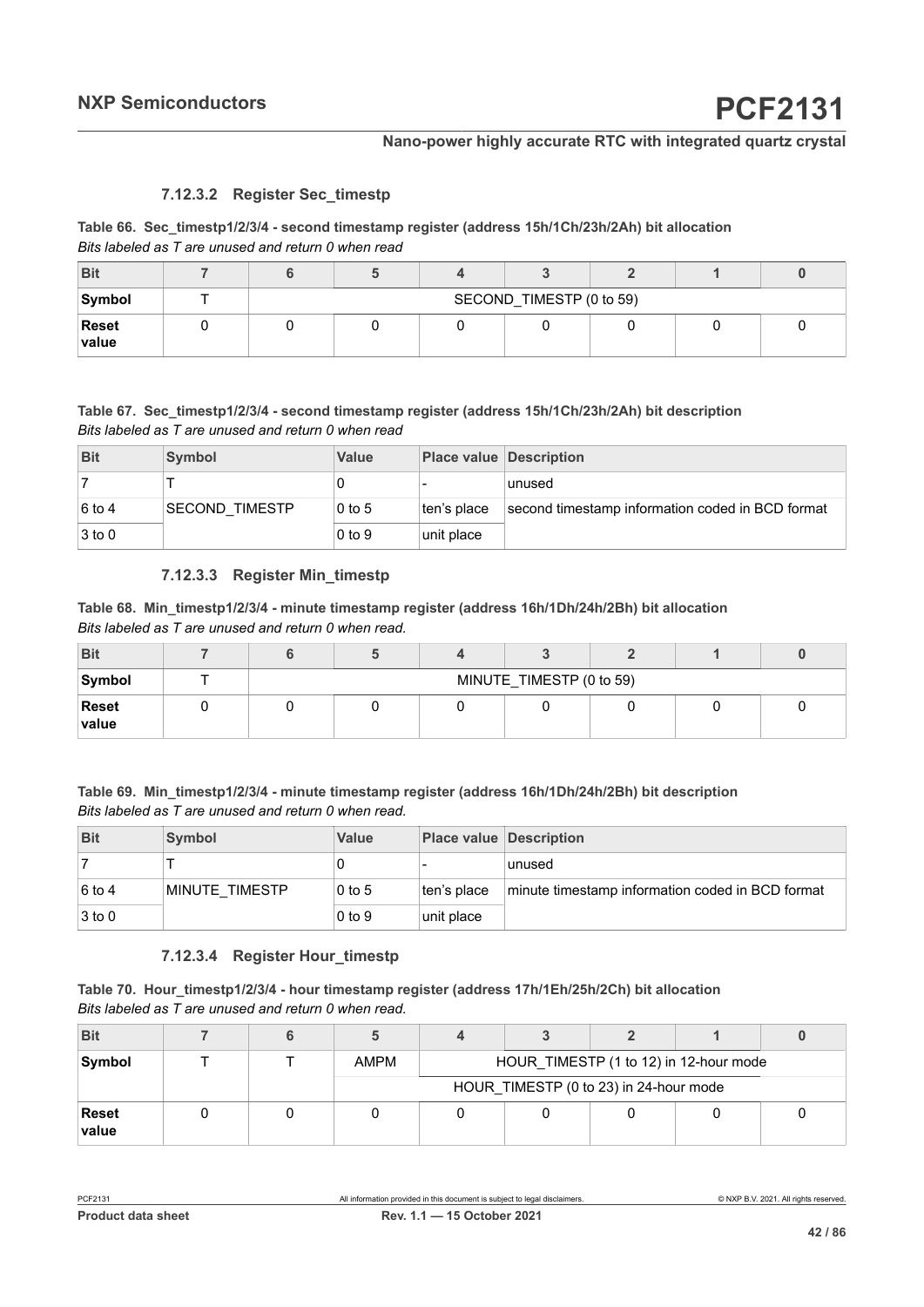#### <span id="page-42-0"></span>*Bits labeled as T are unused and return 0 when read.* **Table 71. Hour\_timestp1/2/3/4 - hour timestamp register (address 17h/1Eh/25h/2Ch) bit description**

| <b>Bit</b>            | Symbol              | Value                    | <b>Place value Description</b> |                                                |
|-----------------------|---------------------|--------------------------|--------------------------------|------------------------------------------------|
| $7$ to $6$            |                     | $\overline{\phantom{0}}$ |                                | unused                                         |
| 12-hour mode $^{[1]}$ |                     |                          |                                |                                                |
| 5                     | <b>AMPM</b>         | 0                        |                                | indicates AM                                   |
|                       |                     |                          |                                | indicates PM                                   |
| $\overline{4}$        | <b>HOUR TIMESTP</b> | $0$ to 1                 | ten's place                    | hour timestamp information coded in BCD format |
| $3$ to 0              |                     | $0$ to 9                 | unit place                     | when in 12-hour mode                           |
| 24-hour mode $^{[1]}$ |                     |                          |                                |                                                |
| $5$ to 4              | <b>HOUR TIMESTP</b> | $0$ to $2$               | ten's place                    | hour timestamp information coded in BCD format |
| $3$ to 0              |                     | $0$ to $9$               | unit place                     | when in 24-hour mode                           |

[1] Hour mode is set by the bit 12 24 in register Control 1.

#### **7.12.3.5 Register Day\_timestp**

|  |                                                      |  | Table 72. Day_timestp1/2/3/4 - day timestamp register (address 18h/1Fh/26h/2Dh) bit allocation |  |
|--|------------------------------------------------------|--|------------------------------------------------------------------------------------------------|--|
|  | Bits labeled as T are unused and return 0 when read. |  |                                                                                                |  |

| <b>Bit</b>     |  |                       |  |  |  |  |  |  |
|----------------|--|-----------------------|--|--|--|--|--|--|
| Symbol         |  | DAY TIMESTP (1 to 31) |  |  |  |  |  |  |
| Reset<br>value |  |                       |  |  |  |  |  |  |

*Bits labeled as T are unused and return 0 when read.* **Table 73. Day\_timestp1/2/3/4 - day timestamp register (address 18h/1Fh/26h/2Dh) bit description**

| <b>Bit</b>                    | <b>Symbol</b> | <b>Value</b> | <b>Place value Description</b> |                                               |
|-------------------------------|---------------|--------------|--------------------------------|-----------------------------------------------|
| $7$ to 6                      |               | 00           |                                | unused                                        |
| $\vert 5 \text{ to } 4 \vert$ | DAY TIMESTP   | $0$ to 3     | ⊺ten's place                   | day timestamp information coded in BCD format |
| $3$ to 0                      |               | $0$ to 9     | unit place                     |                                               |

#### **7.12.3.6 Register Mon\_timestp**

*Bits labeled as T are unused and return 0 when read.* **Table 74. Mon\_timestp1/2/3/4 - month timestamp register (address 19h/20h/27h/2Eh) bit allocation**

| <b>Bit</b>            |  |                         |  |  |  |  |
|-----------------------|--|-------------------------|--|--|--|--|
| Symbol                |  | MONTH TIMESTP (1 to 12) |  |  |  |  |
| <b>Reset</b><br>value |  |                         |  |  |  |  |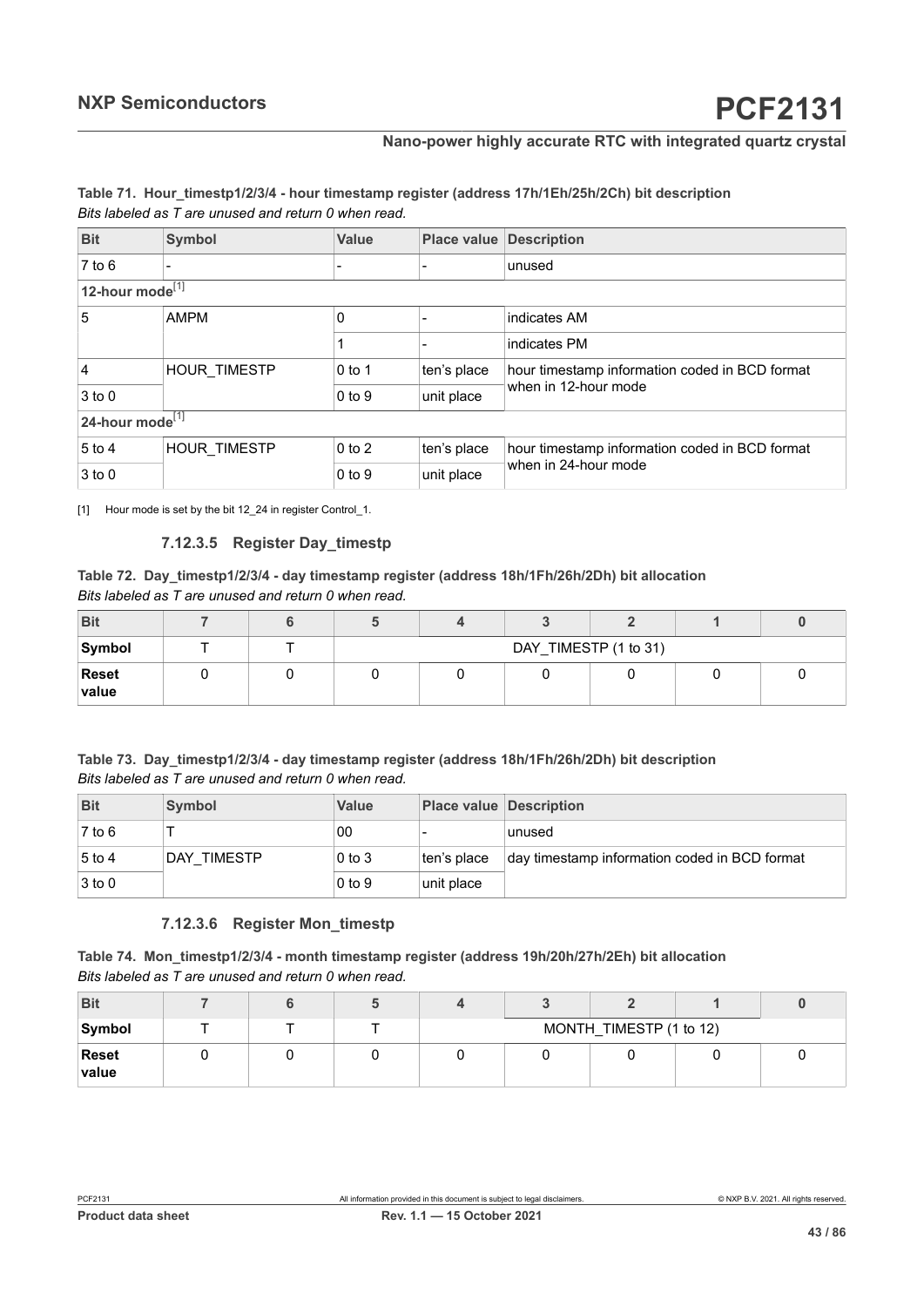#### <span id="page-43-1"></span>*Bits labeled as T are unused and return 0 when read.* **Table 75. Mon\_timestp1/2/3/4 - month timestamp register (address 19h/20h/27h/2Eh) bit description**

| <b>Bit</b> | <b>Symbol</b> | <b>Value</b> | <b>Place value Description</b> |                                                 |
|------------|---------------|--------------|--------------------------------|-------------------------------------------------|
| ⊺7 to 5    |               | 000          |                                | unused                                          |
| 14         | MONTH TIMESTP | $0$ to 1     | ten's place                    | month timestamp information coded in BCD format |
| $3$ to 0   |               | $0$ to $9$   | unit place                     |                                                 |

#### **7.12.3.7 Register Year\_timestp**

#### **Table 76. Year\_timestp1/2/3/4 - year timestamp register (address 1Ah/21h/28h/2Fh) bit allocation**

| Bit                   |                        |  |  |  |  |  |  |  |  |  |
|-----------------------|------------------------|--|--|--|--|--|--|--|--|--|
| Symbol                | YEAR TIMESTP (0 to 99) |  |  |  |  |  |  |  |  |  |
| <b>Reset</b><br>value |                        |  |  |  |  |  |  |  |  |  |

#### **Table 77. Year\_timestp1/2/3/4 - year timestamp register (address 1Ah/21h/28h/2Fh) bit description**

| <b>Bit</b>          | Symbol       | Value      | <b>Place value Description</b> |                                                |
|---------------------|--------------|------------|--------------------------------|------------------------------------------------|
| l 7 to 4            | YEAR TIMESTP | $0$ to $9$ | ⊺ten's place                   | year timestamp information coded in BCD format |
| $ 3 \text{ to } 0 $ |              | $0$ to $9$ | unit place                     |                                                |

# **7.12.4 Dependency between Battery switch-over and timestamp**

<span id="page-43-0"></span>The timestamp function depends on the control bit BTSE in register Control\_3:

| <b>BTSE</b> | <b>BF</b> |       | <b>Description</b>                                                                                                                                                    |
|-------------|-----------|-------|-----------------------------------------------------------------------------------------------------------------------------------------------------------------------|
| $\Omega$    |           | [1]   | the battery switch-over does not affect the<br>timestamp registers                                                                                                    |
|             |           |       | If a battery switch-over event occurs:                                                                                                                                |
|             | 0         | $[1]$ | the timestamp 4 group registers store the<br>time and date when the switch-over occurs;<br>after this event occurred BF is set logic 1                                |
|             |           |       | the timestamp 4 group registers are not<br>modified:<br>in this condition subsequent battery switch-<br>over events or falling edges on pin TS4 are<br>not registered |

#### <span id="page-43-2"></span>**Table 78. Battery switch-over and timestamp**

[1] Default value.

# **7.13 Interrupt output, INTA/INTB**

PCF2131 has two interrupt output pins INTA and INTB which are open-drain, active LOW (requiring a pull-up resistor if used). Interrupts may be sourced from different places:

- **•** second or minute timer
- **•** watchdog timer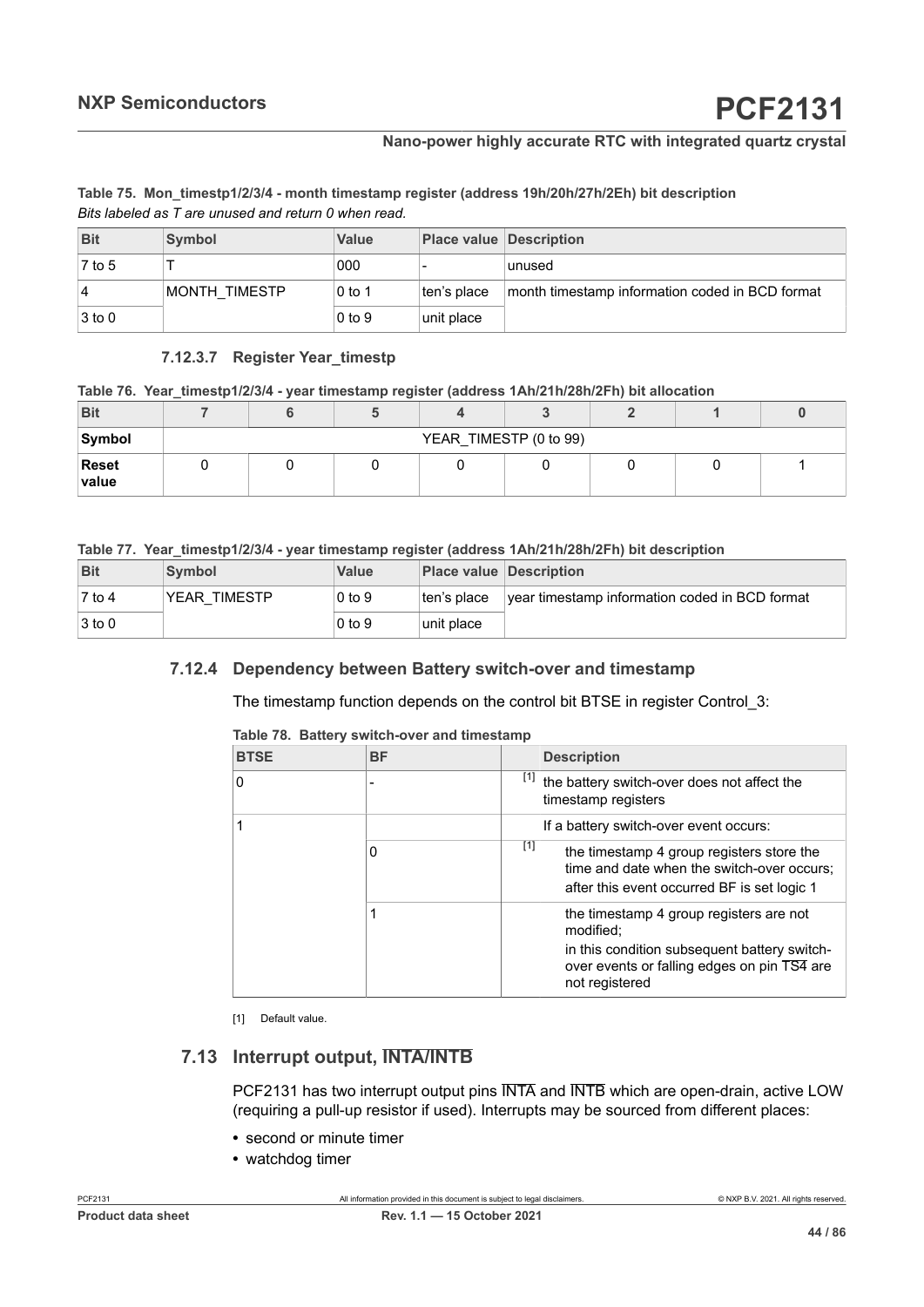- **•** alarm
- **•** timestamp1/2/3/4
- **•** battery switch-over
- **•** battery low detection

The control bit TI\_TP (register Watchdg\_tim\_ctl) is used to configure whether the interrupts generated from the second/minute timer (flag MSF in register Control\_2) are pulsed signals or a permanently active signal. All the other interrupt sources generate a permanently active interrupt signal which follows the status of the corresponding flags. When the interrupt sources are all disabled, INTA/B remains high-impedance.

- **•** The flags MSF, AF, TSFx, and BF can be cleared by command.
- **•** The flag WDTF is read only. How it can be cleared is explained in [Section](#page-38-0) 7.11.5.
- **•** The flag BLF is read only. It is cleared automatically from the battery low detection circuit when the battery is replaced.

<span id="page-44-0"></span>

# **7.13.1 Minute and second interrupts**

<span id="page-44-1"></span>Minute and second interrupts are generated by predefined timers. The timers can be enabled independently from one another by the bits MI and SI in register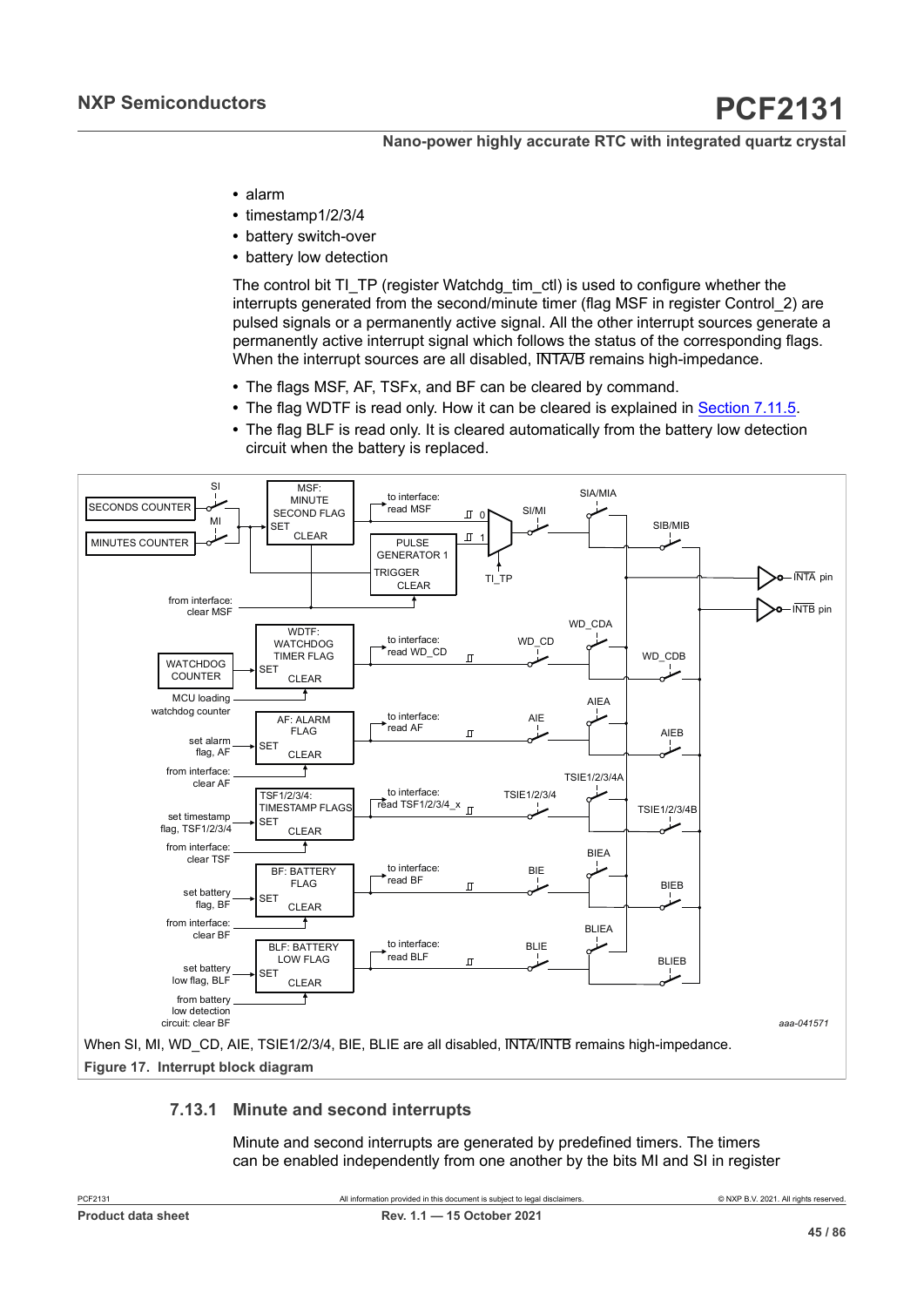Control\_1. However, a minute interrupt enabled on top of a second interrupt cannot be distinguishable since it occurs at the same time.

The minute/second flag MSF (register Control\_2) is set logic 1 when either the seconds or the minutes counter increments according to the enabled interrupt (see [Table](#page-45-0) 79). The MSF flag can be cleared by command.

| MI | SI | <b>Result on INTA/B</b>      | <b>Result on MSF</b>                              |
|----|----|------------------------------|---------------------------------------------------|
| 0  | 0  | no interrupt generated       | MSF never set                                     |
|    |    | an interrupt once per minute | MSF set when <b>minutes</b><br>counter increments |
|    |    | an interrupt once per second | MSF set when seconds<br>counter increments        |
|    |    | an interrupt once per second | MSF set when seconds<br>counter increments        |

<span id="page-45-0"></span>**Table 79. Effect of bits MI and SI on pin INTA/B and bit MSF**

When MSF is set logic 1:

- If TI TP is logic 1, the interrupt is generated as a pulsed signal if not masked.
- If TI TP is logic 0, the interrupt is permanently active signal that remains until MSF is cleared.

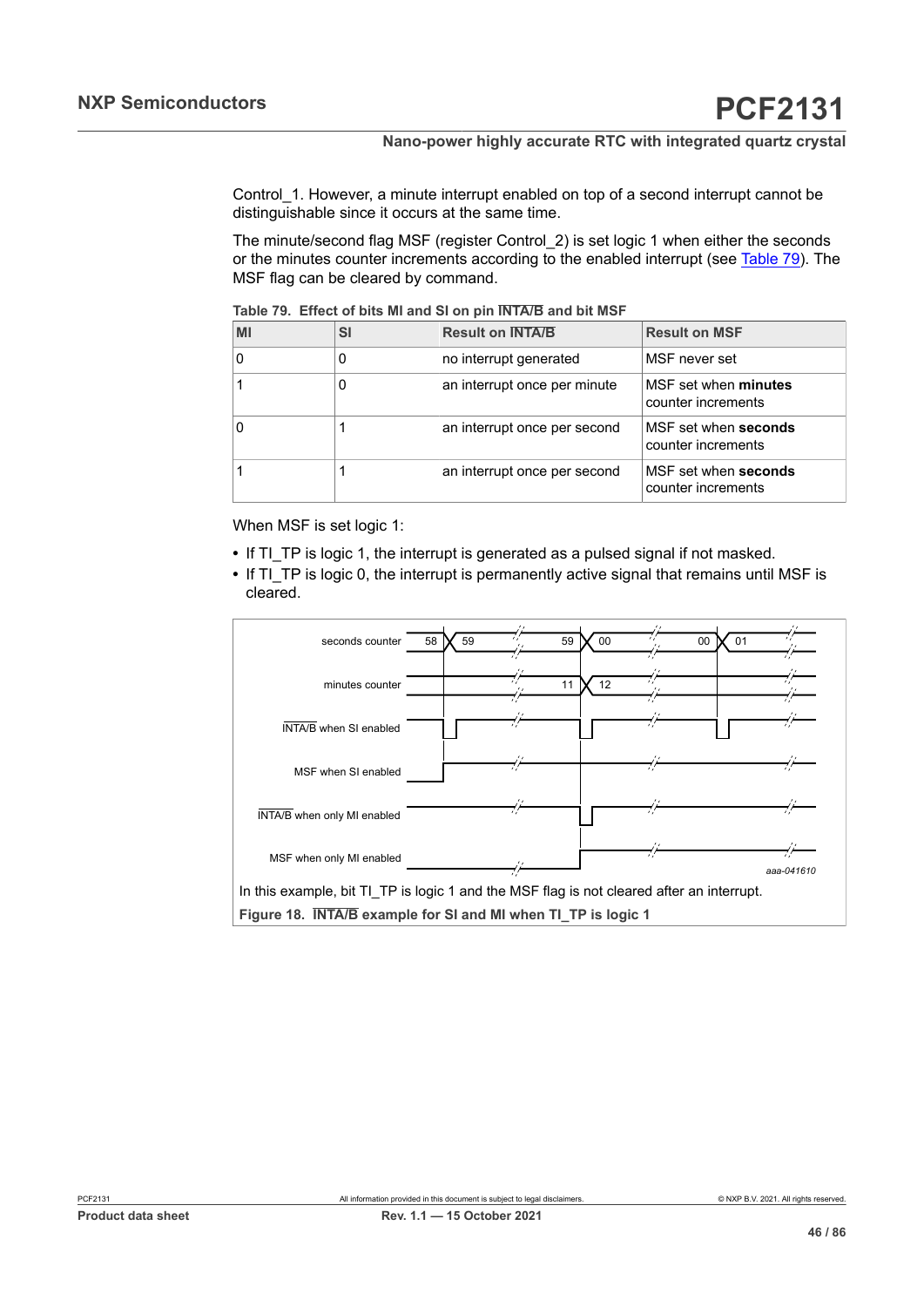

The pulse generator for the minute/second interrupt operates from an internal 64 Hz clock and generates a pulse of  $\frac{1}{64}$  seconds in duration.

# **7.13.2 INTA/B pulse shortening**

If the MSF flag (register Control 2) is cleared before the end of the  $\overline{\text{INTA/B}}$  pulse, then the INTA/B pulse is shortened. This allows the source of a system interrupt to be cleared immediately when it is serviced, that is, the system does not have to wait for the completion of the pulse before continuing; see [Figure 20.](#page-46-0) Instructions for clearing the bit MSF can be found in [Section](#page-38-0) 7.11.5.

<span id="page-46-0"></span>

# **7.13.3 Watchdog timer interrupts**

The generation of interrupts from the watchdog timer is controlled using the WD\_CD bit (register Watchdg\_tim\_ctl). The interrupt is generated as an active signal which follows the status of the watchdog timer flag WDTF (register Control\_2) if not masked. No pulse generation is possible for watchdog timer interrupts.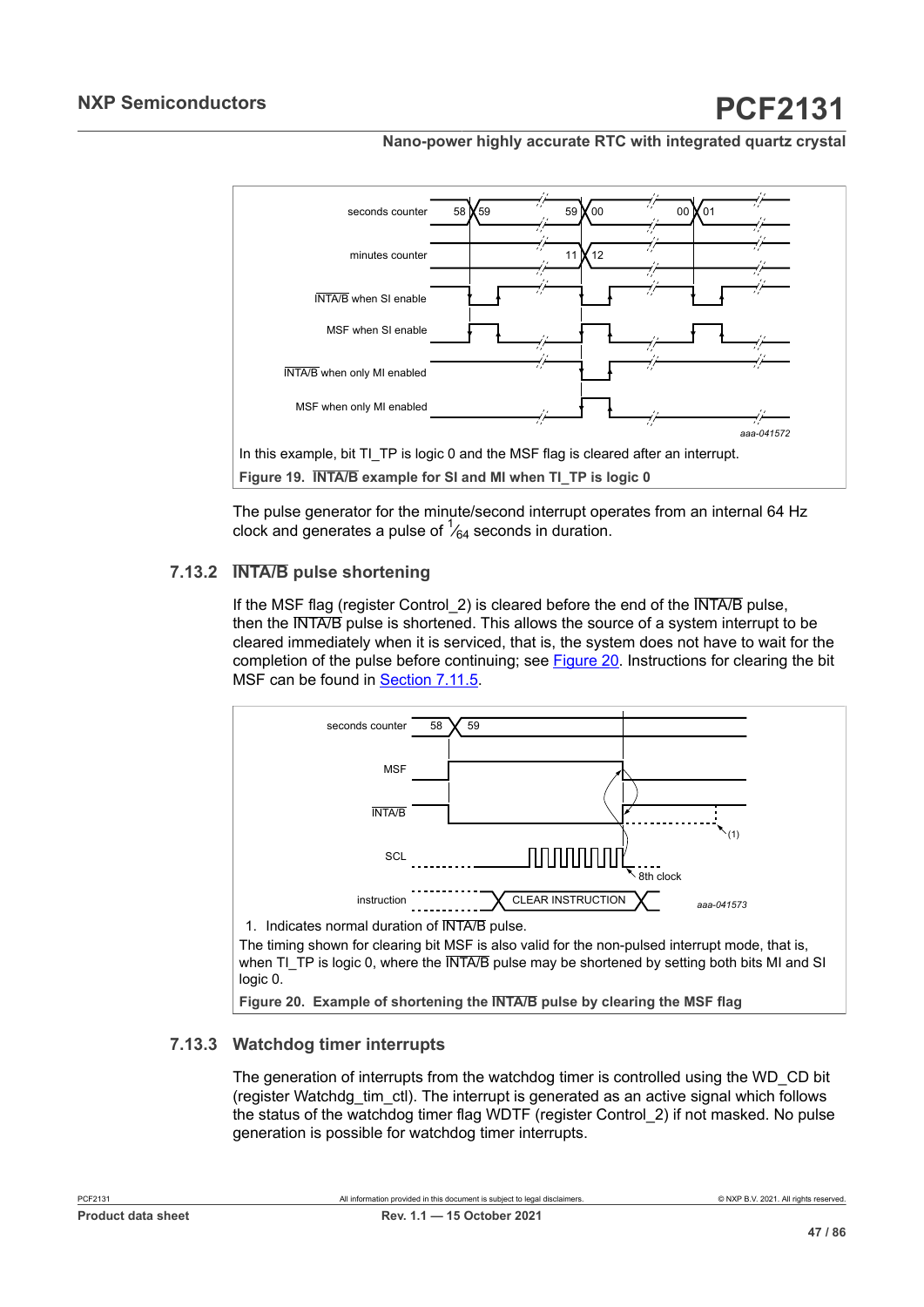The interrupt is cleared when the flag WDTF is reset. Instructions for clearing it can be found in [Section](#page-38-0) 7.11.5.

### **7.13.4 Alarm interrupts**

Generation of interrupts from the alarm function is controlled by the bit AIE (register Control 2). If AIE is enabled, the INTA/B pin follows the status of bit AF (register Control<sup>2</sup>) if not masked. Clearing AF immediately clears **INTA/B**. No pulse generation is possible for alarm interrupts.



# **7.13.5 Timestamp interrupts**

<span id="page-47-0"></span>Interrupt generation from the timestamp function is controlled using the TSIE1-4 bit (register Control\_5). If TSIE1-4 is enabled, the INTA/B pin follows the status of the flags TSF1/2/3/4, if not masked. Clearing the flags TSFx immediately clears INTA/B. No pulse generation is possible for timestamp interrupts.

# **7.13.6 Battery switch-over interrupts**

Generation of interrupts from the battery switch-over is controlled by the BIE bit (register Control 3). If BIE is enabled, the INTA/B pin follows the status of bit BF in register Control 3 if not masked(see [Table](#page-43-2) 78). Clearing BF immediately clears INTA/B. No pulse generation is possible for battery switch-over interrupts.

# **7.13.7 Battery low detection interrupts**

Generation of interrupts from the battery low detection is controlled by the BLIE bit (register Control\_3). If BLIE is enabled, the INTA/B pin follows the status of bit BLF (register Control\_3) if not masked. The interrupt is cleared when the battery is replaced (BLF is logic 0) or when bit BLIE is disabled (BLIE is logic 0). BLF is read only and therefore cannot be cleared by command.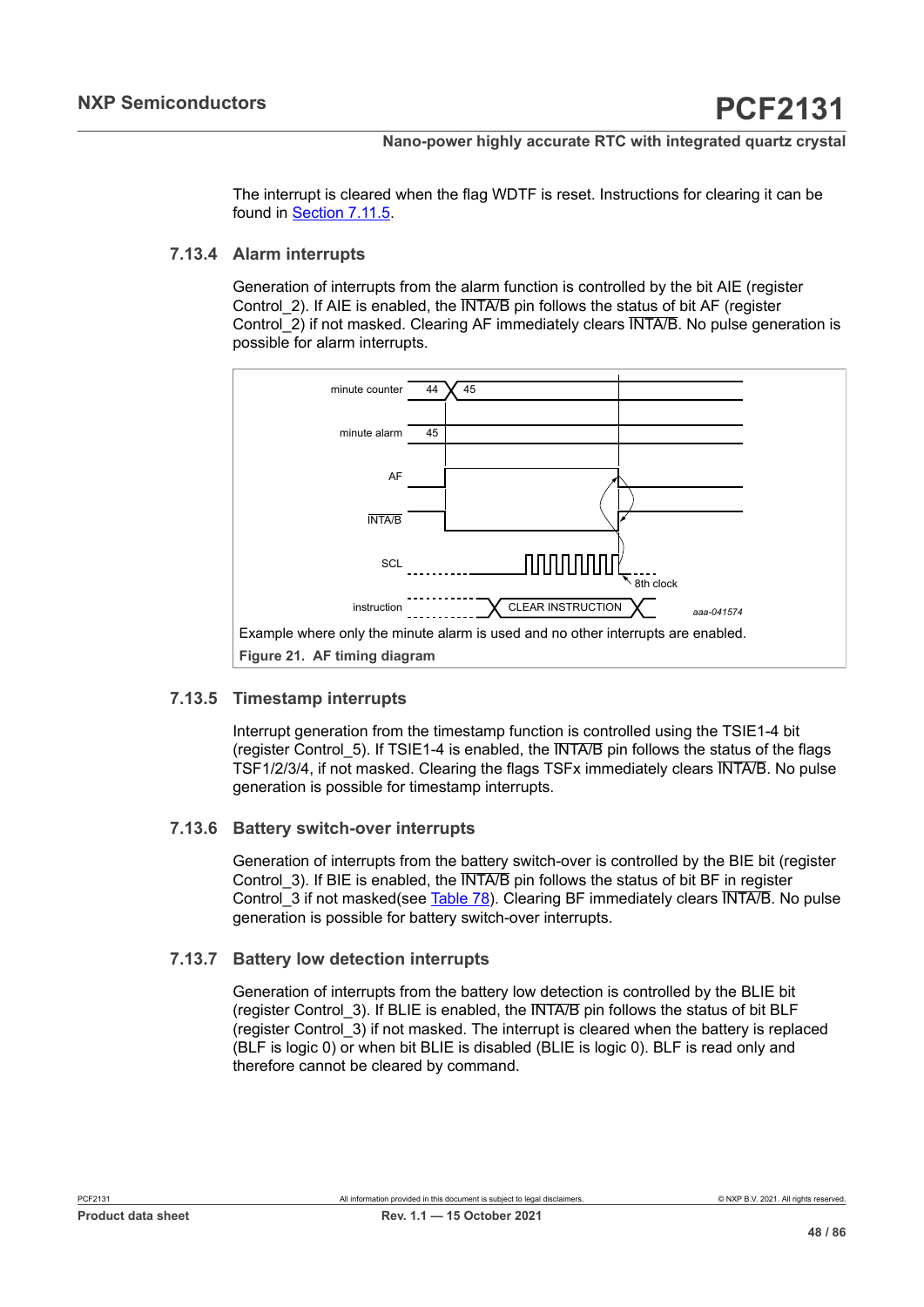### **7.13.8 Interrupt masks**

#### *Bits labeled as T are unused and return 0 when read.* **Table 80. INT\_A/B\_MASK1 - interrupt mask 1 register (address 31h/33h) bit allocation**

| <b>Bit</b>     |                          |        |  |  |  |  |  |  |  |
|----------------|--------------------------|--------|--|--|--|--|--|--|--|
| Symbol         | INT A/B MASK1            |        |  |  |  |  |  |  |  |
| Reset<br>value | $\overline{\phantom{0}}$ | $\sim$ |  |  |  |  |  |  |  |

#### *Bits labeled as T are unused and return 0 when read.* **Table 81. INT\_A/B\_MASK1 - interrupt mask 1 register (address 31h/33h) bit description**

| <b>Bit</b>     | Symbol         | <b>Value</b> | <b>Description</b>              |
|----------------|----------------|--------------|---------------------------------|
| $7$ to $6$     |                | 00           | unused                          |
| 5              | MIA/B          |              | minute interrupt mask           |
| $\overline{4}$ | SIA/B          |              | second interrupt mask           |
| Ι3             | WD CDA/B       |              | watchdog interrupt mask         |
| $\overline{2}$ | AIEA/B         |              | alarm interrupt mask            |
|                | BIEA/B         |              | battery flag interrupt mask     |
| l 0            | <b>BLIEA/B</b> |              | battery low flag interrupt mask |

### *Bits labeled as T are unused and return 0 when read.* **Table 82. INT\_A/B\_MASK2 - interrupt mask 2 register (address 32h/34h) bit allocation**

| <b>Bit</b>     |               |  |  |  |  |  |  |  |  |
|----------------|---------------|--|--|--|--|--|--|--|--|
| Symbol         | INT A/B MASK2 |  |  |  |  |  |  |  |  |
| Reset<br>value |               |  |  |  |  |  |  |  |  |

#### *Bits labeled as T are unused and return 0 when read.* **Table 83. INT\_A/B\_MASK2 - interrupt mask 2 register (address 32h/34h) bit description**

| <b>Bit</b>     | <b>Symbol</b> | <b>Value</b> | <b>Description</b>          |
|----------------|---------------|--------------|-----------------------------|
| $7$ to 4       |               | 0000         | unused                      |
| 3              | TSIE1A/B      |              | time stamp 1 interrupt mask |
| $\overline{2}$ | TSIE2A/B      |              | time stamp 2 interrupt mask |
|                | TSIE3A/B      |              | time stamp 3 interrupt mask |
| 10             | TSIE4A/B      |              | time stamp 4 interrupt mask |

The registers at addresses 31h to 32h are used to configure interrupt source for INTA pin, and the registers at addresses 33h to 34h are for INTB pin.

All of above interrupts could be masked from either  $\overline{\text{INTA}}$  or  $\overline{\text{INTB}}$ , with corresponding bit set to '1', as shown in [Figure 17.](#page-44-0)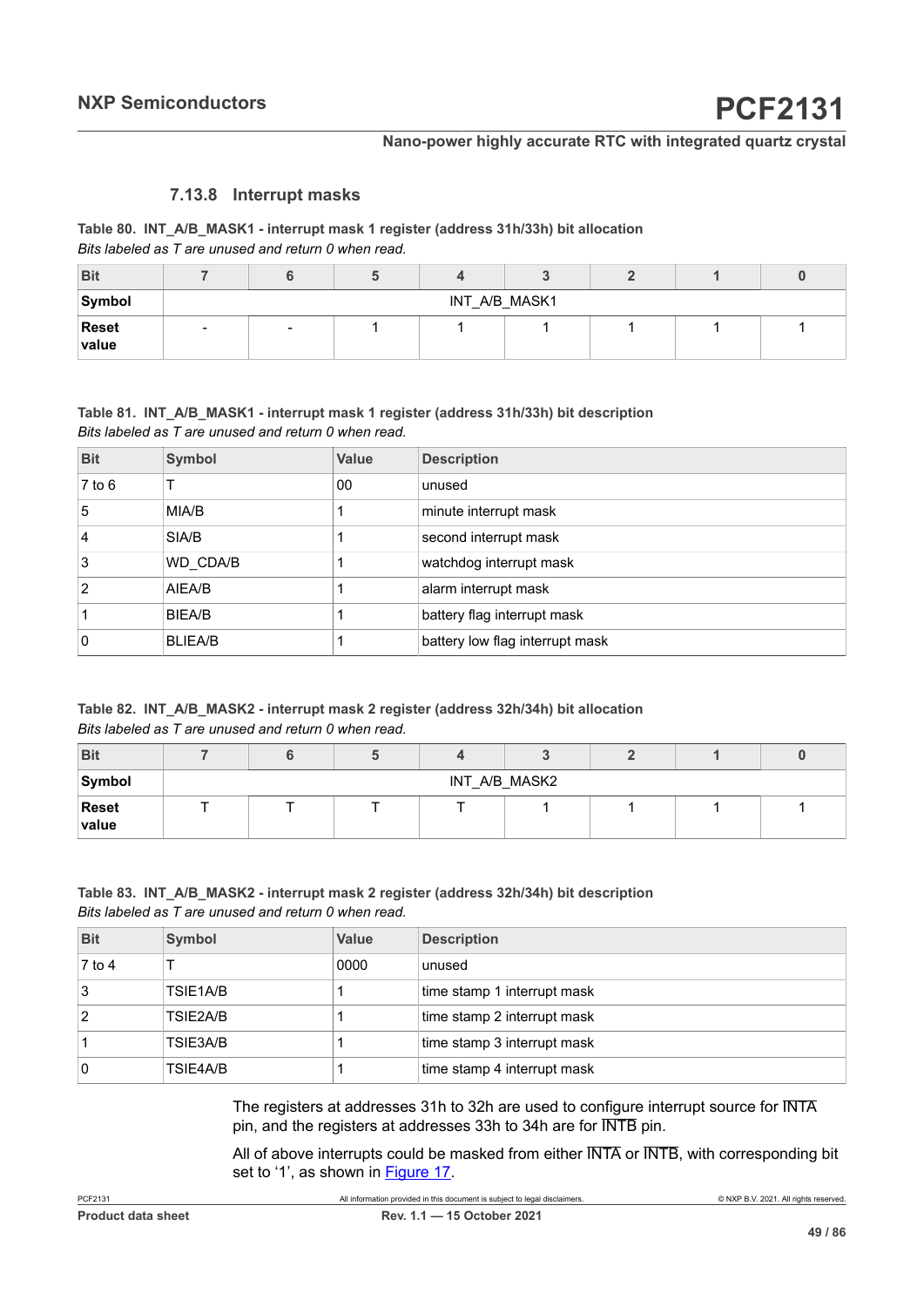# **7.14 External clock test mode**

A test mode is available which allows on-board testing. In this mode, it is possible to set up test conditions and control the operation of the RTC.

The test mode is entered by setting bits COF[2:0] logic 111 (register CLKOUT\_ctl) and bit EXT\_TEST logic 1 (register Control\_1). Then pin CLKOUT becomes an input. The test mode replaces the internal clock signal (8192 Hz) with the signal applied to pin CLKOUT. Every 8192 positive edges applied to pin CLKOUT generate an increment of one second.

The signal applied to pin CLKOUT should have a minimum pulse width of 300 ns and a minimum period of 1000 ns. The internal clock, now sourced from CLKOUT, is divided down by a divider chain called prescaler. The prescaler can be set into a known state by using bit STOP and CPR. When bit STOP and CPR are logic 1, the prescaler is reset to 0. STOP and CPR must be cleared before the prescaler can operate again.

From a stop condition, the first 1 second increment will take place after 8192 positive edges on pin CLKOUT. Thereafter, every 8192 positive edges cause a 1 second increment. In 100 Hz mode, the first 100th of a second increment will take place after 80 pulses on pin CLKOUT, and the first 1 second increment will take place after 8176 pulses on pin CLKOUT. Thereafter, every 8192 pulses cause a 1 second increment. The 100 Hz clock is generated from a dithered state machine which runs on the 256 Hz clock, so the number of pulses for each subsequent 100ths change is not constant. After the first 1 second increment the 25-bit dither pattern proceeds as follows from left to right: 1101010101101010110101010

Where  $1 = 96$  CLKOUT pulses, and  $0 = 64$  CLKOUT pulses. This pattern repeats 4 times every second.In the first second, after 80 clock pulses trigger the first 100th,the left pattern is 101010101101010110101010, 1101010101101010110101010, 1101010101101010110101010, 1101010101101010110101010, which means 96 pulses for 100ths == 2, then 64 pulses for 100ths == 3, 96 for 100ths == 4, and so on.

**Remark:** Entry into test mode is not synchronized to the internal 8192 Hz clock. When entering the test mode, no assumption as to the state of the prescaler can be made.

Operating example:

- 1. Set CLKOUT = high-Z (register CLKOUT\_ctl, COF[2:0] = 111).
- 2. Set EXT\_TEST test mode (register Control\_1, EXT\_TEST is logic 1).
- 3. Set bit STOP (register Control\_1, STOP is logic 1).
- 4. Set bit CPR (register SR\_RESET, CPR is logic 1).
- 5. Set time registers to desired value.
- 6. Clear STOP (register Control\_1, STOP is logic 0).
- 7. Apply 8192 clock pulses to CLKOUT.
- 8. Read time registers to see the first change.
- 9. Apply 8192 clock pulses to CLKOUT.
- 10. Read time registers to see the second change.

Repeat 7 and 8 for additional increments.

Operating example (100 Hz mode):

- 1. Set CLKOUT = high-Z (register CLKOUT\_ctl, COF[2:0] = 111.
- 2. Set EXT\_TEST test mode (register Control\_1, EXT\_TEST is logic 1).
- 3. Set bit STOP (register Control 1, STOP is logic 1).
- 4. Set bit CPR (register SR\_RESET, CPR is logic 1).
- 5. Set time registers to desired value.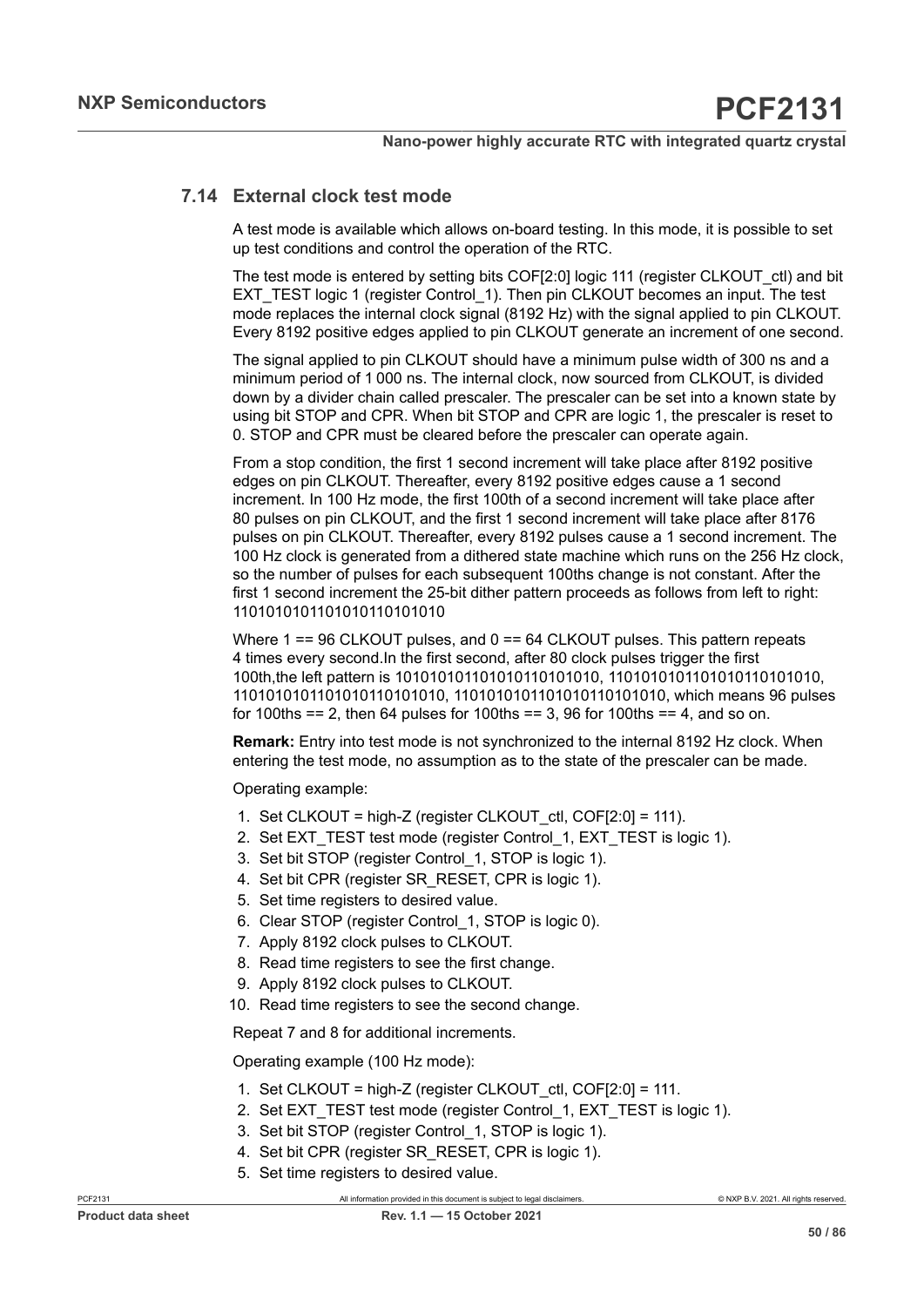- 6. Clear STOP (register Control\_1, STOP is logic 0).
- 7. Apply 80 clock pulses to CLKOUT.
- 8. Read hundredths registers to see the first change.
- 9. Apply 8096 clock pulses to CLKOUT (8096 + 80 = 8176 total pulses).
- 10. Read seconds registers to see the first change.
- 11. Apply the number of pulses needed for the current dither value.
- 12. Read the hundredths register to see subsequent changes.
- 13. Read the seconds register every 8192 pulses to see subsequent changes.

# **7.15 STOP bit function**

The STOP bit stops the time from counting in both RTC mode and external clock test mode. STOP must be set to unlock the time and date registers to set the time.



The *stop* signal blocks the 8.192 kHz clock from generating system clocks and freezes the time. In this state, the prescaler can be cleared with the CPR command in the Resets register.

**Remark:** The CLKOUT output of clock frequencies is not affected.

The time circuits can then be set and do not increment until the STOP bit is released. There is a slight chance that STOP is set during a carry over of multiple time registers, which may have been executed incomplete. Therefore time must be set before clearing STOP to maintain time integrity.

The *stop* acts on the 8.192 kHz signal. Because the I<sup>2</sup>C-bus or TS pin input is asynchronous to the crystal oscillator, the accuracy of restarting the time circuits is between zero and one 8.192 kHz cycle (see [Figure 23](#page-50-0)).

<span id="page-50-0"></span>

The first increment of the time circuits is between 0 s and 122 us after STOP is released.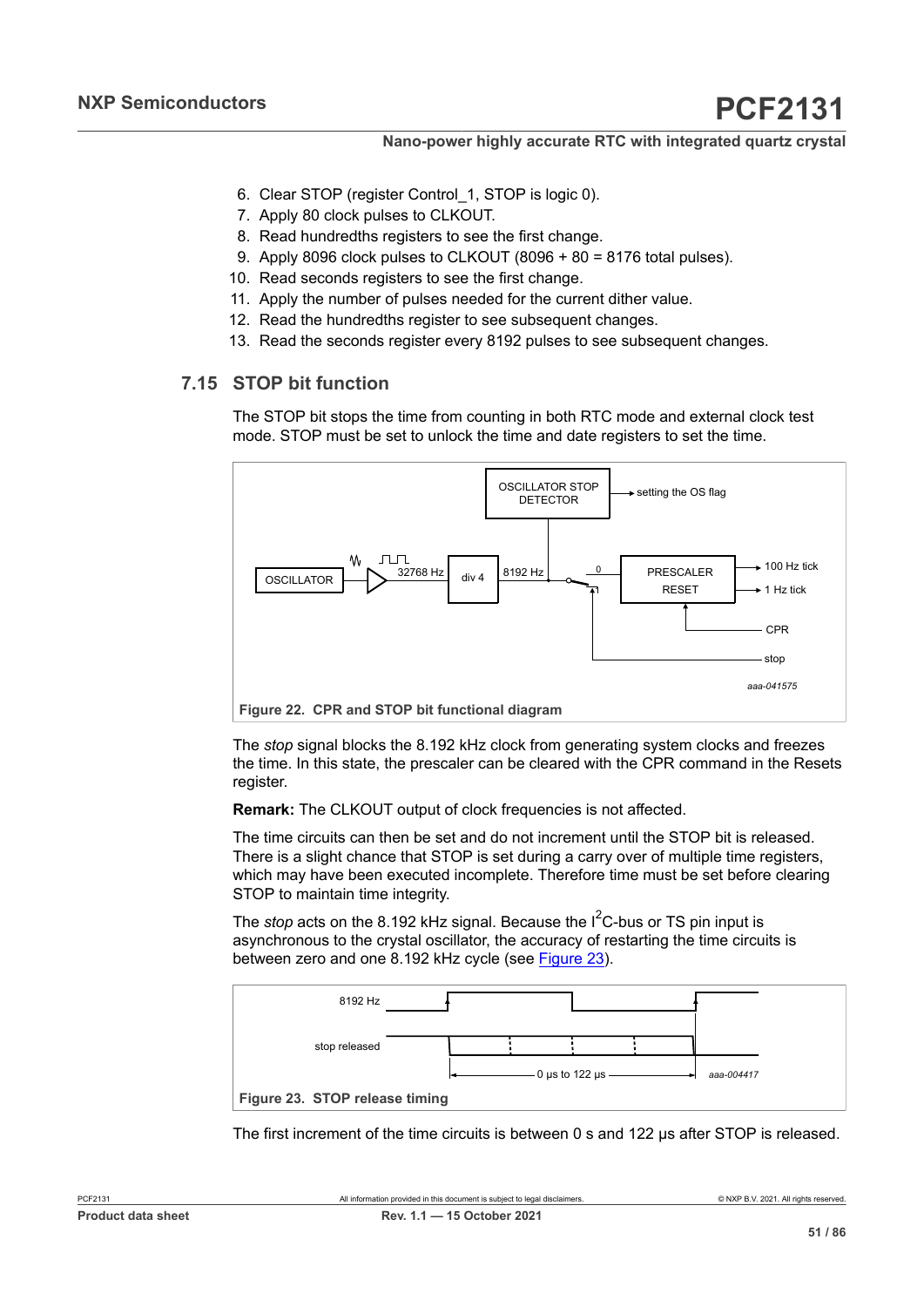# **7.16 Interfaces**

The PCF2131 has an  $I^2C$ -bus or SPI-bus interface using the same pins. The selection is done using the interface selection pin IFS (see [Table](#page-51-0) 84).

<span id="page-51-0"></span>

|  | Table 84. Interface selection input pin IFS |  |  |
|--|---------------------------------------------|--|--|
|  |                                             |  |  |

| Pin        | <b>Connection</b> | <b>Bus interface</b> | <b>Reference</b> |
|------------|-------------------|----------------------|------------------|
| <b>IFS</b> | Vss               | SPI-bus              | Section 7.16.1   |
|            | V <sub>DD</sub>   | $I^2C$ -bus          | Section 7.16.2   |



**Figure 24. Interface selection** 

### **7.16.1 SPI-bus interface**

<span id="page-51-1"></span>Data transfer to and from the device is made by a 4-line SPI-bus (see [Table](#page-52-0) 85). The data lines for input and output are split. The SPI-bus is initialized whenever the chip enable line pin SDA/CE is inactive.

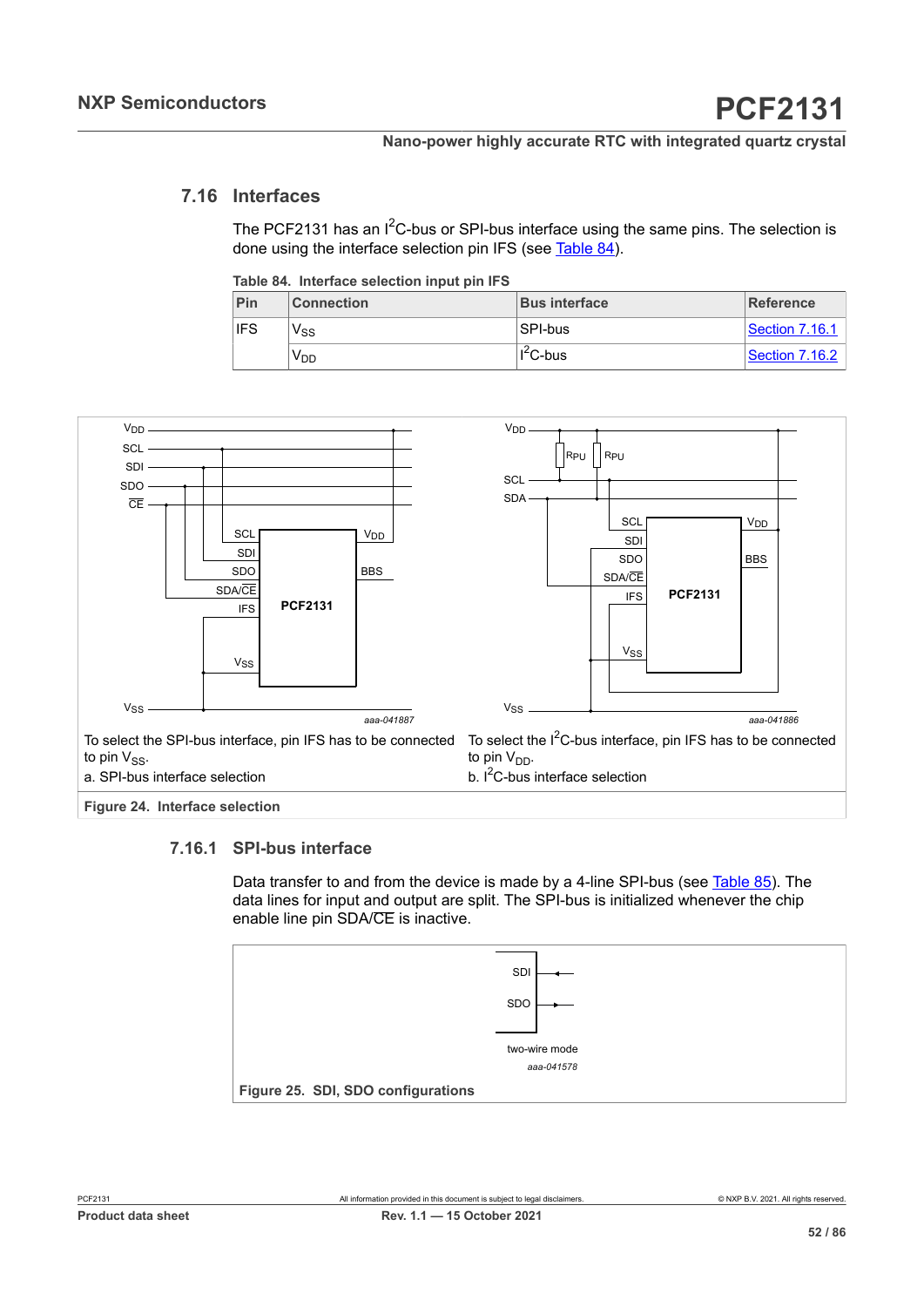|               | rable op.  perial interlace |       |                                                                                                                                     |
|---------------|-----------------------------|-------|-------------------------------------------------------------------------------------------------------------------------------------|
| <b>Symbol</b> | <b>Function</b>             |       | <b>Description</b>                                                                                                                  |
| SDA/CE        | chip enable input;          | $[1]$ | when HIGH, the interface is reset;                                                                                                  |
|               | active LOW                  |       | input may be higher than $V_{DD}$                                                                                                   |
| SCL           | serial clock input          |       | when SDA/CE is HIGH, input may float;<br>input may be higher than $V_{DD}$                                                          |
| <b>SDI</b>    | serial data input           |       | when SDA/CE is HIGH, input may float;<br>input may be higher than $V_{DD}$ ;<br>input data is sampled on the rising edge of<br>SCL  |
| <b>SDO</b>    | serial data output          |       | push-pull output;<br>drives from $V_{SS}$ to $V_{oper(int)}$ ( $V_{BBS}$ );<br>output data is changed on the falling edge of<br>SCL |

<span id="page-52-0"></span>**Table 85. Serial interface**

[1] The chip enable must not be wired permanently LOW.

#### **7.16.1.1 Data transmission**

The chip enable signal is used to identify the transmitted data. Each data transfer is a whole byte, with the Most Significant Bit (MSB) sent first.

The transmission is controlled by the active LOW chip enable signal SDA/CE. The first byte transmitted is the command byte. Subsequent bytes are either data to be written or data to be read (see [Figure 26](#page-52-1)).

<span id="page-52-1"></span>

The command byte defines the address of the first register to be accessed and the read/ write mode. The address counter will auto increment after every access and will reset to zero after the last valid register is accessed. The  $R/\overline{W}$  bit defines if the following bytes are read or write information.

|  |  |  | Table 86. Command byte definition |
|--|--|--|-----------------------------------|
|--|--|--|-----------------------------------|

| <b>Bit</b> | Symbol    | <b>Value</b> | <b>Description</b>           |
|------------|-----------|--------------|------------------------------|
|            | R/W       |              | data read or write selection |
|            |           | 0            | write data                   |
|            |           |              | read data                    |
| $6$ to 0   | <b>RA</b> | 00h to 36h   | register address             |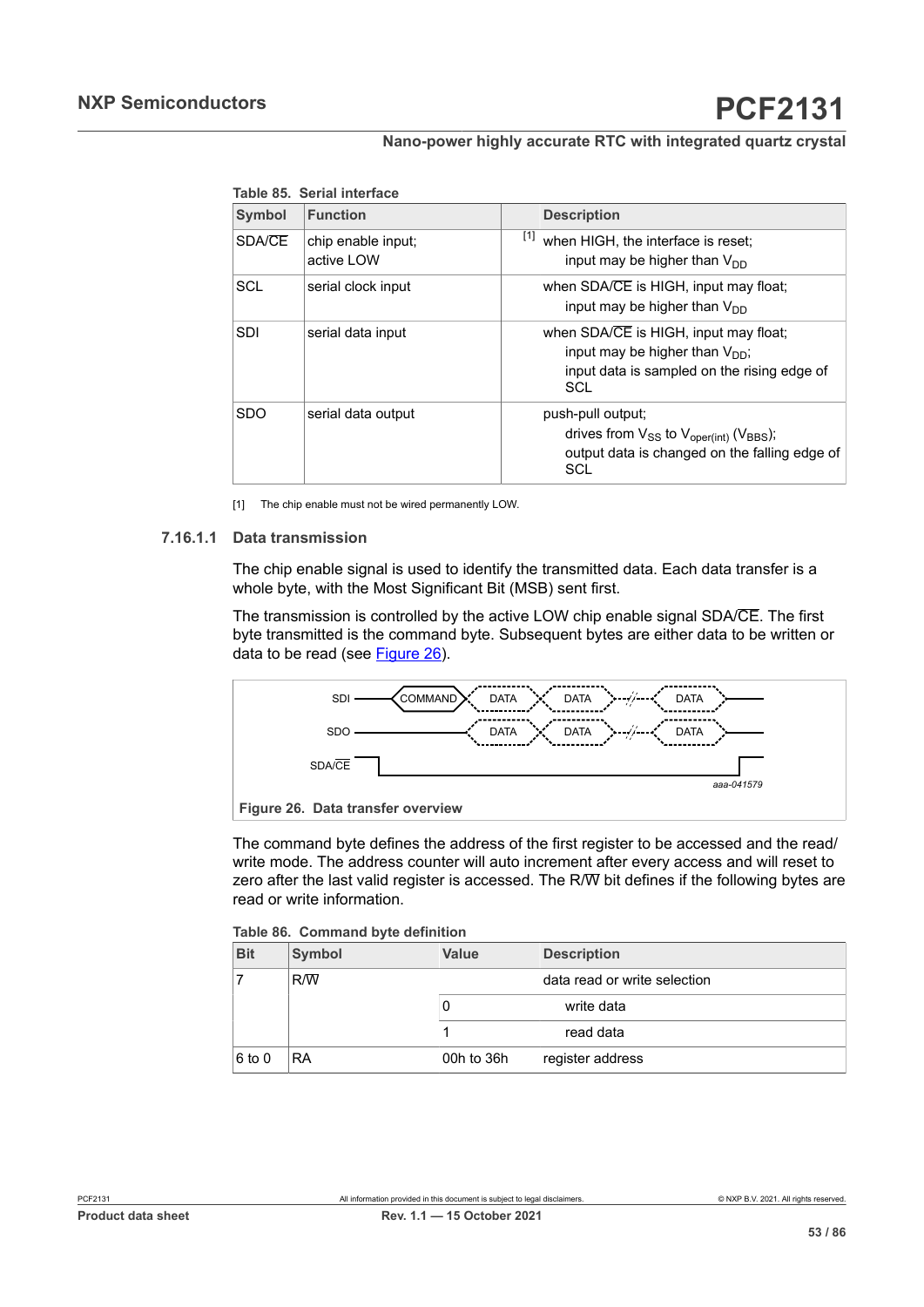



In this example, the registers Months and Years are read. The pins SDI and SDO are not connected together. For this configuration, it is important that pin SDI is never left floating. It must always be driven either HIGH or LOW. If pin SDI is left open, high  $I_{DD}$  currents may result.

**Figure 28. SPI-bus read example**

# **7.16.2 I <sup>2</sup>C-bus interface**

<span id="page-53-0"></span>The I<sup>2</sup>C-bus is for bidirectional, two-line communication between different ICs or modules. The two lines are a Serial DAta line (SDA) and a Serial CLock line (SCL). Both lines are connected to a positive supply by a pull-up resistor. Data transfer is initiated only when the bus is not busy.

#### **7.16.2.1 Bit transfer**

One data bit is transferred during each clock pulse. The data on the SDA line remains stable during the HIGH period of the clock pulse as changes in the data line at this time are interpreted as control signals (see [Figure 29](#page-54-0)).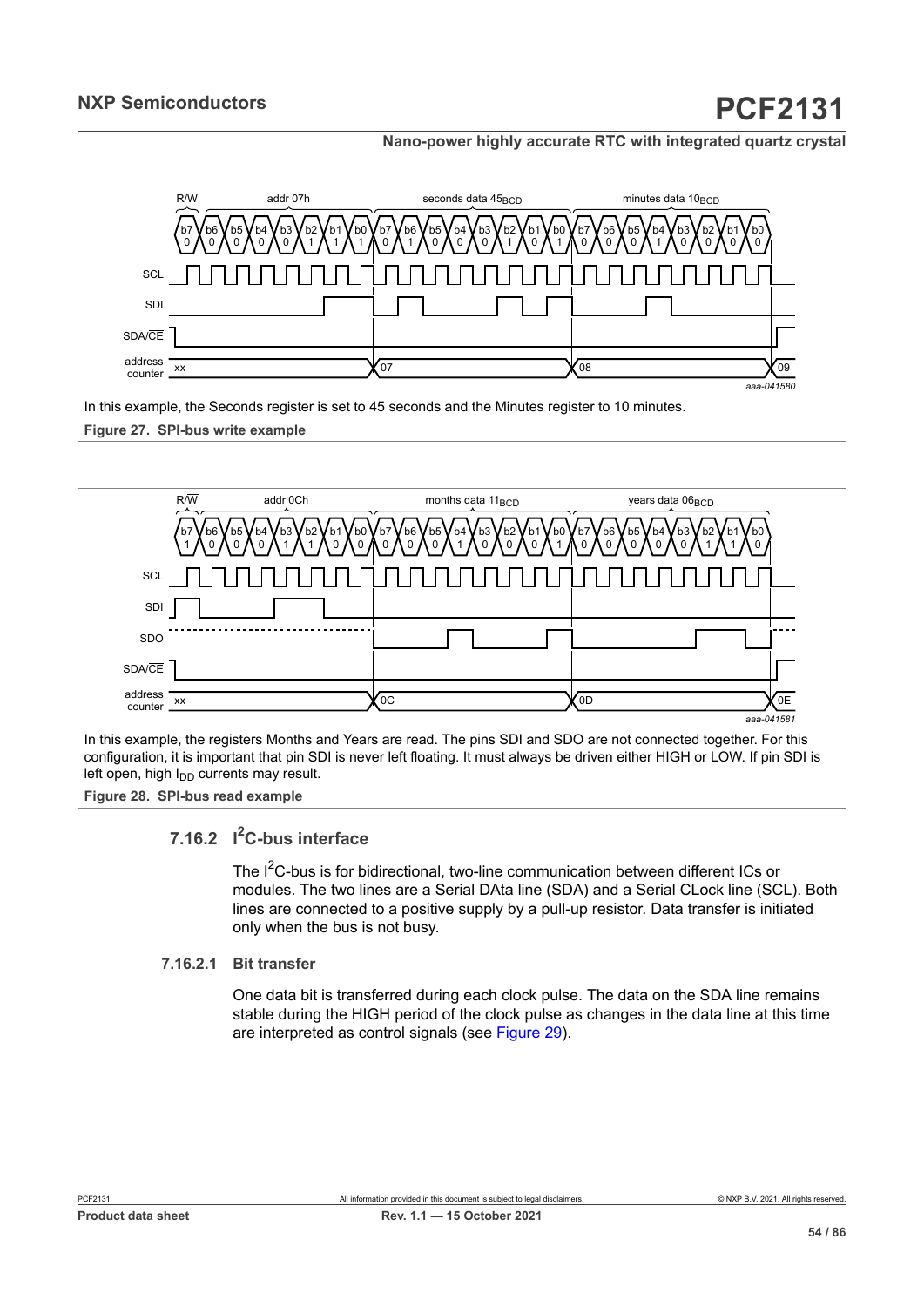<span id="page-54-0"></span>

### **7.16.2.2 START and STOP conditions**

Both data and clock lines remain HIGH when the bus is not busy. A HIGH-to-LOW transition of the data line, while the clock is HIGH, is defined as the START condition S. A LOW-to-HIGH transition of the data line while the clock is HIGH is defined as the STOP condition P (see [Figure 30\)](#page-54-1).

<span id="page-54-1"></span>

#### **7.16.2.3 System configuration**

A device generating a message is a transmitter; a device receiving a message is the receiver. The device that controls the message is the master; and the devices which are controlled by the master are the slaves.

The PCF2131 can act as a slave transmitter and a slave receiver.



#### **7.16.2.4 Acknowledge**

The number of data bytes transferred between the START and STOP conditions from transmitter to receiver is unlimited. Each byte of 8 bits is followed by an acknowledge cycle.

- **•** A slave receiver which is addressed must generate an acknowledge after the reception of each byte.
- **•** Also a master receiver must generate an acknowledge after the reception of each byte that has been clocked out of the slave transmitter.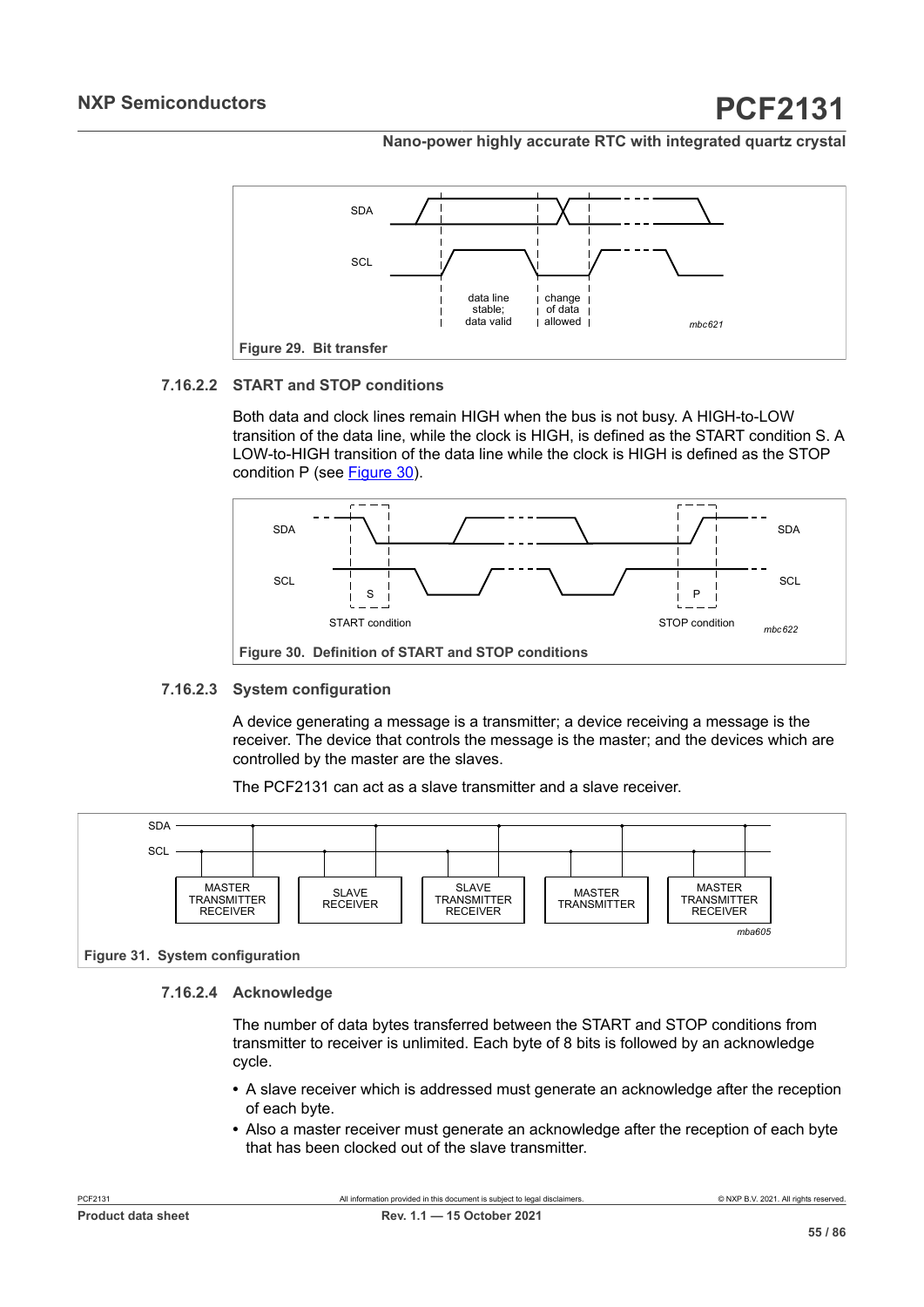- **•** The device that acknowledges must pull-down the SDA line during the acknowledge clock pulse, so that the SDA line is stable LOW during the HIGH period of the acknowledge related clock pulse (set-up and hold times must be considered).
- **•** A master receiver must signal an end of data to the transmitter by not generating an acknowledge on the last byte that has been clocked out of the slave. In this event, the transmitter must leave the data line HIGH to enable the master to generate a STOP condition.

Acknowledgment on the  $I^2C$ -bus is illustrated in [Figure 32](#page-55-0).

<span id="page-55-0"></span>

# **7.16.2.5 I <sup>2</sup>C-bus protocol**

After a start condition, a valid hardware address has to be sent to a PCF2131 device. The appropriate I<sup>2</sup>C-bus slave address is 1010 011. The entire I<sup>2</sup>C-bus slave address byte is shown in [Table](#page-55-1) 87.

<span id="page-55-1"></span>

|  |  |  |  | Table 87. I <sup>2</sup> C slave address byte |  |
|--|--|--|--|-----------------------------------------------|--|
|--|--|--|--|-----------------------------------------------|--|

|            | <b>Slave address</b> |   |   |  |    |  |  |                  |
|------------|----------------------|---|---|--|----|--|--|------------------|
| <b>Bit</b> |                      |   | ю |  | ۰. |  |  |                  |
|            | <b>MSB</b>           |   |   |  |    |  |  | <b>LSB</b>       |
|            |                      | u |   |  | U  |  |  | $R/\overline{W}$ |

The R/W bit defines the direction of the following single or multiple byte data transfer (read is logic 1, write is logic 0).

For the format and the timing of the START condition (S), the STOP condition (P), and the acknowledge (A) refer to the  $I^2C$ -bus specification [\[3\]](#page-77-1) and the characteristics table [\(Table](#page-65-0) 92). In the write mode, a data transfer is terminated by sending a STOP condition.

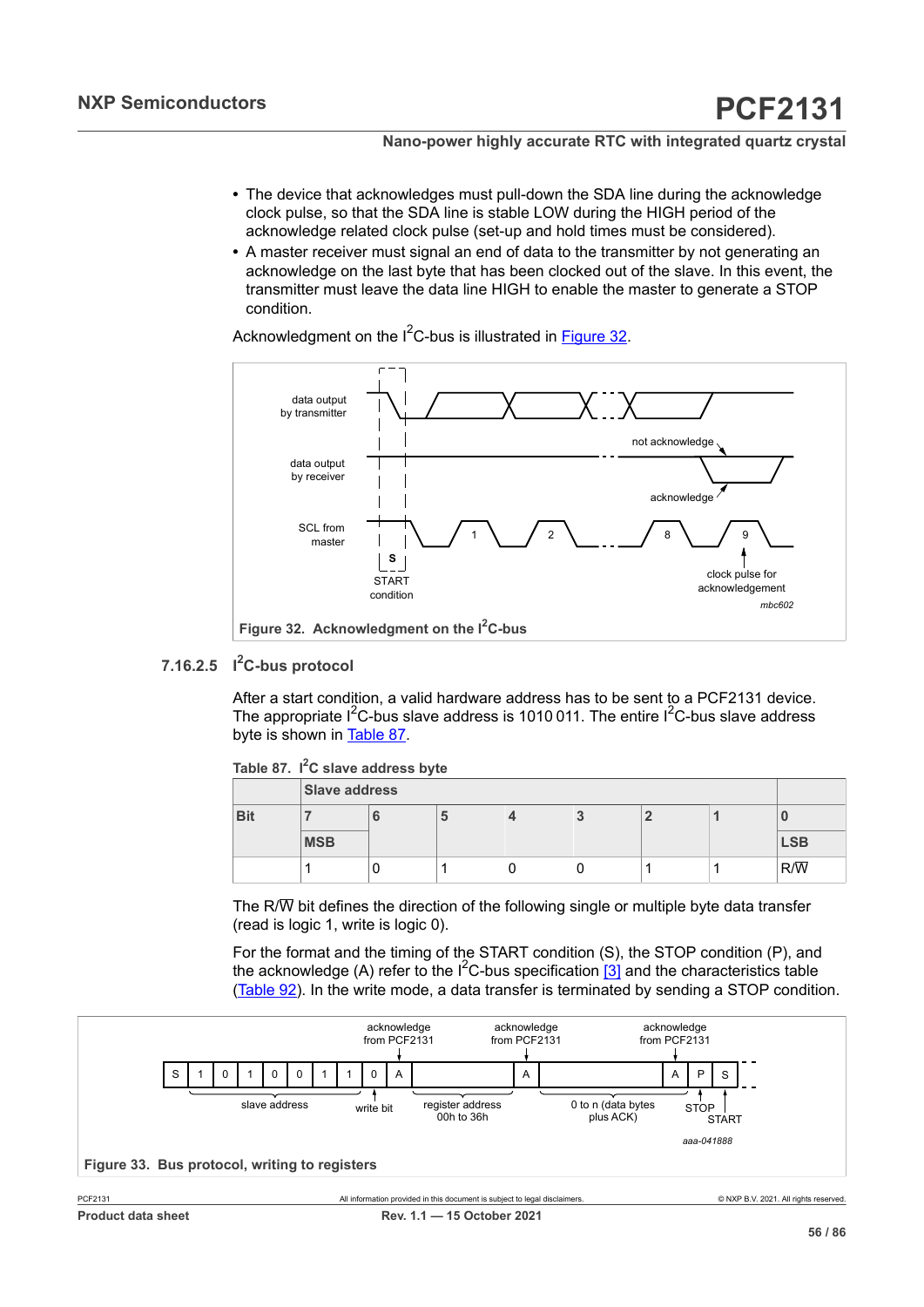

# **7.16.3 Bus communication and battery backup operation**

To save power during battery backup operation (see [Section 7.5.1](#page-17-0)), the bus interfaces are inactive. Therefore the communication via  $I^2C$ - or SPI-bus should be terminated before the supply of the PCF2131 is switched from  $V_{DD}$  to  $V_{BAT}$ .

With I2C interface, PCF2131 will terminate transaction before switching from  $V_{DD}$  to  $V_{BAT}$ , with SPI interface, PCF2131 will corrupt SPI write and read data when battery switchover occurs.

**Remark:** If the I<sup>2</sup>C-bus communication was terminated uncontrolled, the I<sup>2</sup>C-bus has to be reinitialized by sending a STOP followed by a START after the device switched back from battery backup operation to  $V_{DD}$  supply operation.



# **7.17 Internal circuitry**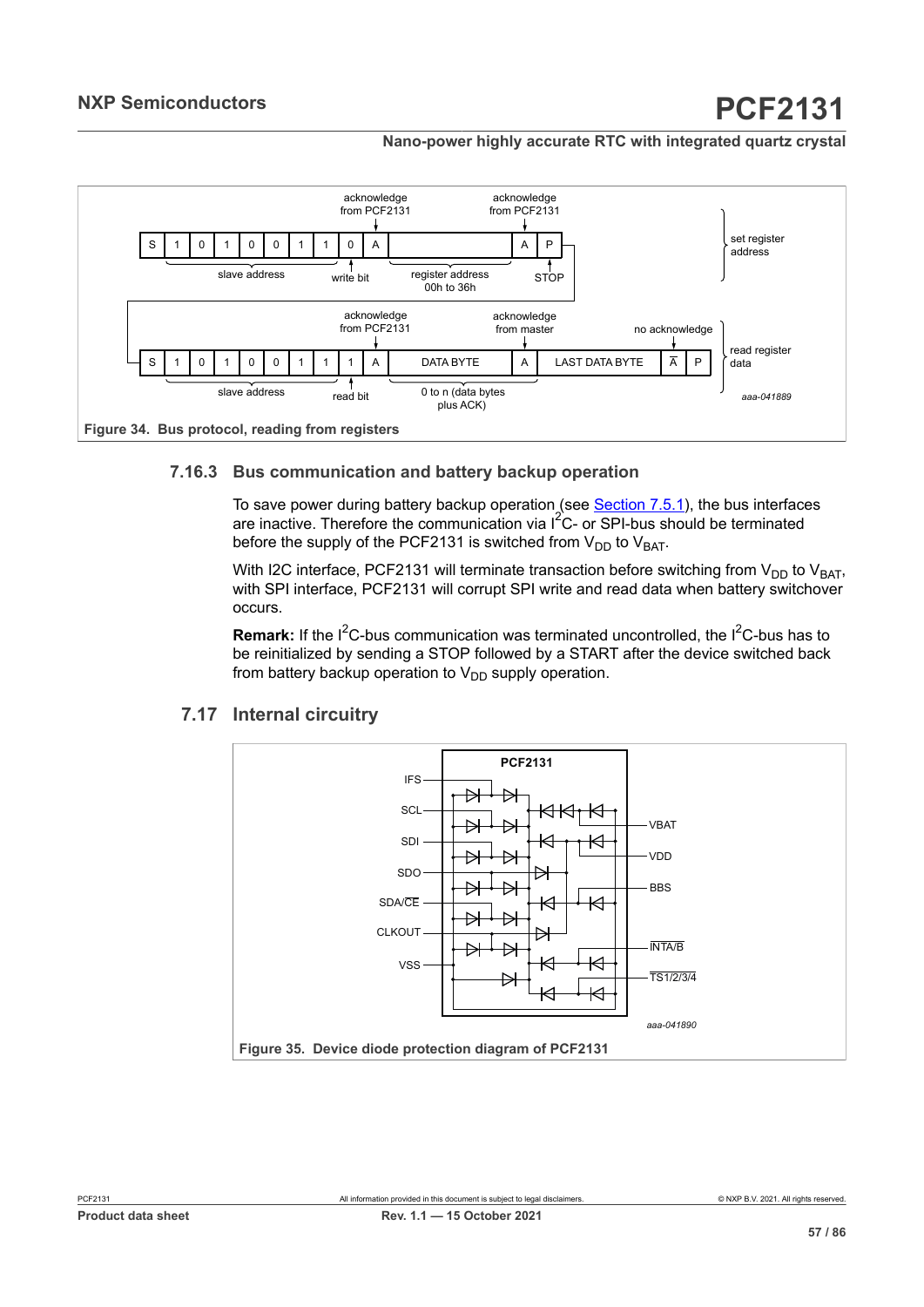# <span id="page-57-3"></span><span id="page-57-2"></span><span id="page-57-1"></span><span id="page-57-0"></span>**7.18 Safety notes**

**CAUTION**



This device is sensitive to ElectroStatic Discharge (ESD). Observe precautions for handling electrostatic sensitive devices. Such precautions are described in the *ANSI/ESD S20.20, IEC/ST 61340-5, JESD625-A* or equivalent standards.

# **8 Limiting values**

#### **Table 88. Limiting values**

*In accordance with the Absolute Maximum Rating System (IEC 60134).*

| Symbol                      | <b>Parameter</b>        | <b>Conditions</b> |       | <b>Min</b> | <b>Max</b> | Unit        |
|-----------------------------|-------------------------|-------------------|-------|------------|------------|-------------|
| V <sub>DD</sub>             | supply voltage          |                   |       | $-0.5$     | $+6.5$     | V           |
| $I_{DD}$                    | supply current          |                   |       | $-50$      | $+50$      | mA          |
| $V_i$                       | input voltage           |                   |       | $-0.5$     | $+6.5$     | V           |
| I <sub>I</sub>              | input current           |                   |       | $-10$      | $+10$      | mA          |
| $V_{\rm O}$                 | output voltage          |                   |       | $-0.5$     | $+6.5$     | V           |
| $I_{\rm O}$                 | output current          |                   |       | $-10$      | $+10$      | mA          |
|                             |                         | at pin SDA/CE     |       | $-10$      | $+20$      | mA          |
| V <sub>BAT</sub>            | battery supply voltage  |                   |       | $-0.5$     | $+6.5$     | V           |
| $P_{\text{tot}}$            | total power dissipation |                   |       |            | 300        | mW          |
| VESD                        | electrostatic discharge | <b>HBM</b>        | $[1]$ |            | ±2000      | V           |
|                             | voltage                 | <b>CDM</b>        | $[2]$ |            | ±500       | V           |
| $I_{lu}$                    | latch-up current        |                   | $[3]$ |            | 100        | mA          |
| $T_{\text{stg}}$            | storage temperature     |                   | $[4]$ | $-55$      | $+85$      | $^{\circ}C$ |
| $\mathsf{T}_{\mathsf{amb}}$ | ambient temperature     | operating device  |       | $-40$      | $+85$      | $^{\circ}C$ |

[1] Pass level; Human Body Model (HBM) according to AEC Q100-002.<br>[2] Pass level (750 V for corner pins); Charged-Device Model (CDM), at

[2] Pass level (750 V for corner pins); Charged-Device Model (CDM), according to AEC Q100-011.<br>[3] Pass level; latch-up testing according to AEC Q100-004 at maximum ambient temperature (T<sub>am</sub>

[3] Pass level; latch-up testing according to AEC Q100-004 at maximum ambient temperature (T<sub>amb(max)</sub>).<br>[4] According to the store and transport requirements (see [4]) the devices have to be stored at a temperature

According to the store and transport requirements (see [\[4\]](#page-77-2)) the devices have to be stored at a temperature of +8 °C to +45 °C and a humidity of 25 % to 75 %.

> *Note: The PCF2131 part is not guaranteed (nor characterized) above the operating range as denoted in the data sheet. NXP recommends not to bias the PCF2131 device during reflow (e.g. if utilizing a 'coin' type battery in the assembly). If customer so chooses to use this assembly method, there must be the allowance for a full \Q0 V' level Power supply \Qreset' to re-enable the device. Without a proper POR, the device may remain in an indeterminate state.*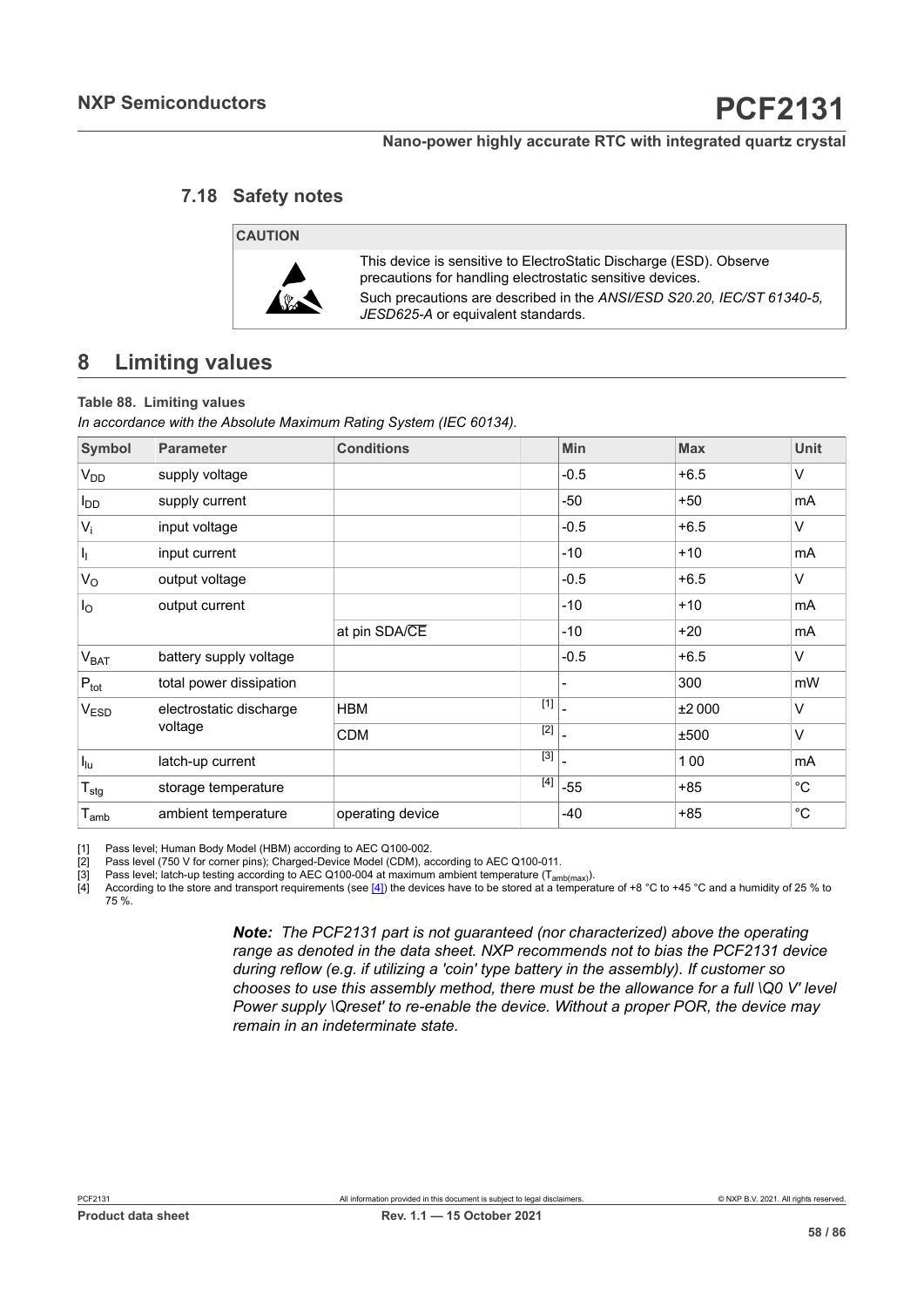# **9 Static characteristics**

### **Table 89. Static characteristics**

*V<sub>DD</sub>* = 1.2 *V* to 5.5 *V*; *V*<sub>SS</sub> = 0 *V*; *T<sub>amb</sub>* = -40 °C to +85 °C, unless otherwise specified.

| Symbol                        | <b>Parameter</b>       | <b>Conditions</b>                                                                                                                                                       |             | Min                      | <b>Typ</b>               | <b>Max</b>         | Unit         |  |  |  |  |
|-------------------------------|------------------------|-------------------------------------------------------------------------------------------------------------------------------------------------------------------------|-------------|--------------------------|--------------------------|--------------------|--------------|--|--|--|--|
| <b>Supplies</b>               |                        |                                                                                                                                                                         |             |                          |                          |                    |              |  |  |  |  |
| $V_{DD}$                      | supply voltage         |                                                                                                                                                                         |             | $\overline{[1]}$ 1.2     | $\overline{a}$           | 5.5                | $\vee$       |  |  |  |  |
| V <sub>BAT</sub>              | battery supply voltage |                                                                                                                                                                         |             | 1.2                      |                          | 5.5                | $\mathsf{V}$ |  |  |  |  |
| V <sub>low</sub>              | low voltage            |                                                                                                                                                                         |             |                          | 1.15                     |                    | $\mathsf{V}$ |  |  |  |  |
| $I_{DD}$                      |                        | interface active; supplied by V <sub>DD</sub>                                                                                                                           |             |                          |                          |                    |              |  |  |  |  |
| supply current <sup>[2]</sup> |                        | SPI-bus ( $f_{SCL}$ = 6.5 MHz)                                                                                                                                          |             | $\overline{\phantom{0}}$ | $\overline{\phantom{0}}$ | 800                | μA           |  |  |  |  |
|                               |                        | $I^2C$ -bus (f <sub>SCL</sub> = 400 kHz)                                                                                                                                |             |                          |                          | 200                | μA           |  |  |  |  |
|                               |                        | interface inactive $(f_{SCL} = 0 Hz)^{[3]}$ ; TCR[1:0] = 00 (see Table 16)                                                                                              |             |                          |                          |                    |              |  |  |  |  |
|                               |                        | PWRMNG[2:0] = 111 (see Table 22);<br>COF[2:0] = 111 (see Table 18)<br>TC_DIS = 1 (see $\overline{\text{Table 5}}$ ); 100TH_S_DIS = 1 (see $\overline{\text{Table 5}}$ ) |             |                          |                          |                    |              |  |  |  |  |
|                               |                        | $V_{DD}$ = 1.2 V                                                                                                                                                        |             |                          | 88                       | 400                | nA           |  |  |  |  |
|                               |                        | $V_{DD}$ = 3.3 V                                                                                                                                                        |             |                          | 64                       | 350 <sup>[4]</sup> | nA           |  |  |  |  |
|                               |                        | $V_{DD}$ = 5.5 V                                                                                                                                                        |             |                          | 71                       | 450                | nA           |  |  |  |  |
|                               |                        | PWRMNG[2:0] = 111 (see Table 22);<br>COF[2:0] = 111 (see Table 18)<br>TC DIS = $0$ (see Table 5); 100TH S DIS = 1 (see Table 5)                                         |             |                          |                          |                    |              |  |  |  |  |
|                               |                        | $V_{DD}$ = 1.2 V                                                                                                                                                        |             |                          | 101                      | 500                | nA           |  |  |  |  |
|                               |                        | $V_{DD}$ = 3.3 V                                                                                                                                                        |             |                          | 70                       | 450                | nA           |  |  |  |  |
|                               |                        | $V_{DD}$ = 5.5 V                                                                                                                                                        |             |                          | 76                       | 550                | nA           |  |  |  |  |
|                               |                        | PWRMNG[2:0] = 111 (see Table 22);<br>$COF[2:0] = 000$ (see Table 18)<br>TC_DIS = 0 (see Table 5); 100TH_S_DIS = 0 (see Table 5);                                        |             |                          |                          |                    |              |  |  |  |  |
|                               |                        | $V_{DD}$ = 1.2 V                                                                                                                                                        | $\boxed{5}$ |                          | 460                      | 770                | nA           |  |  |  |  |
|                               |                        | $V_{DD}$ = 3.3 V                                                                                                                                                        | [5]         |                          | 1035                     | 1365               | nA           |  |  |  |  |
|                               |                        | $V_{DD}$ = 5.5 V                                                                                                                                                        | $\boxed{5}$ |                          | 1670                     | 2135               | nA           |  |  |  |  |
|                               |                        | PWRMNG[2:0] = 000 (see Table 22);<br>$COF[2:0] = 111$ (see Table 18)<br>TC_DIS = $0$ (see Table $5$ ); 100TH_S_DIS = $0$ (see Table $5$ )                               |             |                          |                          |                    |              |  |  |  |  |
|                               |                        | $V_{DD}$ = 1.8 V, $V_{BAT}$ = 1.5 V                                                                                                                                     |             | $\overline{\phantom{0}}$ | 118                      | 500                | nA           |  |  |  |  |
|                               |                        | $V_{DD}$ = 3.3 V, $V_{BAT}$ = 3.3 V                                                                                                                                     |             |                          | 104                      | 500                | nA           |  |  |  |  |
|                               |                        | $V_{DD}$ = 5.5 V, $V_{BAT}$ = 3.3 V                                                                                                                                     |             |                          | 107                      | 550                | nA           |  |  |  |  |
|                               |                        | $V_{BAT}$ = 1.2 V, $I_{BAT}$                                                                                                                                            | [6]         |                          | 104                      | 565                | nA           |  |  |  |  |
|                               |                        | $V_{BAT} = 3.3 V, I_{BAT}$ :                                                                                                                                            | [6]         |                          | 83                       | 450                | nA           |  |  |  |  |
|                               |                        | $V_{BAT}$ = 5.5 V, $I_{BAT}$ :                                                                                                                                          | $\boxed{6}$ |                          | 91                       | 625                | nA           |  |  |  |  |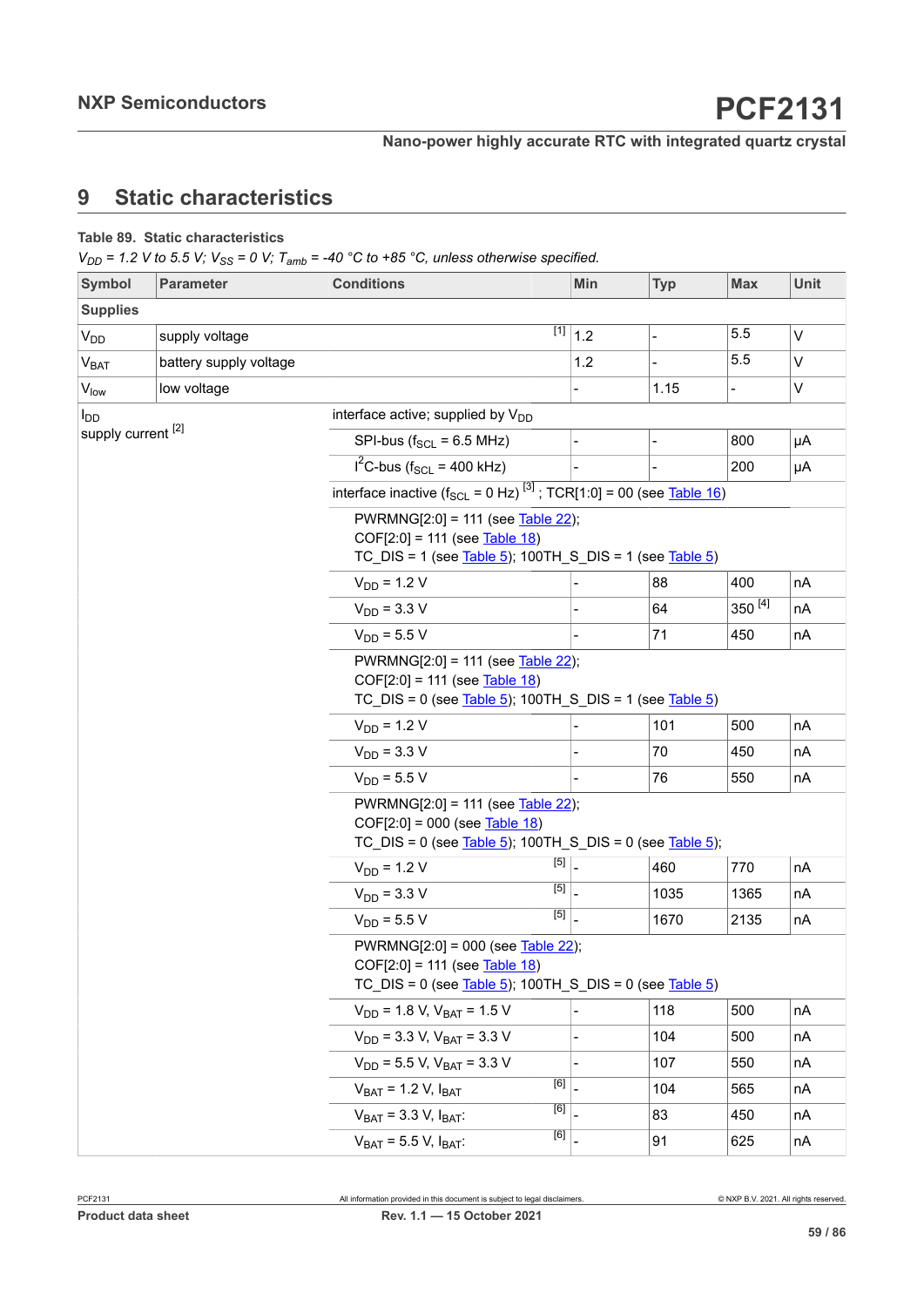#### **Table 89. Static characteristics***...continued*

 $V_{DD}$  = 1.2 V to 5.5 V;  $V_{SS}$  = 0 V;  $T_{amb}$  = -40 °C to +85 °C, unless otherwise specified.

| <b>Symbol</b>                             | <b>Parameter</b>                    | <b>Conditions</b>                                                                                                                                                         |             | Min                | <b>Typ</b>               | <b>Max</b>               | <b>Unit</b> |
|-------------------------------------------|-------------------------------------|---------------------------------------------------------------------------------------------------------------------------------------------------------------------------|-------------|--------------------|--------------------------|--------------------------|-------------|
| $I_{DD}$<br>supply current <sup>[2]</sup> |                                     | PWRMNG[2:0] = 000 (see Table 22);<br>$COF[2:0] = 000$ (see Table 18)<br>TC_DIS = 0 (see $\overline{\text{Table 5}}$ ); 100TH_S_DIS = 0 (see $\overline{\text{Table 5}}$ ) |             |                    |                          |                          |             |
|                                           |                                     | $V_{DD}$ = 1.8 V, $V_{BAT}$ = 1.5 V                                                                                                                                       | $\boxed{5}$ |                    | 640                      | 945                      | nА          |
|                                           |                                     | $V_{DD}$ = 3.3 V, $V_{BAT}$ = 3.3 V                                                                                                                                       | $\boxed{5}$ |                    | 1060                     | 1410                     | nА          |
|                                           |                                     | $V_{DD}$ = 5.5 V, $V_{BAT}$ = 3.3 V                                                                                                                                       | $\boxed{5}$ |                    | 1705                     | 2190                     | nA          |
|                                           |                                     | $V_{BAT}$ = 1.2 V, $I_{BAT}$                                                                                                                                              | [6]         |                    | 130                      | 390                      | nA          |
|                                           |                                     | $V_{BAT}$ = 3.3 V, $I_{BAT}$                                                                                                                                              | [6]         |                    | 145                      | 390                      | nA          |
|                                           |                                     | $V_{BAT}$ = 5.5 V, $I_{BAT}$                                                                                                                                              | [6]         |                    | 210                      | 500                      | nA          |
| $I_{L(bat)}$                              | battery leakage current             | $V_{DD}$ is active supply;<br>$V_{BAT}$ = 3.0 V                                                                                                                           |             |                    | 0.1                      |                          | nA          |
| <b>Power management</b>                   |                                     |                                                                                                                                                                           |             |                    |                          |                          |             |
| $V_{th(sw)bat}$                           | battery switch threshold<br>voltage |                                                                                                                                                                           |             | 2.3                | 2.5                      |                          | V           |
| $V_{th(bat)low}$                          | low battery threshold<br>voltage    |                                                                                                                                                                           |             | 2.3                | 2.5                      |                          | V           |
| Inputs <sup>[7]</sup>                     |                                     |                                                                                                                                                                           |             |                    |                          |                          |             |
| V <sub>1</sub>                            | input voltage                       |                                                                                                                                                                           |             | $-0.5$             |                          | $V_{DD}$ +<br>0.5        | V           |
| $V_{IL}$                                  | LOW-level input voltage             |                                                                                                                                                                           |             | $\overline{a}$     | $\overline{\phantom{0}}$ | 0.25V <sub>DD</sub>      | V           |
|                                           |                                     | $T_{amb}$ = -40 °C to +85 °C;<br>$V_{DD}$ > 2.0 V                                                                                                                         |             |                    | $\overline{a}$           | 0.3V <sub>DD</sub>       | V           |
| V <sub>IH</sub>                           | HIGH-level input voltage            |                                                                                                                                                                           |             | 0.7V <sub>DD</sub> | $\frac{1}{2}$            | $\overline{\phantom{a}}$ | V           |
| Iц                                        | input leakage current               | $V_1 = V_{DD}$ or $V_{SS}$                                                                                                                                                |             |                    | 0                        |                          | μA          |
|                                           |                                     | post ESD event                                                                                                                                                            |             | $-1$               | $\overline{a}$           | $+1$                     | μA          |
| $C_i$                                     | input capacitance                   |                                                                                                                                                                           | $\boxed{8}$ |                    | $\blacksquare$           | $\overline{7}$           | рF          |
| <b>Outputs</b>                            |                                     |                                                                                                                                                                           |             |                    |                          |                          |             |
| $V_{\rm O}$                               | output voltage                      | on pins INTA/B, referring to<br>external pull-up                                                                                                                          |             | $-0.5$             | $\frac{1}{2}$            | 5.5                      | V           |
|                                           |                                     | on pin BBS                                                                                                                                                                | $[9]$       | 1.2                | $\overline{a}$           | 5.5                      | V           |
| $V_{OH}$                                  | HIGH output voltage                 | on pin SDO, CLKOUT at 1 mA<br>source current                                                                                                                              |             | 0.8V <sub>DD</sub> | $\blacksquare$           | $V_{DD}$                 | V           |
| $V_{OL}$                                  | LOW output voltage                  | on pins CLKOUT, INTA/B and<br>SDO at 1 mA sink current                                                                                                                    |             | $V_{SS}$           |                          | 0.2V <sub>DD</sub>       | V           |
|                                           |                                     | on pin SDA, $V_{DD}$ > 2.0 V,<br>3 mA sink current                                                                                                                        |             | $\overline{a}$     | $\overline{a}$           | 0.4                      | V           |
|                                           |                                     | on pin SDA, $V_{DD}$ < 2.0 V,<br>2 mA sink current                                                                                                                        |             | $\blacksquare$     | $\overline{a}$           | 0.2V <sub>DD</sub>       | V           |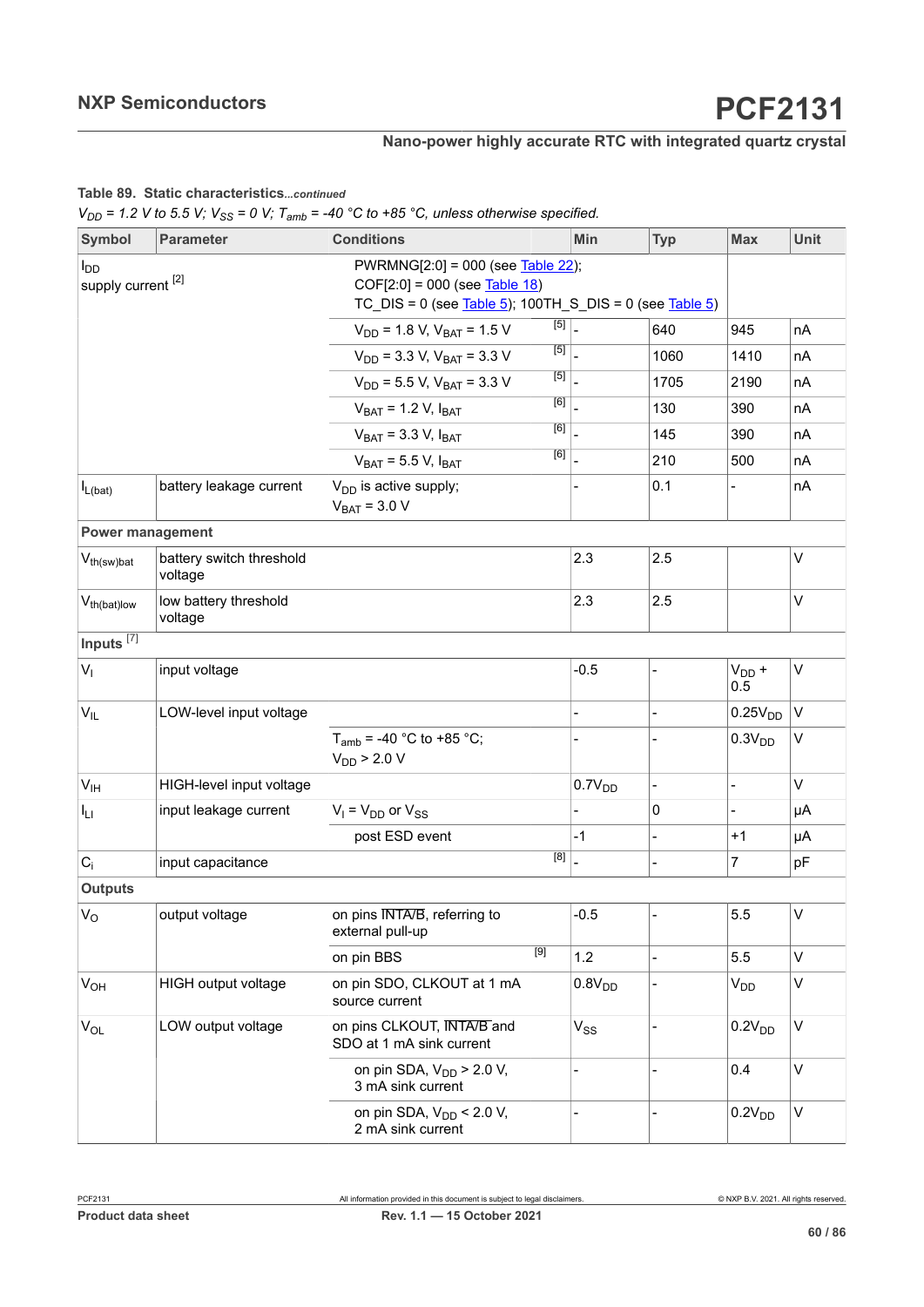#### <span id="page-60-0"></span>**Table 89. Static characteristics***...continued*

<span id="page-60-5"></span><span id="page-60-1"></span> $V_{DD}$  = 1.2 V to 5.5 V;  $V_{SS}$  = 0 V;  $T_{amb}$  = -40 °C to +85 °C, unless otherwise specified.

<span id="page-60-9"></span><span id="page-60-8"></span><span id="page-60-7"></span><span id="page-60-6"></span><span id="page-60-4"></span><span id="page-60-3"></span><span id="page-60-2"></span>

| Symbol   | <b>Parameter</b>          | <b>Conditions</b>                                                                 |                | Min            | <b>Typ</b>               | <b>Max</b>     | Unit |
|----------|---------------------------|-----------------------------------------------------------------------------------|----------------|----------------|--------------------------|----------------|------|
| $I_{OL}$ | LOW-level output current  | output sink current;<br>$V_{\Omega I} = 0.4 V$                                    |                |                |                          |                |      |
|          |                           | on pin SDA/CE                                                                     | $\boxed{10}$ 3 |                | $\overline{\phantom{a}}$ | $\blacksquare$ | mA   |
|          |                           | on all other outputs                                                              |                | 1.0            | $\overline{\phantom{a}}$ | $\blacksquare$ | mA   |
| $I_{OH}$ | HIGH-level output current | output source current; on pin<br>SDO, CLKOUT; $V_{OH} = 0.8$ *<br>V <sub>DD</sub> |                | 1.0            |                          |                | mA   |
| $I_{LO}$ | output leakage current    | $V_{\rm O}$ = $V_{\rm DD}$ or $V_{\rm SS}$                                        |                | $\blacksquare$ | $\mathbf 0$              |                | μA   |
|          |                           | post ESD event                                                                    |                | -1             |                          | $+1$           | μA   |

[2] MAX l<sub>DD</sub> and l<sub>BAT</sub> determined by characterization.<br>[3] Timer source clock = <sup>1</sup>⁄<sub>60</sub> Hz, level of pins SDA/CE, SDI, and SCL is V<sub>DD</sub> or V<sub>SS</sub>.

Production tested I<sub>DD</sub>parameter.

[1] For reliable oscillator start-up and OTP refresh at power-on:  $V_{DD}$  needs to be above 1.8 V.<br>
[2] MAX  $I_{DD}$  and  $I_{BAT}$  determined by characterization.<br>
[3] Timer source clock =  $\frac{1}{60}$  Hz, level of pins SDA/CE, S Fig. Any load in the application driven by CLKOUT adds to this value, e.g. 10 pF, Vdd = 3v3 will add 32768 Hz \* 10 pF \* 3.3 V = 1.1 µA.<br>[6] When the device is supplied by the V<sub>BAT</sub> pin instead of the V<sub>DD</sub> pin, V<sub>DD</sub> = 0

[6] When the device is supplied by the V<sub>BAT</sub> pin instead of the V<sub>DD</sub> pin, V<sub>DD</sub> = 0 V. The device can only start up from V<sub>DD</sub>.<br>[7] The I<sup>2</sup>C-bus and SPI-bus interfaces of PCF2131 are 5 V tolerant.

[8] Tested on sample basis.<br>[8] Tested on sample basis.<br>[9] Pin BBS is internally con

Pin BBS is internally connected to either V<sub>DD</sub> or V<sub>BAT</sub>, see section <u>Section 7.5.3</u>.

[10] For further information, see [Figure 36.](#page-60-10)

# **9.1 Current consumption characteristics, typical**

<span id="page-60-10"></span>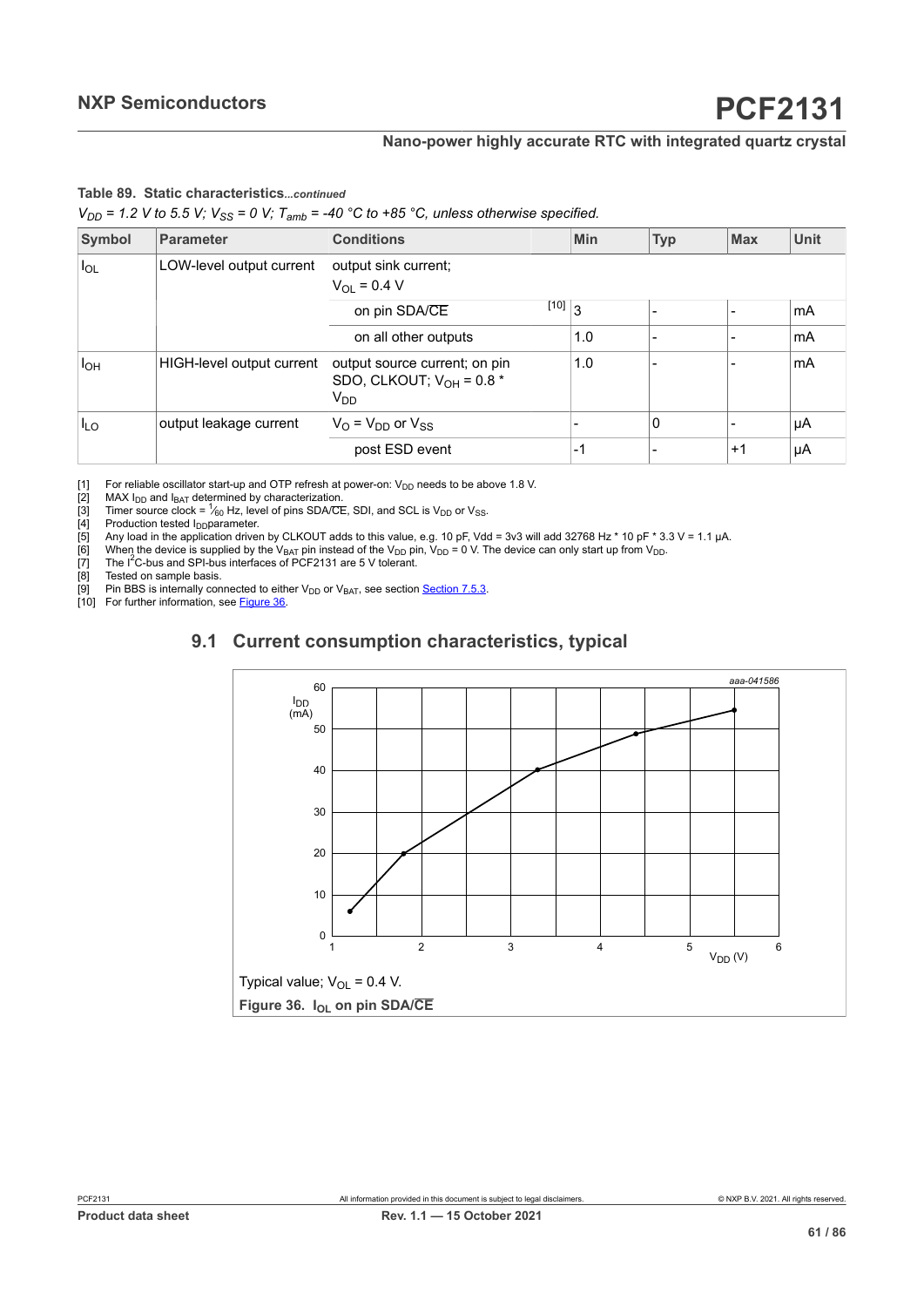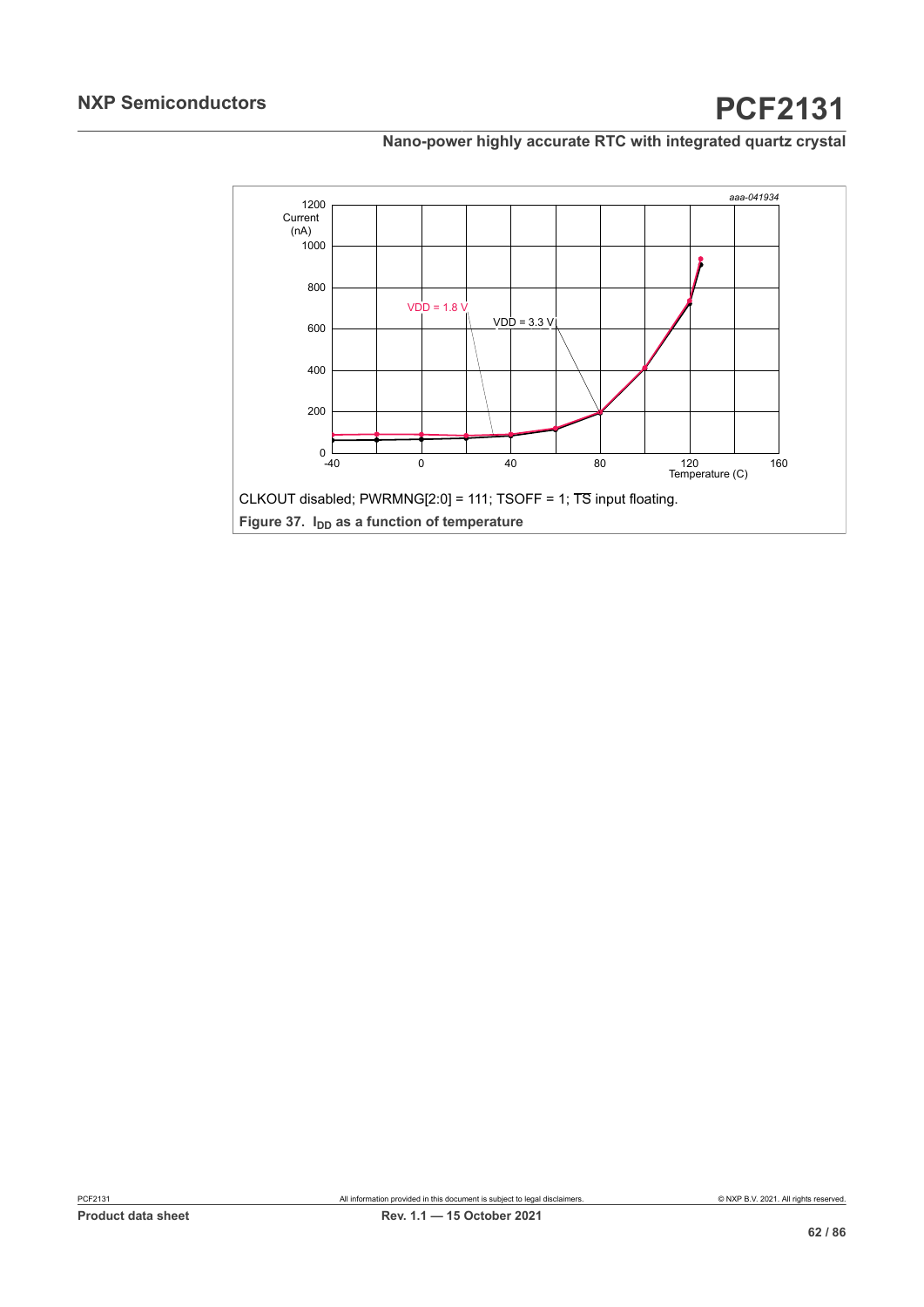

# **9.2 Frequency characteristics**

# **Table 90. Frequency characteristics**

*V<sub>DD</sub>* = 1.2 *V* to 5.5 *V*; *V*<sub>SS</sub> = 0 *V*; *T<sub>amb</sub>* = +25 °C, unless otherwise specified.

| Symbol       | <b>Parameter</b> | <b>Conditions</b>                                                            |                            | <b>Min</b>               | <b>Typ</b> | <b>Max</b>               | <b>Unit</b> |
|--------------|------------------|------------------------------------------------------------------------------|----------------------------|--------------------------|------------|--------------------------|-------------|
| $f_{o}$      | output frequency | on pin CLKOUT;<br>$V_{DD}$ = 3.3 V;<br>$COF[2:0] = 000;$<br>$AO[3:0] = 1000$ |                            |                          | 32.768     | $\overline{\phantom{0}}$ | <b>kHz</b>  |
| $\Delta f/f$ | time accuracy,   | $V_{DD}$ or $V_{BAT}$ = 3.3 V, Tamb =<br>-40 °C to +85 °C                    |                            |                          |            |                          |             |
|              |                  | TC $DIS = 0$                                                                 | $\sqrt{11}$ [2] $\vert$ -8 |                          | ±3         | +8                       | ppm         |
|              |                  | $TC$ DIS = 1                                                                 |                            | $\frac{1}{[1] [2]}$ -200 |            | $+4$                     | ppm         |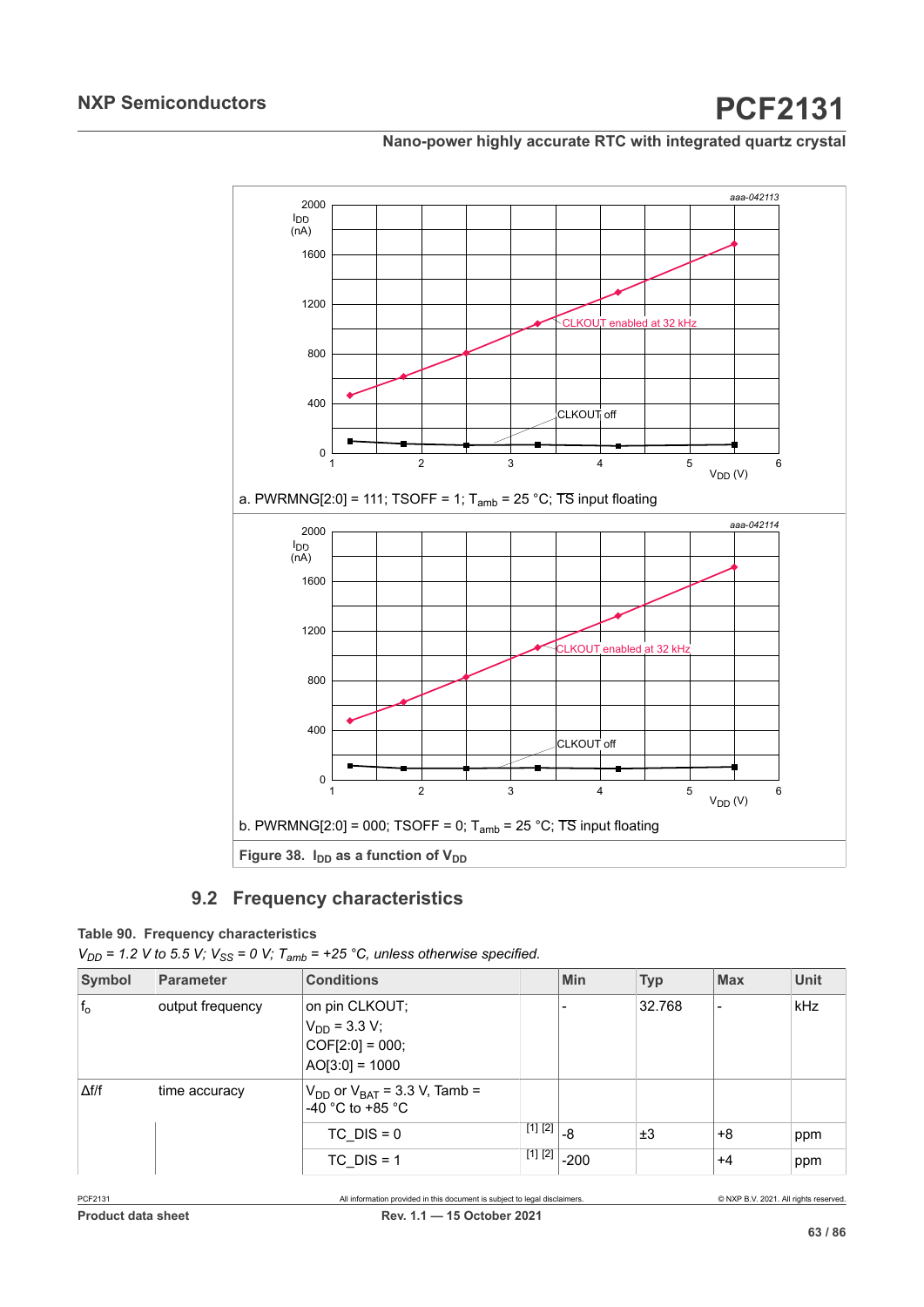# <span id="page-63-0"></span>**Table 90. Frequency characteristics***...continued*

<span id="page-63-2"></span><span id="page-63-1"></span> $V_{DD}$  = 1.2 V to 5.5 V;  $V_{SS}$  = 0 V;  $T_{amb}$  = +25 °C, unless otherwise specified.

| Symbol                                                                | Parameter                           | <b>Conditions</b>                            |         | Min             | <b>Typ</b> | <b>Max</b> | <b>Unit</b> |
|-----------------------------------------------------------------------|-------------------------------------|----------------------------------------------|---------|-----------------|------------|------------|-------------|
|                                                                       |                                     | TC DIS = 1, Tamb = $25^{\circ}$ C            | [1] [2] | $-3$            |            | $+3$       | ppm         |
| $\Delta f_{xtal}/f_{xtal}$<br>relative crystal<br>frequency variation |                                     | crystal aging                                |         |                 |            |            |             |
|                                                                       |                                     | PCF2131                                      |         |                 |            |            |             |
|                                                                       |                                     | first year;<br>$V_{DD}$ or $V_{BAT}$ = 3.3 V | [3]     | $\overline{-3}$ |            | $+3$       | ppm         |
| Δf/ΔV                                                                 | frequency variation<br>with voltage | on pin CLKOUT                                |         |                 | ±1         |            | ppm/V       |
| <b>Jitter</b>                                                         | Output clock peak to<br>peak jitter | on pin CLKOUT                                |         |                 | 50         | -          | ns          |

 $[1]$   $\pm$ 1 ppm corresponds to a time deviation of  $\pm$ 0.0864 seconds per day.

[2] Only valid if CLKOUT frequencies are not equal to 32.768 kHz or if CLKOUT is disabled.

[3] Not production tested. Effects of reflow soldering are included (see application note AN13203).

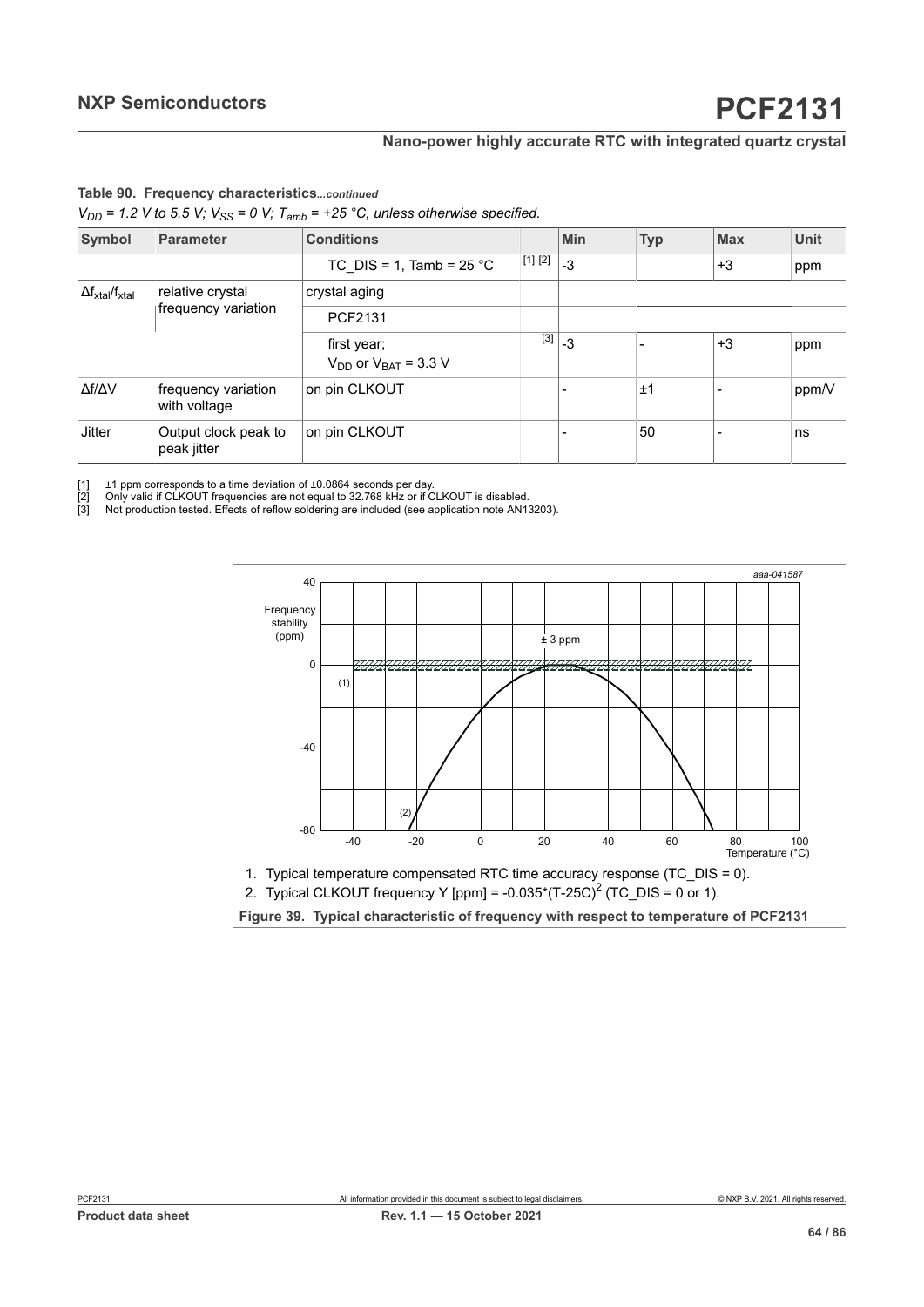# **10 Dynamic characteristics**

# <span id="page-64-0"></span>**10.1 SPI-bus timing characteristics**

#### **Table 91. SPI-bus characteristics**

*V<sub>DD</sub>* = 1.2 V to 5.5 V; V<sub>SS</sub> = 0 V; T<sub>amb</sub> = -40 °C to +105 °C, unless otherwise specified. All timing values are valid within the *operating supply voltage at ambient temperature and referenced to VIL and VIH with an input voltage swing of VSS to VDD (see* [Figure 40](#page-65-1)*).*

| Symbol                         | <b>Parameter</b>                   | <b>Conditions</b>        | $V_{DD}$ = 1.2 V to 3.3 V |                              |                          | $V_{DD}$ = 3.3 V to<br>5.5V  |                          | <b>Unit</b> |
|--------------------------------|------------------------------------|--------------------------|---------------------------|------------------------------|--------------------------|------------------------------|--------------------------|-------------|
|                                |                                    |                          |                           | <b>Min</b>                   | <b>Max</b>               | Min                          | <b>Max</b>               |             |
| <b>Pin SCL</b>                 |                                    |                          |                           |                              |                          |                              |                          |             |
| $f_{\text{clk}(\text{SCL})}$   | SCL clock frequency                |                          |                           | $\qquad \qquad \blacksquare$ | 0.5                      | $\qquad \qquad \blacksquare$ | 6.5                      | <b>MHz</b>  |
| $t_{\mathsf{clk}(\mathsf{H})}$ | clock HIGH time                    |                          |                           | 1000                         |                          | 70                           |                          | ns          |
| $t_{\text{clk}(L)}$            | clock LOW time                     |                          |                           | 1000                         | $\overline{a}$           | 70                           | $\overline{a}$           | ns          |
| $t_{\sf r}$                    | rise time                          | for SCL signal           |                           |                              | 100                      | $\blacksquare$               | 100                      | ns          |
| $t_f$                          | fall time                          | for SCL signal           |                           | $\overline{\phantom{0}}$     | 100                      | $\blacksquare$               | 100                      | ns          |
| <b>Pin SDA/CE</b>              |                                    |                          |                           |                              |                          |                              |                          |             |
| $t_{\text{su(CE_N)}}$          | CE_N set-up time                   |                          |                           | 300                          | $\overline{a}$           | 30                           | $\overline{a}$           | ns          |
| $t_{h(CE_N)}$                  | CE_N hold time                     |                          |                           | 325                          | $\overline{a}$           | 25                           | $\overline{a}$           | ns          |
| $t_{rec(CE_N)}$                | CE_N recovery time                 |                          |                           | 1500                         | $\overline{\phantom{0}}$ | 1500                         | $\overline{\phantom{0}}$ | ns          |
| $t_{w(CE_N)}$                  | CE_N pulse width                   |                          |                           | $\blacksquare$               | 0.99                     | $\overline{\phantom{a}}$     | 0.99                     | s           |
| Pin SDI                        |                                    |                          |                           |                              |                          |                              |                          |             |
| $t_{\rm su}$                   | set-up time                        | set-up time for SDI data |                           | 250                          | $\overline{a}$           | 20                           | $\overline{a}$           | ns          |
| $t_h$                          | hold time                          | hold time for SDI data   |                           | 250                          |                          | 20                           | $\overline{a}$           | ns          |
| Pin SDO                        |                                    |                          |                           |                              |                          |                              |                          |             |
| $t_{d(R)SDO}$                  | SDO read delay time $ C_L = 50$ pF |                          |                           |                              | 550                      | L.                           | 55                       | ns          |
| $t_{dis(SDO)}$                 | SDO disable time                   |                          | $[1]$                     |                              | 150                      | Ē,                           | 25                       | ns          |

[1] No load value; bus is held up by bus capacitance; use RC time constant with application values.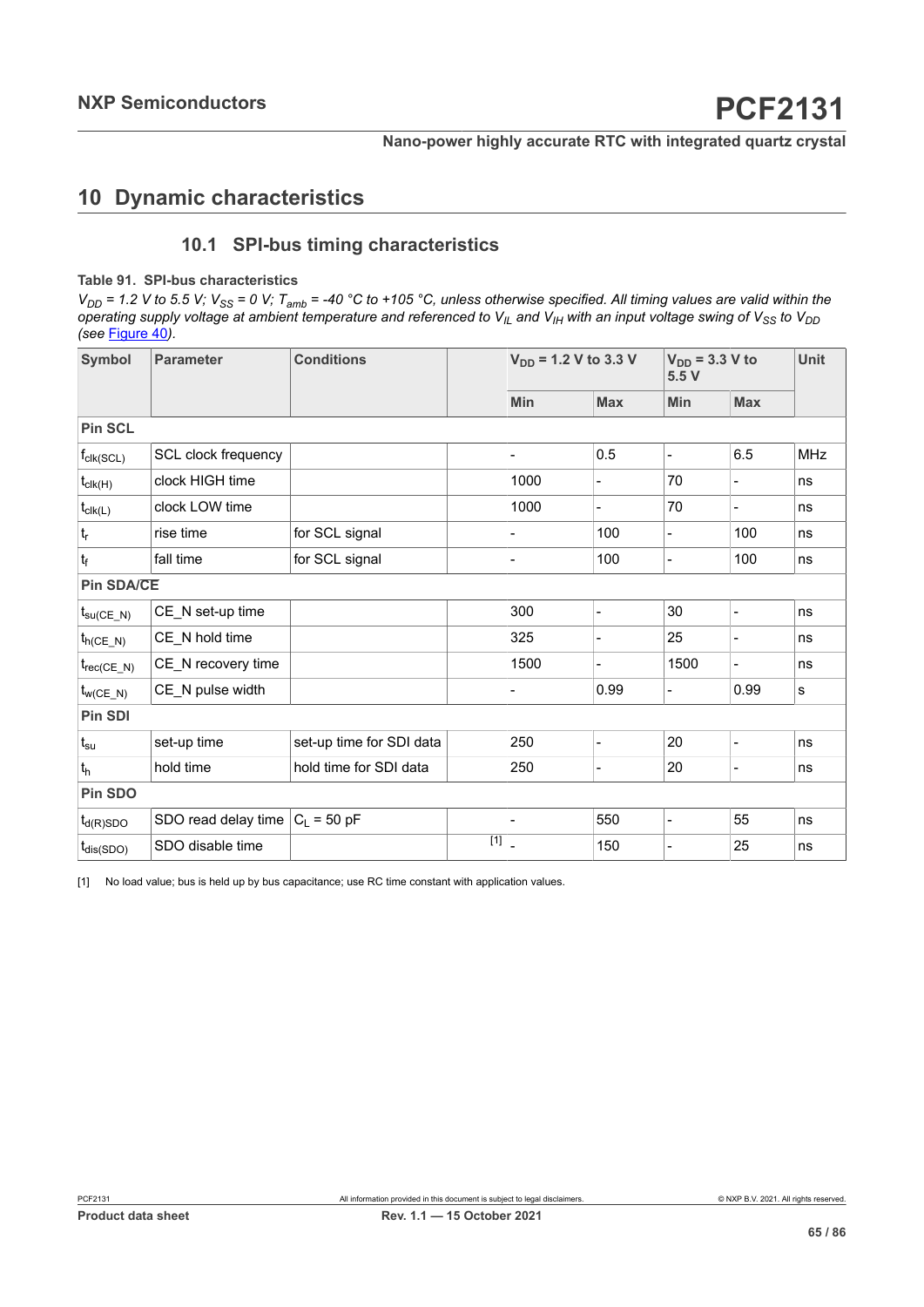<span id="page-65-1"></span>

# <span id="page-65-0"></span>**10.2 I <sup>2</sup>C-bus timing characteristics**

#### **Table 92. I <sup>2</sup>C-bus characteristics**

*All timing characteristics are valid within the operating supply voltage and ambient temperature range and reference to 30 % and 70 % with an input voltage swing of V<sub>SS</sub> to V<sub>DD</sub> (see [Figure 41](#page-66-0)).* 

| <b>Symbol</b>       | <b>Parameter</b>                                    |     | <b>Standard mode</b> |                                                                            | Fast-mode (Fm) |            | Unit                                  |
|---------------------|-----------------------------------------------------|-----|----------------------|----------------------------------------------------------------------------|----------------|------------|---------------------------------------|
|                     |                                                     |     | <b>Min</b>           | <b>Max</b>                                                                 | <b>Min</b>     | <b>Max</b> |                                       |
| <b>Pin SCL</b>      |                                                     |     |                      |                                                                            |                |            |                                       |
| $f_{\rm SCL}$       | SCL clock frequency                                 | [1] | 10                   | 100                                                                        | 10             | 400        | kHz                                   |
| t <sub>LOW</sub>    | LOW period of the SCL clock                         |     | 4.7                  |                                                                            | 1.3            |            | μs                                    |
| $t_{\text{HIGH}}$   | HIGH period of the SCL clock                        |     | 4.0                  |                                                                            | 0.6            |            | μs                                    |
| <b>Pin SDA/CE</b>   |                                                     |     |                      |                                                                            |                |            |                                       |
| $t_{\text{SU;DAT}}$ | data set-up time                                    |     | 250                  |                                                                            | 100            |            | ns                                    |
| $ t_{HD;DAT} $      | data hold time                                      |     | $\Omega$             |                                                                            | 0              |            | ns                                    |
|                     | <b>Pins SCL and SDA/CE</b>                          |     |                      |                                                                            |                |            |                                       |
| $t_{\mathsf{BUF}}$  | bus free time between a STOP<br>and START condition |     | 4.7                  |                                                                            | 1.5            |            | μs                                    |
| PCF2131             |                                                     |     |                      | All information provided in this document is subject to legal disclaimers. |                |            | © NXP B.V. 2021. All rights reserved. |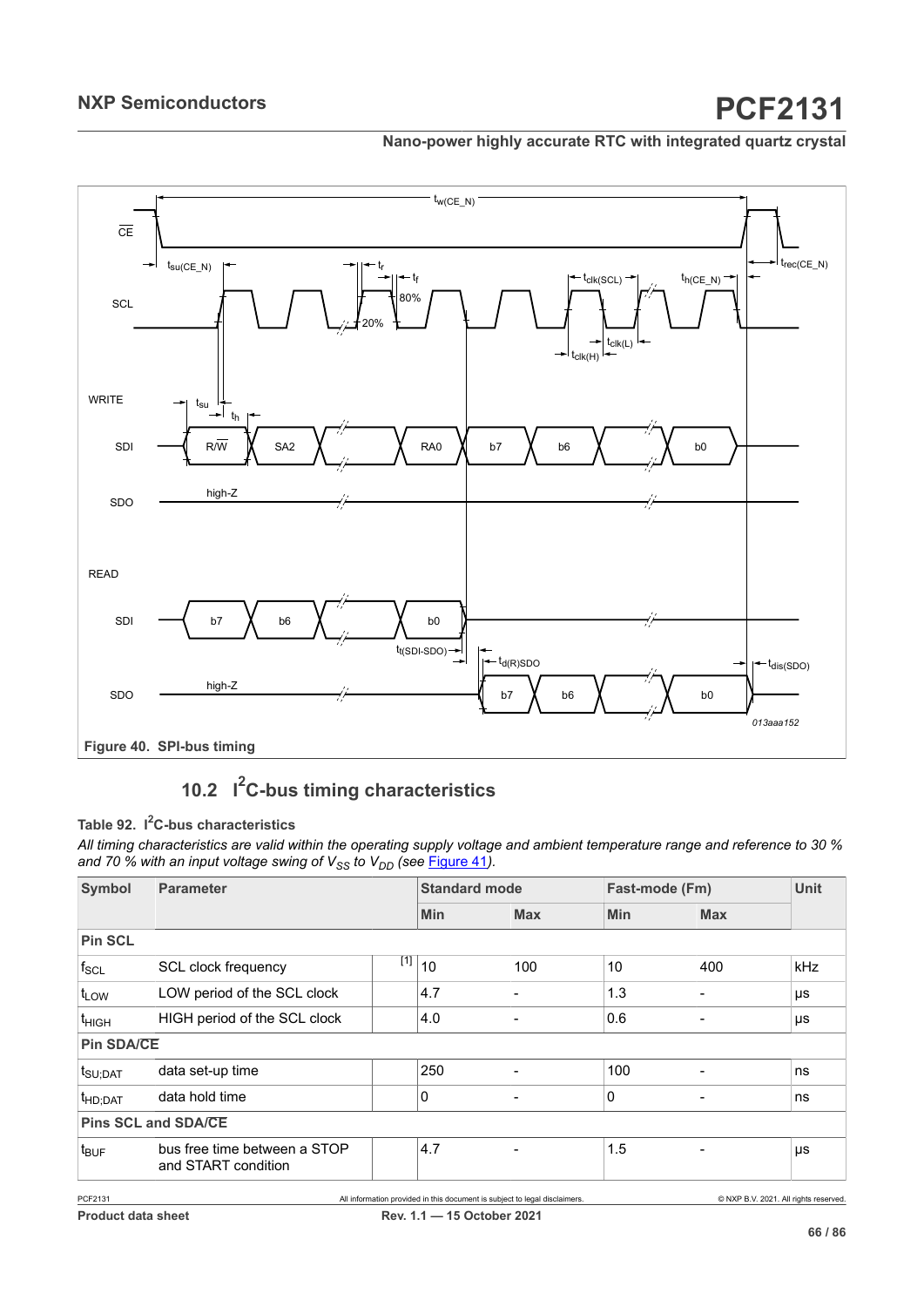#### <span id="page-66-1"></span>**Table 92. I <sup>2</sup>C-bus characteristics***...continued*

<span id="page-66-2"></span>*All timing characteristics are valid within the operating supply voltage and ambient temperature range and reference to 30 % and 70 % with an input voltage swing of V<sub>SS</sub> to V<sub>DD</sub> (see [Figure 41](#page-66-0)).* 

<span id="page-66-7"></span><span id="page-66-6"></span><span id="page-66-5"></span><span id="page-66-4"></span><span id="page-66-3"></span>

| <b>Symbol</b>       | <b>Parameter</b>                                                     |             | <b>Standard mode</b> |            | Fast-mode (Fm) |            | <b>Unit</b> |
|---------------------|----------------------------------------------------------------------|-------------|----------------------|------------|----------------|------------|-------------|
|                     |                                                                      |             | <b>Min</b>           | <b>Max</b> | <b>Min</b>     | <b>Max</b> |             |
| t <sub>su:STO</sub> | set-up time for STOP condition                                       |             | 4.0                  |            | 0.6            |            | μs          |
| t <sub>HD;STA</sub> | hold time (repeated) START<br>condition                              |             | 4.0                  |            | 0.6            |            | μs          |
| t <sub>SU;STA</sub> | set-up time for a repeated START<br>condition                        |             | 4.7                  |            | 0.6            |            | μs          |
| $t_{r}$             | rise time of both SDA and SCL<br>signals                             | $[2][3][4]$ |                      | 1000       | $20 + 0.1C_h$  | 300        | ns          |
| $t_{f}$             | fall time of both SDA and SCL<br>signals                             | $[2][3][4]$ |                      | 300        | $20 + 0.1C_h$  | 300        | ns          |
| t <sub>VD;ACK</sub> | data valid acknowledge time                                          | $[5]$       |                      | 3.45       |                | 0.9        | μs          |
| t <sub>VD;DAT</sub> | data valid time                                                      | [6]         |                      | 3.45       |                | 0.9        | ns          |
| t <sub>SP</sub>     | pulse width of spikes that must<br>be suppressed by the input filter | $[7]$       |                      | 50         |                | 50         | ns          |

[1] The minimum SCL clock frequency is limited by the bus time-out feature which resets the serial bus interface if either the SDA or SCL is held LOW for a minimum of 25 ms. The bus time-out feature must be disabled for DC operation.

[2] A master device must internally provide a hold time of at least 300 ns for the SDA signal (refer to the V<sub>IL</sub> of the SCL signal) in order to bridge the undefined region of the falling edge of SCL.

[3] C<sub>b</sub> is the total capacitance of one bus line in pF.<br>[4] The maximum  $t_f$  for the SDA and SCL bus lines

[4]  $\;$  The maximum t<sub>f</sub> for the SDA and SCL bus lines is 300 ns. The maximum fall time for the SDA output stage, t<sub>f</sub> is 250 ns. This allows series protection resistors to be connected between the SDA/CE pin, the SCL pin, and the SDA/SCL bus lines without exceeding the maximum t<sub>f</sub>.

[5]  $t_{VD,ACK}$  is the time of the acknowledgment signal from SCL LOW to SDA (out) LOW.<br>[6]  $t_{VD:DATA}$  is the minimum time for valid SDA (out) data following SCL LOW.

 $\begin{bmatrix} 6 \\ 10 \end{bmatrix}$  ty<sub>D;DAT</sub> is the minimum time for valid SDA (out) data following SCL LOW.<br>[7] Input filters on the SDA and SCL inputs suppress noise spikes of less th

Input filters on the SDA and SCL inputs suppress noise spikes of less than 50 ns.

<span id="page-66-0"></span>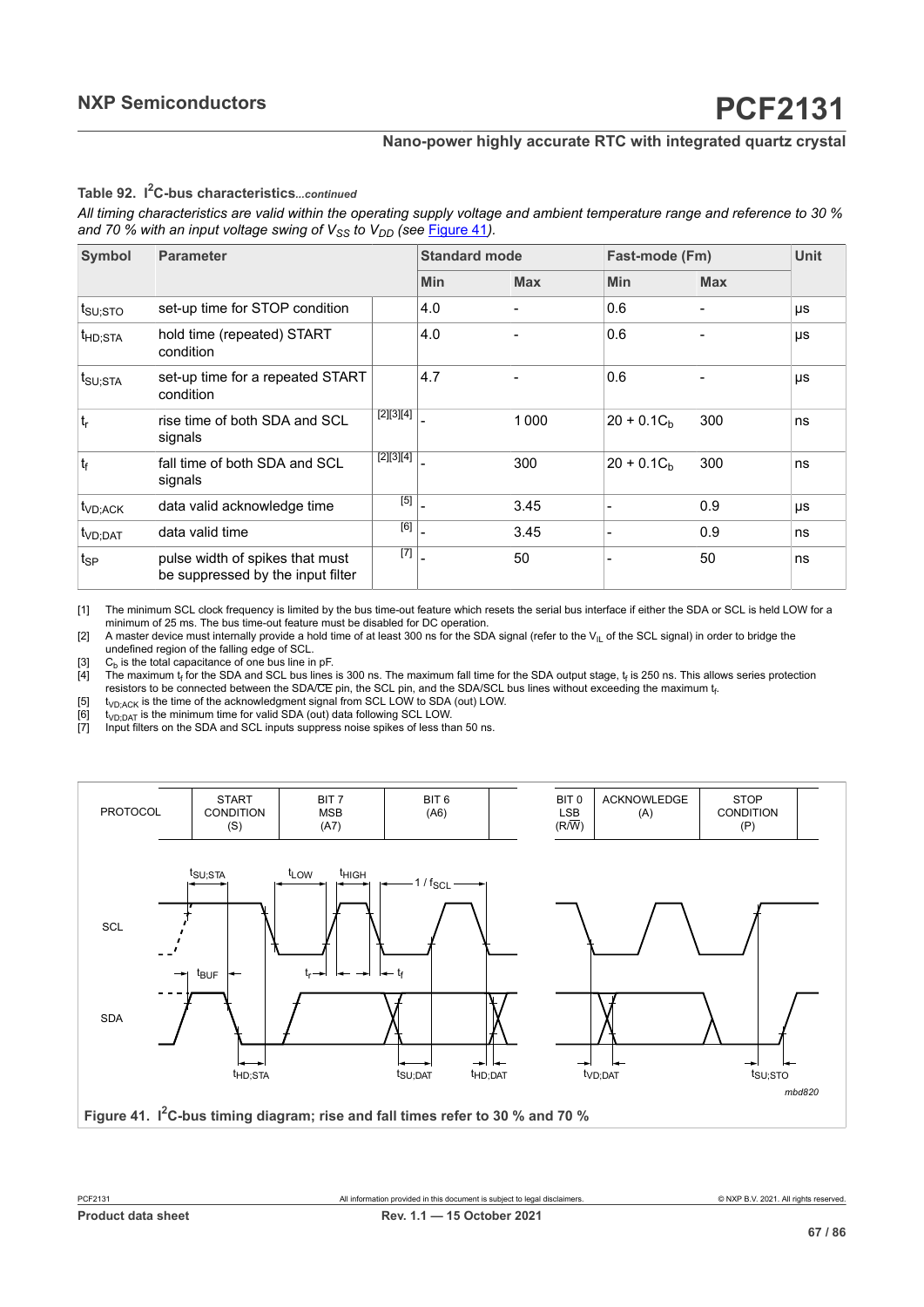# **11 Application information**

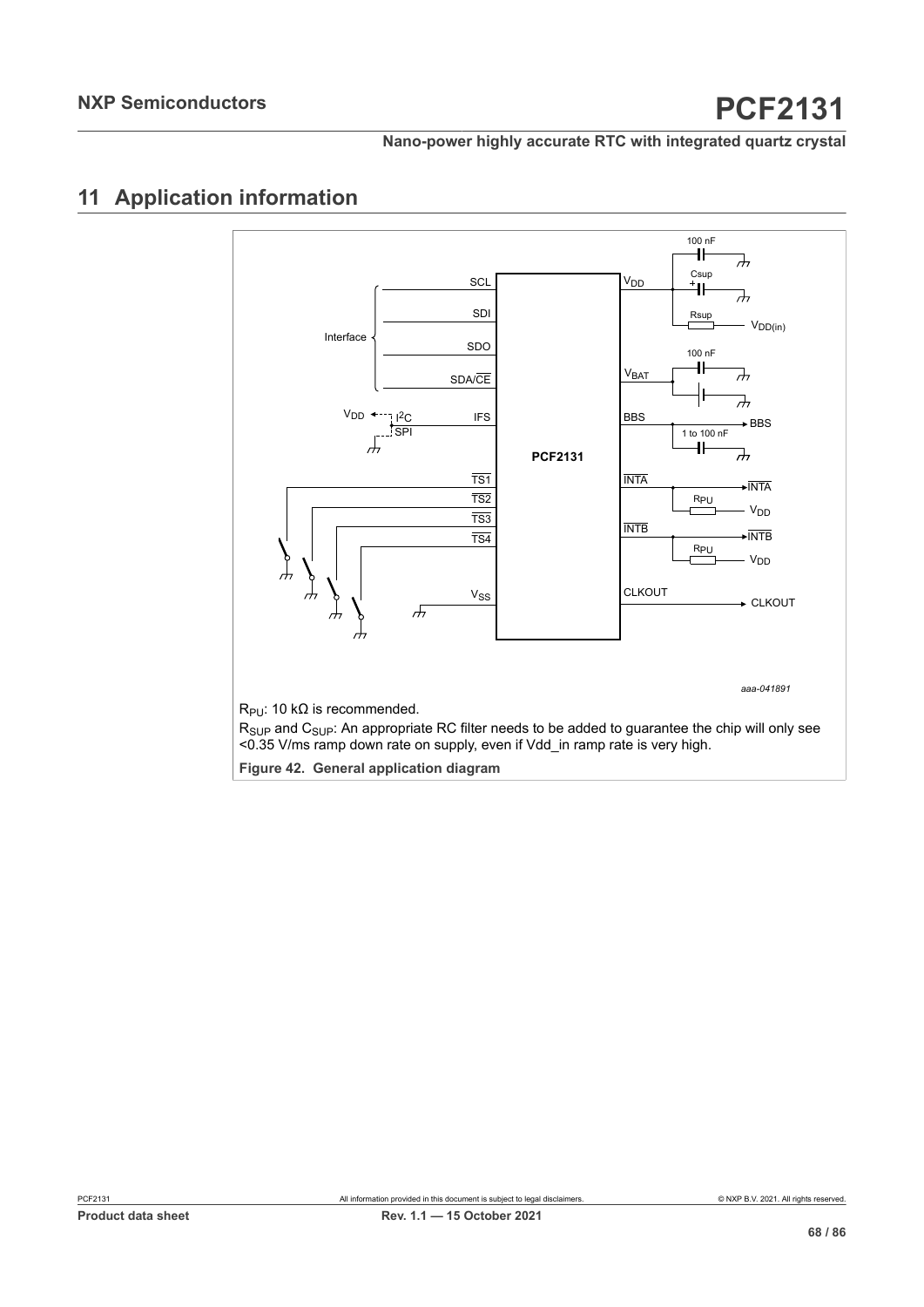# **12 Package outline**

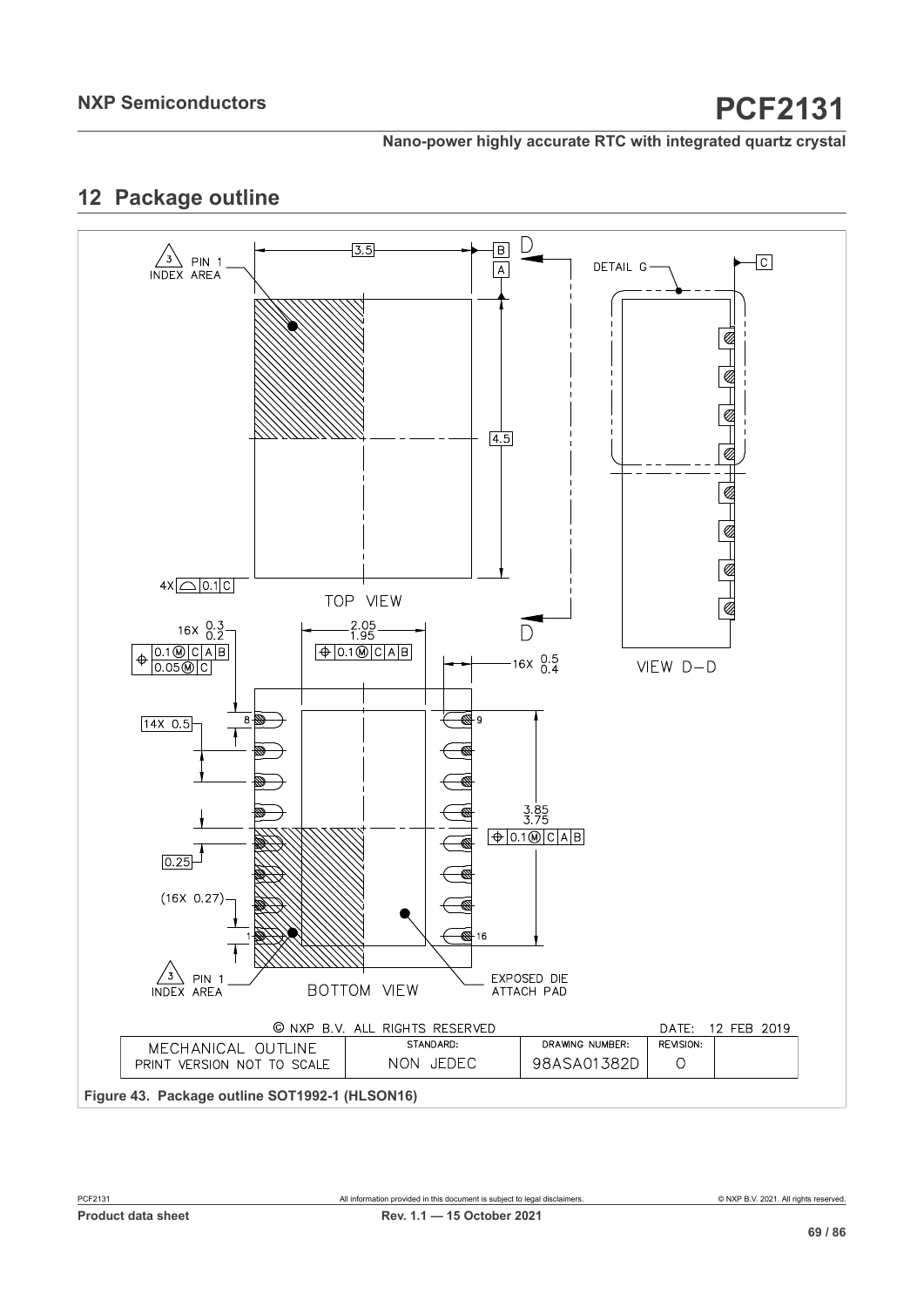# **NXP Semiconductors PCF2131**

# **Nano-power highly accurate RTC with integrated quartz crystal**

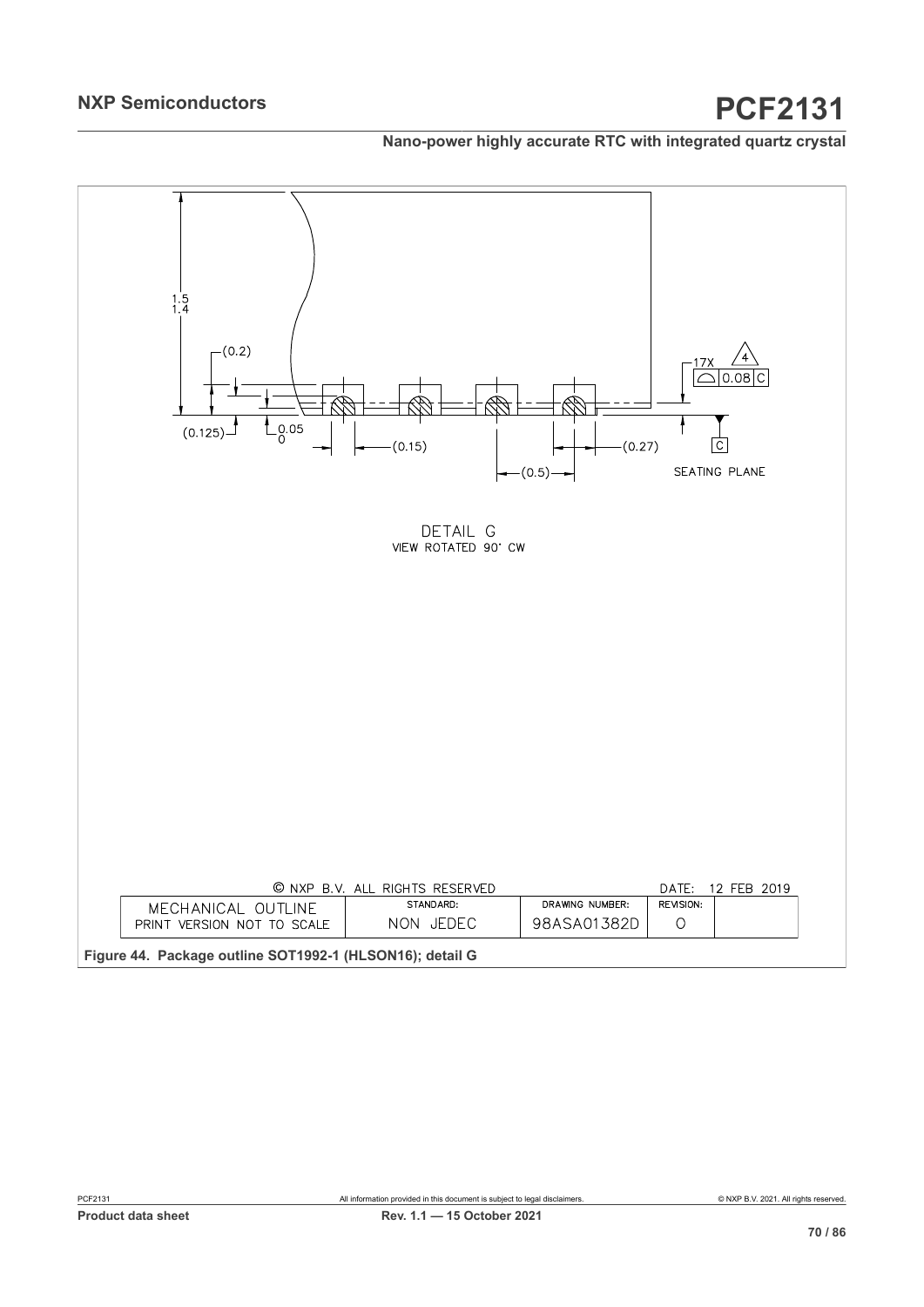# **NXP Semiconductors PCF2131**

## **Nano-power highly accurate RTC with integrated quartz crystal**

| 2. DIMENSIONING AND TOLERANCING PER ASME Y14.5M-1994.<br>3. PIN 1 FEATURE SHAPE, SIZE AND LOCATION MAY VARY. |                                             |                                                           |
|--------------------------------------------------------------------------------------------------------------|---------------------------------------------|-----------------------------------------------------------|
|                                                                                                              |                                             |                                                           |
|                                                                                                              |                                             |                                                           |
|                                                                                                              |                                             |                                                           |
|                                                                                                              |                                             |                                                           |
|                                                                                                              |                                             |                                                           |
|                                                                                                              |                                             |                                                           |
|                                                                                                              |                                             |                                                           |
|                                                                                                              |                                             |                                                           |
|                                                                                                              |                                             |                                                           |
|                                                                                                              |                                             |                                                           |
|                                                                                                              |                                             |                                                           |
|                                                                                                              |                                             |                                                           |
|                                                                                                              |                                             |                                                           |
|                                                                                                              |                                             |                                                           |
|                                                                                                              |                                             |                                                           |
|                                                                                                              |                                             |                                                           |
|                                                                                                              |                                             |                                                           |
|                                                                                                              |                                             |                                                           |
|                                                                                                              |                                             |                                                           |
|                                                                                                              |                                             |                                                           |
|                                                                                                              |                                             |                                                           |
|                                                                                                              |                                             |                                                           |
|                                                                                                              |                                             |                                                           |
|                                                                                                              |                                             |                                                           |
|                                                                                                              |                                             |                                                           |
|                                                                                                              |                                             |                                                           |
|                                                                                                              |                                             |                                                           |
|                                                                                                              |                                             |                                                           |
|                                                                                                              |                                             |                                                           |
|                                                                                                              |                                             |                                                           |
|                                                                                                              |                                             | DATE: 12 FEB 2019                                         |
|                                                                                                              |                                             |                                                           |
|                                                                                                              | © NXP B.V. ALL RIGHTS RESERVED<br>NON JEDEC | DRAWING NUMBER:<br>REVISION:<br>98ASA01382D<br>$\bigcirc$ |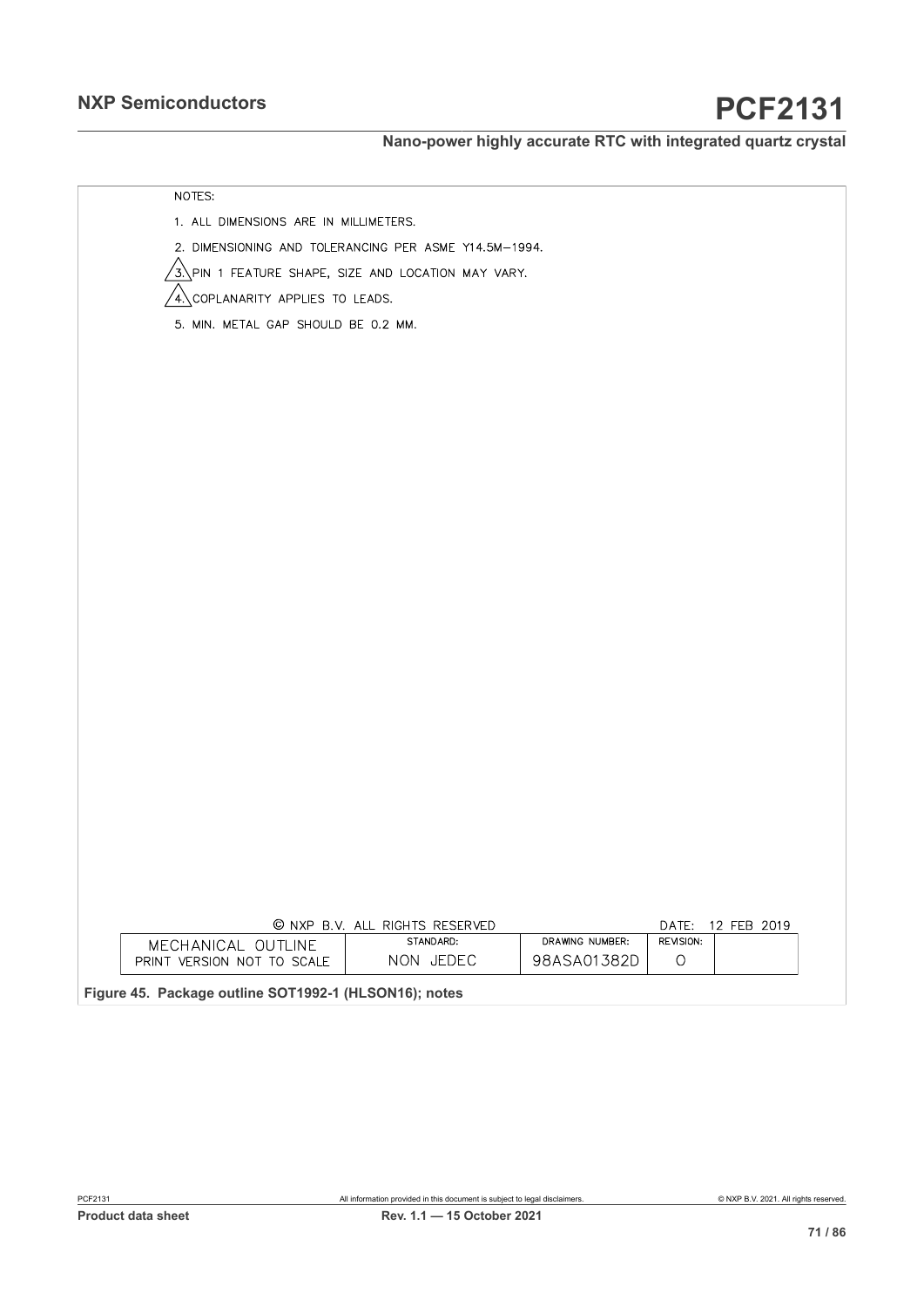# **13 Packing information**

# **13.1 Tape and reel information**

For tape and reel packing information, see [\[2\]](#page-77-3)

# **14 Soldering**

For information about soldering, see [\[1\].](#page-77-0)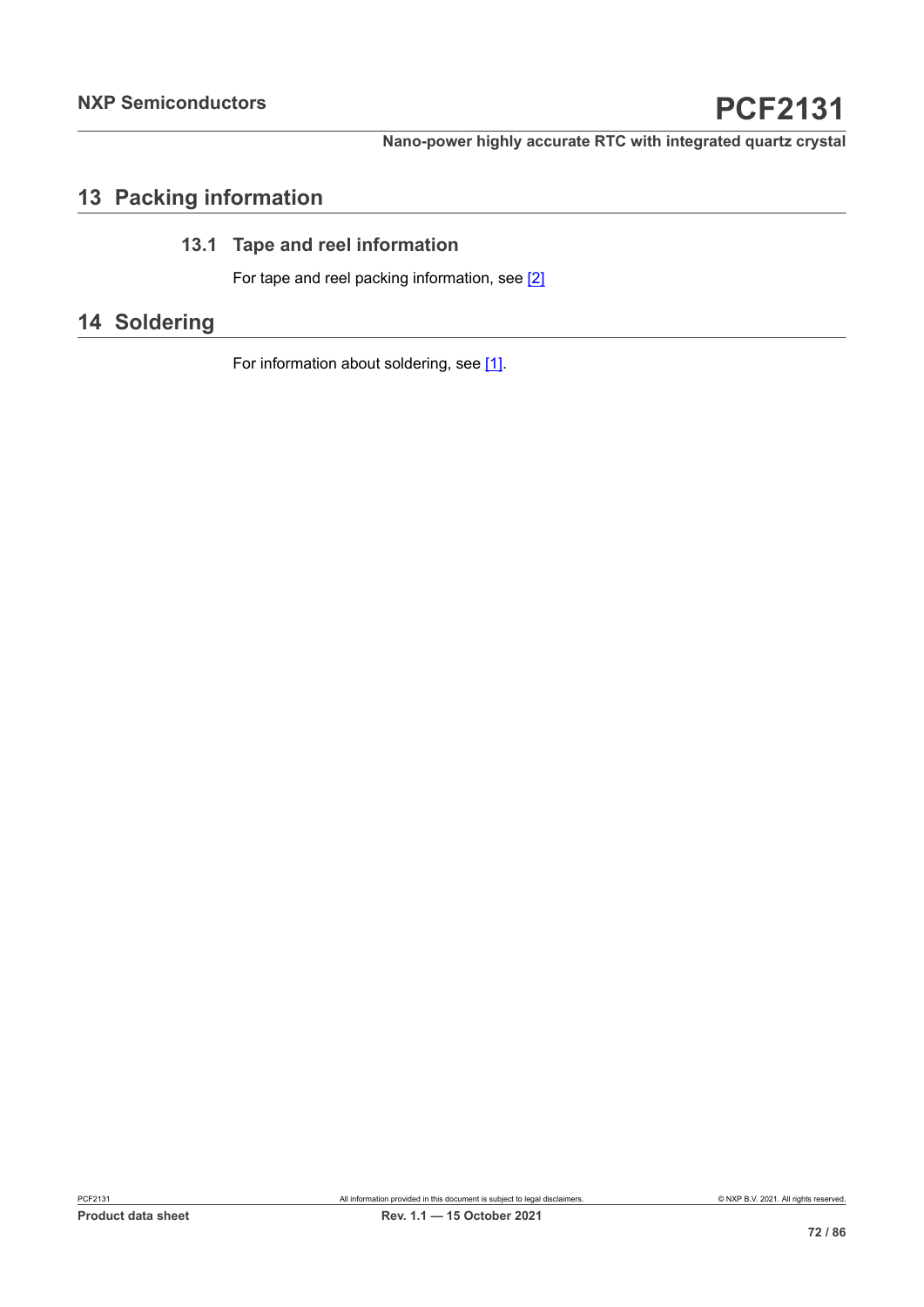<span id="page-72-0"></span>

#### <span id="page-72-1"></span>**14.1 Footprint information**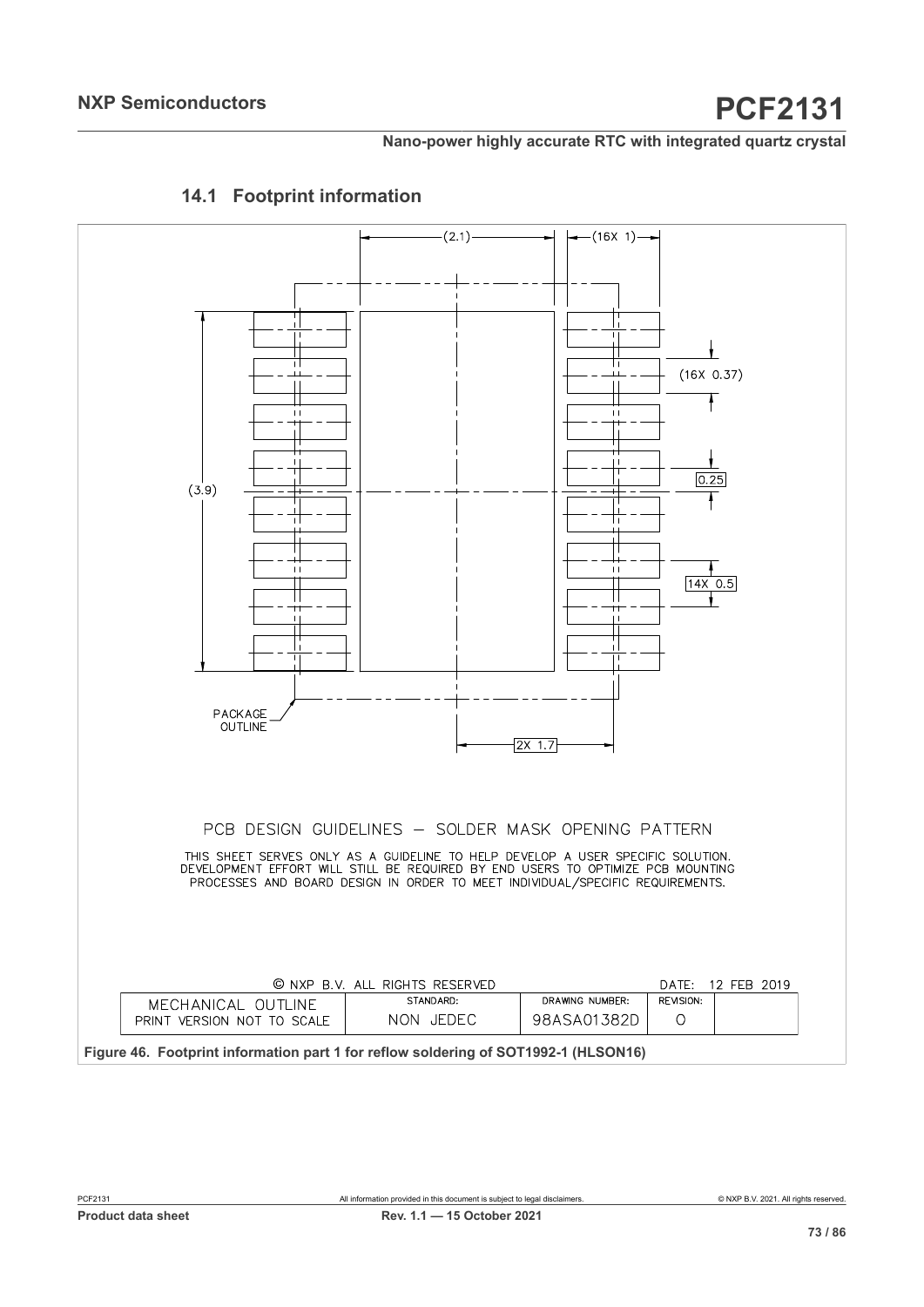<span id="page-73-0"></span>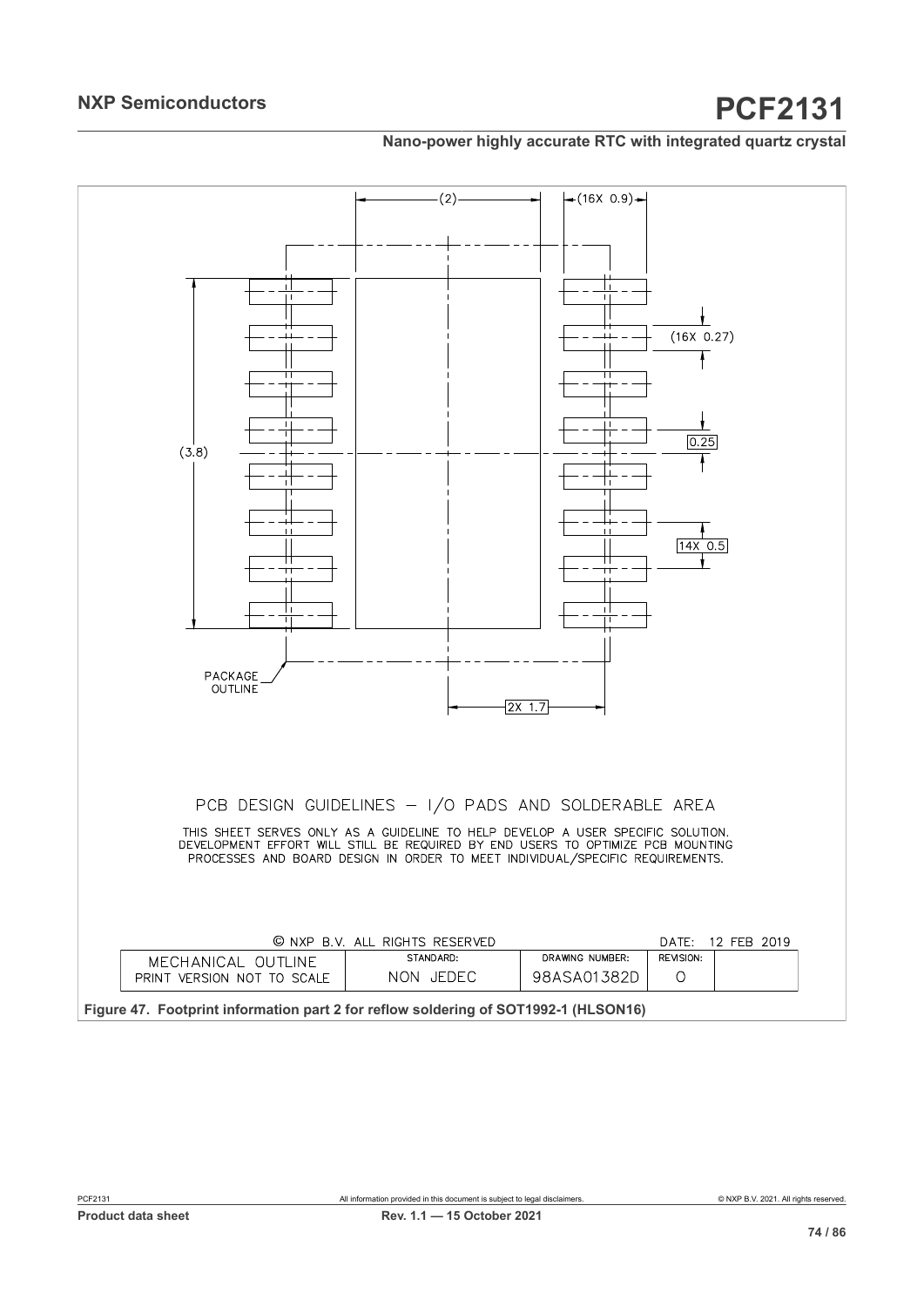<span id="page-74-0"></span>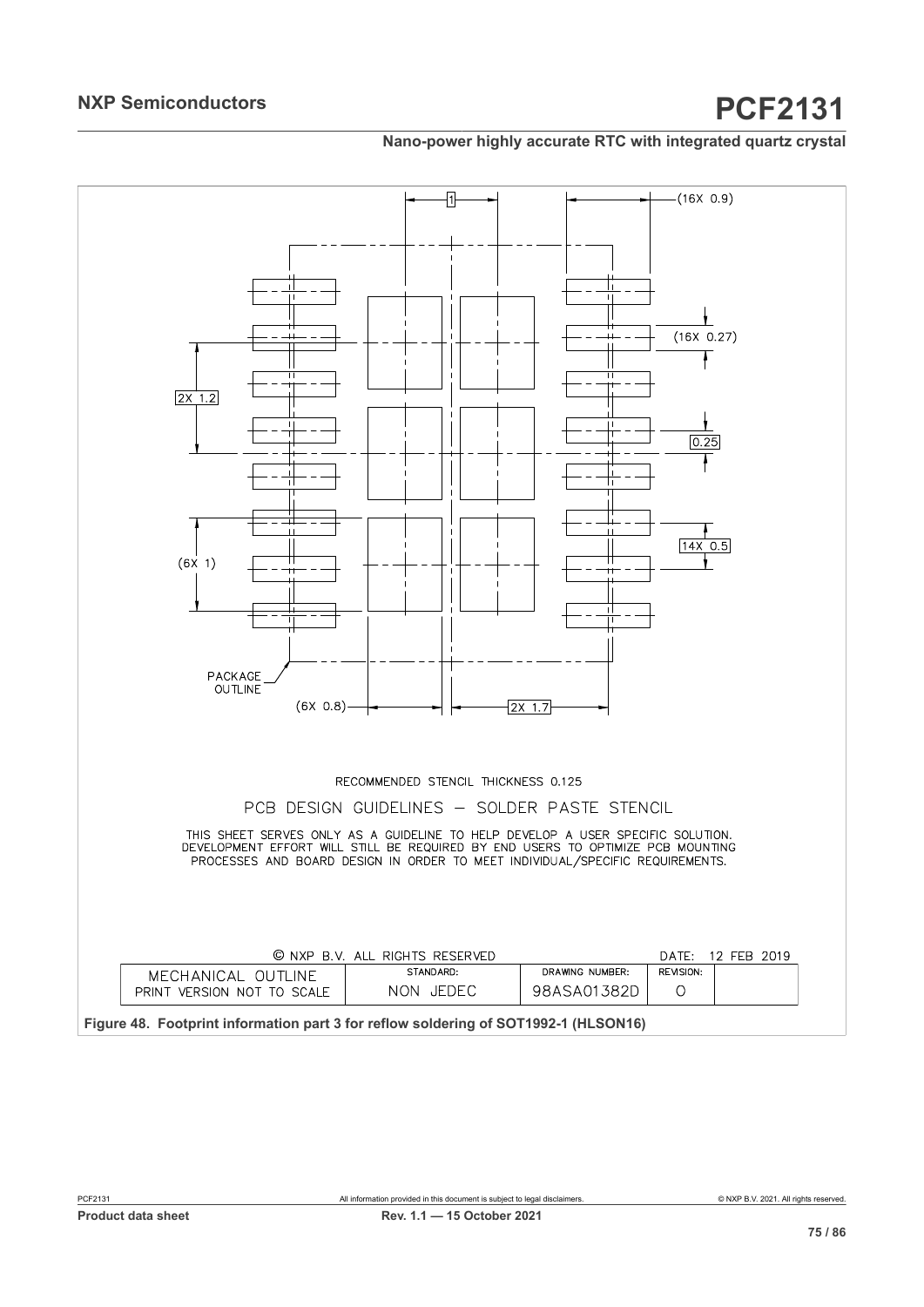## **15 Appendix**

### **15.1 Real-time clock selection**

#### **Table 93. Selection of Real-Time Clocks**

<span id="page-75-2"></span><span id="page-75-1"></span><span id="page-75-0"></span>

| <b>Type name</b> | Alarm, Timer,<br>Watchdog | Interrupt<br>output | Interface         | $I_{DD}$<br>typical (nA) | <b>Battery</b><br>backup | Timestamp,<br>tamper input | <b>AEC-Q100</b><br>compliant | <b>Special features</b>                                                           | <b>Packages</b>                                 |
|------------------|---------------------------|---------------------|-------------------|--------------------------|--------------------------|----------------------------|------------------------------|-----------------------------------------------------------------------------------|-------------------------------------------------|
| PCF8563          | X                         |                     | $I^2C$            | 250                      |                          |                            |                              |                                                                                   | SO8, TSSOP8,<br>HVSON10                         |
| <b>PCF8564A</b>  | X                         |                     | $I^2C$            | 250                      |                          |                            |                              | integrated oscillator caps                                                        | <b>WLCSP</b>                                    |
| <b>PCA8565</b>   | X                         |                     | $I^2C$            | 600                      |                          |                            | segment B,<br>grade 1        | high robustness,<br>T <sub>amb</sub> = -40 °C to 125 °C                           | TSSOP8, HVSON10                                 |
| <b>PCA8565A</b>  | $\mathsf{x}$              |                     | $1^2C$            | 600                      |                          |                            |                              | integrated oscillator caps,<br>T <sub>amb</sub> = -40 °C to 125 °C                | <b>WLCSP</b>                                    |
| PCF85063         |                           |                     | $I^2C$            | 220                      |                          |                            |                              | basic functions only, no alarm   HXSON8                                           |                                                 |
| PCF85063A        | X                         |                     | $I^2C$            | 220                      |                          |                            |                              | tiny package                                                                      | SO8, DFN2626-10,<br>TSSOP8                      |
| PCF85063B        | X                         |                     | SPI               | 220                      |                          |                            |                              | tiny package                                                                      | DFN2626-10                                      |
| PCA85073A        | X                         |                     | $I^2C$            | 220                      |                          |                            | segment B,<br>grade 2        | tiny package                                                                      | TSSOP8                                          |
| PCF85263A        | X                         | $\overline{2}$      | $I^2C$            | 230                      | X                        |                            |                              | time stamp, battery backup,<br>stopwatch $\frac{1}{100}$ s                        | SO8, TSSOP10,<br>WLCSP12, TSSOP8,<br>DFN2626-10 |
| PCF85363A        | X                         | $\overline{2}$      | $I^2C$            | 230                      | X                        |                            |                              | time stamp, battery backup,<br>stopwatch $\frac{1}{100}$ s, 64 Byte<br><b>RAM</b> | TSSOP10, DFN2626-10,<br>TSSOP8                  |
| PCF8523          | X                         | $\overline{2}$      | $1^2C$            | 150                      | X                        |                            |                              | lowest power 150 nA in<br>operation, FM+ 1 MHz                                    | SO8, HVSON8,<br>TSSOP14, WLCSP                  |
| PCF2123          | $\pmb{\times}$            |                     | SPI               | 100                      |                          |                            |                              | lowest power 100 nA in<br>operation                                               | TSSOP14, HVQFN16,<br>WLCSP12                    |
| PCF2127          | X                         |                     | $I^2C$ and<br>SPI | 500                      | X                        | $1(3$ -level)              |                              | temperature compensated,<br>quartz built in, calibrated, 512<br><b>Byte RAM</b>   | SO <sub>16</sub>                                |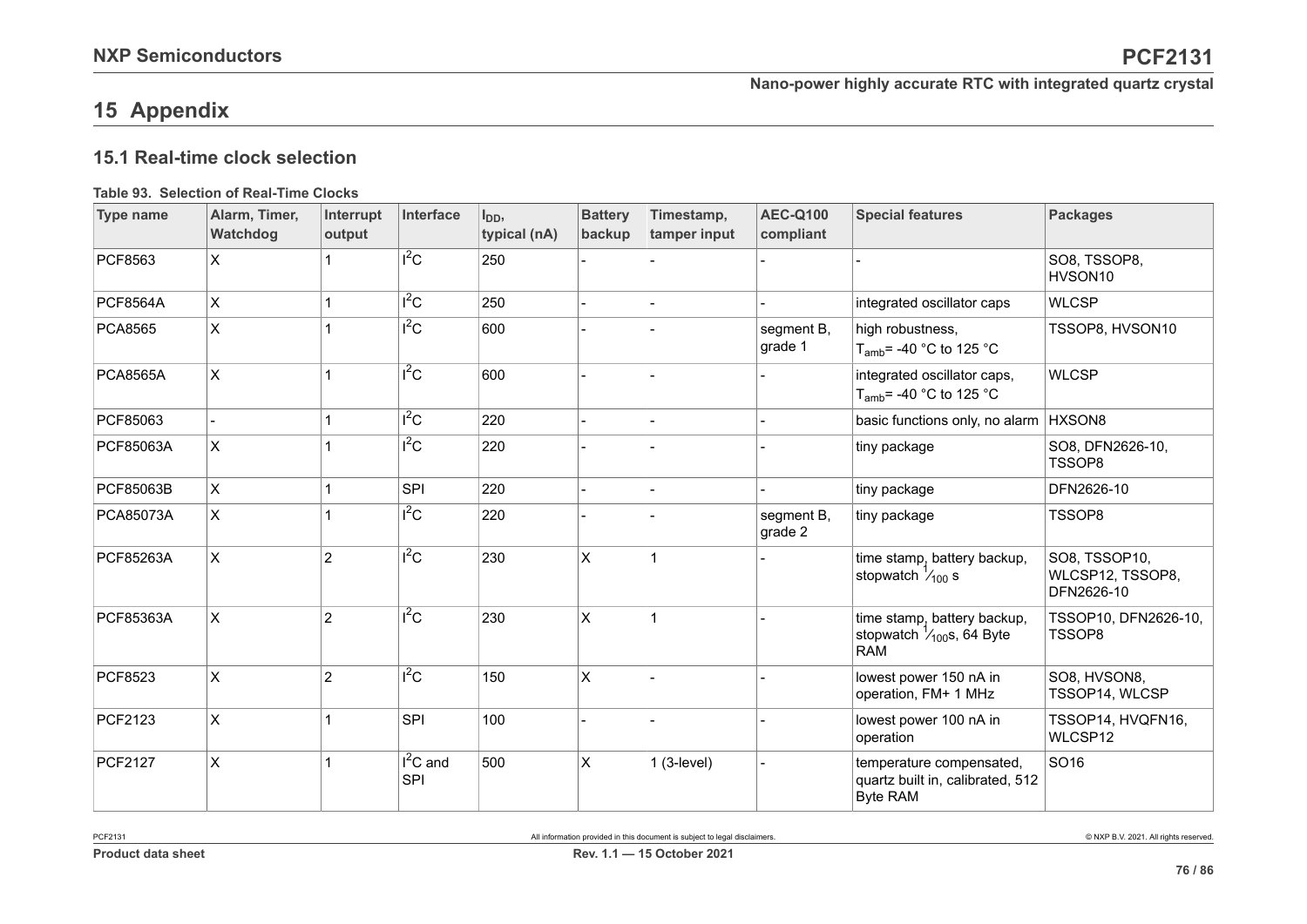| Type name       | Alarm, Timer,<br>Watchdog | Interrupt<br>output | Interface                      | $I_{DD}$<br>typical (nA) | <b>Battery</b><br>backup | Timestamp,<br>tamper input | <b>AEC-Q100</b><br>compliant | <b>Special features</b>                                                                 | <b>Packages</b>                 |
|-----------------|---------------------------|---------------------|--------------------------------|--------------------------|--------------------------|----------------------------|------------------------------|-----------------------------------------------------------------------------------------|---------------------------------|
| <b>PCF2127A</b> | X                         |                     | $I^2C$ and<br><b>SPI</b>       | 500                      | X.                       | $1(3$ -level)              |                              | temperature compensated,<br>quartz built in, calibrated, 512<br><b>Byte RAM</b>         | SO <sub>20</sub>                |
| PCF2129         | X                         |                     | $l^2$ C and<br><b>SPI</b>      | 500                      | X                        | $1(3$ -level)              |                              | temperature compensated,<br>quartz built in, calibrated                                 | SO <sub>16</sub>                |
| <b>PCF2129A</b> | X                         |                     | $I^2C$ and<br><b>SPI</b>       | 500                      | X                        | $1(3$ -level)              |                              | temperature compensated,<br>quartz built in, calibrated                                 | SO <sub>20</sub>                |
| PCA2129         | X                         |                     | $l^2$ C and<br><b>SPI</b>      | 500                      | X                        | $1(3$ -level)              | segment B,<br>grade 3        | temperature compensated,<br>quartz built in, calibrated                                 | SO <sub>16</sub>                |
| PCA21125        | X                         |                     | <b>SPI</b>                     | 820                      |                          |                            | segment B,<br>grade 1        | high robustness,<br>T <sub>amb</sub> = -40 °C to 125 °C                                 | TSSOP14                         |
| PCF2131         | X                         | 2                   | $\Gamma^2$ C and<br><b>SPI</b> | 60                       | X                        | 4                          |                              | temperature compensated,<br>quartz built in, calibrated                                 | HLSON16 with wettable<br>flanks |
| PCA2131         | X                         | $\mathfrak{p}$      | $I^2C$ and<br><b>SPI</b>       | 106                      | X                        | 4                          | segment B,<br>grade 3        | temperature compensated,<br>quartz built in, calibrated<br>$T_{amb}$ = -40 °C to 105 °C | HLSON16 with wettable<br>flanks |

#### **Table 93. Selection of Real-Time Clocks***...continued*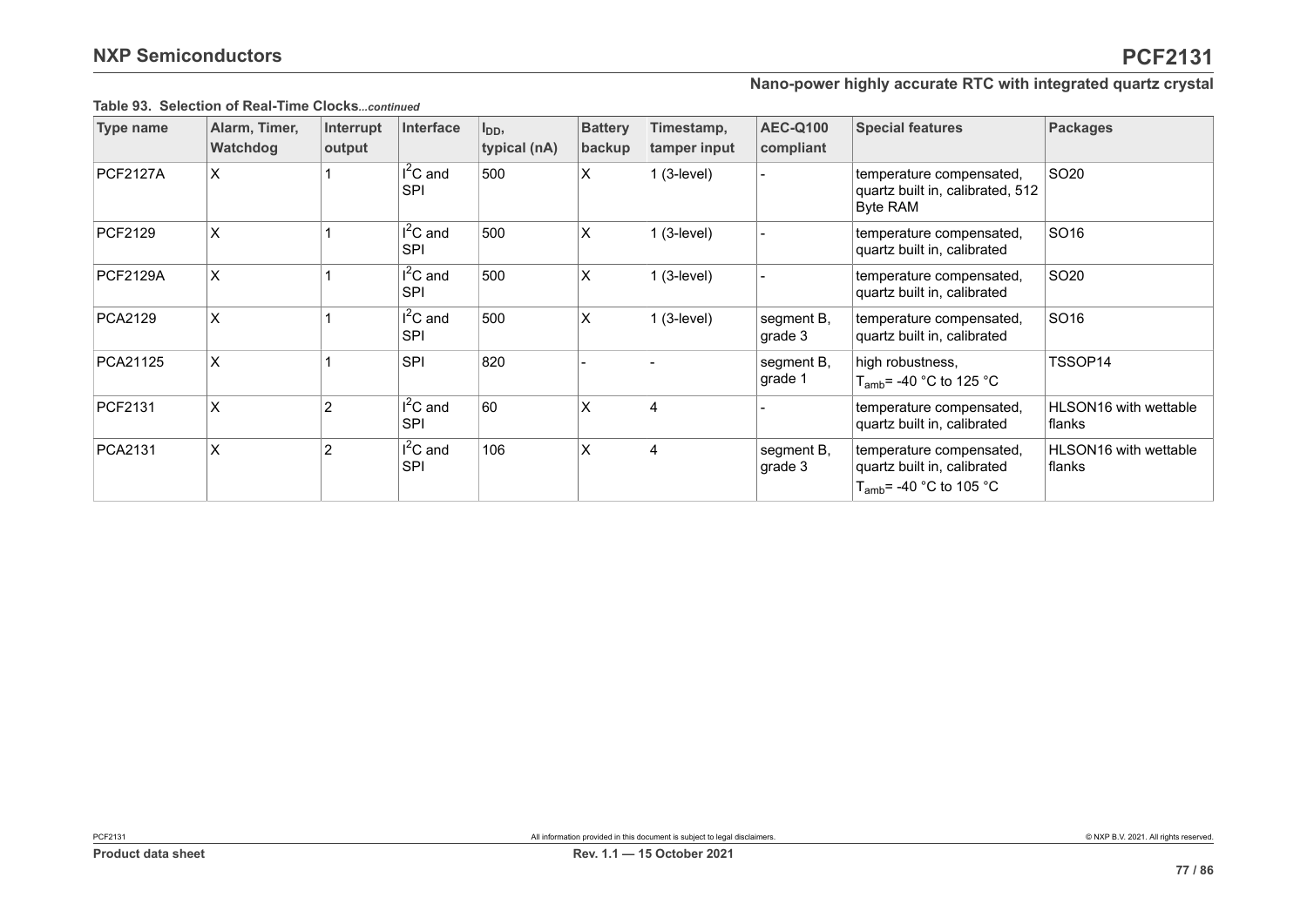## <span id="page-77-1"></span>**16 Abbreviations**

<span id="page-77-0"></span>

| <b>Table 94. Abbreviations</b> |                                         |
|--------------------------------|-----------------------------------------|
| <b>Acronym</b>                 | <b>Description</b>                      |
| AM                             | Ante Meridiem                           |
| <b>BCD</b>                     | <b>Binary Coded Decimal</b>             |
| <b>CDM</b>                     | <b>Charged Device Model</b>             |
| <b>CMOS</b>                    | Complementary Metal-Oxide Semiconductor |
| DC                             | <b>Direct Current</b>                   |
| <b>GPS</b>                     | <b>Global Positioning System</b>        |
| <b>HBM</b>                     | Human Body Model                        |
| $I^2C$                         | Inter-Integrated Circuit                |
| IC                             | <b>Integrated Circuit</b>               |
| <b>LSB</b>                     | Least Significant Bit                   |
| <b>MCU</b>                     | Microcontroller Unit                    |
| <b>MM</b>                      | <b>Machine Model</b>                    |
| <b>MSB</b>                     | Most Significant Bit                    |
| <b>PM</b>                      | Post Meridiem                           |
| <b>POR</b>                     | Power-On Reset                          |
| <b>PORO</b>                    | Power-On Reset Override                 |
| <b>PPM</b>                     | Parts Per Million                       |
| <b>RC</b>                      | Resistance-Capacitance                  |
| <b>RTC</b>                     | <b>Real-Time Clock</b>                  |
| <b>SCL</b>                     | Serial CLock line                       |
| <b>SDA</b>                     | Serial DAta line                        |
| <b>SPI</b>                     | Serial Peripheral Interface             |
| <b>SRAM</b>                    | <b>Static Random Access Memory</b>      |
| <b>TCXO</b>                    | Temperature Compensated Xtal Oscillator |
| Xtal                           | crystal                                 |

## <span id="page-77-2"></span>**17 References**

- [1] AN13203 Application and soldering information for the PCF2131 and PCA2131 RTC
- [2] SOT1992-1\_518 HLSON16; Reel pack; SMD, 13", packing information
- [3] UM10204  $I^2$ C-bus specification and user manual
- [4] UM10569 Store and transport requirements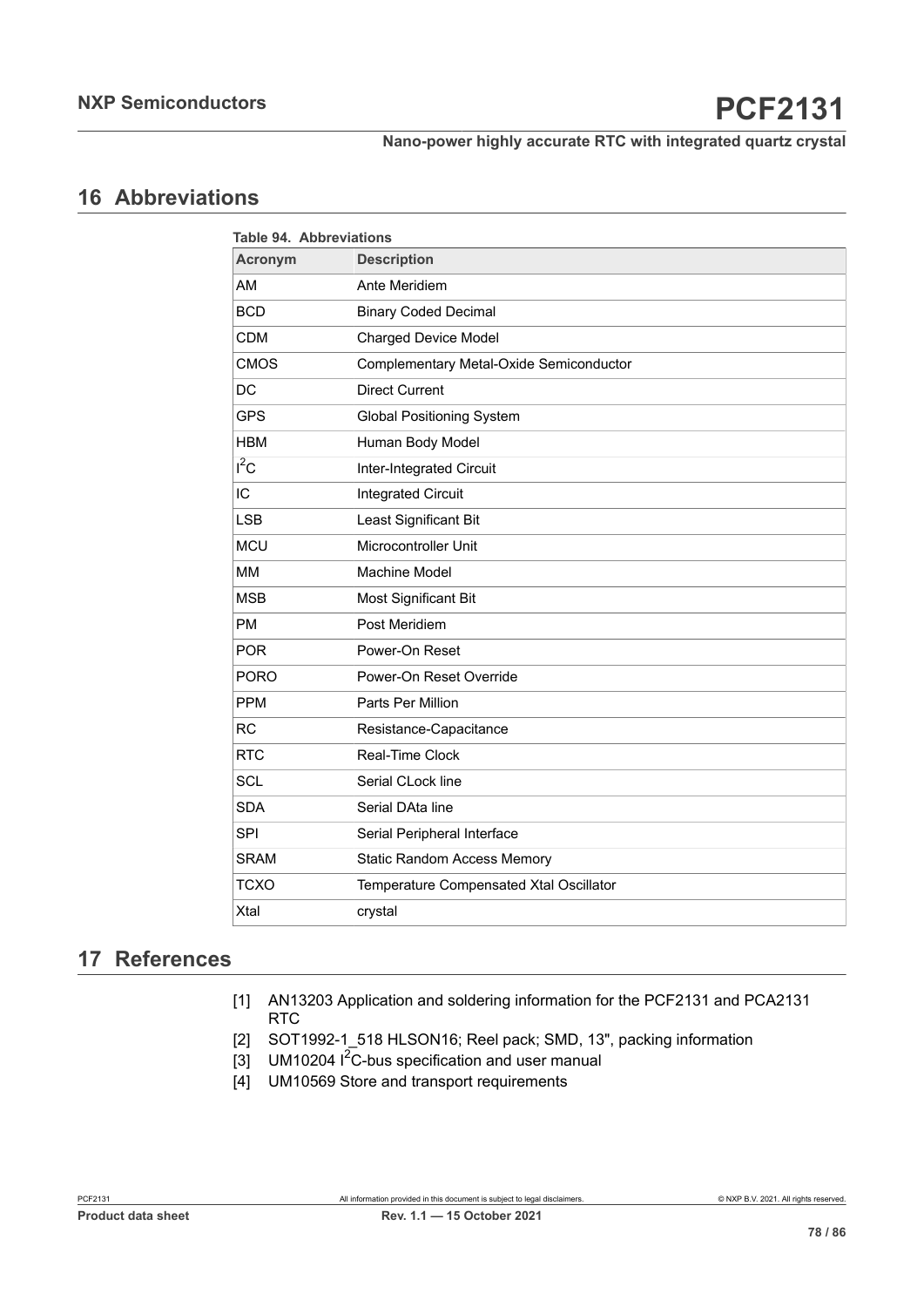## <span id="page-78-1"></span>**18 Revision history**

<span id="page-78-0"></span>

| Table 95. Revision history |              |                                            |                  |                   |
|----------------------------|--------------|--------------------------------------------|------------------|-------------------|
| Document ID                | Release date | Data sheet status                          | Change<br>notice | <b>Supersedes</b> |
| PCF2131 v.1.1              | 20211015     | Product data sheet                         |                  | PCF2131 v.1.0     |
| Modifications:             |              | • Table 90: Corrected reference to AN13203 |                  |                   |
| PCF2131 v.1.0              | 20210528     | Product data sheet                         |                  | -                 |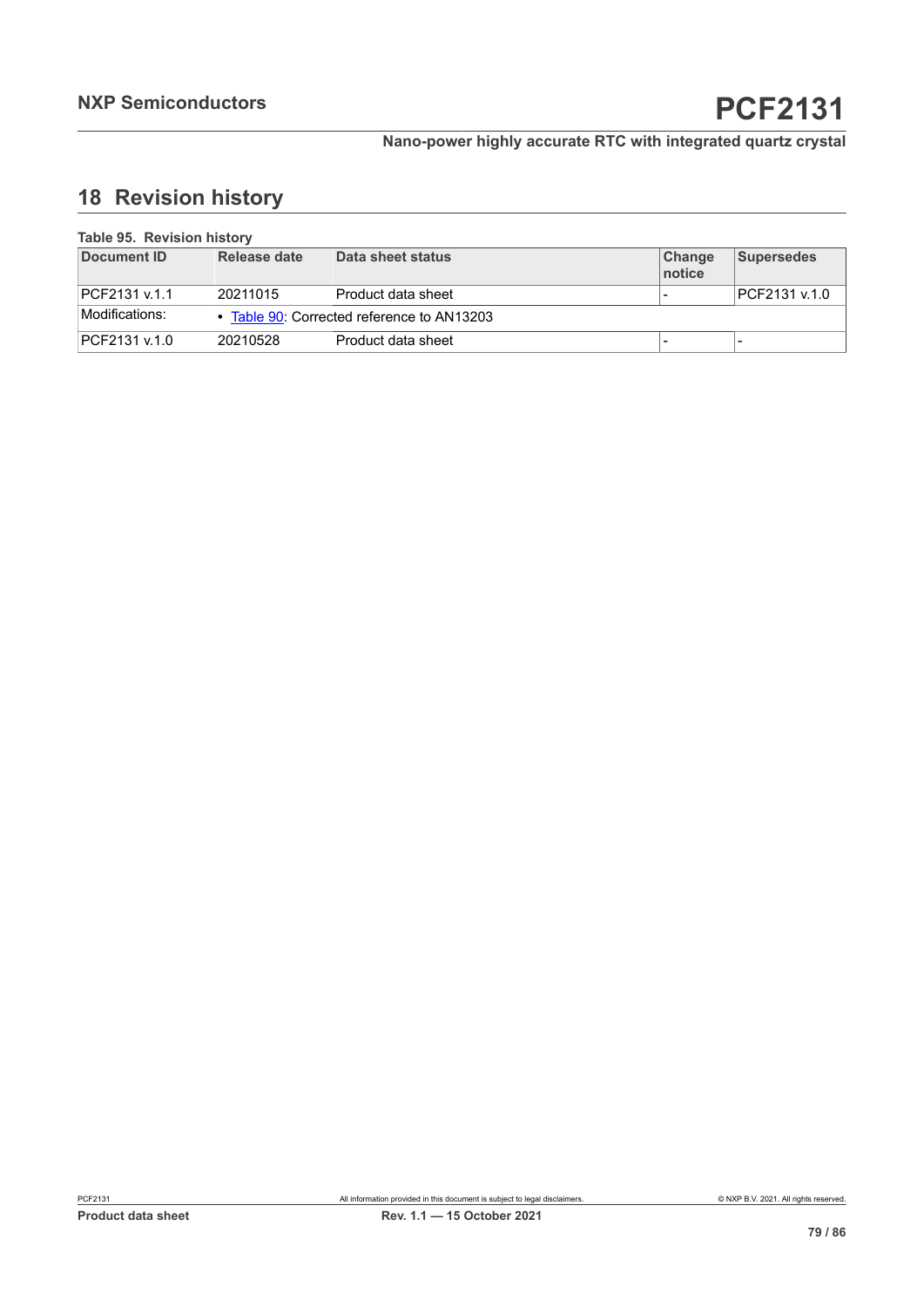## <span id="page-79-0"></span>**19 Legal information**

#### **19.1 Data sheet status**

| Document status <sup>[1][2]</sup> | Product status <sup>[3]</sup> | <b>Definition</b>                                                                        |
|-----------------------------------|-------------------------------|------------------------------------------------------------------------------------------|
| Objective [short] data sheet      | Development                   | This document contains data from the objective specification for product<br>development. |
| Preliminary [short] data sheet    | Qualification                 | This document contains data from the preliminary specification.                          |
| Product [short] data sheet        | Production                    | This document contains the product specification.                                        |

[1] Please consult the most recently issued document before initiating or completing a design.<br>[2] The term 'short data sheet' is explained in section "Definitions".

[2] The term 'short data sheet' is explained in section "Definitions".<br>[2] The term 'short data sheet' is explained in section "Definitions".

[3] The product status of device(s) described in this document may have changed since this document was published and may differ in case of multiple devices. The latest product status information is available on the Internet at URL http://www.nxp.com.

### **19.2 Definitions**

**Draft** — A draft status on a document indicates that the content is still under internal review and subject to formal approval, which may result in modifications or additions. NXP Semiconductors does not give any representations or warranties as to the accuracy or completeness of information included in a draft version of a document and shall have no liability for the consequences of use of such information.

**Short data sheet** — A short data sheet is an extract from a full data sheet with the same product type number(s) and title. A short data sheet is intended for quick reference only and should not be relied upon to contain detailed and full information. For detailed and full information see the relevant full data sheet, which is available on request via the local NXP Semiconductors sales office. In case of any inconsistency or conflict with the short data sheet, the full data sheet shall prevail.

**Product specification** — The information and data provided in a Product data sheet shall define the specification of the product as agreed between NXP Semiconductors and its customer, unless NXP Semiconductors and customer have explicitly agreed otherwise in writing. In no event however, shall an agreement be valid in which the NXP Semiconductors product is deemed to offer functions and qualities beyond those described in the Product data sheet.

### **19.3 Disclaimers**

**Limited warranty and liability** — Information in this document is believed to be accurate and reliable. However, NXP Semiconductors does not give any representations or warranties, expressed or implied, as to the accuracy or completeness of such information and shall have no liability for the consequences of use of such information. NXP Semiconductors takes no responsibility for the content in this document if provided by an information source outside of NXP Semiconductors.

In no event shall NXP Semiconductors be liable for any indirect, incidental, punitive, special or consequential damages (including - without limitation lost profits, lost savings, business interruption, costs related to the removal or replacement of any products or rework charges) whether or not such damages are based on tort (including negligence), warranty, breach of contract or any other legal theory.

Notwithstanding any damages that customer might incur for any reason whatsoever, NXP Semiconductors' aggregate and cumulative liability towards customer for the products described herein shall be limited in accordance with the Terms and conditions of commercial sale of NXP Semiconductors.

**Right to make changes** — NXP Semiconductors reserves the right to make changes to information published in this document, including without limitation specifications and product descriptions, at any time and without notice. This document supersedes and replaces all information supplied prior to the publication hereof.

**Suitability for use** — NXP Semiconductors products are not designed, authorized or warranted to be suitable for use in life support, life-critical or safety-critical systems or equipment, nor in applications where failure or malfunction of an NXP Semiconductors product can reasonably be expected to result in personal injury, death or severe property or environmental damage. NXP Semiconductors and its suppliers accept no liability for inclusion and/or use of NXP Semiconductors products in such equipment or applications and therefore such inclusion and/or use is at the customer's own risk.

**Applications** — Applications that are described herein for any of these products are for illustrative purposes only. NXP Semiconductors makes no representation or warranty that such applications will be suitable for the specified use without further testing or modification.

Customers are responsible for the design and operation of their applications and products using NXP Semiconductors products, and NXP Semiconductors accepts no liability for any assistance with applications or customer product design. It is customer's sole responsibility to determine whether the NXP Semiconductors product is suitable and fit for the customer's applications and products planned, as well as for the planned application and use of customer's third party customer(s). Customers should provide appropriate design and operating safeguards to minimize the risks associated with their applications and products.

NXP Semiconductors does not accept any liability related to any default, damage, costs or problem which is based on any weakness or default in the customer's applications or products, or the application or use by customer's third party customer(s). Customer is responsible for doing all necessary testing for the customer's applications and products using NXP Semiconductors products in order to avoid a default of the applications and the products or of the application or use by customer's third party customer(s). NXP does not accept any liability in this respect.

**Limiting values** — Stress above one or more limiting values (as defined in the Absolute Maximum Ratings System of IEC 60134) will cause permanent damage to the device. Limiting values are stress ratings only and (proper) operation of the device at these or any other conditions above those given in the Recommended operating conditions section (if present) or the Characteristics sections of this document is not warranted. Constant or repeated exposure to limiting values will permanently and irreversibly affect the quality and reliability of the device.

**Terms and conditions of commercial sale** — NXP Semiconductors products are sold subject to the general terms and conditions of commercial sale, as published at http://www.nxp.com/profile/terms, unless otherwise agreed in a valid written individual agreement. In case an individual agreement is concluded only the terms and conditions of the respective agreement shall apply. NXP Semiconductors hereby expressly objects to applying the customer's general terms and conditions with regard to the purchase of NXP Semiconductors products by customer.

**No offer to sell or license** — Nothing in this document may be interpreted or construed as an offer to sell products that is open for acceptance or the grant, conveyance or implication of any license under any copyrights, patents or other industrial or intellectual property rights.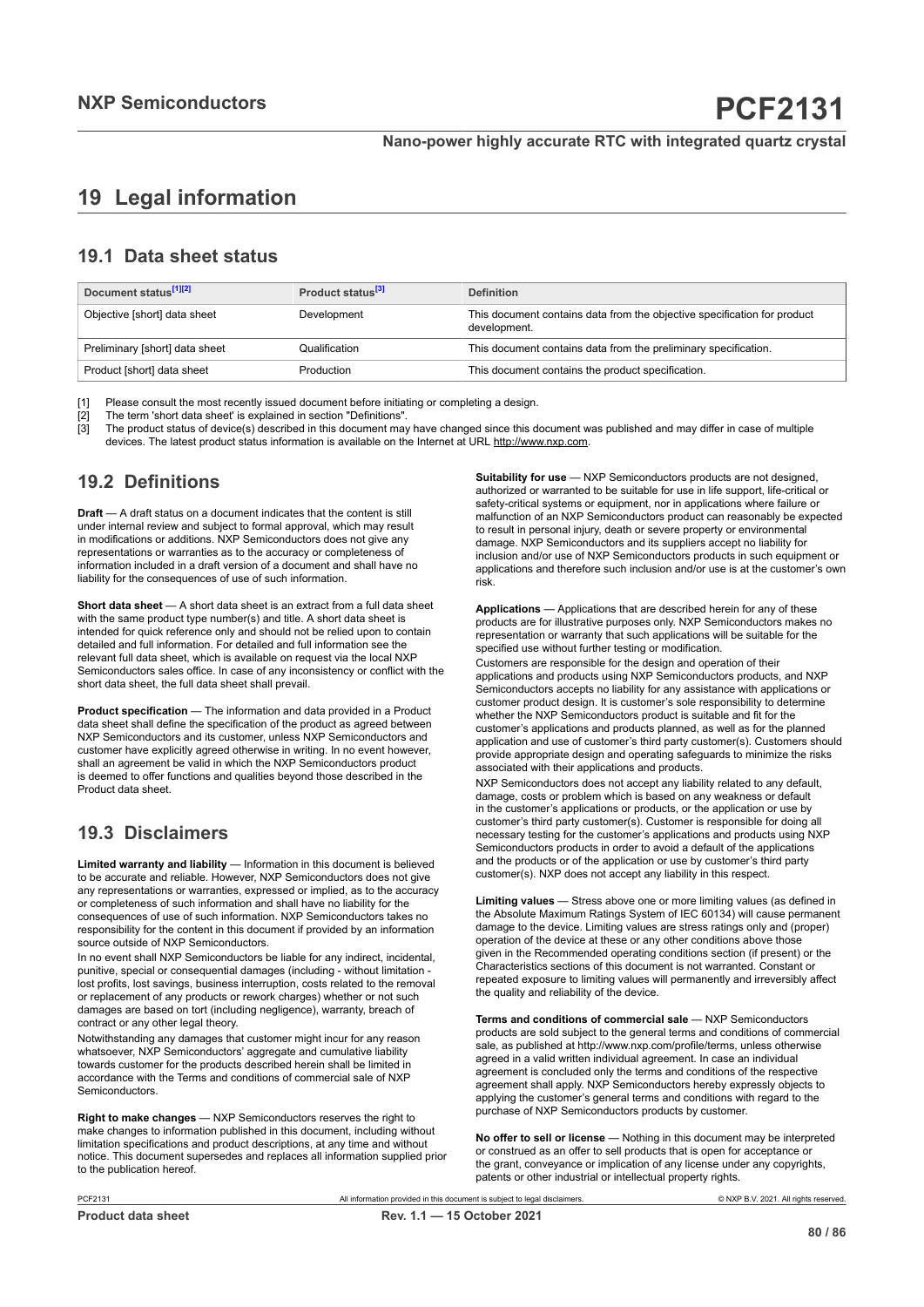**Quick reference data** — The Quick reference data is an extract of the product data given in the Limiting values and Characteristics sections of this document, and as such is not complete, exhaustive or legally binding.

**Export control** — This document as well as the item(s) described herein may be subject to export control regulations. Export might require a prior authorization from competent authorities.

**Suitability for use in non-automotive qualified products** — Unless this data sheet expressly states that this specific NXP Semiconductors product is automotive qualified, the product is not suitable for automotive use. It is neither qualified nor tested in accordance with automotive testing or application requirements. NXP Semiconductors accepts no liability for inclusion and/or use of non-automotive qualified products in automotive equipment or applications.

In the event that customer uses the product for design-in and use in automotive applications to automotive specifications and standards, customer (a) shall use the product without NXP Semiconductors' warranty of the product for such automotive applications, use and specifications, and (b) whenever customer uses the product for automotive applications beyond NXP Semiconductors' specifications such use shall be solely at customer's own risk, and (c) customer fully indemnifies NXP Semiconductors for any liability, damages or failed product claims resulting from customer design and use of the product for automotive applications beyond NXP Semiconductors' standard warranty and NXP Semiconductors' product specifications.

**Translations** — A non-English (translated) version of a document is for reference only. The English version shall prevail in case of any discrepancy between the translated and English versions.

**Security** — Customer understands that all NXP products may be subject to unidentified vulnerabilities or may support established security standards or specifications with known limitations. Customer is responsible for the design and operation of its applications and products throughout their lifecycles to reduce the effect of these vulnerabilities on customer's applications and products. Customer's responsibility also extends to other open and/or proprietary technologies supported by NXP products for use in customer's applications. NXP accepts no liability for any vulnerability. Customer should regularly check security updates from NXP and follow up appropriately. Customer shall select products with security features that best meet rules, regulations, and standards of the intended application and make the ultimate design decisions regarding its products and is solely responsible for compliance with all legal, regulatory, and security related requirements concerning its products, regardless of any information or support that may be provided by NXP.

NXP has a Product Security Incident Response Team (PSIRT) (reachable at [PSIRT@nxp.com](mailto:PSIRT@nxp.com)) that manages the investigation, reporting, and solution release to security vulnerabilities of NXP products.

#### **19.4 Trademarks**

Notice: All referenced brands, product names, service names, and trademarks are the property of their respective owners.

**NXP** — wordmark and logo are trademarks of NXP B.V.

**I2C-bus** — logo is a trademark of NXP B.V.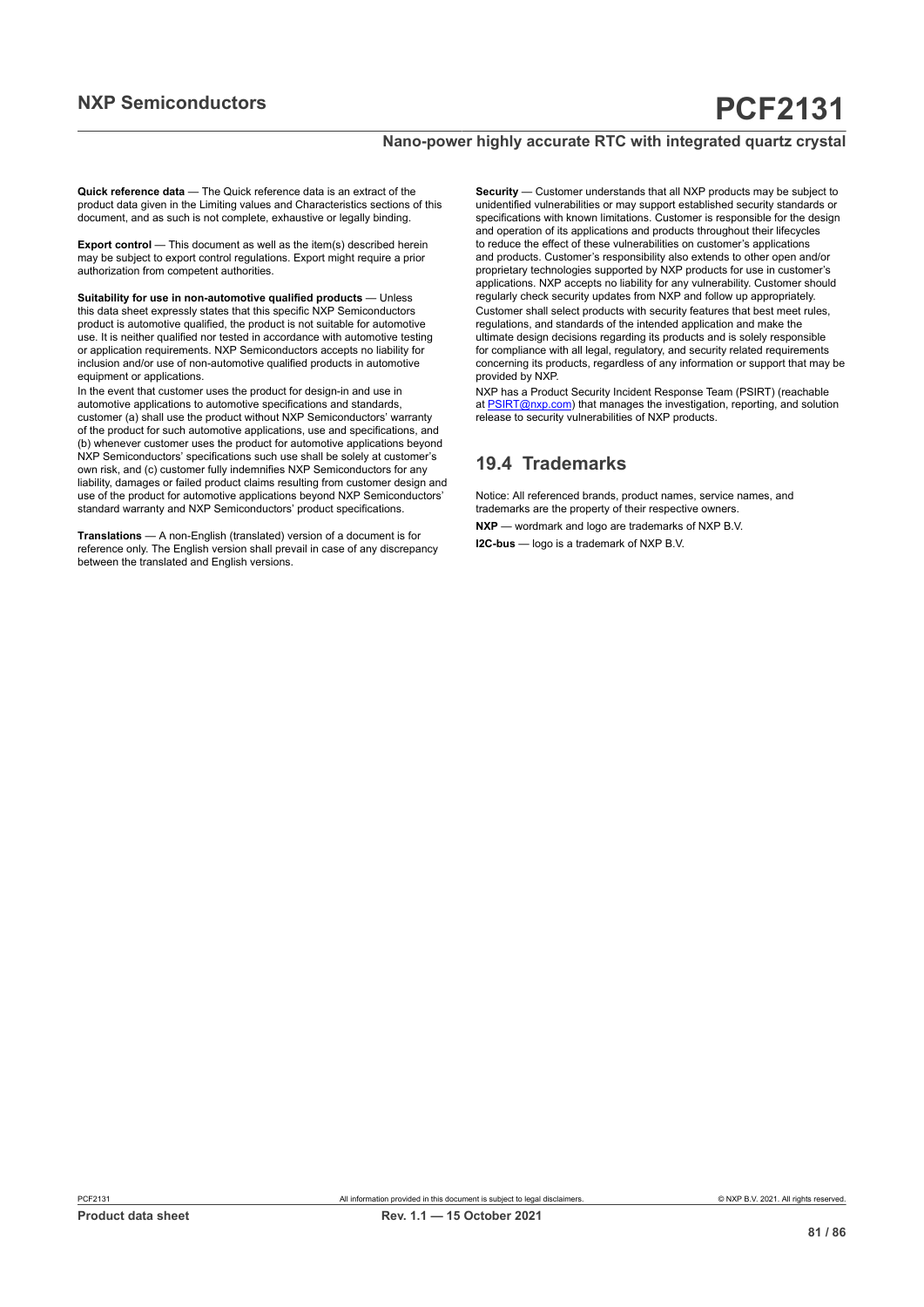## **Tables**

| Tab. 1.  |                                              |
|----------|----------------------------------------------|
| Tab. 2.  |                                              |
| Tab. 3.  |                                              |
| Tab. 4.  |                                              |
| Tab. 5.  | Control_1 - control and status register 1    |
|          | (address 00h) bit allocation  10             |
| Tab. 6.  | Control_1 - control and status register 1    |
|          | (address 00h) bit description  10            |
| Tab. 7.  | Control_2 - control and status register 2    |
|          | (address 01h) bit allocation  11             |
| Tab. 8.  | Control_2 - control and status register 2    |
|          | (address 01h) bit description 11             |
| Tab. 9.  | Control 3 - control and status register 3    |
|          | (address 02h) bit allocation  11             |
| Tab. 10. | Control 3 - control and status register 3    |
|          | (address 02h) bit description  12            |
| Tab. 11. | Control_4 - control and status register 4    |
|          | (address 03h) bit allocation  12             |
| Tab. 12. | Control_4 - control and status register 4    |
|          | (address 03h) bit description  12            |
| Tab. 13. | Control_5 - control and status register 5    |
|          | (address 04h) bit allocation  13             |
| Tab. 14. | Control 5 - control and status register 5    |
|          | (address 04h) bit description  13            |
| Tab. 15. | CLKOUT_ctl - CLKOUT control register         |
|          | (address 13h) bit allocation  13             |
| Tab. 16. | CLKOUT_ctl - CLKOUT control register         |
|          | (address 13h) bit description 14             |
| Tab. 17. | Temperature measurement period  15           |
| Tab. 18. | CLKOUT frequency selection  16               |
| Tab. 19. | Aging_offset - crystal aging offset register |
|          | (address 30h) bit allocation  16             |
| Tab. 20. | Aging_offset - crystal aging offset register |
|          | (address 30h) bit description  16            |
| Tab. 21. | Frequency correction at 25 °C, typical  17   |
| Tab. 22. | Power management control bit description 18  |
| Tab. 23. |                                              |
| Tab. 24. | Reset - software reset control (address      |
|          |                                              |
| Tab. 25. | 100th Seconds - 100th seconds (address       |
|          |                                              |
| Tab. 26. | 100th Seconds - 100th seconds register       |
|          |                                              |
| Tab. 27. | 100th Seconds coded in BCD format 27         |
| Tab. 28. | Seconds - seconds and clock integrity        |
|          | register (address 07h) bit allocation  27    |
| Tab. 29. | Seconds - seconds and clock integrity        |
|          | register (address 07h) bit description  27   |
| Tab. 30. | Seconds coded in BCD format 27               |
| Tab. 31. | Minutes - minutes register (address 08h) bit |
|          |                                              |
| Tab. 32. | Minutes - minutes register (address 08h) bit |
|          |                                              |
| Tab. 33. | Hours - hours register (address 09h) bit     |
|          |                                              |

| Tab. 34.             | Hours - hours register (address 09h) bit                                   |    |
|----------------------|----------------------------------------------------------------------------|----|
| Tab. 35.             | Days - days register (address 0Ah) bit                                     |    |
|                      |                                                                            |    |
| Tab. 36.             | Days - days register (address 0Ah) bit                                     |    |
|                      |                                                                            |    |
| Tab. 37.             | Weekdays - weekdays register (address                                      |    |
|                      |                                                                            |    |
| Tab. 38.             | Weekdays - weekdays register (address                                      |    |
|                      |                                                                            |    |
| Tab. 39.<br>Tab. 40. | Months - months register (address 0Ch) bit                                 |    |
|                      |                                                                            |    |
| Tab. 41.             | Months - months register (address 0Ch) bit                                 |    |
|                      |                                                                            |    |
| Tab. 42.             | Month assignments in BCD format 30                                         |    |
| Tab. 43.             | Years - years register (address 0Dh) bit                                   |    |
|                      |                                                                            |    |
| Tab. 44.             | Years - years register (address 0Dh) bit                                   |    |
|                      |                                                                            |    |
| Tab. 45.             | Second_alarm - second alarm register                                       |    |
|                      | (address 0Eh) bit allocation 33                                            |    |
| Tab. 46.             | Second alarm - second alarm register                                       |    |
|                      | (address 0Eh) bit description                                              | 34 |
| Tab. 47.             | Minute_alarm - minute alarm register                                       |    |
|                      | (address 0Fh) bit allocation                                               | 34 |
| Tab. 48.             | Minute_alarm - minute alarm register                                       |    |
|                      | (address 0Fh) bit description 34                                           |    |
| Tab. 49.             | Hour_alarm - hour alarm register (address                                  |    |
|                      |                                                                            |    |
| Tab. 50.             | Hour_alarm - hour alarm register (address                                  |    |
|                      |                                                                            |    |
| Tab. 51.             | Day_alarm - day alarm register (address                                    |    |
|                      |                                                                            |    |
| Tab. 52.             | Day_alarm - day alarm register (address                                    |    |
|                      |                                                                            |    |
| Tab. 53.             | Weekday alarm - weekday alarm register                                     |    |
| Tab. 54.             | (address 12h) bit allocation 36                                            |    |
|                      | Weekday_alarm - weekday alarm register<br>(address 12h) bit description 36 |    |
| Tab. 55.             | Watchdg_tim_ctl - watchdog timer control                                   |    |
|                      | register (address 35h) bit allocation  37                                  |    |
| Tab. 56.             | Watchdg_tim_ctl - watchdog timer control                                   |    |
|                      | register (address 35h) bit description  37                                 |    |
| Tab. 57.             | Watchdg_tim_val - watchdog timer value                                     |    |
|                      | register (address 36h) bit allocation  37                                  |    |
| Tab. 58.             | Watchdg_tim_val - watchdog timer value                                     |    |
|                      | register (address 36h) bit description  38                                 |    |
| Tab. 59.             | Programmable watchdog timer  38                                            |    |
| Tab. 60.             | Flag location in register Control_2  39                                    |    |
| Tab. 61.             | Example values in register Control_2 40                                    |    |
| Tab. 62.             | Example to clear only AF (bit 4) 40                                        |    |
| Tab. 63.             | Example to clear only MSF (bit 7) 40                                       |    |
| Tab. 64.             | Timestp_ctl1/2/3/4 - timestamp control                                     |    |
|                      | register (address 14h/1Bh/22h/29h) bit                                     |    |
|                      |                                                                            |    |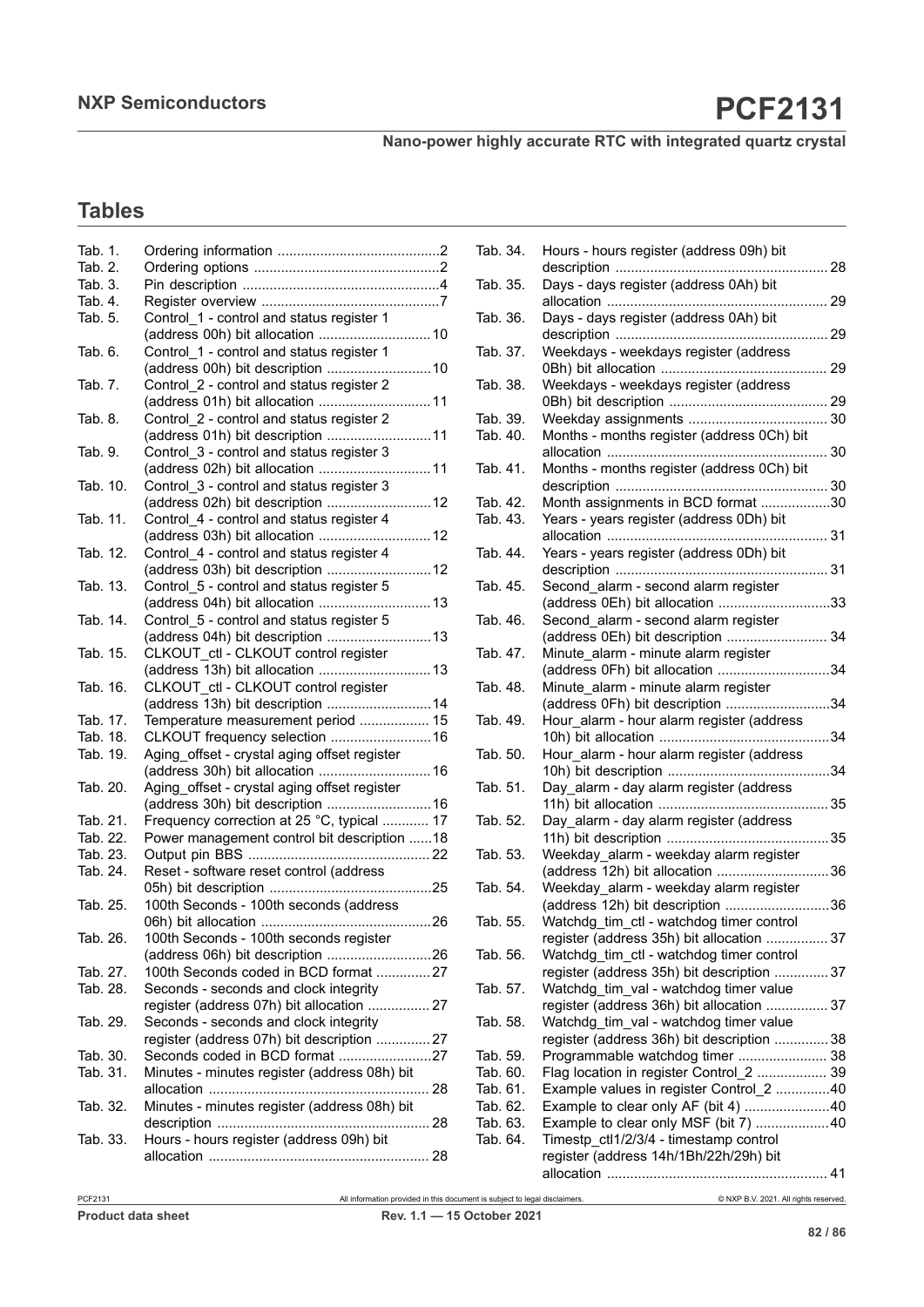| Tab. 65. | Timestp ctl1/2/3/4 - timestamp control<br>register (address 14h/1Bh/22h/29h) bit |
|----------|----------------------------------------------------------------------------------|
|          |                                                                                  |
| Tab. 66. | Sec timestp1/2/3/4 - second timestamp<br>register (address 15h/1Ch/23h/2Ah) bit  |
|          |                                                                                  |
| Tab. 67. | Sec timestp1/2/3/4 - second timestamp<br>register (address 15h/1Ch/23h/2Ah) bit  |
|          |                                                                                  |
| Tab. 68. | Min_timestp1/2/3/4 - minute timestamp                                            |
|          | register (address 16h/1Dh/24h/2Bh) bit                                           |
|          |                                                                                  |
| Tab. 69. | Min timestp1/2/3/4 - minute timestamp                                            |
|          | register (address 16h/1Dh/24h/2Bh) bit                                           |
|          |                                                                                  |
| Tab. 70. | Hour_timestp1/2/3/4 - hour timestamp                                             |
|          | register (address 17h/1Eh/25h/2Ch) bit                                           |
|          |                                                                                  |
| Tab. 71. | Hour_timestp1/2/3/4 - hour timestamp                                             |
|          | register (address 17h/1Eh/25h/2Ch) bit                                           |
|          |                                                                                  |
| Tab. 72. | Day timestp1/2/3/4 - day timestamp                                               |
|          | register (address 18h/1Fh/26h/2Dh) bit                                           |
|          |                                                                                  |
| Tab. 73. | Day_timestp1/2/3/4 - day timestamp                                               |
|          | register (address 18h/1Fh/26h/2Dh) bit                                           |
|          |                                                                                  |
| Tab. 74. | Mon_timestp1/2/3/4 - month timestamp                                             |
|          | register (address 19h/20h/27h/2Eh) bit                                           |
|          |                                                                                  |
|          |                                                                                  |

|  | laure |  |
|--|-------|--|
|  |       |  |

| Fig. 1.  |                                               |
|----------|-----------------------------------------------|
| Fig. 2.  | Pin configuration for PCF2131 (transparent    |
|          |                                               |
| Fig. 3.  | Handling address registers  5                 |
| Fig. 4.  | Battery switch-over behavior in standard      |
|          | mode with bit BIE set logic 1 (enabled)  19   |
| Fig. 5.  | Battery switch-over behavior in direct        |
|          | switching mode with bit BIE set logic 1       |
|          |                                               |
| Fig. 6.  | Battery switch-over circuit, simplified block |
|          |                                               |
| Fig. 7.  | Battery low detection behavior with bit BLIE  |
|          |                                               |
| Fig. 8.  | Power failure event due to battery            |
|          |                                               |
| Fig. 9.  | Dependency between POR and oscillator 24      |
| Fig. 10. | Power-On Reset (POR) system  24               |
| Fig. 11. | Power-On Reset Override (PORO)                |
|          | sequence, valid for both I2C-bus and SPI-     |
|          |                                               |
| Fig. 12. | Software reset command  26                    |
| Fig. 13. |                                               |
| Fig. 14. | Alarm function block diagram 33               |

| Year timestp1/2/3/4 - year timestamp<br>Tab. 76.<br>register (address 1Ah/21h/28h/2Fh) bit |  |
|--------------------------------------------------------------------------------------------|--|
|                                                                                            |  |
|                                                                                            |  |
|                                                                                            |  |
|                                                                                            |  |
| Year timestp1/2/3/4 - year timestamp<br>Tab. 77.                                           |  |
| register (address 1Ah/21h/28h/2Fh) bit                                                     |  |
|                                                                                            |  |
| Battery switch-over and timestamp  44<br>Tab. 78.                                          |  |
| Effect of bits MI and SI on pin INTA/B and<br>Tab. 79.                                     |  |
|                                                                                            |  |
| INT A/B MASK1 - interrupt mask 1<br>Tab. 80.                                               |  |
| register (address 31h/33h) bit allocation  49                                              |  |
| INT A/B MASK1 - interrupt mask 1<br>Tab. 81.                                               |  |
| register (address 31h/33h) bit description  49                                             |  |
| INT A/B MASK2 - interrupt mask 2<br>Tab. 82.                                               |  |
| register (address 32h/34h) bit allocation  49                                              |  |
| INT A/B MASK2 - interrupt mask 2<br>Tab. 83.                                               |  |
| register (address 32h/34h) bit description  49                                             |  |
| Interface selection input pin IFS 52<br>Tab. 84.                                           |  |
| Tab. 85.                                                                                   |  |
| Command byte definition  53<br>Tab. 86.                                                    |  |
| Tab. 87.                                                                                   |  |
| Tab. 88.                                                                                   |  |
| Tab. 89.                                                                                   |  |
| Tab. 90.                                                                                   |  |
| Tab. 91.                                                                                   |  |
| Tab. 92.                                                                                   |  |
| Selection of Real-Time Clocks  76<br>Tab. 93.                                              |  |
| Tab. 94.                                                                                   |  |
| Tab. 95.                                                                                   |  |

| Fig. 15. |                                             |  |
|----------|---------------------------------------------|--|
| Fig. 16. | WD_CD set logic 1: watchdog activates an    |  |
| Fig. 17. |                                             |  |
| Fig. 18. | INTA/B example for SI and MI when TI_TP     |  |
|          |                                             |  |
| Fig. 19. | INTA/B example for SI and MI when TI TP     |  |
|          |                                             |  |
| Fig. 20. | Example of shortening the INTA/B pulse by   |  |
|          |                                             |  |
| Fig. 21. |                                             |  |
| Fig. 22. | CPR and STOP bit functional diagram 51      |  |
| Fig. 23. |                                             |  |
| Fig. 24. |                                             |  |
| Fig. 25. |                                             |  |
| Fig. 26. |                                             |  |
| Fig. 27. |                                             |  |
| Fig. 28. |                                             |  |
| Fig. 29. |                                             |  |
| Fig. 30. | Definition of START and STOP conditions  55 |  |
| Fig. 31. |                                             |  |
| Fig. 32. | Acknowledgment on the I2C-bus  56           |  |
| Fig. 33. | Bus protocol, writing to registers 56       |  |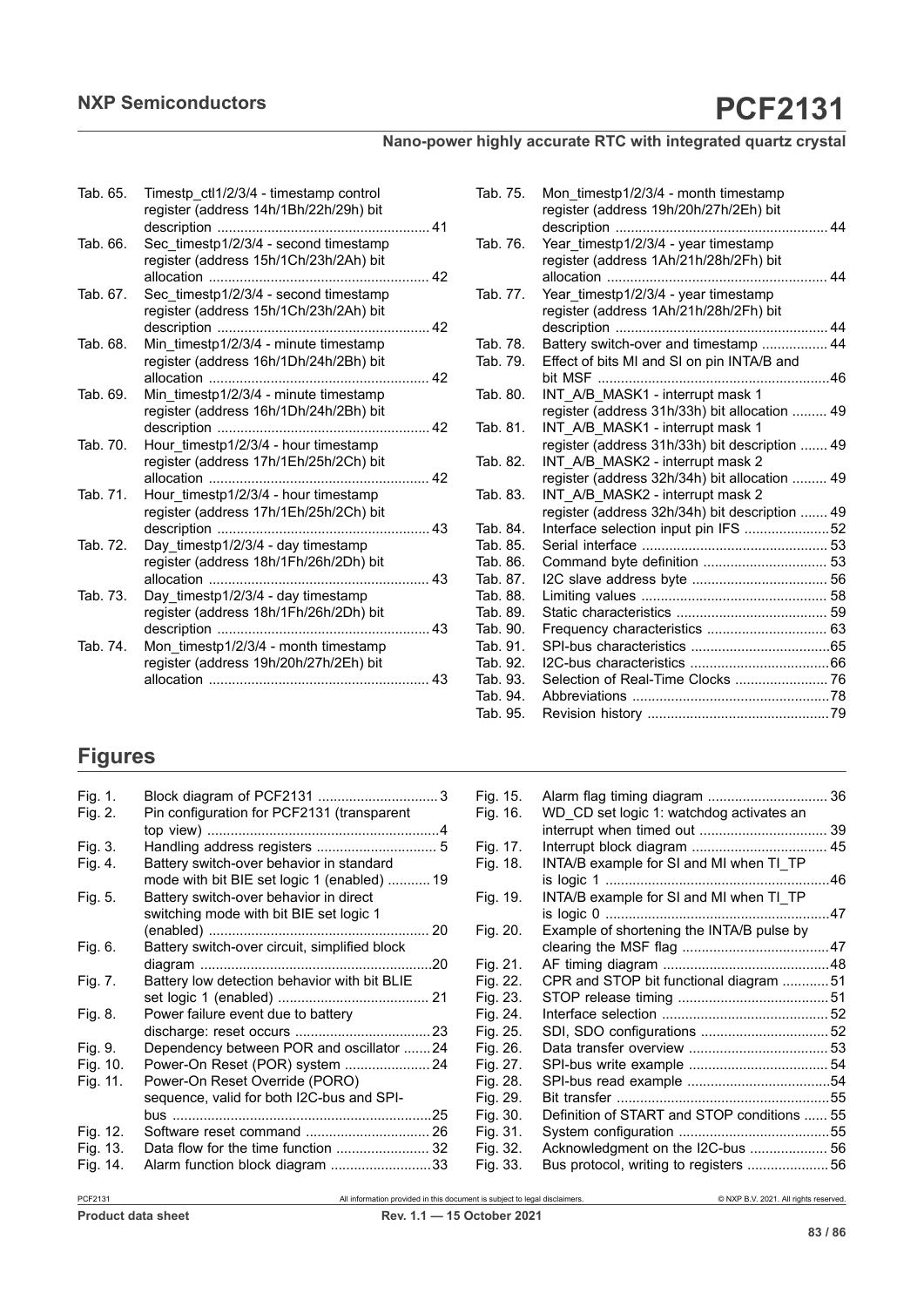| Fig. 34. | Bus protocol, reading from registers  57    |
|----------|---------------------------------------------|
| Fig. 35. | Device diode protection diagram of          |
|          |                                             |
| Fig. 36. |                                             |
| Fig. 37. |                                             |
| Fig. 38. |                                             |
| Fig. 39. | Typical characteristic of frequency with    |
|          | respect to temperature of PCF2131 64        |
| Fig. 40. |                                             |
| Fig. 41. | I2C-bus timing diagram; rise and fall times |
|          |                                             |
| Fig. 42. | General application diagram  68             |

| Fig. 43. | Package outline SOT1992-1 (HLSON16) 69           |     |
|----------|--------------------------------------------------|-----|
| Fig. 44. | Package outline SOT1992-1 (HLSON16);<br>detail G | 70  |
| Fig. 45. | Package outline SOT1992-1 (HLSON16);             |     |
|          | notes                                            | -71 |
| Fig. 46. | Footprint information part 1 for reflow          |     |
|          | soldering of SOT1992-1 (HLSON16) 73              |     |
| Fig. 47. | Footprint information part 2 for reflow          |     |
|          | soldering of SOT1992-1 (HLSON16) 74              |     |
| Fig. 48. | Footprint information part 3 for reflow          |     |
|          | soldering of SOT1992-1 (HLSON16) 75              |     |
|          |                                                  |     |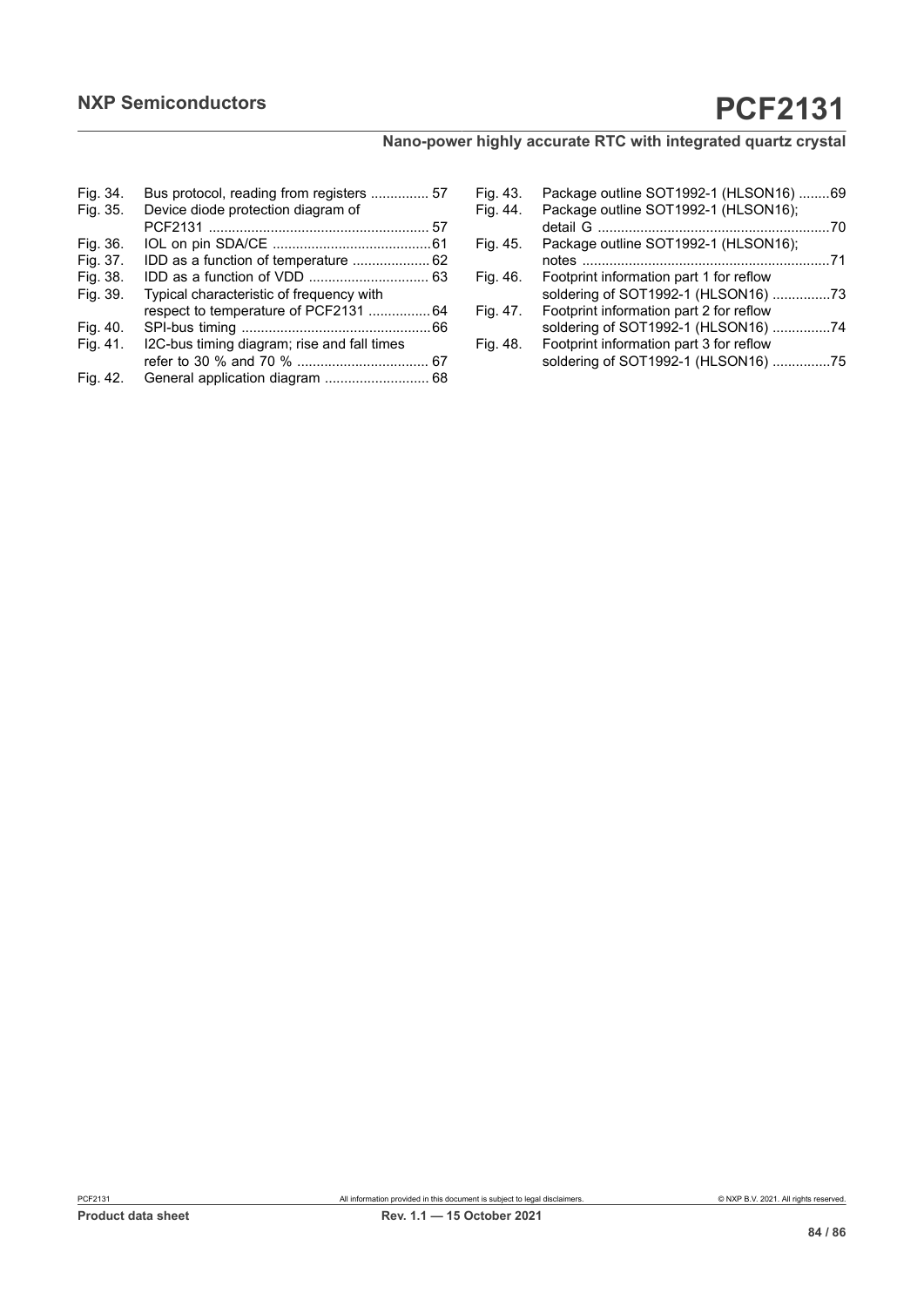# **NXP Semiconductors PCF2131**

**Nano-power highly accurate RTC with integrated quartz crystal**

## **Contents**

| 1<br>2<br>3  |                                        |
|--------------|----------------------------------------|
| 4            |                                        |
| 4.1          |                                        |
| 5            |                                        |
| 6            |                                        |
| 6.1          |                                        |
| 6.2          |                                        |
| 7            |                                        |
| 7.1          |                                        |
| 7.2          |                                        |
| 7.2.1        |                                        |
| 7.2.2        |                                        |
| 7.2.3        |                                        |
| 7.2.4        |                                        |
| 7.2.5        |                                        |
| 7.3          |                                        |
| 7.3.1        | Temperature compensated Real Time      |
|              |                                        |
| 7.3.1.1      | Temperature measurement 15             |
| 7.3.2        |                                        |
| 7.3.3        |                                        |
| 7.4          |                                        |
| 7.4.1        |                                        |
| 7.5          | Power management functions  17         |
| 7.5.1        | Battery switch-over function 18        |
| 7.5.1.1      |                                        |
| 7.5.1.2      |                                        |
| 7.5.1.3      | Battery switch-over disabled: only one |
|              |                                        |
| 7.5.1.4      | Battery switch-over architecture  20   |
| 7.5.2        | Battery low detection function 20      |
| 7.5.3        |                                        |
| 7.6          | Oscillator stop detection function 22  |
| 7.7          | Power-On Reset function  23            |
| 7.7.1        |                                        |
| 7.7.2        | Power-On Reset Override (PORO)  24     |
| 7.8          |                                        |
| 7.8.1        |                                        |
| 7.8.2        |                                        |
|              |                                        |
| 7.8.3<br>7.9 |                                        |
| 7.9.1        |                                        |
| 7.9.2        |                                        |
| 7.9.3        |                                        |
| 7.9.4        |                                        |
|              |                                        |
| 7.9.5        |                                        |
| 7.9.6        |                                        |
| 7.9.7        |                                        |
| 7.9.8        |                                        |
| 7.9.9        | Setting and reading the time  31       |
| 7.10         |                                        |
| 7.10.1       |                                        |
| 7.10.2       |                                        |
| 7.10.3       |                                        |

| 7.10.4   |                                                 |  |
|----------|-------------------------------------------------|--|
| 7.10.5   | Register Weekday_alarm 36                       |  |
| 7.10.6   |                                                 |  |
| 7.11     | Watchdog timer functions  36                    |  |
| 7.11.1   | Register Watchdg_tim_ctl  37                    |  |
| 7.11.2   | Register Watchdg_tim_val  37                    |  |
| 7.11.3   |                                                 |  |
| 7.11.4   | Pre-defined timers: second and minute           |  |
|          |                                                 |  |
| 7.11.5   |                                                 |  |
| 7.12     |                                                 |  |
| 7.12.1   |                                                 |  |
| 7.12.2   |                                                 |  |
| 7.12.3   |                                                 |  |
| 7.12.3.1 | Register Timestp_ctl1/2/3/4  41                 |  |
| 7.12.3.2 |                                                 |  |
| 7.12.3.3 |                                                 |  |
| 7.12.3.4 |                                                 |  |
| 7.12.3.5 |                                                 |  |
| 7.12.3.6 |                                                 |  |
|          |                                                 |  |
| 7.12.3.7 |                                                 |  |
| 7.12.4   | Dependency between Battery switch-over          |  |
|          |                                                 |  |
| 7.13     | Interrupt output, INTA/INTB  44                 |  |
| 7.13.1   | Minute and second interrupts  45                |  |
| 7.13.2   |                                                 |  |
| 7.13.3   |                                                 |  |
| 7.13.4   |                                                 |  |
| 7.13.5   |                                                 |  |
| 7.13.6   | Battery switch-over interrupts  48              |  |
| 7.13.7   | Battery low detection interrupts  48            |  |
| 7.13.8   |                                                 |  |
| 7.14     |                                                 |  |
| 7.15     |                                                 |  |
| 7.16     |                                                 |  |
| 7.16.1   |                                                 |  |
| 7.16.1.1 |                                                 |  |
| 7.16.2   |                                                 |  |
| 7.16.2.1 |                                                 |  |
| 7.16.2.2 | START and STOP conditions  55                   |  |
| 7.16.2.3 |                                                 |  |
| 7.16.2.4 |                                                 |  |
| 7.16.2.5 |                                                 |  |
| 7.16.3   | Bus communication and battery backup            |  |
|          |                                                 |  |
| 7.17     |                                                 |  |
| 7.18     |                                                 |  |
| 8        |                                                 |  |
| 9        |                                                 |  |
| 9.1      | Current consumption characteristics, typical 61 |  |
| 9.2      |                                                 |  |
| 10       |                                                 |  |
|          |                                                 |  |
| 10.1     | SPI-bus timing characteristics  65              |  |
| 10.2     |                                                 |  |
| 11       |                                                 |  |
| 12       |                                                 |  |